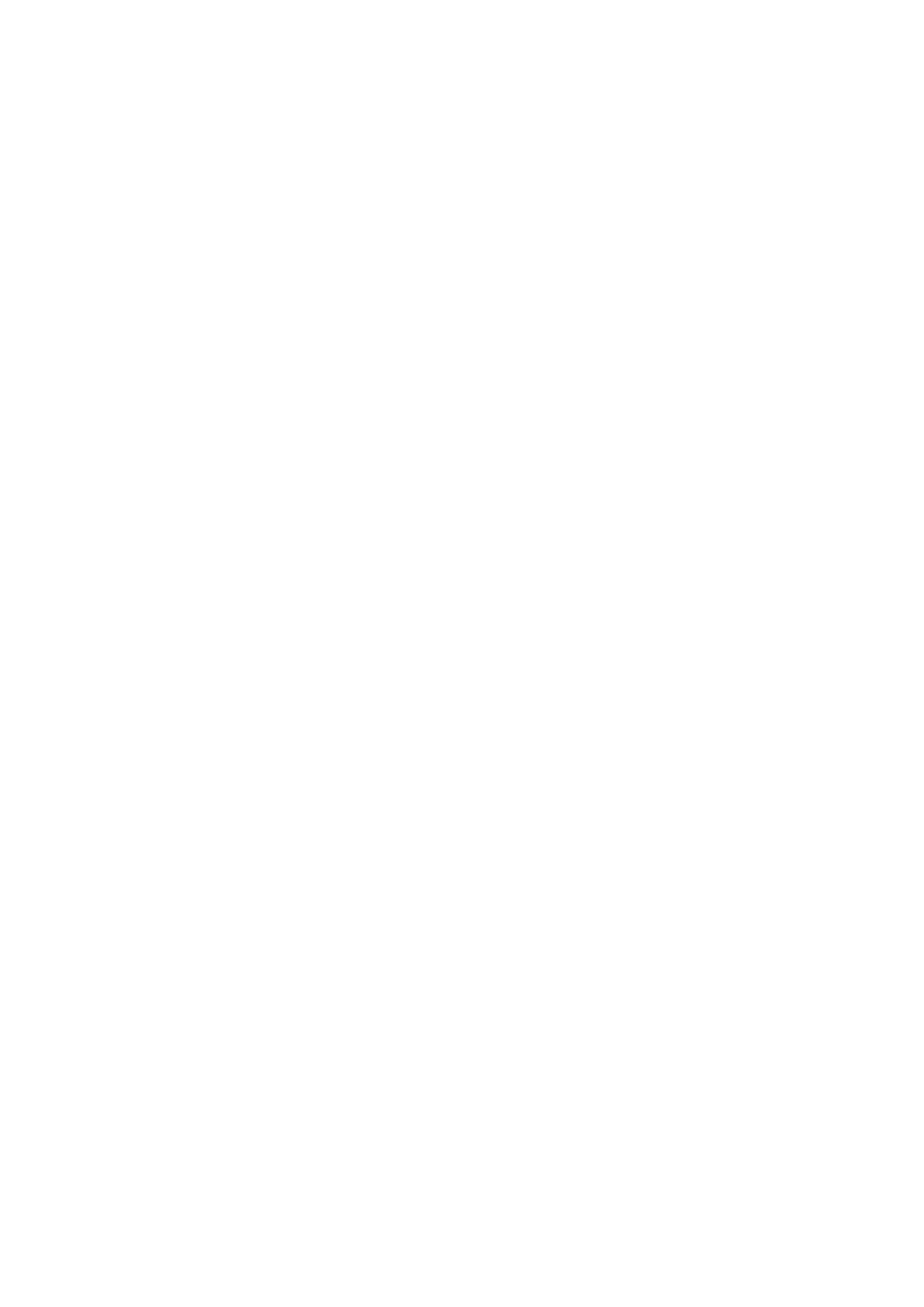

**Queensland** 

### **Agriculture and Other Legislation Amendment Bill 2019**

|                   |             |                                                                                                   | Page |
|-------------------|-------------|---------------------------------------------------------------------------------------------------|------|
| Part 1            | Preliminary |                                                                                                   |      |
| 1                 |             |                                                                                                   | 10   |
| 2                 |             |                                                                                                   | 10   |
| Part 2            |             | <b>Amendment of Animal Care and Protection Act 2001</b>                                           |      |
| <b>Division 1</b> | Preliminary |                                                                                                   |      |
| 3                 |             | Act amended $\ldots \ldots \ldots \ldots \ldots \ldots \ldots \ldots \ldots \ldots \ldots \ldots$ | 10   |
| <b>Division 2</b> |             | Amendments commencing on assent                                                                   |      |
| 4                 |             | Amendment of $s$ 17 (Breach of duty of care prohibited) $\dots\dots$                              | 10   |
| 5                 |             | Amendment of s 18 (Animal cruelty prohibited)                                                     | 11   |
| 6                 |             | Amendment of s 19 (Unreasonable abandonment or release)                                           | 11   |
| 7                 |             | Omission of s 85 (Confidentiality of animal welfare offence reports)                              | 11   |
| 8                 |             | Amendment of s 122 (Power of entry)                                                               | 11   |
| 9                 |             | Amendment of s 125 (Procedure for other entries without warrant)                                  | 11   |
| 10                |             | Amendment of s 152 (Return of seized animal)                                                      | 12   |
| 11                |             | Amendment of s 154 (Power to forfeit)                                                             | 13   |
| 12                |             | Amendment of s 189 (Recovery of seizure, compliance or destruction                                | 13   |
| 13                |             |                                                                                                   | 14   |
|                   | 214B        | Confidentiality of information                                                                    | 14   |
| 14                |             | Amendment of s 215B (Sharing of information by authorised officer or                              | 15   |
| 15                |             | Amendment of s 215C (Interaction with other laws)                                                 | 15   |
| 16                |             | Insertion of new ss 215D and 215E $\ldots$ , $\ldots$ , $\ldots$                                  | 15   |
|                   | 215D        | Chief executive (transport) must disclose information                                             | 15   |
|                   | 215E        | Use of body-worn camera by authorised officer or inspector                                        |      |
|                   |             |                                                                                                   | 16   |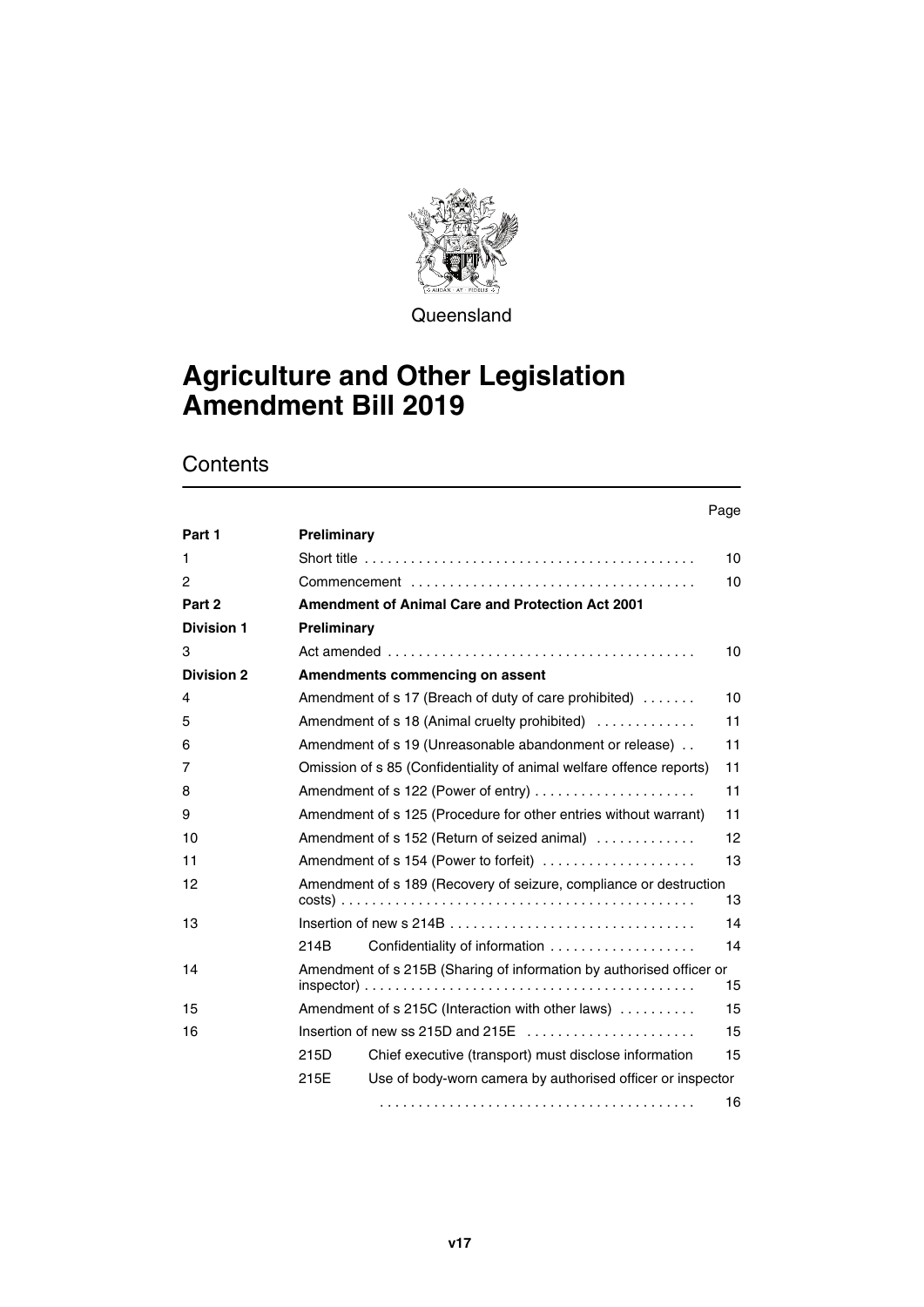| 17                |                                     | Amendment of schedule (Dictionary)                                                                        | 17 |  |  |
|-------------------|-------------------------------------|-----------------------------------------------------------------------------------------------------------|----|--|--|
| <b>Division 3</b> | Amendment commencing on 1 July 2020 |                                                                                                           |    |  |  |
| 18                |                                     | Amendment of s 92 (Use for certain scientific purposes unlawful)                                          | 18 |  |  |
| Part 3            |                                     | Amendment of Animal Management (Cats and Dogs) Act 2008                                                   |    |  |  |
| <b>Division 1</b> | Preliminary                         |                                                                                                           |    |  |  |
| 19                |                                     |                                                                                                           | 18 |  |  |
| <b>Division 2</b> |                                     | Amendments commencing on assent                                                                           |    |  |  |
| 20                |                                     | Amendment of ch 2B, pt 4, hdg (Requirement to give particular details)                                    |    |  |  |
|                   |                                     |                                                                                                           | 18 |  |  |
| 21                |                                     | Amendment of s 43ZF (Supplier of dog must give particular details)                                        | 19 |  |  |
| 22                |                                     |                                                                                                           | 20 |  |  |
|                   | 209A                                | Electronic notices                                                                                        | 20 |  |  |
| <b>Division 3</b> |                                     | Amendments commencing on 1 July 2020                                                                      |    |  |  |
| 23                |                                     | Amendment of s 81 (Obligation to comply with permit conditions under                                      |    |  |  |
|                   |                                     |                                                                                                           | 20 |  |  |
| 24                |                                     | Amendment of s 97 (Declared dangerous dogs)                                                               | 20 |  |  |
| 25                |                                     | Amendment of s 98 (Declared menacing dogs)                                                                | 21 |  |  |
| 26                |                                     | Amendment of s 210 (Regulation-making power)                                                              | 21 |  |  |
| 27                |                                     | Amendment of sch 1 (Permit conditions and conditions applying to<br>declared dangerous and menacing dogs) | 21 |  |  |
|                   | 2A                                  | Distinctive collar                                                                                        | 21 |  |  |
| Part 4            |                                     | <b>Amendment of Biosecurity Act 2014</b>                                                                  |    |  |  |
| 28                |                                     |                                                                                                           | 22 |  |  |
| 29                |                                     | Amendment of s 23 (What is a general biosecurity obligation)                                              | 22 |  |  |
| 30                |                                     | Amendment of s 46A (Prohibitions on feeding or supplying prohibited<br>feed for pigs and poultry)         | 22 |  |  |
| 31                |                                     |                                                                                                           | 22 |  |  |
|                   | Part 3A                             | Biosecurity zone maps                                                                                     |    |  |  |
|                   | 130A                                | Meaning of biosecurity zone map                                                                           | 22 |  |  |
|                   | 130B                                | Amendment of particular biosecurity zone maps                                                             | 23 |  |  |
|                   | 130C                                | Requirements in relation to identification of particular                                                  | 23 |  |  |
| 32                |                                     | Amendment of s 172 (Publication of information held in biosecurity                                        | 24 |  |  |
| 33                |                                     | Amendment of s 180 (Exemptions from approved device requirement)                                          |    |  |  |
|                   |                                     |                                                                                                           | 25 |  |  |
| 34                |                                     | Amendment of s 194 (Movement record requirement)                                                          | 25 |  |  |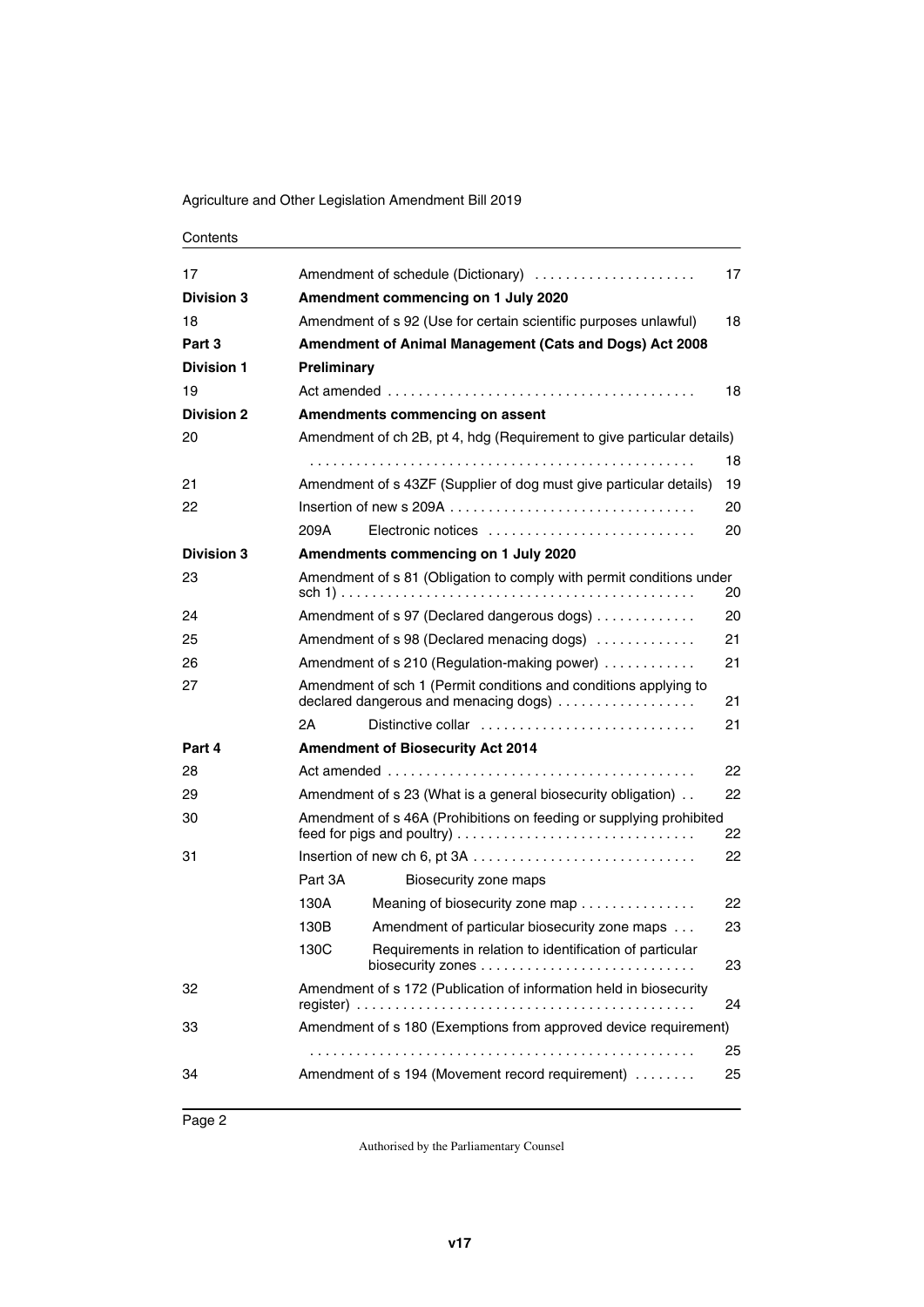#### Agriculture and Other Legislation Amendment Bill 2019

| 35     |                                                                      | Amendment of s 197 (Keeping and producing movement record)                                              | 25 |  |  |
|--------|----------------------------------------------------------------------|---------------------------------------------------------------------------------------------------------|----|--|--|
| 36     | Amendment of s 198 (Movement record for receiving designated animal) |                                                                                                         |    |  |  |
|        |                                                                      |                                                                                                         | 25 |  |  |
| 37     |                                                                      | Insertion of new ch 10, pt $6 \ldots \ldots \ldots \ldots \ldots \ldots \ldots \ldots \ldots$           | 26 |  |  |
|        | Part 6                                                               | Miscellaneous                                                                                           |    |  |  |
|        | 337A                                                                 | Use of body-worn cameras                                                                                | 26 |  |  |
| 38     |                                                                      | Amendment of s 493 (Confidentiality of information)                                                     | 27 |  |  |
| 39     |                                                                      | Amendment of ch 19, pt 2, hdg (Savings and transitional provisions) 28                                  |    |  |  |
| 40     |                                                                      |                                                                                                         | 28 |  |  |
|        | Part 3                                                               | Transitional provision for Agriculture and Other<br>Legislation Amendment Act 2019                      |    |  |  |
|        | 515                                                                  | Proceedings for particular offences                                                                     | 28 |  |  |
| 41     |                                                                      |                                                                                                         | 29 |  |  |
| 42     |                                                                      | Amendment of sch 2 (Restricted matter and categories)                                                   | 29 |  |  |
| 43     |                                                                      | Amendment of sch 4 (Dictionary)                                                                         | 29 |  |  |
| Part 5 |                                                                      | <b>Amendment of Biosecurity Regulation 2016</b>                                                         |    |  |  |
| 44     |                                                                      |                                                                                                         | 30 |  |  |
| 45     |                                                                      | Omission of ch 2, pt 1 (Prohibited and restricted matter regulations)                                   | 30 |  |  |
| 46     |                                                                      | Omission of ch 2, pt 10 (Biosecurity management plans)                                                  | 30 |  |  |
| 47     |                                                                      | Omission of s 45 (Meaning of biosecurity zone map)                                                      | 30 |  |  |
| 48     |                                                                      | Amendment of s 66 (Establishing biosecurity zones-Act, s 128(1)(a))                                     |    |  |  |
|        |                                                                      |                                                                                                         | 31 |  |  |
| 49     |                                                                      |                                                                                                         | 31 |  |  |
|        | Part 13                                                              | Biosecurity management plan regulatory provisions                                                       |    |  |  |
|        | 94F                                                                  | Definitions for part                                                                                    | 31 |  |  |
|        | 94G                                                                  | Biosecurity management plan                                                                             | 31 |  |  |
|        | 94H                                                                  | Requirement to comply with biosecurity management plan                                                  |    |  |  |
|        |                                                                      |                                                                                                         | 33 |  |  |
| 50     |                                                                      | Amendment of s 98 (Animal with microchip delivered to meat processing                                   | 33 |  |  |
| 51     |                                                                      | Amendment of s 99 (Animal without microchip delivered to meat<br>processing facility-Act, s $186(1)(a)$ | 33 |  |  |
| 52     |                                                                      | Amendment of s 100 (Animal with microchip slaughtered at meat<br>processing facility-Act, s $186(1)(b)$ | 34 |  |  |
| 53     |                                                                      | Amendment of s 101 (Animal without microchip slaughtered at meat                                        | 34 |  |  |
| 54     |                                                                      | Amendment of s 102 (Animal with microchip delivered to saleyard or live                                 | 34 |  |  |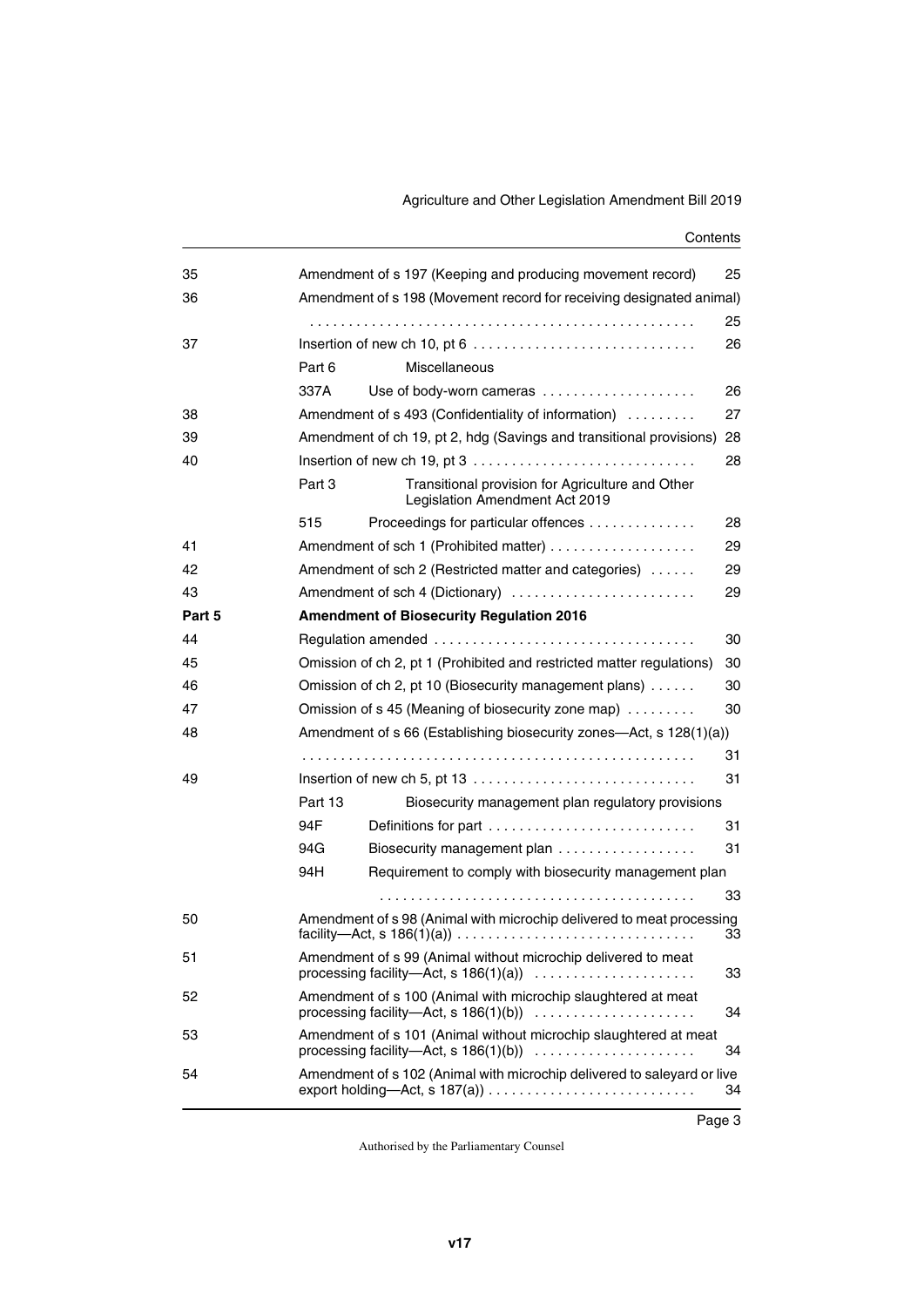| 55     |     | Amendment of s 103 (Animal without microchip delivered to saleyard or    | 34 |
|--------|-----|--------------------------------------------------------------------------|----|
| 56     |     | Amendment of s 106 (Animal with microchip moved from saleyard-Act,       | 34 |
| 57     |     | Amendment of s 107 (Animal without microchip moved from saleyard-        | 35 |
| 58     |     | Amendment of s 108 (Animal delivered to restricted agricultural show-    | 35 |
| 59     |     | Amendment of s 109 (Animal moved from show place—Act, s 189(2))          |    |
|        |     |                                                                          | 35 |
| 60     |     | Amendment of s 110 (Animal with microchip delivered to transit facility- | 35 |
| 61     |     | Amendment of s 111 (Animal with microchip delivered to another place-    | 36 |
| 62     |     | Amendment of s 112 (Animal without microchip delivered to another        | 36 |
| 63     |     | Amendment of s 113 (Animal with microchip delivered to another place-    | 36 |
| 64     |     | Amendment of s 114 (Animal without microchip delivered to another        | 36 |
| 65     |     | Omission of sch 1 (Biosecurity matter declared to be prohibited or       | 36 |
| 66     |     | Amendment of sch 11 (Dictionary)                                         | 37 |
| Part 6 |     | Amendment of Chemical Usage (Agricultural and Veterinary)                |    |
|        |     | <b>Control Act 1988</b>                                                  |    |
| 67     |     |                                                                          | 37 |
| 68     |     |                                                                          | 37 |
|        | 13F | Definition for division                                                  | 37 |
| 69     |     | Replacement of ss 15 and 15A                                             | 38 |
|        | 15  | Duty to report chemical residues in or on relevant thing                 | 38 |
| 70     |     | Amendment of s 16 (Agricultural produce etc. containing chemical         | 40 |
| 71     |     |                                                                          | 41 |
|        | 20A | Use of body-worn cameras                                                 | 41 |
| 72     |     |                                                                          | 41 |
|        | 35  | Confidentiality of information                                           | 42 |
|        | 36  | Exchange of information with prescribed government entity                |    |
|        |     |                                                                          | 43 |
| 73     |     | Amendment of schedule (Dictionary)                                       | 44 |
| Part 7 |     | <b>Amendment of Drugs Misuse Act 1986</b>                                |    |
|        |     |                                                                          |    |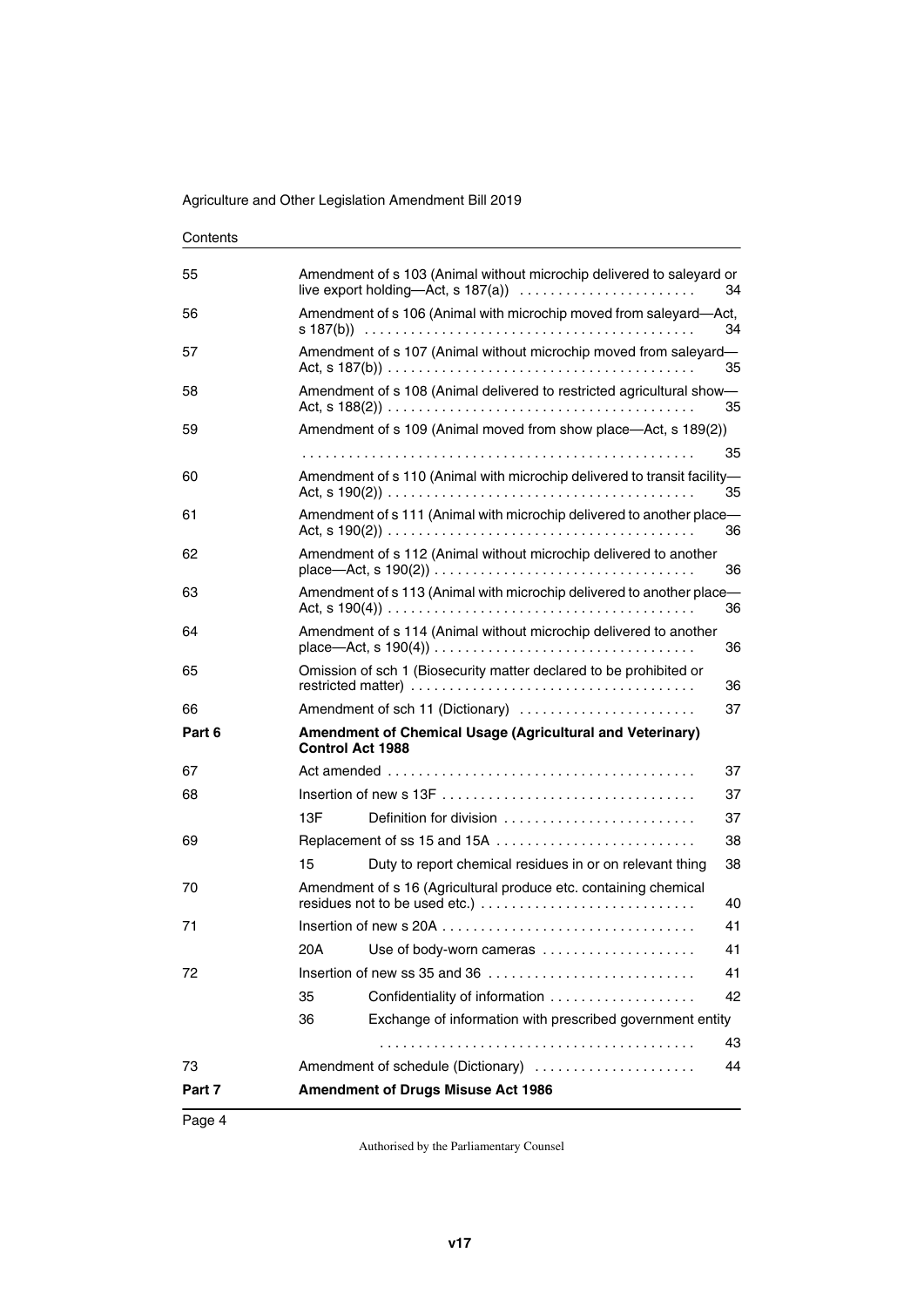| 74                |             |                                                                                                              | 44 |
|-------------------|-------------|--------------------------------------------------------------------------------------------------------------|----|
| 75                |             |                                                                                                              | 44 |
|                   | 101A        | Use of body-worn cameras                                                                                     | 45 |
| 76                |             |                                                                                                              | 45 |
|                   | 113         |                                                                                                              | 45 |
| Part 8            |             | <b>Amendment of Exhibited Animals Act 2015</b>                                                               |    |
| 77                |             |                                                                                                              | 47 |
| 78                |             | Insertion of new s 22A $\ldots$ , $\ldots$ , $\ldots$ , $\ldots$ , $\ldots$ , $\ldots$ , $\ldots$ , $\ldots$ | 47 |
|                   | 22A         | Duty of other persons in relation to general exhibition and<br>dealing obligation                            | 47 |
| 79                |             |                                                                                                              | 48 |
|                   | Division 3A | Power to give direction to move                                                                              |    |
|                   | 188A        | Application of division                                                                                      | 48 |
|                   | 188B        | Power to direct person to move                                                                               | 48 |
|                   | 188C        | Failure to comply with direction                                                                             | 49 |
| 80                |             |                                                                                                              | 49 |
|                   | 222A        | Use of body-worn cameras                                                                                     | 49 |
| 81                |             | Amendment of s 256 (Confidentiality of information)                                                          | 50 |
| 82                |             |                                                                                                              | 51 |
|                   | 260A        | Electronic notices                                                                                           | 51 |
| 83                |             | Amendment of schedule 2 (Dictionary)                                                                         | 51 |
| Part 9            |             | <b>Amendment of Farm Business Debt Mediation Act 2017</b>                                                    |    |
| 84                |             |                                                                                                              | 51 |
| 85                |             | Amendment of s 8 (Particular references)                                                                     | 52 |
| 86                |             | Amendment of s 11 (Application of Act)                                                                       | 52 |
| 87                |             | Amendment of s 15 (Asking for mediation)                                                                     | 52 |
| 88                |             |                                                                                                              | 52 |
|                   | 25A         | Mediator may invite other participants to mediation.                                                         | 52 |
| 89                |             | Amendment of s 49 (Grounds)                                                                                  | 53 |
| 90                |             | Amendment of s 53 (When a farmer has failed to mediate)                                                      | 53 |
| 91                |             | Amendment of s 60 (Appropriately qualified and suitable person)                                              | 54 |
| 92                |             | Amendment of s 92 (Application of Act)                                                                       | 54 |
| 93                |             | Amendment of sch 1 (Dictionary)                                                                              | 54 |
| Part 10           |             | <b>Amendment of Fisheries Act 1994</b>                                                                       |    |
| <b>Division 1</b> | Preliminary |                                                                                                              |    |
| 94                |             |                                                                                                              | 55 |
|                   |             |                                                                                                              |    |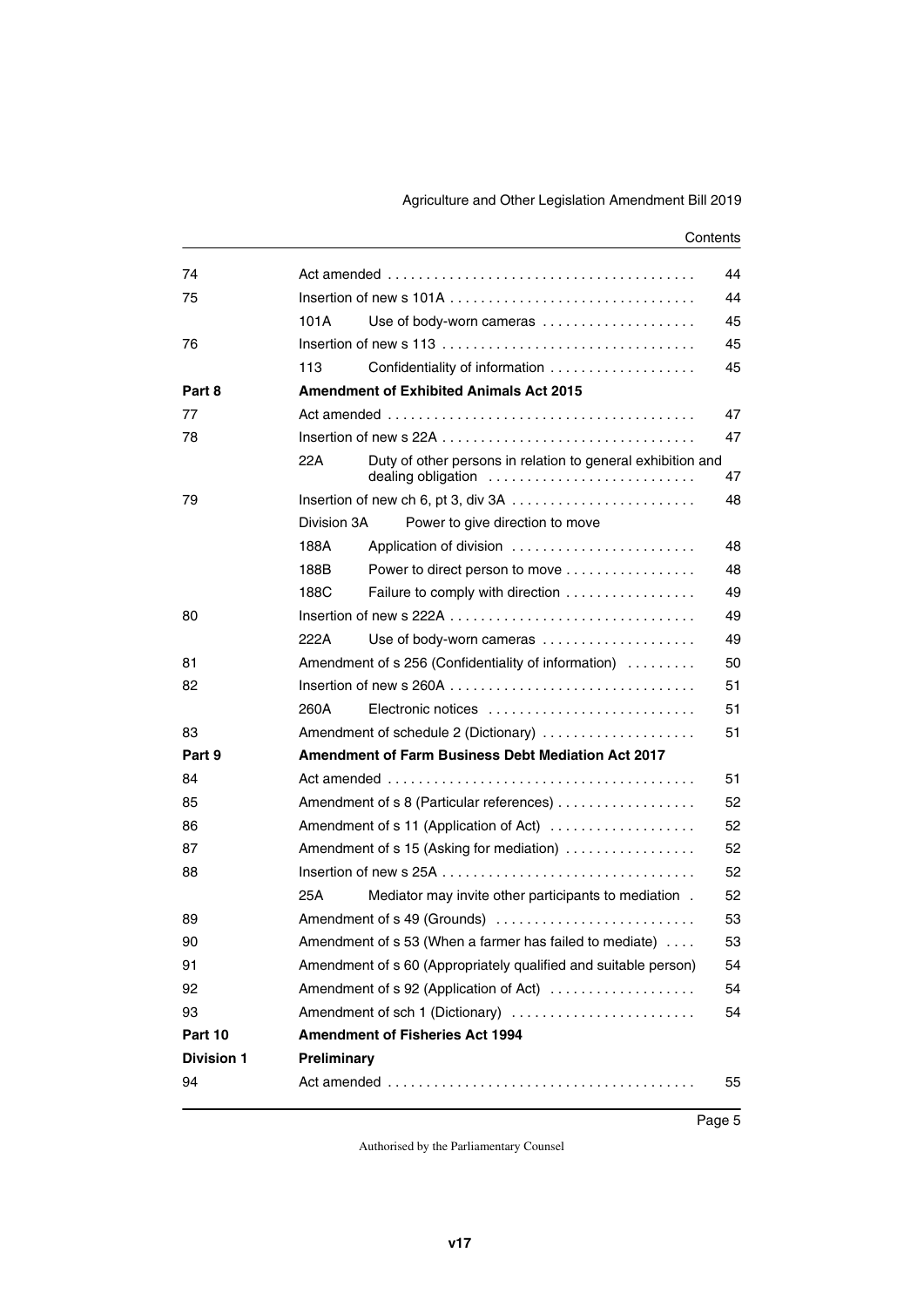| <b>Division 2</b> |                                                        | Amendments commencing on assent                                                                                          |    |  |
|-------------------|--------------------------------------------------------|--------------------------------------------------------------------------------------------------------------------------|----|--|
| 95                | Amendment of s 35 (Regulated waters declaration)<br>55 |                                                                                                                          |    |  |
| 96                |                                                        | Amendment of schedule (Dictionary)                                                                                       | 56 |  |
| <b>Division 3</b> |                                                        | Amendment commencing by proclamation                                                                                     |    |  |
| 97                |                                                        | Amendment of s 78 (Prohibited acts about regulated fish)                                                                 | 56 |  |
| Part 11           |                                                        | Amendment of Food Production (Safety) Act 2000                                                                           |    |  |
| 98                |                                                        |                                                                                                                          | 56 |  |
| 99                |                                                        | Amendment of s 16B (Role of board)                                                                                       | 56 |  |
| 100               |                                                        |                                                                                                                          | 57 |  |
|                   | 16EA                                                   |                                                                                                                          | 57 |  |
| 101               |                                                        |                                                                                                                          | 57 |  |
|                   | 20A                                                    | Acting chief executive officer                                                                                           | 57 |  |
| 102               |                                                        | Amendment of s 21 (Responsibilities of chief executive officer).                                                         | 58 |  |
| 103               |                                                        | Omission of pt 3 (Food Safety Advisory Committee)                                                                        | 58 |  |
| 104               |                                                        | Amendment of s 39 (Making food safety schemes)                                                                           | 58 |  |
| 105               |                                                        | Amendment of s 62 (Deciding applications)                                                                                | 58 |  |
| 106               |                                                        | Insertion of new s 132A $\ldots$ , $\ldots$ , $\ldots$ , $\ldots$ , $\ldots$ , $\ldots$ , $\ldots$ , $\ldots$ , $\ldots$ | 58 |  |
|                   | 132A                                                   |                                                                                                                          | 58 |  |
| 107               |                                                        |                                                                                                                          | 59 |  |
|                   | Division 5                                             | Transitional provision for Agriculture and Other<br>Legislation Amendment Act 2019                                       |    |  |
|                   | 140V                                                   | Food Safety Advisory Committee                                                                                           | 59 |  |
| 108               |                                                        |                                                                                                                          | 59 |  |
|                   | 4A                                                     | Resignation of director                                                                                                  | 59 |  |
| 109               |                                                        | Replacement of sch 1, s 10 (Senior executive may attend board                                                            | 59 |  |
|                   | 10                                                     | Delegations                                                                                                              | 60 |  |
| 110               |                                                        | Amendment of sch 2 (Dictionary)                                                                                          | 60 |  |
| Part 12           |                                                        | <b>Amendment of Forestry Act 1959</b>                                                                                    |    |  |
| 111               |                                                        |                                                                                                                          | 60 |  |
| 112               |                                                        | Amendment of s 32B (Particular areas of conservation value to be<br>removed from State plantation forest)                | 60 |  |
| 113               |                                                        | Amendment of s 46 (Sale of forest products or quarry material).                                                          | 61 |  |
| 114               |                                                        | Amendment of s 72 (Wild stock)                                                                                           | 61 |  |
| 115               |                                                        | Amendment of s 82A (Seizure and forfeiture of vehicles)                                                                  | 62 |  |
| 116               |                                                        | Insertion of new ss 82N and 82O                                                                                          | 63 |  |
|                   | 82N                                                    | Seizure of vehicles by plantation officer                                                                                | 63 |  |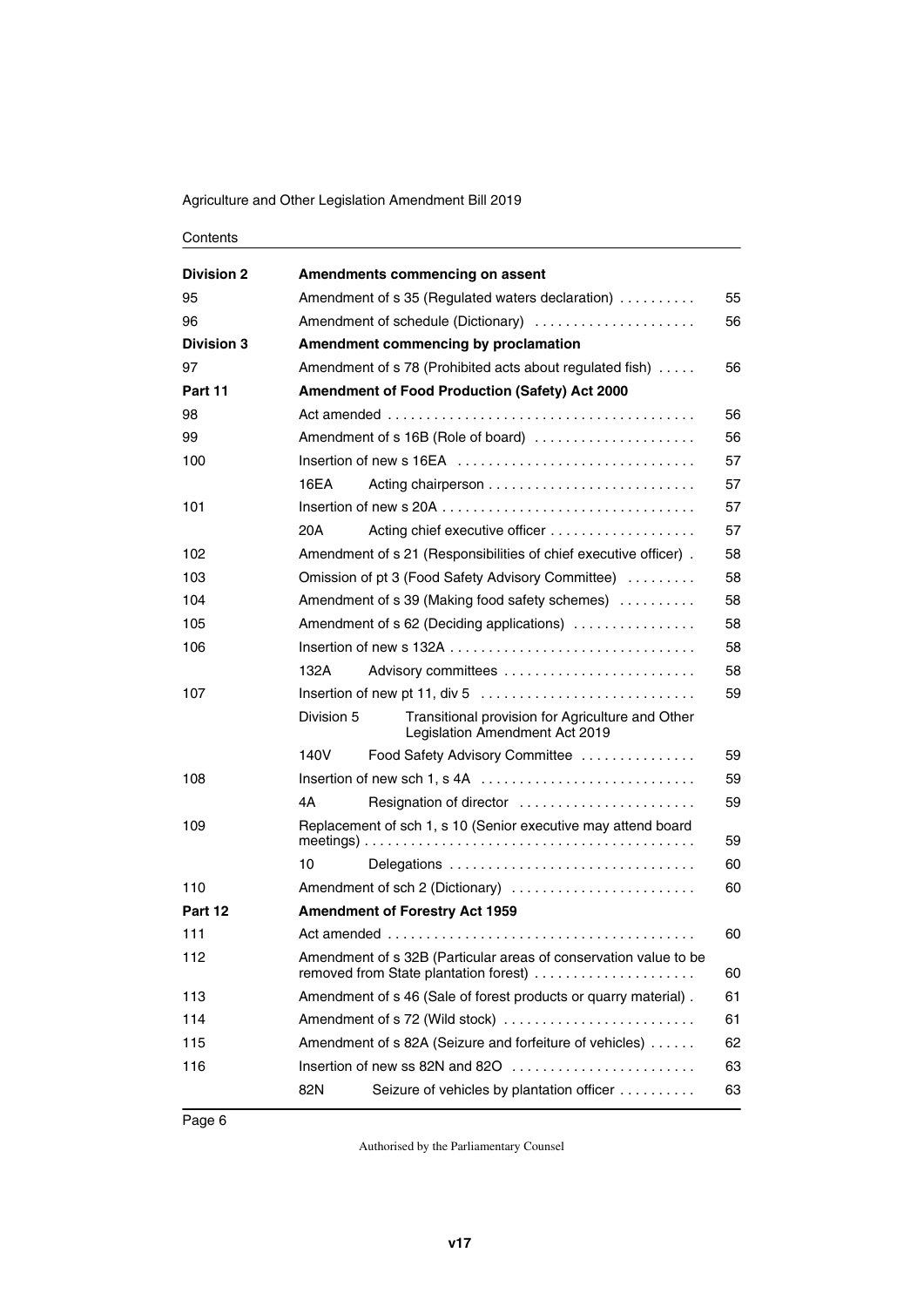|         | 820       | Chief executive may order forfeiture of particular vehicles to                                     | 64 |
|---------|-----------|----------------------------------------------------------------------------------------------------|----|
| 117     |           | Amendment of s 83 (Dealing with forfeited forest products etc.).                                   | 64 |
| 118     | forests)  | Amendment of s 96B (Delegation by chief executive-State plantation                                 | 64 |
| Part 13 |           | <b>Amendment of Forestry Regulation 2015</b>                                                       |    |
| 119     |           |                                                                                                    | 65 |
| 120     |           | Amendment of sch 2 (State plantation forests)                                                      | 65 |
| Part 14 |           | <b>Amendment of Nature Conservation Act 1992</b>                                                   |    |
| 121     |           |                                                                                                    | 65 |
| 122     |           |                                                                                                    | 65 |
|         | 132B      | Decision about prescription of wildlife in particular                                              |    |
|         |           | circumstances                                                                                      | 65 |
| Part 15 |           | <b>Amendment of Racing Act 2002</b>                                                                |    |
| 123     |           |                                                                                                    | 66 |
| 124     |           |                                                                                                    | 66 |
|         | 113A      | Application of rules of racing                                                                     | 66 |
| 125     |           |                                                                                                    | 67 |
|         | Chapter 9 | Transitional and validating provisions for Agriculture<br>and Other Legislation Amendment Act 2019 |    |
|         | 225       | Application of s 113A for all purposes and validation of                                           | 67 |
|         | 226       | Validation of particular acts and omissions done before                                            | 68 |
| Part 16 |           | Amendment of Rural and Regional Adjustment Act 1994                                                |    |
| 126     |           | Act amended $\ldots \ldots \ldots \ldots \ldots \ldots \ldots \ldots \ldots \ldots \ldots \ldots$  | 69 |
| 127     |           |                                                                                                    | 69 |
|         | 16CA      |                                                                                                    | 69 |
| 128     |           |                                                                                                    | 69 |
|         | 32A       | Resignation                                                                                        | 69 |
| Part 17 |           | <b>Amendment of State Penalties Enforcement Regulation 2014</b>                                    |    |
| 129     |           | Regulation amended                                                                                 | 70 |
| 130     |           | Amendment of sch 1 (Infringement notice offences and fines for                                     | 70 |
| Part 18 |           | <b>Amendment of Summary Offences Act 2005</b>                                                      |    |
| 131     |           |                                                                                                    | 71 |
| 132     |           | Amendment of s 10A (Unlawful assembly)                                                             | 71 |
| 133     |           | Replacement of s 13 (Unlawfully entering farming land etc.)                                        | 72 |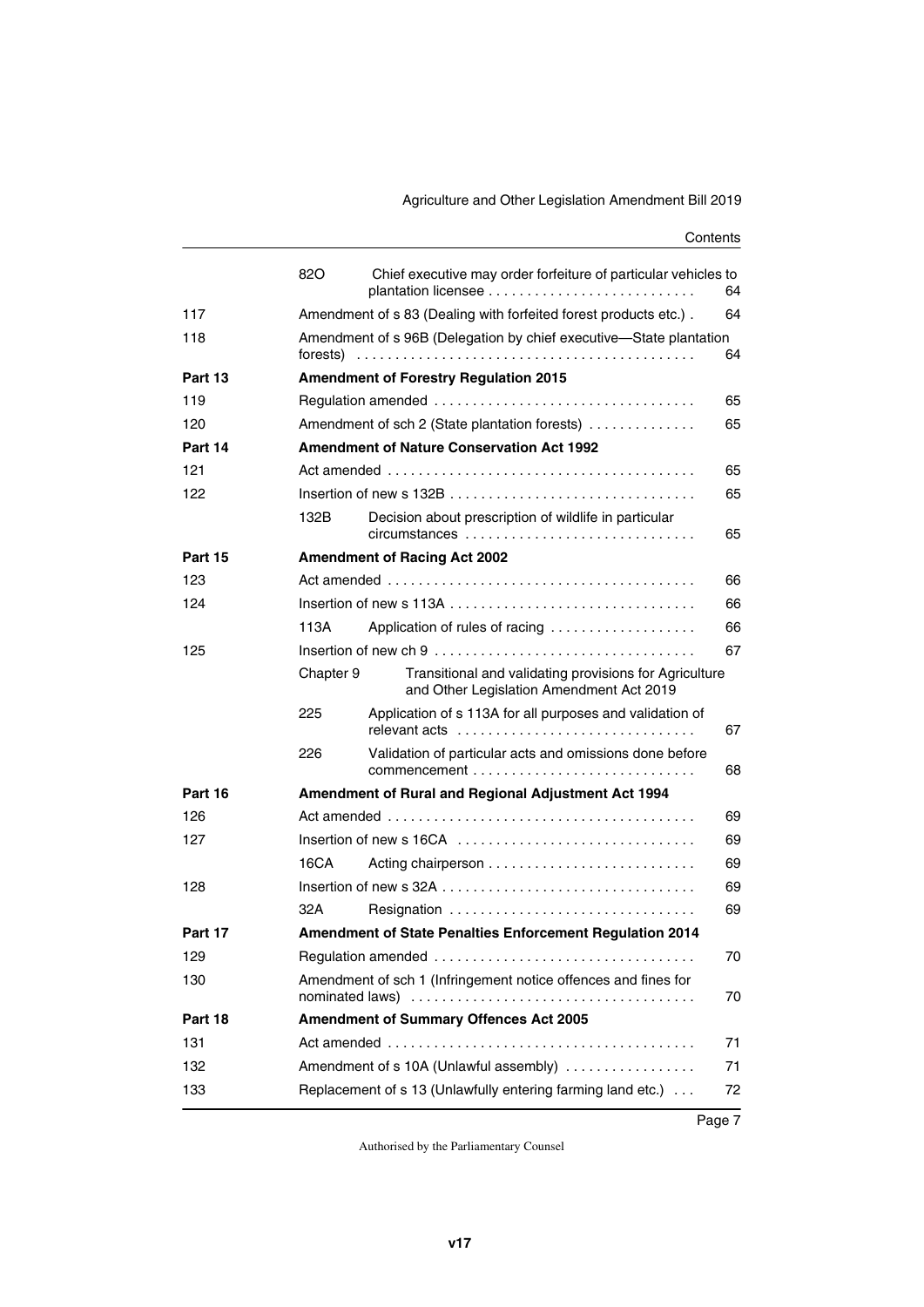|            | 13 | Unlawfully entering or remaining on particular land.                                                           | 72 |
|------------|----|----------------------------------------------------------------------------------------------------------------|----|
| Part 19    |    | <b>Amendment of Veterinary Surgeons Act 1936</b>                                                               |    |
| 134        |    |                                                                                                                | 75 |
| 135        |    | Amendment of s 8 (Board to hold triennial election)                                                            | 75 |
| Part 20    |    | Minor and consequential amendments                                                                             |    |
| 136        |    |                                                                                                                | 76 |
| Schedule 1 |    |                                                                                                                | 77 |
|            |    | Animal Care and Protection Act 2001                                                                            | 77 |
|            |    | Animal Care and Protection Regulation 2012                                                                     | 77 |
|            |    | Animal Management (Cats and Dogs) Act 2008                                                                     | 78 |
|            |    |                                                                                                                | 78 |
|            |    | Environmental Offsets Act 2014                                                                                 | 79 |
|            |    |                                                                                                                | 79 |
|            |    | Food Production (Safety) Act 2000 $\ldots \ldots \ldots \ldots \ldots \ldots \ldots$                           | 79 |
|            |    | Justices Act 1886 $\ldots \ldots \ldots \ldots \ldots \ldots \ldots \ldots \ldots \ldots \ldots \ldots \ldots$ | 80 |
|            |    |                                                                                                                | 80 |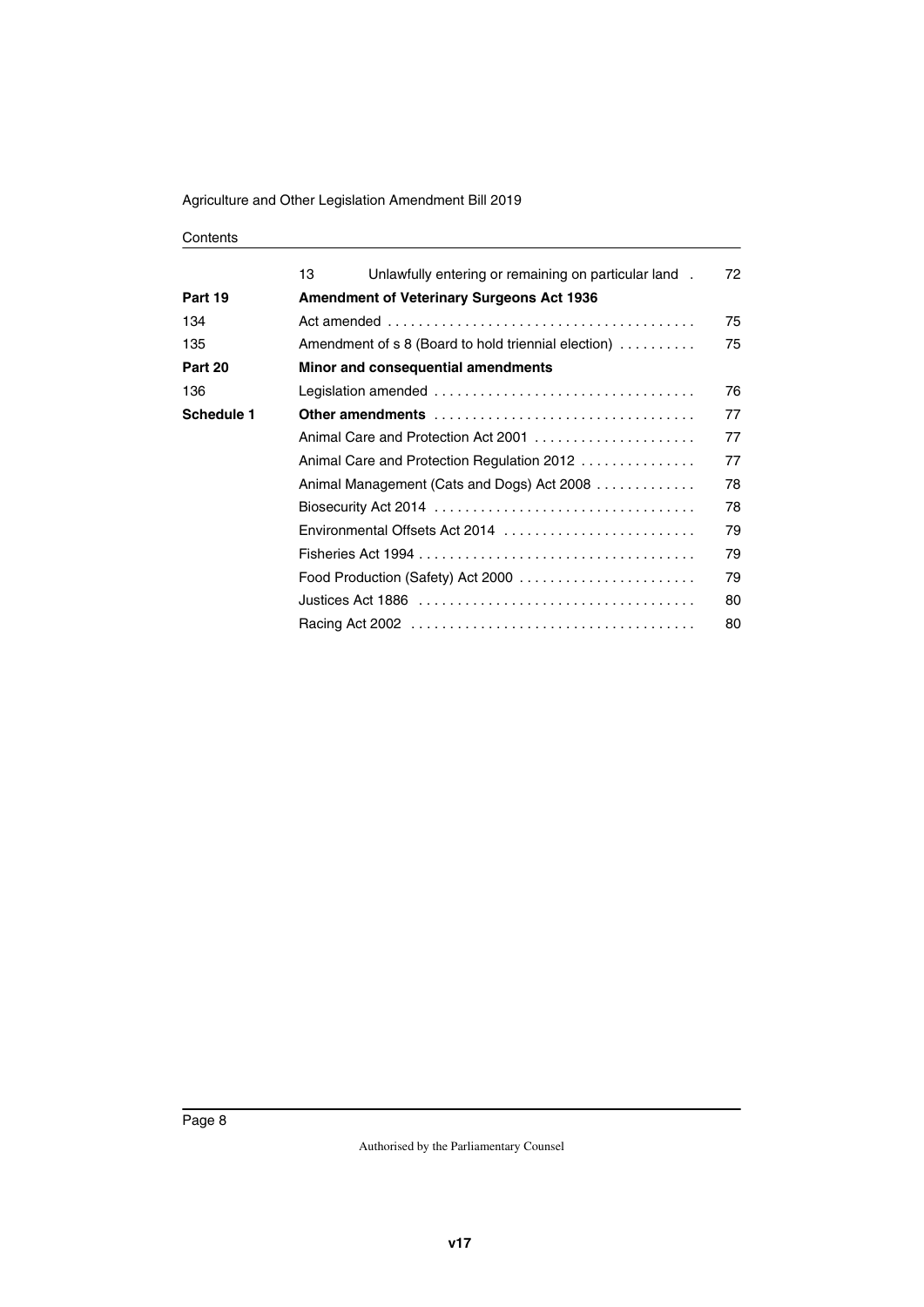### **2019**

# **A Bill**

for

**An Act to amend the** *Animal Care and Protection Act 2001***, the** *Animal Management (Cats and Dogs) Act 2008***, the** *Biosecurity Act 2014***, the** *Biosecurity Regulation 2016***, the** *Chemical Usage (Agricultural and Veterinary) Control Act 1988***, the** *Drugs Misuse Act 1986***, the** *Exhibited Animals Act 2015***, the** *Farm Business Debt Mediation Act 2017***, the** *Fisheries Act 1994***, the** *Food Production (Safety) Act 2000***, the** *Forestry Act 1959***, the** *Forestry Regulation 2015***, the** *Nature Conservation Act 1992***, the** *Racing Act 2002***, the** *Rural and Regional Adjustment Act 1994***, the** *State Penalties Enforcement Regulation 2014***, the** *Summary Offences Act 2005***, the** *Veterinary Surgeons Act 1936* **and the legislation mentioned in schedule 1 for particular purposes**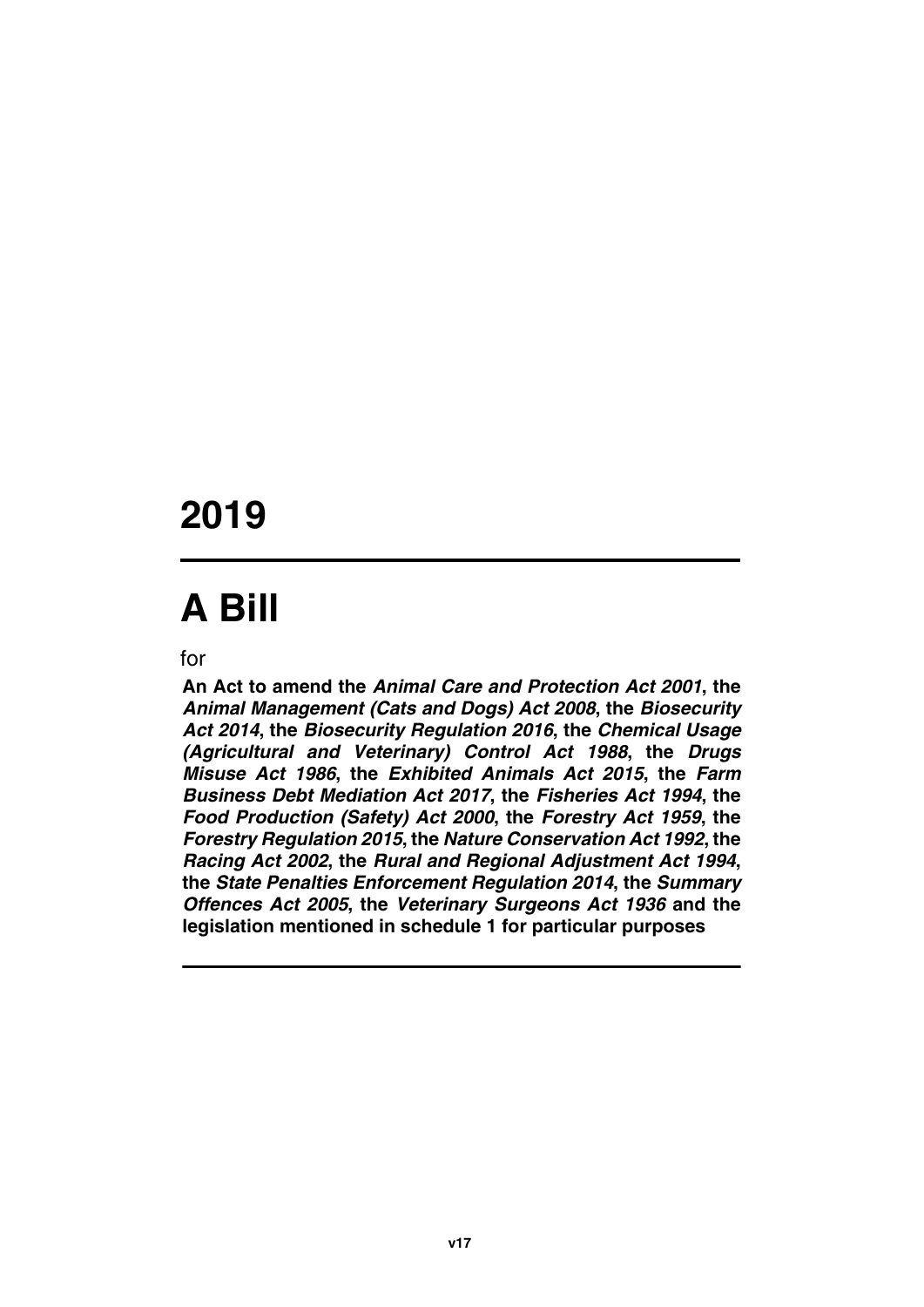<span id="page-11-9"></span><span id="page-11-7"></span><span id="page-11-3"></span><span id="page-11-1"></span><span id="page-11-0"></span>[s 1]

<span id="page-11-15"></span><span id="page-11-14"></span><span id="page-11-13"></span><span id="page-11-12"></span><span id="page-11-11"></span><span id="page-11-10"></span><span id="page-11-8"></span><span id="page-11-6"></span><span id="page-11-5"></span><span id="page-11-4"></span><span id="page-11-2"></span>

|               |                           |     | The Parliament of Queensland enacts-                                     | $\mathbf{1}$        |
|---------------|---------------------------|-----|--------------------------------------------------------------------------|---------------------|
|               | Part 1                    |     | <b>Preliminary</b>                                                       | $\overline{2}$      |
| <b>Clause</b> | 1                         |     | <b>Short title</b><br>This Act may be cited as the Agriculture and Other | 3<br>$\overline{4}$ |
|               |                           |     | Legislation Amendment Act 2019.                                          | 5                   |
| <b>Clause</b> | $\overline{2}$            |     | <b>Commencement</b>                                                      | 6                   |
|               |                           | (1) | Part 2, division 3 and part 3, division 3 commence on 1 July<br>2020.    | $\tau$<br>8         |
|               |                           | (2) | Part 10, division 3 commences on a day to be fixed by<br>proclamation.   | 9<br>10             |
|               | Part 2                    |     | <b>Amendment of Animal Care</b><br>and Protection Act 2001               | 11<br>12            |
|               | <b>Division 1</b>         |     | <b>Preliminary</b>                                                       | 13                  |
| <b>Clause</b> | <b>Act amended</b><br>- 3 |     |                                                                          | 14                  |
|               |                           |     | This part amends the Animal Care and Protection Act 2001.                | 15                  |
|               | <b>Division 2</b>         |     | Amendments commencing on<br>assent                                       | 16<br>17            |
| <b>Clause</b> | 4                         |     | Amendment of s 17 (Breach of duty of care prohibited)                    | 18                  |
|               |                           |     | Section $17(3)(b)$ , after 'animal'—                                     | 19                  |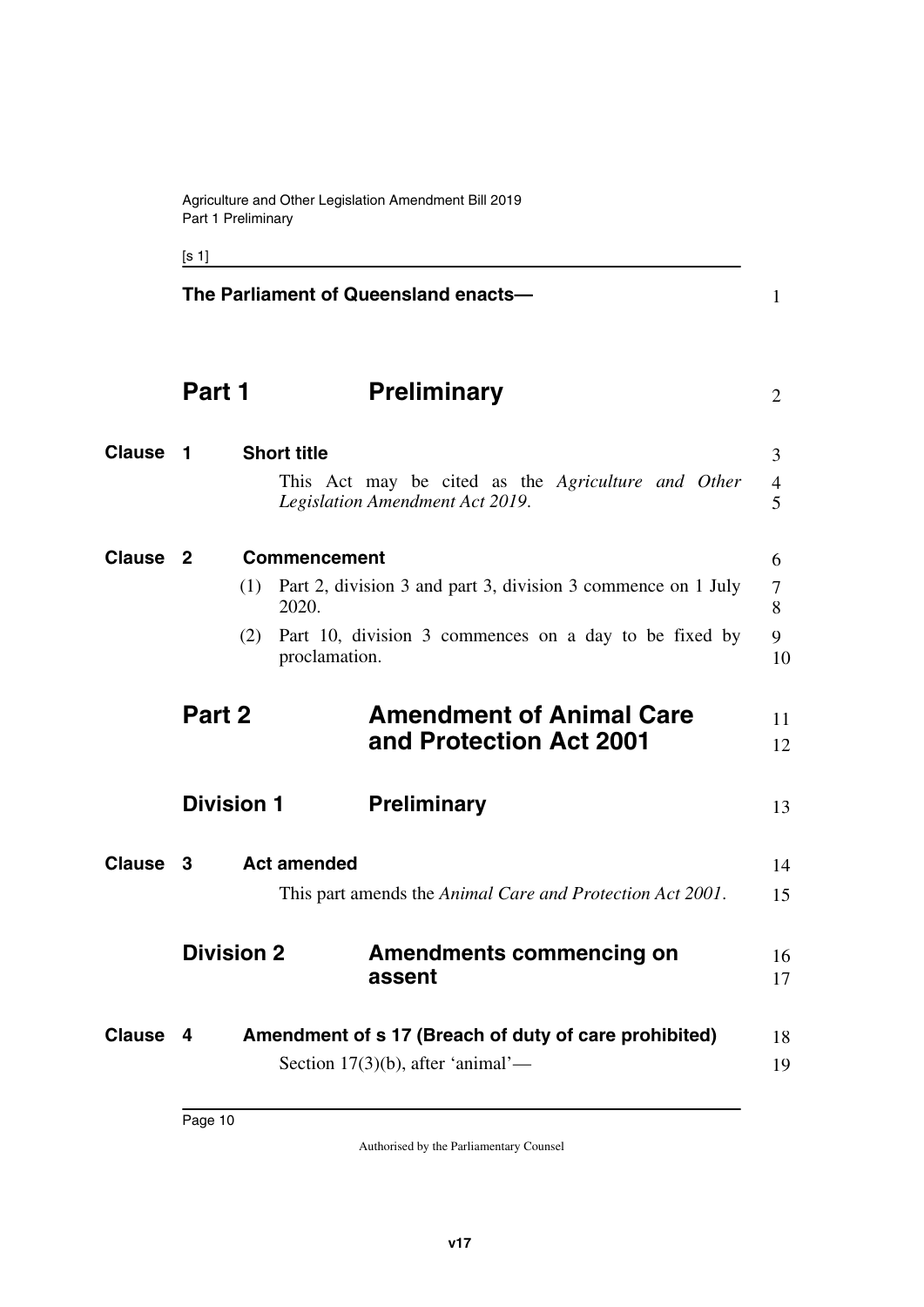<span id="page-12-9"></span><span id="page-12-8"></span><span id="page-12-7"></span><span id="page-12-6"></span><span id="page-12-5"></span><span id="page-12-4"></span><span id="page-12-3"></span><span id="page-12-2"></span><span id="page-12-1"></span><span id="page-12-0"></span> $[s 5]$ Agriculture and Other Legislation Amendment Bill 2019 Part 2 Amendment of Animal Care and Protection Act 2001 *insert—* , including any confinement or transportation of the animal, **5 Amendment of s 18 (Animal cruelty prohibited) Clause** 4 Section  $18(2)(f)(iii)$ , examples for subparagraph (iii) *insert—* • confining the animal in or on a vehicle in a way that causes heat stress or other pain for the animal **Clause 6** Amendment of s 19 (Unreasonable abandonment or  $\qquad$  9 **release)** Section 19(3) *omit.* **Clause 7** Omission of s 85 (Confidentiality of animal welfare  $13$ **offence reports)** Section 85 *omit.* **Clause 8** Amendment of s 122 (Power of entry)  $17$ Section 122(1) *insert—* (h) the inspector reasonably suspects an animal at the place has been abandoned. **9 Amendment of s 125 (Procedure for other entries without Clause** 22 **warrant)** (1) Section  $125(1)$ , 'This section' *omit, insert—* 1 2 3 5 6 7 8 10 11 12 14 15 16 18 19 20 21 23 24 25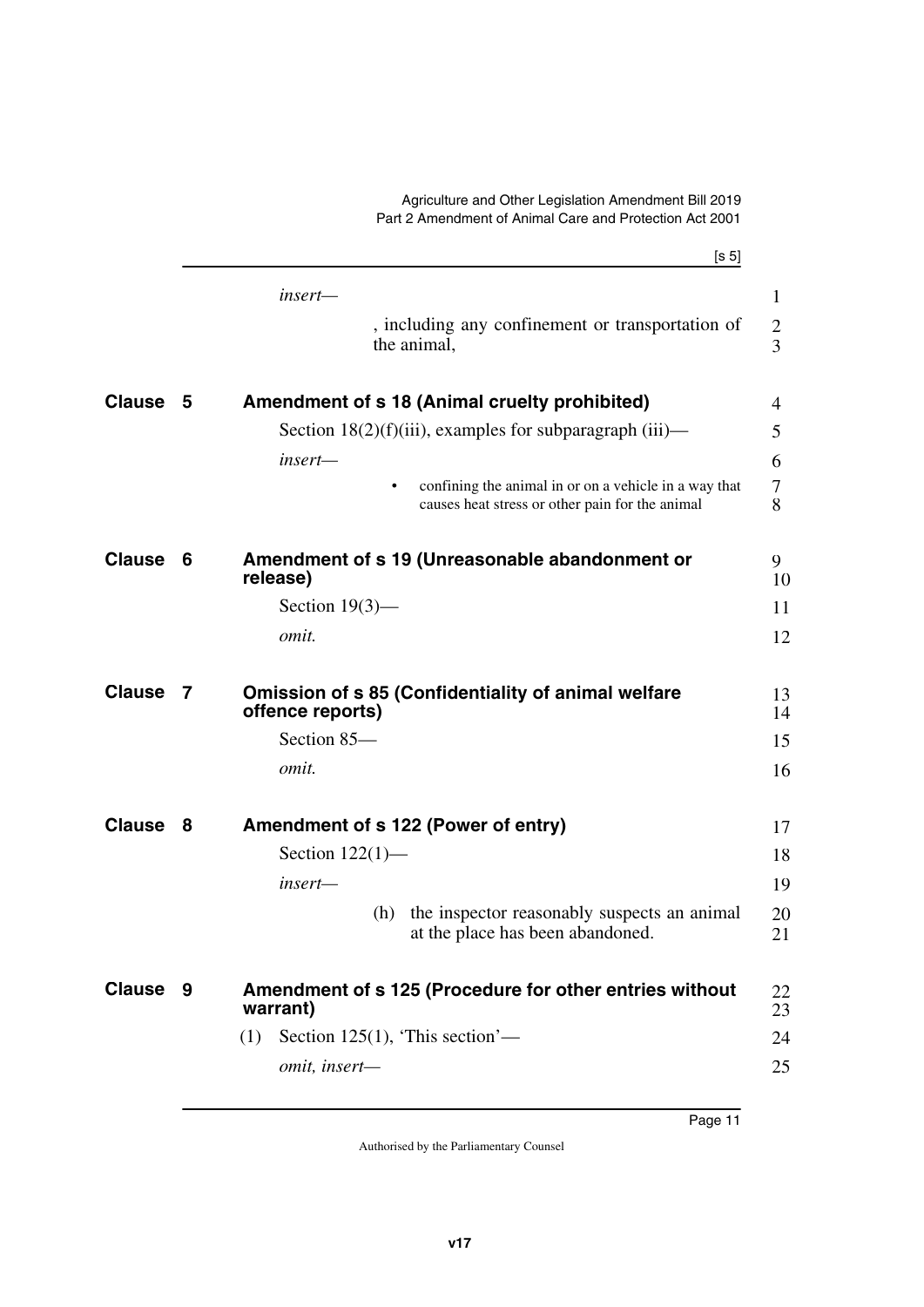[s 10]

<span id="page-13-1"></span><span id="page-13-0"></span>

|                     |     |                    | Subsection $(2)$                                                                                                                                                                                                                     | 1                          |
|---------------------|-----|--------------------|--------------------------------------------------------------------------------------------------------------------------------------------------------------------------------------------------------------------------------------|----------------------------|
|                     | (2) |                    | Section 125(1)(a), 'or (g)'—                                                                                                                                                                                                         | $\overline{2}$             |
|                     |     | omit, insert-      |                                                                                                                                                                                                                                      | 3                          |
|                     |     |                    | $, (g)$ or $(h)$                                                                                                                                                                                                                     | 4                          |
|                     | (3) | Section 125-       |                                                                                                                                                                                                                                      | 5                          |
|                     |     | insert-            |                                                                                                                                                                                                                                      | 6                          |
|                     |     | (3)                | Subsection (4) applies if an inspector is intending<br>to enter, under section $122(1)(h)$ , a place.                                                                                                                                | 7<br>8                     |
|                     |     | (4)                | The inspector may enter the place if the inspector,<br>after making reasonable inquiries over a period of<br>at least 2 days, can not contact the owner or<br>occupier of the place for consent to enter.                            | 9<br>10<br>11<br>12        |
|                     |     | (5)                | However, the inspector is not required to make<br>inquiries under subsection (4) if it would be<br>unreasonable to make inquiries to contact the<br>owner or occupier of the place.                                                  | 13<br>14<br>15<br>16       |
| <b>Clause</b><br>10 |     |                    | Amendment of s 152 (Return of seized animal)                                                                                                                                                                                         | 17                         |
|                     | (1) | Section $152(2)$ — |                                                                                                                                                                                                                                      | 18                         |
|                     |     | insert-            |                                                                                                                                                                                                                                      | 19                         |
|                     |     |                    | (aa) the inspector has given the chief executive<br>information about a matter mentioned in<br>section $154(2)(a)$ , (b) or (c) but the chief<br>executive has not decided, under that<br>section, whether to forfeit the animal; or | 20<br>21<br>22<br>23<br>24 |
|                     | (2) |                    | Section $152(2)(aa)$ to $(f)$ —                                                                                                                                                                                                      | 25                         |
|                     |     |                    | <i>renumber</i> as section $152(2)(b)$ to (g).                                                                                                                                                                                       | 26                         |
|                     | (3) | Section 152-       |                                                                                                                                                                                                                                      | 27                         |
|                     |     | insert-            |                                                                                                                                                                                                                                      | 28                         |
|                     |     | (2A)               | If subsection $(2)(b)$ applies, the inspector must<br>promptly return the animal to its owner if the chief<br>executive-                                                                                                             | 29<br>30<br>31             |
|                     |     |                    |                                                                                                                                                                                                                                      |                            |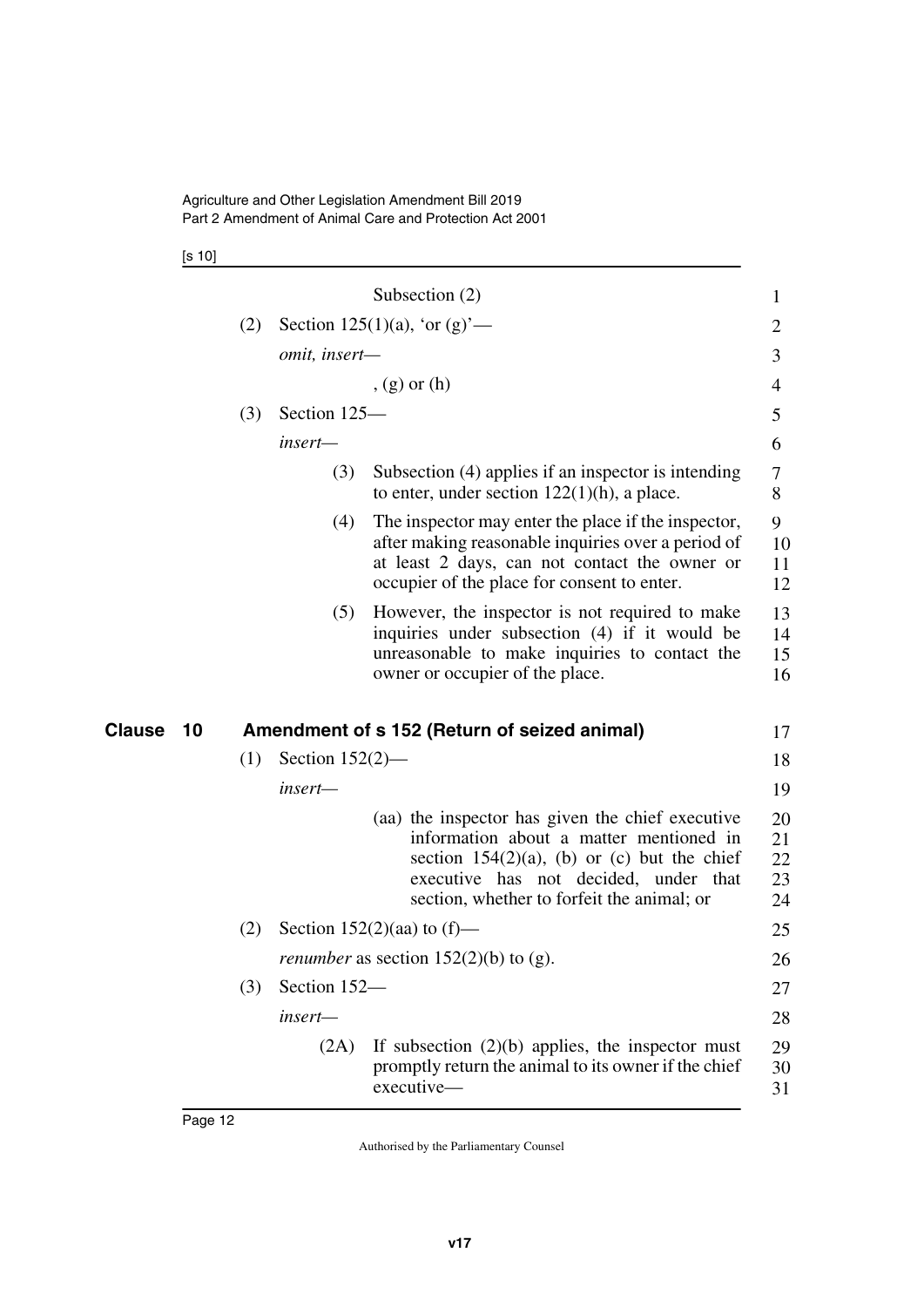| ۰. |  |  |
|----|--|--|
|    |  |  |

|               |    |     |                            | (a) does not make a decision within the period<br>mentioned in section $154(5)$ ; or                                                                                                                                                                                                                                          | $\mathbf{1}$<br>$\overline{2}$   |
|---------------|----|-----|----------------------------|-------------------------------------------------------------------------------------------------------------------------------------------------------------------------------------------------------------------------------------------------------------------------------------------------------------------------------|----------------------------------|
|               |    |     |                            | decides that the animal should not be<br>(b)<br>forfeited to the State.                                                                                                                                                                                                                                                       | $\mathfrak{Z}$<br>4              |
|               |    | (4) | Section 152(3), $(2)(c)$ – |                                                                                                                                                                                                                                                                                                                               | 5                                |
|               |    |     | omit, insert-              |                                                                                                                                                                                                                                                                                                                               | 6                                |
|               |    |     |                            | (2)(d)                                                                                                                                                                                                                                                                                                                        | 7                                |
|               |    | (5) | Section 152(4), $(2)(d)$ – |                                                                                                                                                                                                                                                                                                                               | 8                                |
|               |    |     | omit, insert-              |                                                                                                                                                                                                                                                                                                                               | 9                                |
|               |    |     |                            | (2)(e)                                                                                                                                                                                                                                                                                                                        | 10                               |
|               |    | (6) | Section 152(5), $(2)(e)$ — |                                                                                                                                                                                                                                                                                                                               | 11                               |
|               |    |     | omit, insert-              |                                                                                                                                                                                                                                                                                                                               | 12                               |
|               |    |     |                            | (2)(f)                                                                                                                                                                                                                                                                                                                        | 13                               |
|               |    | (7) | Section 152(6), $(2)(f)$ — |                                                                                                                                                                                                                                                                                                                               | 14                               |
|               |    |     | omit, insert-              |                                                                                                                                                                                                                                                                                                                               | 15                               |
|               |    |     |                            | (2)(g)                                                                                                                                                                                                                                                                                                                        | 16                               |
| <b>Clause</b> | 11 |     |                            | Amendment of s 154 (Power to forfeit)                                                                                                                                                                                                                                                                                         | 17                               |
|               |    |     | Section 154-               |                                                                                                                                                                                                                                                                                                                               | 18                               |
|               |    |     | $insert-$                  |                                                                                                                                                                                                                                                                                                                               | 19                               |
|               |    |     | (5)                        | The chief executive must decide whether to forfeit<br>an animal or thing under this section within 14<br>days after an inspector or police officer gives the<br>chief executive sufficient information about a<br>matter mentioned in subsection $(2)(a)$ , (b) or (c) to<br>enable the chief executive to make the decision. | 20<br>21<br>22<br>23<br>24<br>25 |
| Clause        | 12 |     | destruction costs)         | Amendment of s 189 (Recovery of seizure, compliance or                                                                                                                                                                                                                                                                        | 26<br>27                         |

<span id="page-14-3"></span><span id="page-14-2"></span><span id="page-14-1"></span><span id="page-14-0"></span>Section 189(3),  $(2)(d)$ <sup>'</sup>—

28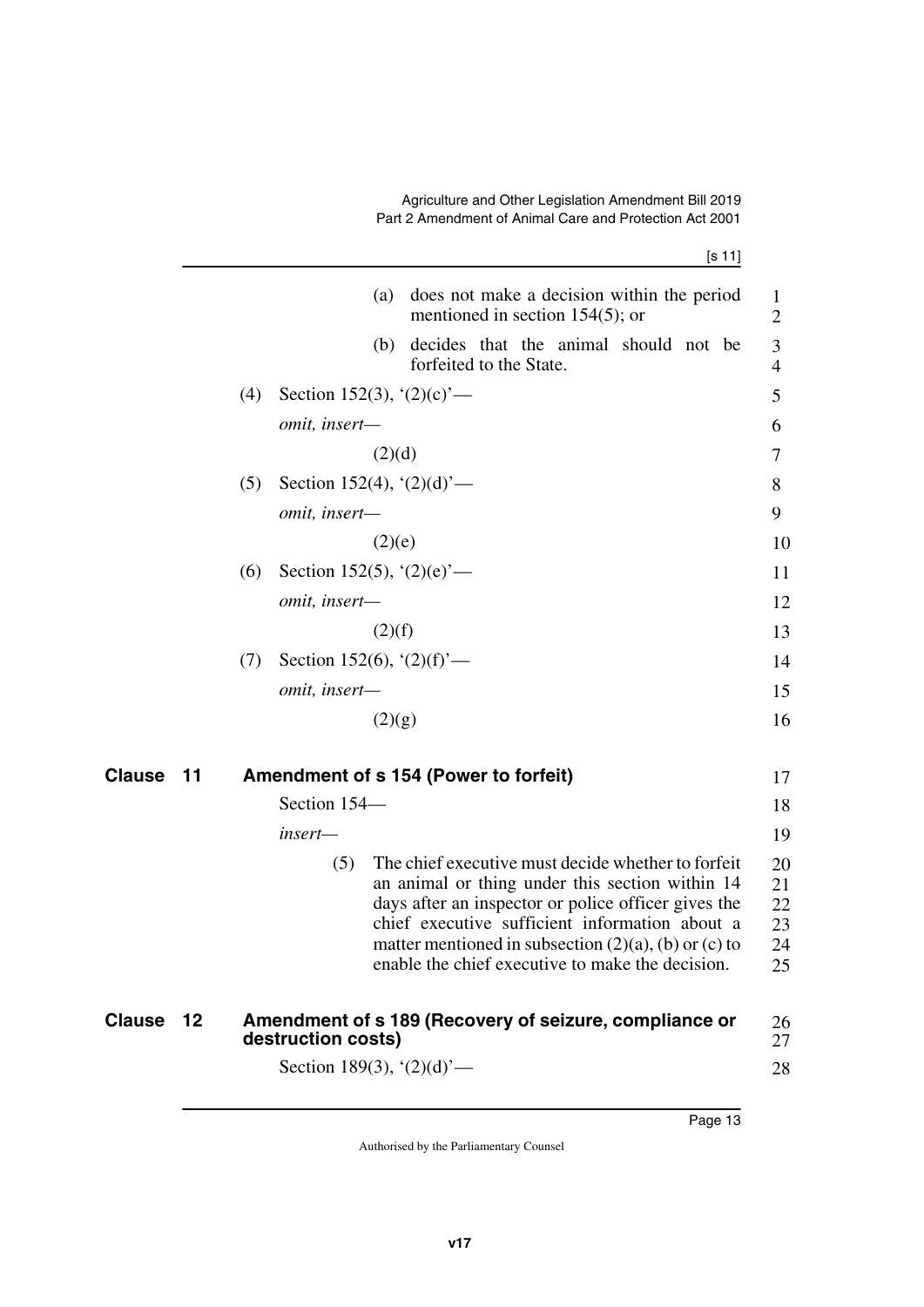<span id="page-15-3"></span><span id="page-15-2"></span><span id="page-15-1"></span><span id="page-15-0"></span>[s 13]

|        |    | <i>omit, insert—</i>                           |                                                                                                                                                                         | 1                    |
|--------|----|------------------------------------------------|-------------------------------------------------------------------------------------------------------------------------------------------------------------------------|----------------------|
|        |    |                                                | (2)(e)                                                                                                                                                                  | 2                    |
| Clause | 13 | Insertion of new s 214B<br>After section 214A- |                                                                                                                                                                         | 3                    |
|        |    |                                                |                                                                                                                                                                         | 4                    |
|        |    | $insert-$                                      |                                                                                                                                                                         | 5                    |
|        |    |                                                | 214BConfidentiality of information                                                                                                                                      | 6                    |
|        |    | (1)                                            | This section applies to a person who-                                                                                                                                   | 7                    |
|        |    |                                                | is, or has been, any of the following—<br>(a)                                                                                                                           | 8                    |
|        |    |                                                | the chief executive;<br>(i)                                                                                                                                             | 9                    |
|        |    |                                                | an inspector;<br>(ii)                                                                                                                                                   | 10                   |
|        |    |                                                | (iii) another<br>involved<br>person<br>1n<br>administering this Act, including, for<br>example, a public service employee;<br>and                                       | 11<br>12<br>13<br>14 |
|        |    |                                                | obtains<br>confidential<br>information<br>(b)<br>about<br>another<br>administering,<br>person in<br>or<br>performing functions or exercising powers<br>under, this Act. | 15<br>16<br>17<br>18 |
|        |    | (2)                                            | The person must not use or disclose<br>the<br>confidential information unless the<br>use<br>or<br>disclosure is-                                                        | 19<br>20<br>21       |
|        |    |                                                | in the performance of a function or exercise<br>(a)<br>of a power under this Act; or                                                                                    | 22<br>23             |
|        |    |                                                | with the consent of the person to whom the<br>(b)<br>information relates; or                                                                                            | 24<br>25             |
|        |    |                                                | (c) otherwise required or permitted by law.                                                                                                                             | 26                   |
|        |    |                                                | Maximum penalty—50 penalty units.                                                                                                                                       | 27                   |
|        |    | (3)                                            | In this section-                                                                                                                                                        | 28                   |
|        |    |                                                | confidential information-                                                                                                                                               | 29                   |
|        |    |                                                | means any information that—<br>(a)                                                                                                                                      | 30                   |
|        |    |                                                |                                                                                                                                                                         |                      |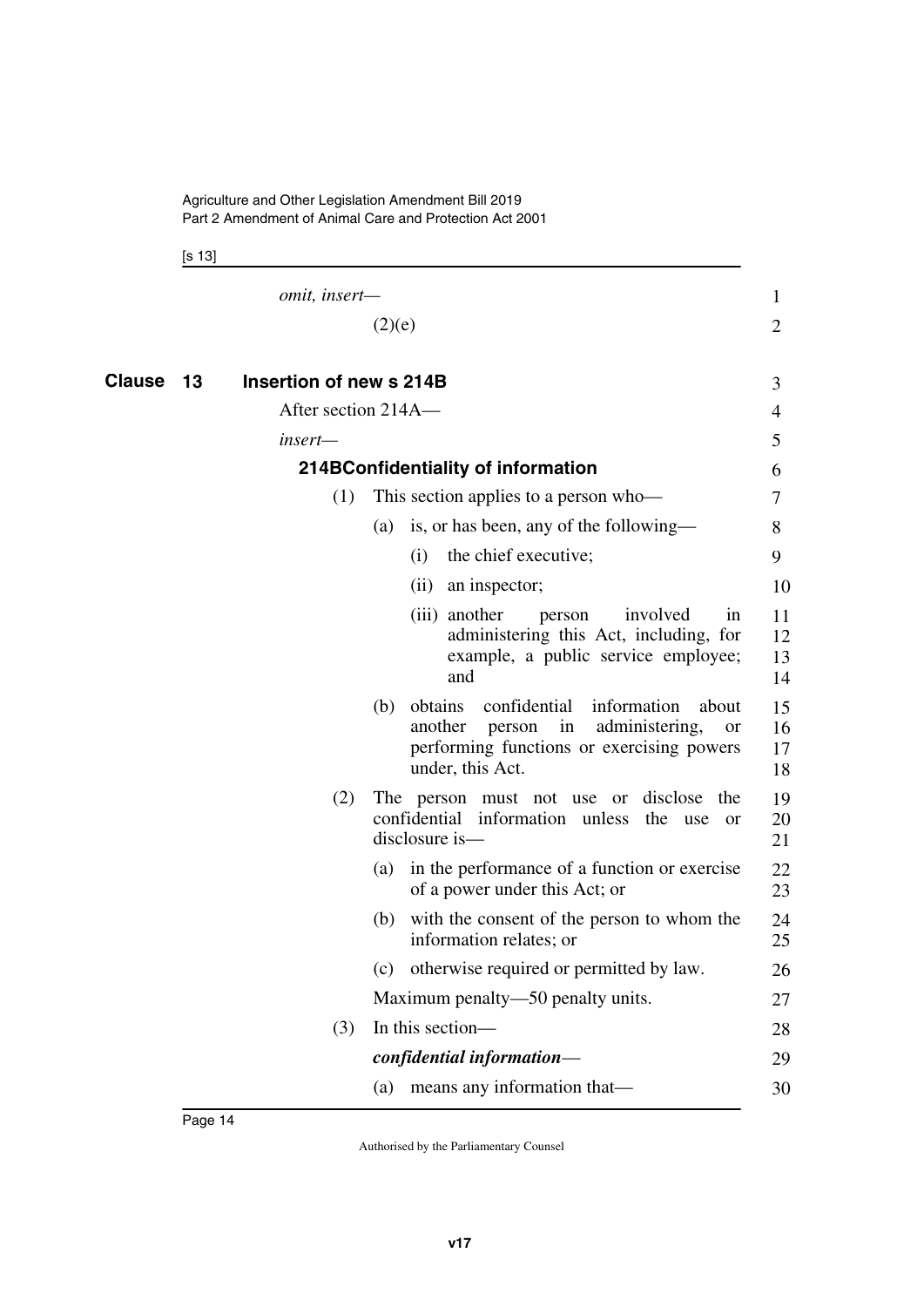[s 14]

<span id="page-16-7"></span><span id="page-16-6"></span><span id="page-16-5"></span><span id="page-16-4"></span><span id="page-16-3"></span><span id="page-16-2"></span><span id="page-16-1"></span><span id="page-16-0"></span>

|               |    |                                      | (i)          | could identify an individual; or                                                                                                                      | 1                    |
|---------------|----|--------------------------------------|--------------|-------------------------------------------------------------------------------------------------------------------------------------------------------|----------------------|
|               |    |                                      |              | (ii) is about a person's current financial<br>position or financial background; or                                                                    | $\overline{2}$<br>3  |
|               |    |                                      |              | (iii) would be likely to damage<br>the<br>commercial activities of a person to<br>whom the information relates; but                                   | 4<br>5<br>6          |
|               |    | (b)                                  |              | does not include—                                                                                                                                     | 7                    |
|               |    |                                      | (i)          | information that is publicly available;<br><sub>or</sub>                                                                                              | 8<br>9               |
|               |    |                                      | (ii)         | statistical or other information that<br>could not reasonably be expected to<br>result in the identification of the<br>individual to whom it relates. | 10<br>11<br>12<br>13 |
| <b>Clause</b> | 14 | authorised officer or inspector)     |              | Amendment of s 215B (Sharing of information by                                                                                                        | 14<br>15             |
|               |    | Section 215B $(1)$ , 'section 85'—   |              |                                                                                                                                                       | 16                   |
|               |    | omit, insert-                        |              |                                                                                                                                                       | 17                   |
|               |    |                                      | section 214B |                                                                                                                                                       | 18                   |
| <b>Clause</b> | 15 |                                      |              | Amendment of s 215C (Interaction with other laws)                                                                                                     | 19                   |
|               |    | Section 215C, heading, after 'laws'— |              |                                                                                                                                                       | 20                   |
|               |    | insert-                              |              |                                                                                                                                                       | 21                   |
|               |    |                                      |              | about giving information                                                                                                                              | 22                   |
| <b>Clause</b> | 16 | Insertion of new ss 215D and 215E    |              |                                                                                                                                                       | 23                   |
|               |    | After section 215C-                  |              |                                                                                                                                                       | 24                   |
|               |    | insert-                              |              |                                                                                                                                                       | 25                   |
|               |    | information                          |              | 215D Chief executive (transport) must disclose                                                                                                        | 26<br>27             |
|               |    | (1)                                  |              | This section applies if-                                                                                                                              | 28                   |
|               |    |                                      |              |                                                                                                                                                       |                      |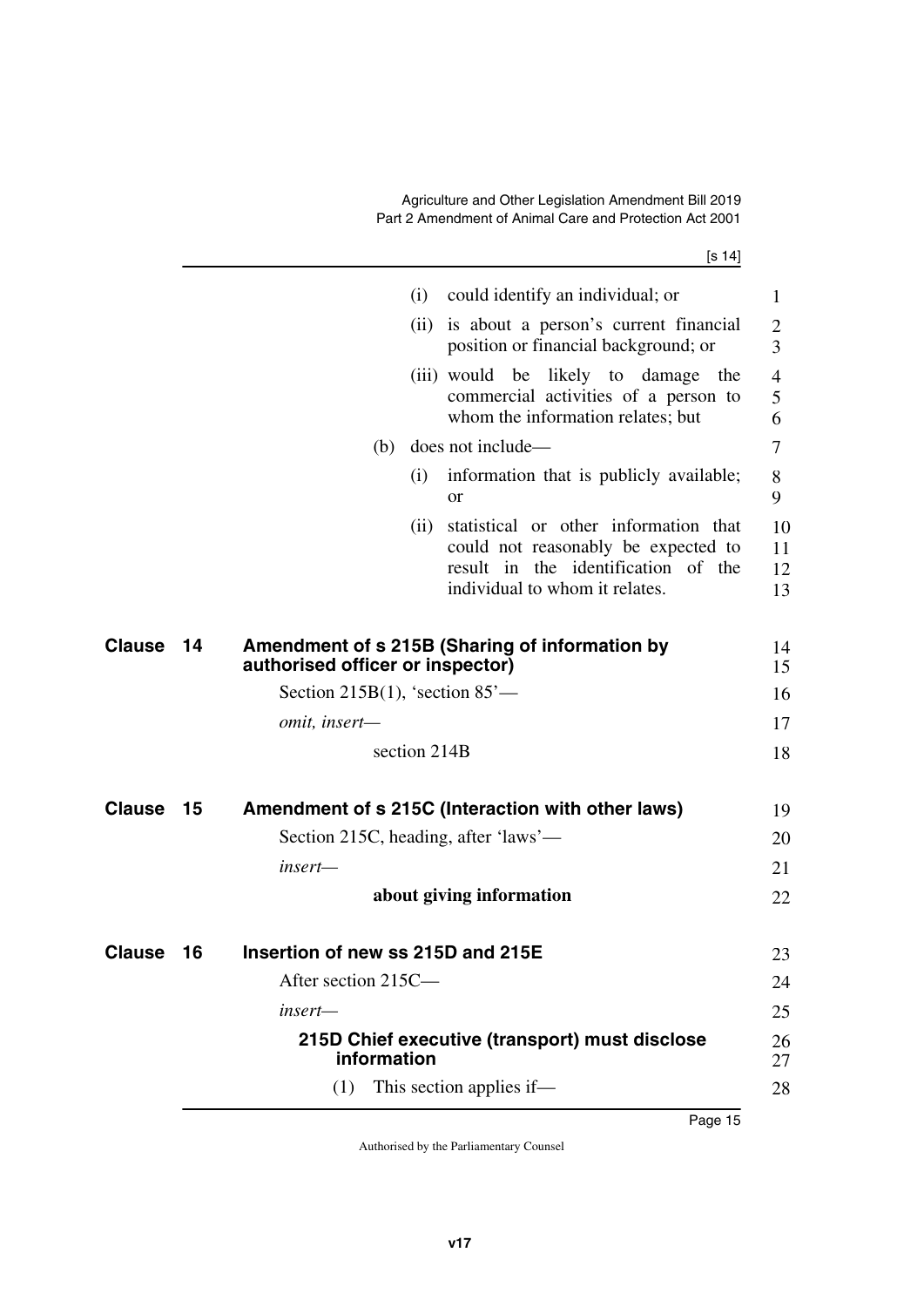[s 16]

<span id="page-17-1"></span><span id="page-17-0"></span>

|     | (a)<br>an inspector is reasonably satisfied that<br>vehicle registry information may be used, in<br>an investigation under this Act about an<br>animal welfare offence, to identify-                                                                |                            |  |  |  |  |  |  |  |
|-----|-----------------------------------------------------------------------------------------------------------------------------------------------------------------------------------------------------------------------------------------------------|----------------------------|--|--|--|--|--|--|--|
|     | (i)<br>the owner of a vehicle the inspector<br>reasonably suspects was used in the<br>commission of the offence; or                                                                                                                                 | 5<br>6<br>$\overline{7}$   |  |  |  |  |  |  |  |
|     | (ii)<br>person whom the<br>inspector<br>a<br>suspects committed the<br>reasonably<br>offence; and                                                                                                                                                   | 8<br>9<br>10               |  |  |  |  |  |  |  |
|     | the inspector asks the chief executive<br>(b)<br>(transport) for the information.                                                                                                                                                                   | 11<br>12                   |  |  |  |  |  |  |  |
| (2) | The chief executive (transport) must disclose the<br>information to the inspector if the chief executive<br>reasonably<br>considers<br>(transport)<br>that<br>the<br>information may be used to identify the person or<br>the owner of the vehicle. | 13<br>14<br>15<br>16<br>17 |  |  |  |  |  |  |  |
| (3) | In this section-                                                                                                                                                                                                                                    | 18                         |  |  |  |  |  |  |  |
|     | <i>chief executive (transport)</i> means the chief<br>executive of the department in which the<br>Transport Operations (Road Use Management)<br>Act 1995 is administered.                                                                           |                            |  |  |  |  |  |  |  |
|     | <i>vehicle registry information</i> means information<br>kept in the register of registered vehicles under a<br>regulation under the Transport Operations (Road<br>Use Management) Act 1995.                                                        | 23<br>24<br>25<br>26       |  |  |  |  |  |  |  |
|     | 215EUse of body-worn camera by authorised<br>officer or inspector                                                                                                                                                                                   | 27<br>28                   |  |  |  |  |  |  |  |
|     | (1) It is lawful for an authorised officer or inspector<br>to use a body-worn camera to record images or<br>sounds while-                                                                                                                           | 29<br>30<br>31             |  |  |  |  |  |  |  |
|     | for an authorised officer—the authorised<br>(a)<br>officer is exercising a power under chapter<br>5, part 4; or                                                                                                                                     | 32<br>33<br>34             |  |  |  |  |  |  |  |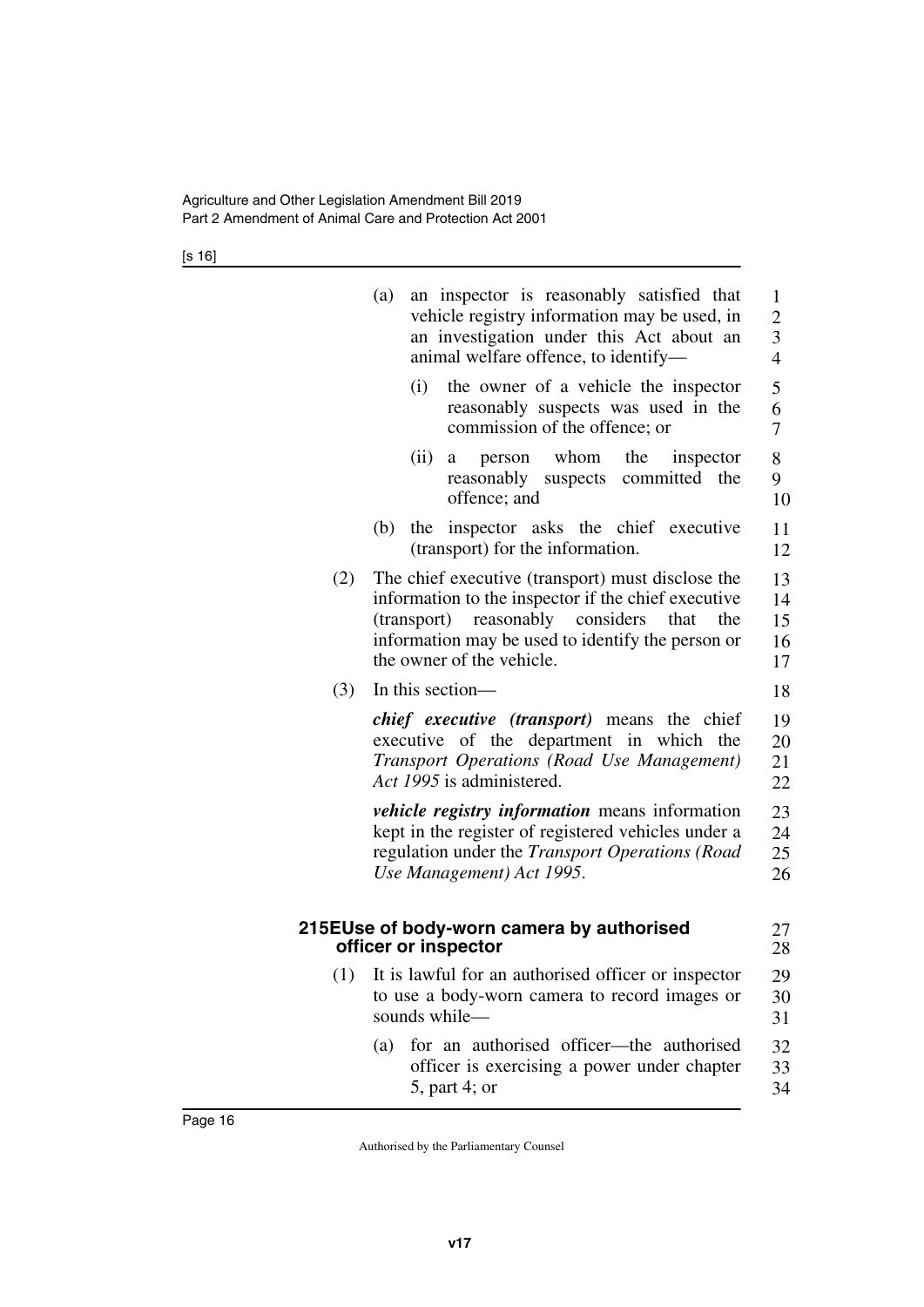<span id="page-18-1"></span><span id="page-18-0"></span>

|                     |           | (b) for an inspector—the inspector is exercising<br>a power under chapter 6, part 2.                                                                                                                                                                 | 1<br>$\overline{2}$        |
|---------------------|-----------|------------------------------------------------------------------------------------------------------------------------------------------------------------------------------------------------------------------------------------------------------|----------------------------|
|                     | (2)       | Use of a body-worn camera by an authorised<br>officer or inspector under subsection (1) includes<br>use that is-                                                                                                                                     | 3<br>$\overline{4}$<br>5   |
|                     |           | inadvertent or unexpected; or<br>(a)                                                                                                                                                                                                                 | 6                          |
|                     |           | (b)<br>incidental to use while exercising the<br>authorised officer's or inspector's power.                                                                                                                                                          | 7<br>8                     |
|                     | (3)       | Subsection (1) does not affect an ability the<br>authorised officer or inspector has at common law<br>or under another Act to record images or sounds.                                                                                               | 9<br>10<br>11              |
|                     | (4)       | To remove any doubt, it is declared that<br>subsection $(1)$ is a provision authorising the use<br>by an authorised officer or inspector of a listening<br>device, for the purposes of the <i>Invasion of Privacy</i><br>Act 1971, section 43(2)(d). | 12<br>13<br>14<br>15<br>16 |
|                     | (5)       | In this section-                                                                                                                                                                                                                                     | 17                         |
|                     |           | <b>body-worn camera</b> means a device—                                                                                                                                                                                                              | 18                         |
|                     |           | worn on clothing or otherwise secured on a<br>(a)<br>person; and                                                                                                                                                                                     | 19<br>20                   |
|                     |           | designed to be used to-<br>(b)                                                                                                                                                                                                                       | 21                         |
|                     |           | (i)<br>record images; or                                                                                                                                                                                                                             | 22                         |
|                     |           | (ii) record images and sounds.                                                                                                                                                                                                                       | 23                         |
| <b>Clause</b><br>17 |           | <b>Amendment of schedule (Dictionary)</b>                                                                                                                                                                                                            | 24                         |
|                     | Schedule- |                                                                                                                                                                                                                                                      | 25                         |
|                     | insert—   |                                                                                                                                                                                                                                                      | 26                         |
|                     |           | <b>abandon</b> , an animal, includes leaving it for an<br>unreasonable period.                                                                                                                                                                       | 27<br>28                   |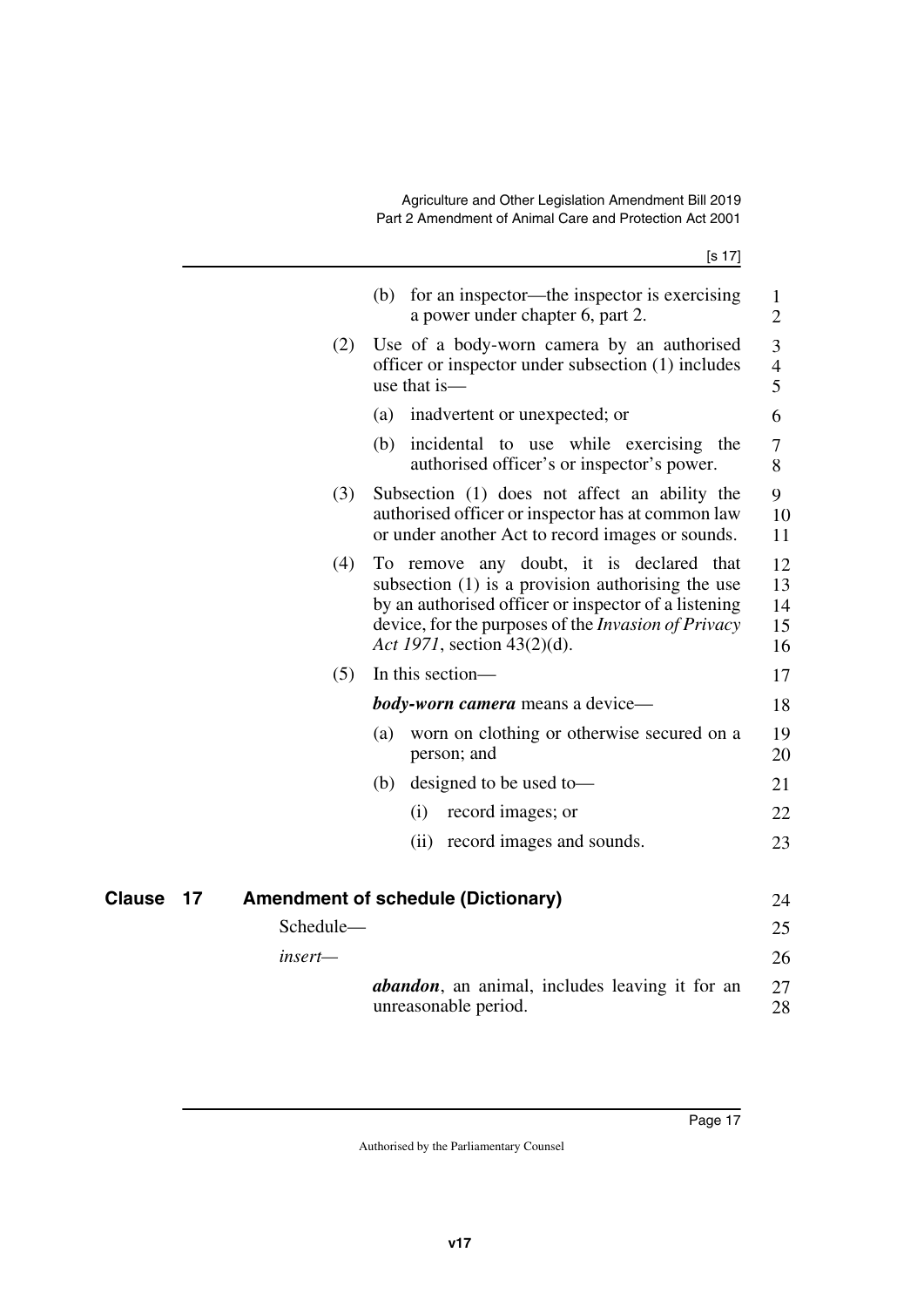<span id="page-19-11"></span><span id="page-19-7"></span><span id="page-19-5"></span><span id="page-19-3"></span><span id="page-19-2"></span><span id="page-19-1"></span><span id="page-19-0"></span>[s 18]

<span id="page-19-13"></span><span id="page-19-12"></span><span id="page-19-10"></span><span id="page-19-9"></span><span id="page-19-8"></span><span id="page-19-6"></span><span id="page-19-4"></span>

|               | <b>Division 3</b> |                              | 2020               | <b>Amendment commencing on 1 July</b>                  | 1<br>$\overline{2}$ |
|---------------|-------------------|------------------------------|--------------------|--------------------------------------------------------|---------------------|
| <b>Clause</b> | 18                | unlawful)                    |                    | Amendment of s 92 (Use for certain scientific purposes | 3<br>$\overline{4}$ |
|               |                   | Section $92(c)(i)$ to (iii)— |                    |                                                        | 5                   |
|               |                   | omit, insert-                |                    |                                                        | 6                   |
|               |                   |                              | (i)                | a sunscreen product; or                                | 7                   |
|               |                   |                              |                    | (ii) an ingredient of a sunscreen product.             | 8                   |
|               | Part 3            |                              |                    | <b>Amendment of Animal</b>                             | 9                   |
|               |                   |                              |                    | <b>Management (Cats and Dogs)</b>                      | 10                  |
|               |                   |                              | <b>Act 2008</b>    |                                                        | 11                  |
|               | <b>Division 1</b> |                              | <b>Preliminary</b> |                                                        | 12                  |
| <b>Clause</b> | 19                | <b>Act amended</b>           |                    |                                                        | 13                  |
|               |                   | Act 2008.                    |                    | This part amends the Animal Management (Cats and Dogs) | 14<br>15            |
|               | <b>Division 2</b> |                              | assent             | <b>Amendments commencing on</b>                        | 16<br>17            |
| Clause        | 20                | particular details)          |                    | Amendment of ch 2B, pt 4, hdg (Requirement to give     | 18<br>19            |
|               |                   |                              |                    | Chapter 2B, part 4, heading, after 'details'—          | 20                  |
|               |                   | insert-                      |                    |                                                        | 21                  |
|               |                   |                              | and form           |                                                        | 22                  |
|               |                   |                              |                    |                                                        |                     |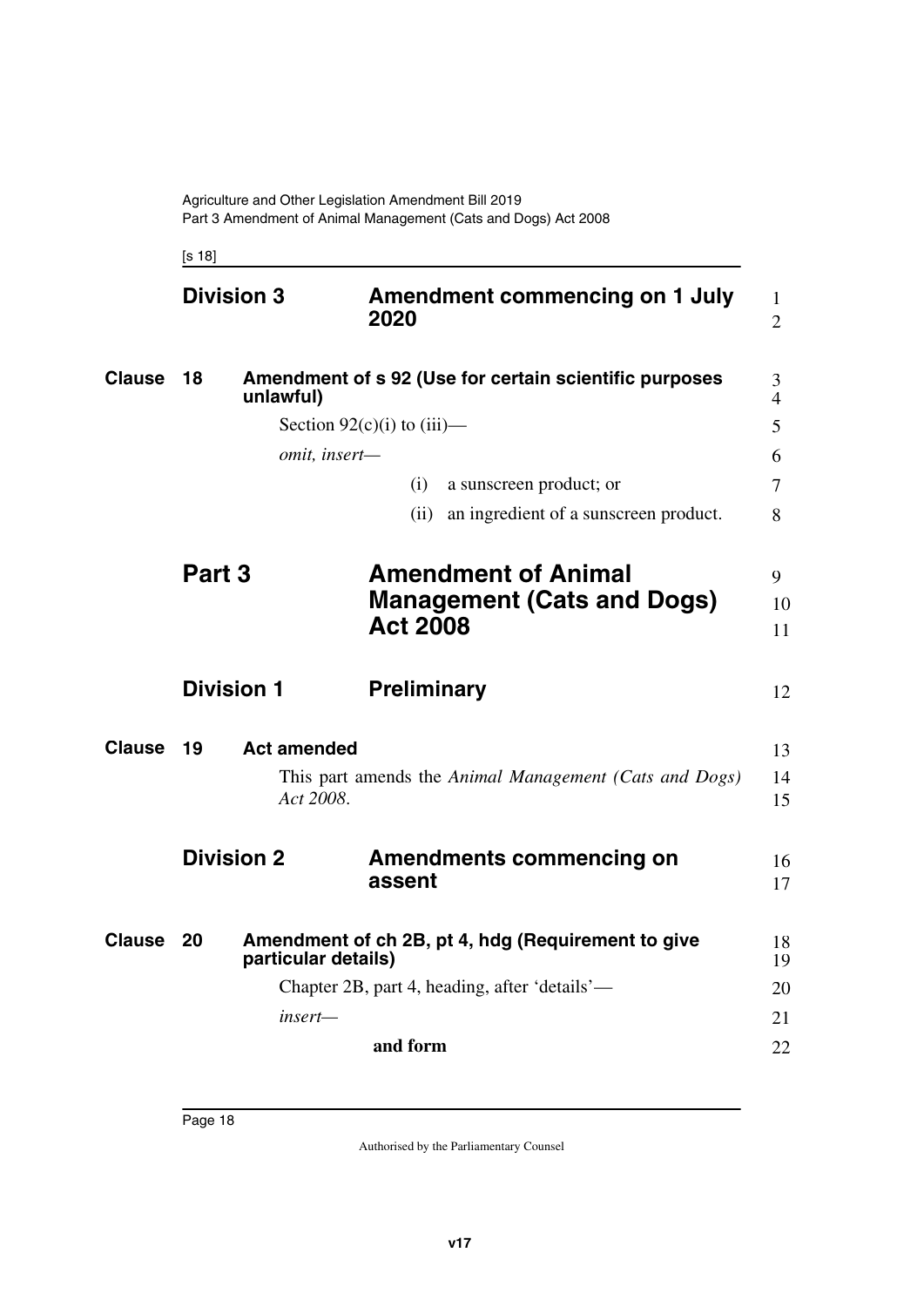[s 21]

<span id="page-20-1"></span><span id="page-20-0"></span>

| <b>Clause</b> | 21 |     | particular details) |     |           | Amendment of s 43ZF (Supplier of dog must give                                                                                                                                                                                                                                                | $\mathbf{1}$<br>$\mathbf{2}$     |
|---------------|----|-----|---------------------|-----|-----------|-----------------------------------------------------------------------------------------------------------------------------------------------------------------------------------------------------------------------------------------------------------------------------------------------|----------------------------------|
|               |    | (1) |                     |     |           | Section 43ZF, heading, after 'details'—                                                                                                                                                                                                                                                       | 3                                |
|               |    |     | insert—             |     |           |                                                                                                                                                                                                                                                                                               | 4                                |
|               |    |     |                     |     | and form  |                                                                                                                                                                                                                                                                                               | 5                                |
|               |    | (2) | Section $43ZF(1)$ — |     |           |                                                                                                                                                                                                                                                                                               | 6                                |
|               |    |     | omit, insert-       |     |           |                                                                                                                                                                                                                                                                                               | 7                                |
|               |    |     | (1)                 |     |           | A person who supplies a dog to another person<br>must, unless the person has a reasonable excuse,<br>give the other person—                                                                                                                                                                   | 8<br>9<br>10                     |
|               |    |     |                     | (a) |           | a notice stating—                                                                                                                                                                                                                                                                             | 11                               |
|               |    |     |                     |     | (i)       | the name of the supplier of the dog; and                                                                                                                                                                                                                                                      | 12                               |
|               |    |     |                     |     | (ii)      | the relevant supply number for the dog;<br>and                                                                                                                                                                                                                                                | 13<br>14                         |
|               |    |     |                     | (b) | a<br>dog. | change of ownership form that is<br>completed and signed by the supplier of the                                                                                                                                                                                                               | 15<br>16<br>17                   |
|               |    |     |                     |     |           | Maximum penalty—50 penalty units.                                                                                                                                                                                                                                                             | 18                               |
|               |    | (3) |                     |     |           | Section 43ZF(2), 'subsection $(1)(b)$ '—                                                                                                                                                                                                                                                      | 19                               |
|               |    |     | omit, insert-       |     |           |                                                                                                                                                                                                                                                                                               | 20                               |
|               |    |     |                     |     |           | subsection $(1)(a)(ii)$                                                                                                                                                                                                                                                                       | 21                               |
|               |    | (4) | Section $43ZF(3)$ — |     |           |                                                                                                                                                                                                                                                                                               | 22                               |
|               |    |     | insert-             |     |           |                                                                                                                                                                                                                                                                                               | 23                               |
|               |    |     |                     |     |           | <i>change of ownership form, for a dog, means a</i><br>form (however called), prepared by the relevant<br>PPID registry service for the dog, that records<br>details about the supply of the dog from one<br>person to another person including, for example,<br>the PPID number for the dog. | 24<br>25<br>26<br>27<br>28<br>29 |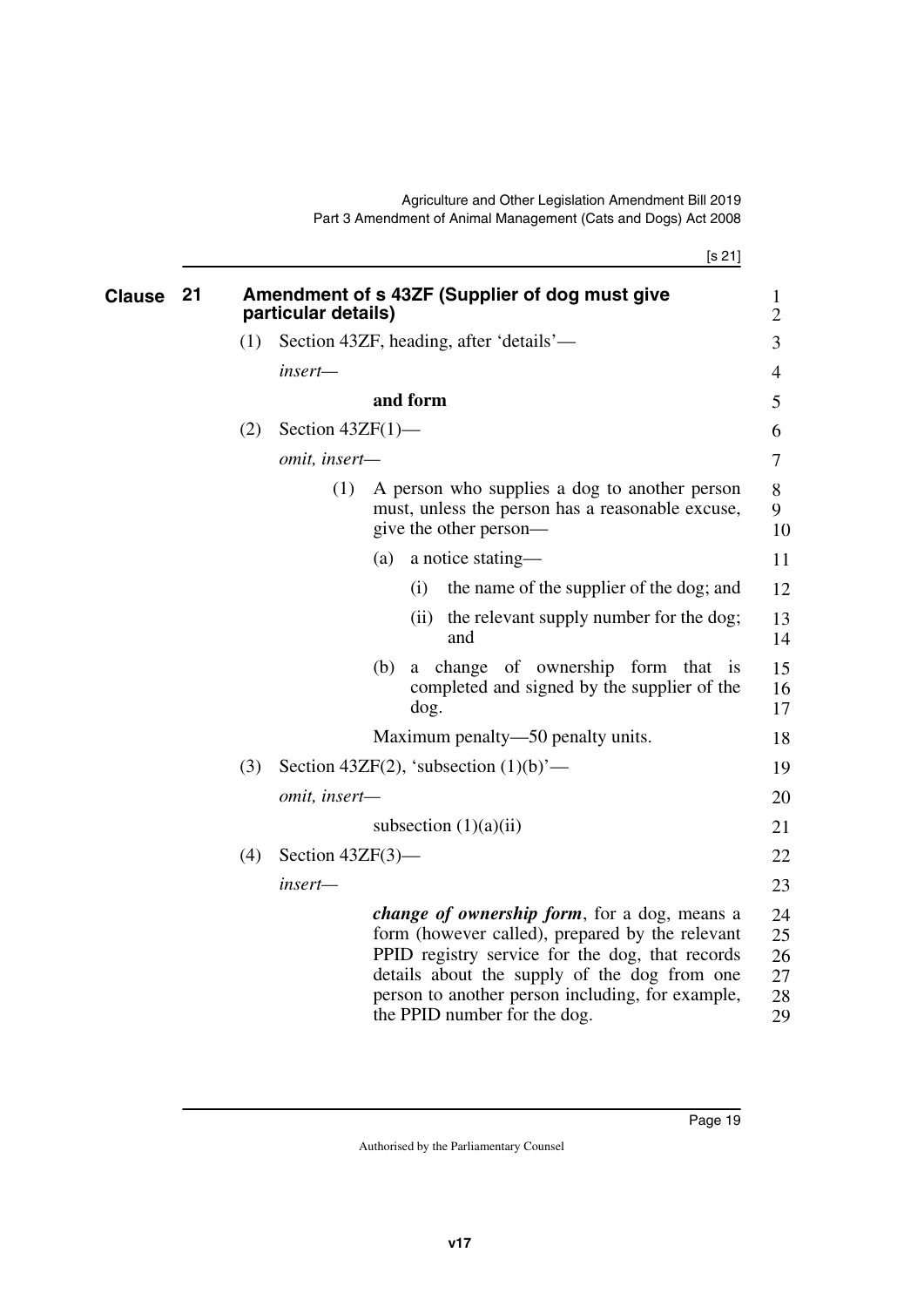Agriculture and Other Legislation Amendment Bill 2019 Part 3 Amendment of Animal Management (Cats and Dogs) Act 2008

<span id="page-21-5"></span><span id="page-21-3"></span><span id="page-21-2"></span><span id="page-21-1"></span><span id="page-21-0"></span>[s 22]

<span id="page-21-9"></span><span id="page-21-8"></span><span id="page-21-7"></span><span id="page-21-6"></span><span id="page-21-4"></span>

| <b>Clause</b> | -22               | Insertion of new s 209A                                                                                                                                                              | $\mathbf{1}$     |
|---------------|-------------------|--------------------------------------------------------------------------------------------------------------------------------------------------------------------------------------|------------------|
|               |                   | After section 209—                                                                                                                                                                   | 2                |
|               |                   | insert—                                                                                                                                                                              | 3                |
|               |                   | <b>209A Electronic notices</b>                                                                                                                                                       | 4                |
|               |                   | The chief executive may give a notice or other<br>(1)<br>document<br>electronic<br>person<br>by<br>to<br>a<br>communication to an electronic address of the<br>person if the person— | 5<br>6<br>7<br>8 |
|               |                   | (a) gave the address to the chief executive for<br>the purpose of communicating with the<br>person; and                                                                              | 9<br>10<br>11    |
|               |                   | has not asked the chief executive to<br>(b)<br>discontinue use of the address.                                                                                                       | 12<br>13         |
|               |                   | Examples of an electronic address-                                                                                                                                                   | 14               |
|               |                   | an email address or mobile phone number                                                                                                                                              | 15               |
|               |                   | This section does not limit the <i>Electronic</i><br>(2)<br>Transactions (Queensland) Act 2001.                                                                                      | 16<br>17         |
|               | <b>Division 3</b> | <b>Amendments commencing on 1</b><br><b>July 2020</b>                                                                                                                                | 18<br>19         |
| Clause 23     |                   | Amendment of s 81 (Obligation to comply with permit<br>conditions under sch 1)                                                                                                       | 20<br>21         |
|               | (1)               | Section 81, heading, 'under sch 1'—                                                                                                                                                  | 22               |
|               |                   | omit.                                                                                                                                                                                | 23               |
|               | (2)               | Section 81, after 'schedule 1'-                                                                                                                                                      | 24               |
|               |                   | insert—                                                                                                                                                                              | 25               |
|               |                   | , or prescribed by regulation,                                                                                                                                                       | 26               |
| Clause 24     |                   | Amendment of s 97 (Declared dangerous dogs)                                                                                                                                          | 27               |
|               |                   | Section 97(1), after $8 -$                                                                                                                                                           | 28               |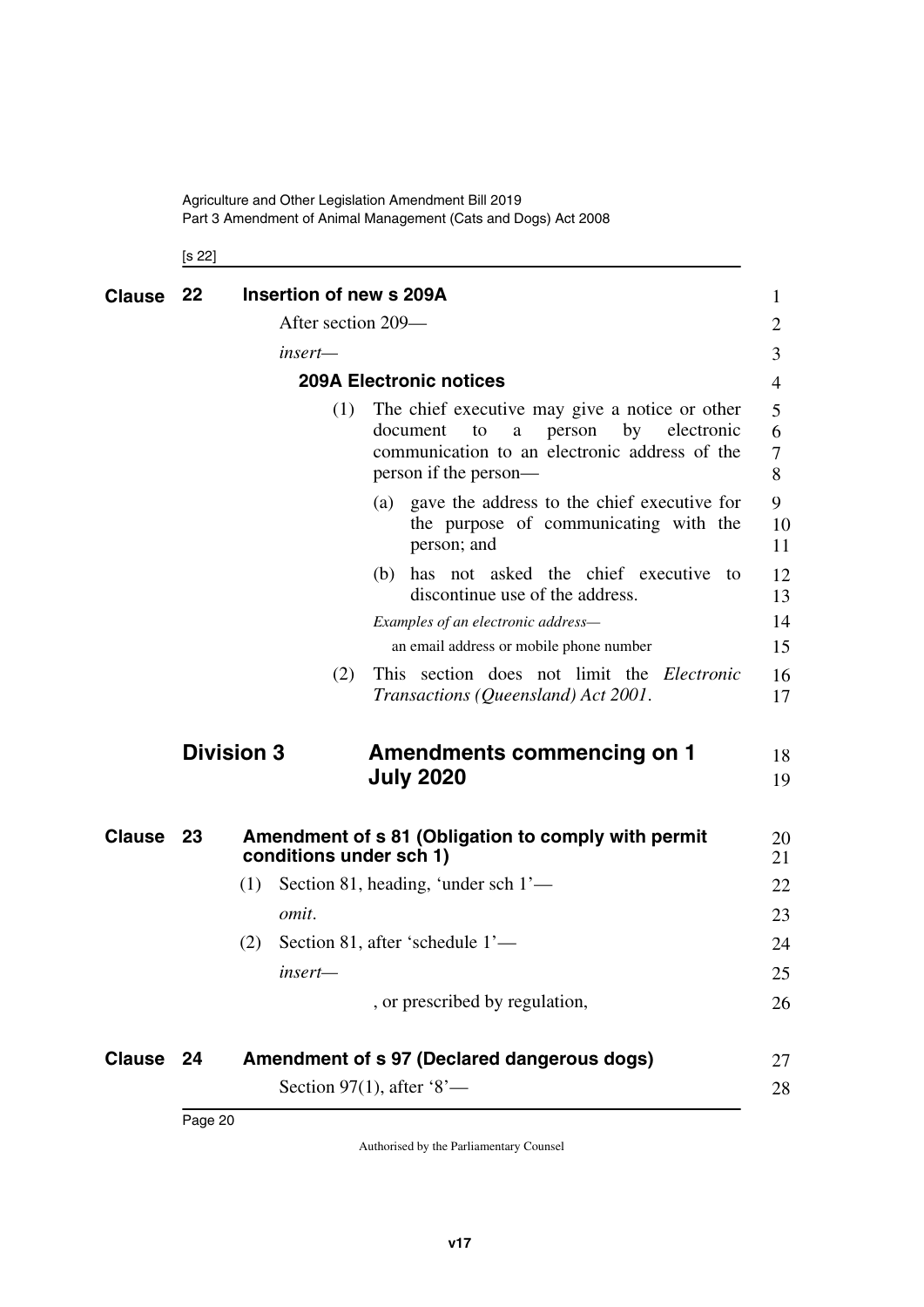<span id="page-22-7"></span><span id="page-22-6"></span><span id="page-22-5"></span><span id="page-22-4"></span><span id="page-22-3"></span><span id="page-22-2"></span><span id="page-22-1"></span><span id="page-22-0"></span>

| insert-                                                                                                                            | 1                   |
|------------------------------------------------------------------------------------------------------------------------------------|---------------------|
|                                                                                                                                    |                     |
| , or prescribed by regulation,                                                                                                     | $\overline{2}$      |
| Clause 25<br>Amendment of s 98 (Declared menacing dogs)                                                                            | 3                   |
| Section 98(1), from 'sections' to '8'—                                                                                             | 4                   |
| omit, insert-                                                                                                                      | 5                   |
| sections 2, 2A, $3(1)(b)$ and (2), 4 to 6 and 8, or<br>prescribed by regulation,                                                   | 6<br>$\overline{7}$ |
| <b>Clause</b><br>- 26<br>Amendment of s 210 (Regulation-making power)                                                              | 8                   |
| Section $210(2)$ —<br>(1)                                                                                                          | 9                   |
| insert—                                                                                                                            | 10                  |
| (da) permit conditions and conditions applying<br>to declared dangerous dogs and declared<br>menacing dogs; or                     | 11<br>12<br>13      |
| Section 210(2)(da) to $(f)$ —<br>(2)                                                                                               | 14                  |
| <i>renumber</i> as section $210(2)(e)$ to (g).                                                                                     | 15                  |
| <b>Clause</b><br>Amendment of sch 1 (Permit conditions and conditions<br>- 27<br>applying to declared dangerous and menacing dogs) | 16<br>17            |
| Schedule 1-                                                                                                                        | 18                  |
| insert—                                                                                                                            | 19                  |
| 2A Distinctive collar                                                                                                              | 20                  |
| (1) A relevant dog must, at all times, wear a<br>distinctive collar.                                                               | 21<br>22            |
| The collar must-<br>(2)                                                                                                            | 23                  |
| be of the dimensions, quality and type<br>(a)<br>prescribed by regulation; and                                                     | 24<br>25            |
| comply with other requirements prescribed<br>(b)<br>by regulation.                                                                 | 26<br>27            |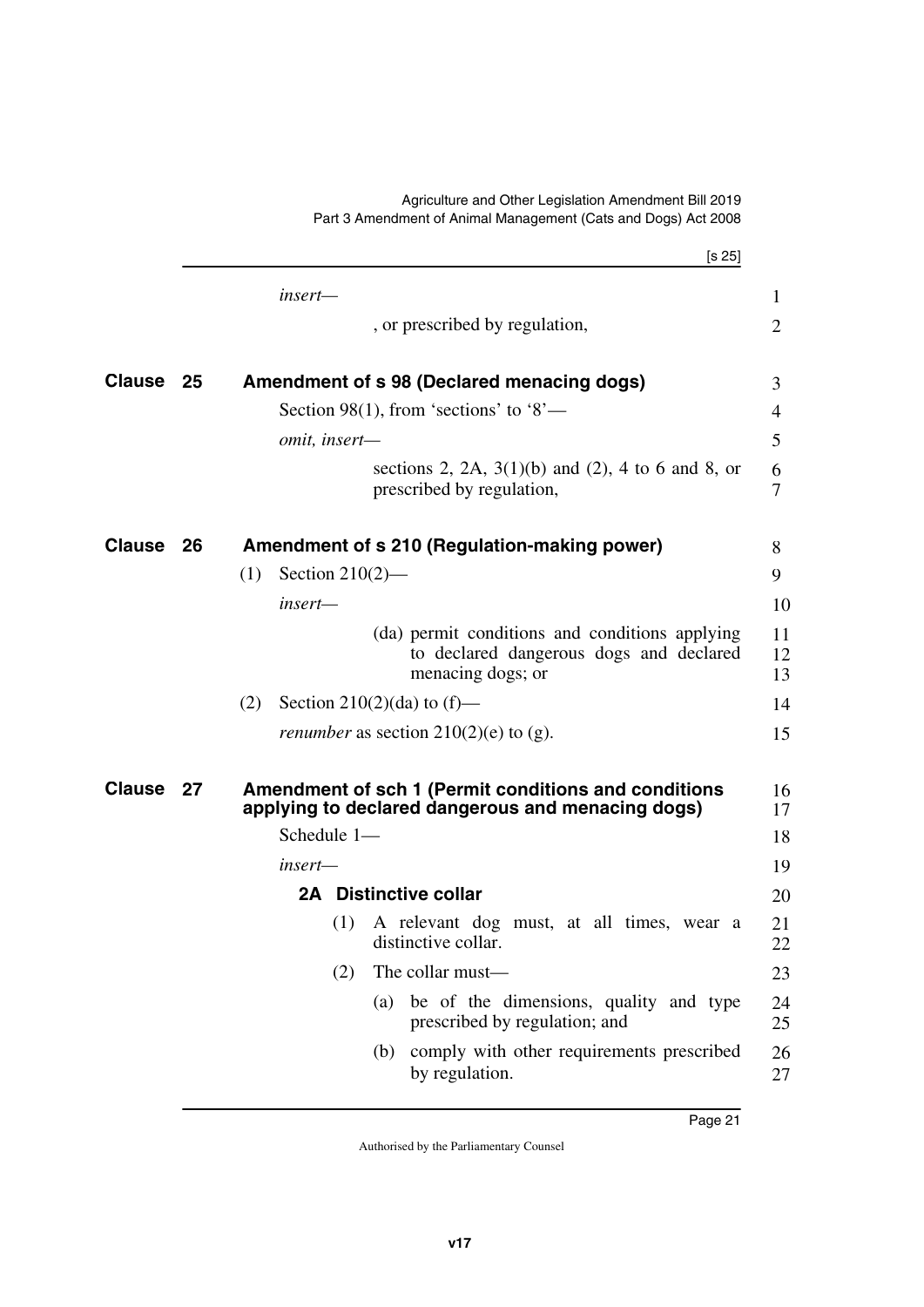<span id="page-23-11"></span><span id="page-23-5"></span><span id="page-23-3"></span><span id="page-23-2"></span><span id="page-23-1"></span><span id="page-23-0"></span>[s 28]

<span id="page-23-13"></span><span id="page-23-12"></span><span id="page-23-10"></span><span id="page-23-9"></span><span id="page-23-8"></span><span id="page-23-7"></span><span id="page-23-6"></span><span id="page-23-4"></span>

|               | Part 4 |                              | <b>Amendment of Biosecurity Act</b><br>2014                                                                                                                    | 1<br>$\overline{2}$ |
|---------------|--------|------------------------------|----------------------------------------------------------------------------------------------------------------------------------------------------------------|---------------------|
| Clause 28     |        | <b>Act amended</b>           |                                                                                                                                                                | 3                   |
|               |        |                              | This part amends the <i>Biosecurity Act 2014</i> .                                                                                                             | $\overline{4}$      |
| <b>Clause</b> | - 29   | obligation)                  | Amendment of s 23 (What is a general biosecurity                                                                                                               | 5<br>6              |
|               |        | Section 23-                  |                                                                                                                                                                | $\tau$              |
|               |        | insert—                      |                                                                                                                                                                | 8                   |
|               |        | (4)                          | For subsection (1), carrying out an activity<br>includes entering, being present at or leaving a<br>place where biosecurity matter or a carrier is<br>present. | 9<br>10<br>11<br>12 |
| <b>Clause</b> | 30     |                              | Amendment of s 46A (Prohibitions on feeding or<br>supplying prohibited feed for pigs and poultry)                                                              | 13<br>14            |
|               |        |                              | Section $46A(6)$ , after 'control'—                                                                                                                            | 15                  |
|               |        | insert—                      |                                                                                                                                                                | 16                  |
|               |        |                              | or pest control                                                                                                                                                | 17                  |
| Clause        | 31     | Insertion of new ch 6, pt 3A |                                                                                                                                                                | 18                  |
|               |        | After section 130-           |                                                                                                                                                                | 19                  |
|               |        | insert—                      |                                                                                                                                                                | 20                  |
|               |        | Part 3A                      | <b>Biosecurity zone maps</b>                                                                                                                                   | 21                  |
|               |        |                              | 130A Meaning of biosecurity zone map                                                                                                                           | 22                  |
|               |        | (1)                          | A <i>biosecurity zone map</i> is a map, identifying a<br>biosecurity zone, held by the department and<br>published on its website.                             | 23<br>24<br>25      |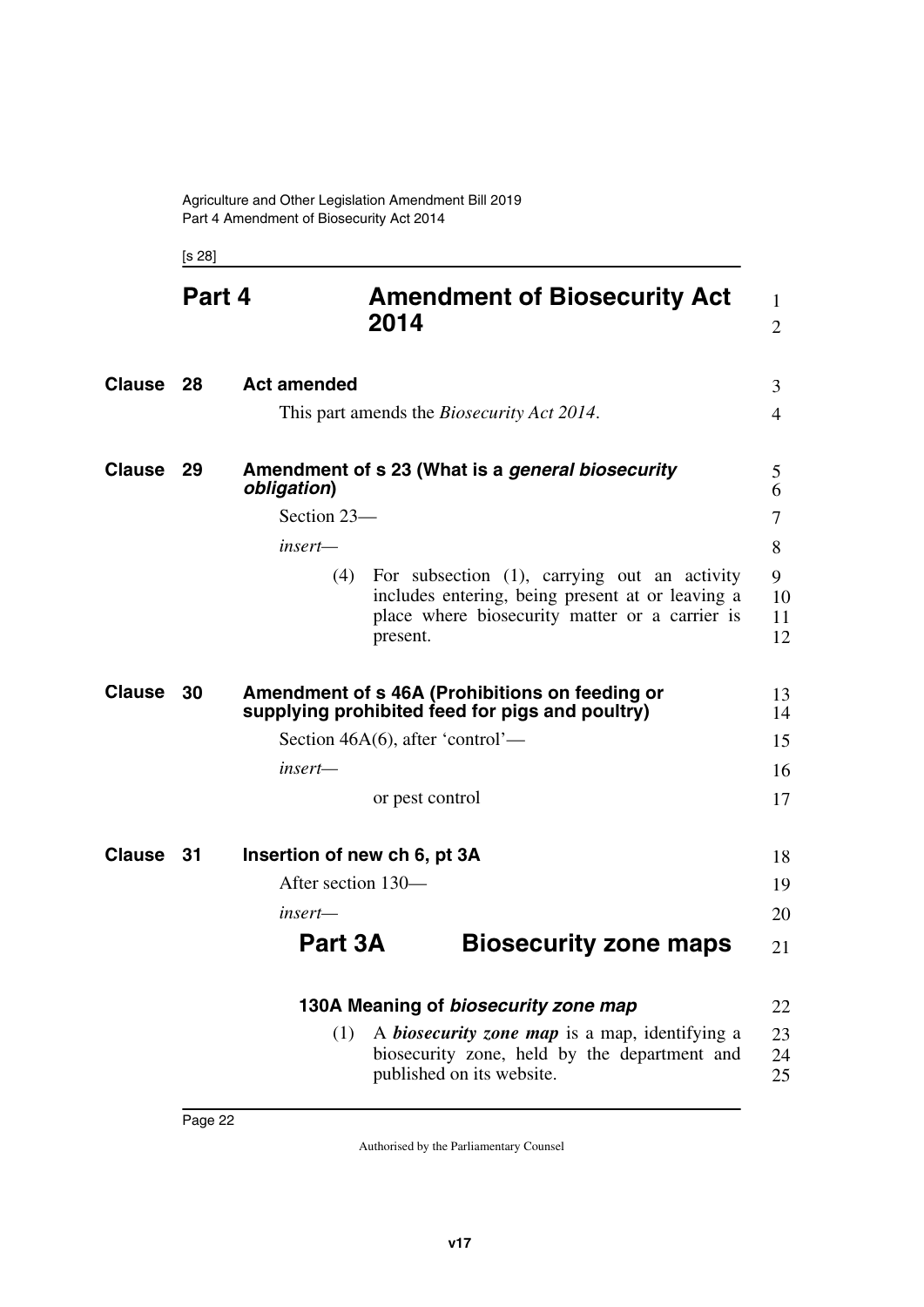$[s \ 31]$ 

<span id="page-24-3"></span><span id="page-24-2"></span><span id="page-24-1"></span><span id="page-24-0"></span>

|      | Editor's note—                                                                                                                                                                                                              |  |
|------|-----------------------------------------------------------------------------------------------------------------------------------------------------------------------------------------------------------------------------|--|
|      | A biosecurity zone map can generally be reduced or<br>enlarged to show the exact location of the boundaries of<br>a biosecurity zone identified on the map.                                                                 |  |
| (2)  | A reference to a particular biosecurity zone map<br>by name is a reference to the biosecurity zone map<br>of that name.                                                                                                     |  |
| maps | 130B Amendment of particular biosecurity zone                                                                                                                                                                               |  |
| (1)  | This section applies if a biosecurity zone is<br>identified, under biosecurity zone regulatory<br>provisions (the <i>relevant provisions</i> ), by reference<br>to a biosecurity zone map as in force from time to<br>time. |  |
| (2)  | The chief executive may amend the biosecurity<br>zone map if the chief executive-                                                                                                                                           |  |
|      | (a)<br>that the<br>regulated<br>becomes<br>aware<br>biosecurity matter to which the relevant<br>provisions relate is present or absent in a<br>particular area; or                                                          |  |
|      | is otherwise satisfied there has been a<br>(b)<br>change in the distribution of the regulated<br>biosecurity matter to which the relevant<br>provisions relate.                                                             |  |
| (3)  | The chief executive may amend the biosecurity<br>zone map as often as the chief executive considers<br>accurately<br>show<br>the<br>necessary<br>to<br>more<br>distribution of the regulated biosecurity matter.            |  |
|      | 130C Requirements in relation to identification of<br>particular biosecurity zones                                                                                                                                          |  |
| (1)  | This section applies if—                                                                                                                                                                                                    |  |
|      | a biosecurity zone is identified, under<br>(a)<br>biosecurity zone regulatory provisions, by                                                                                                                                |  |
|      | Page 23                                                                                                                                                                                                                     |  |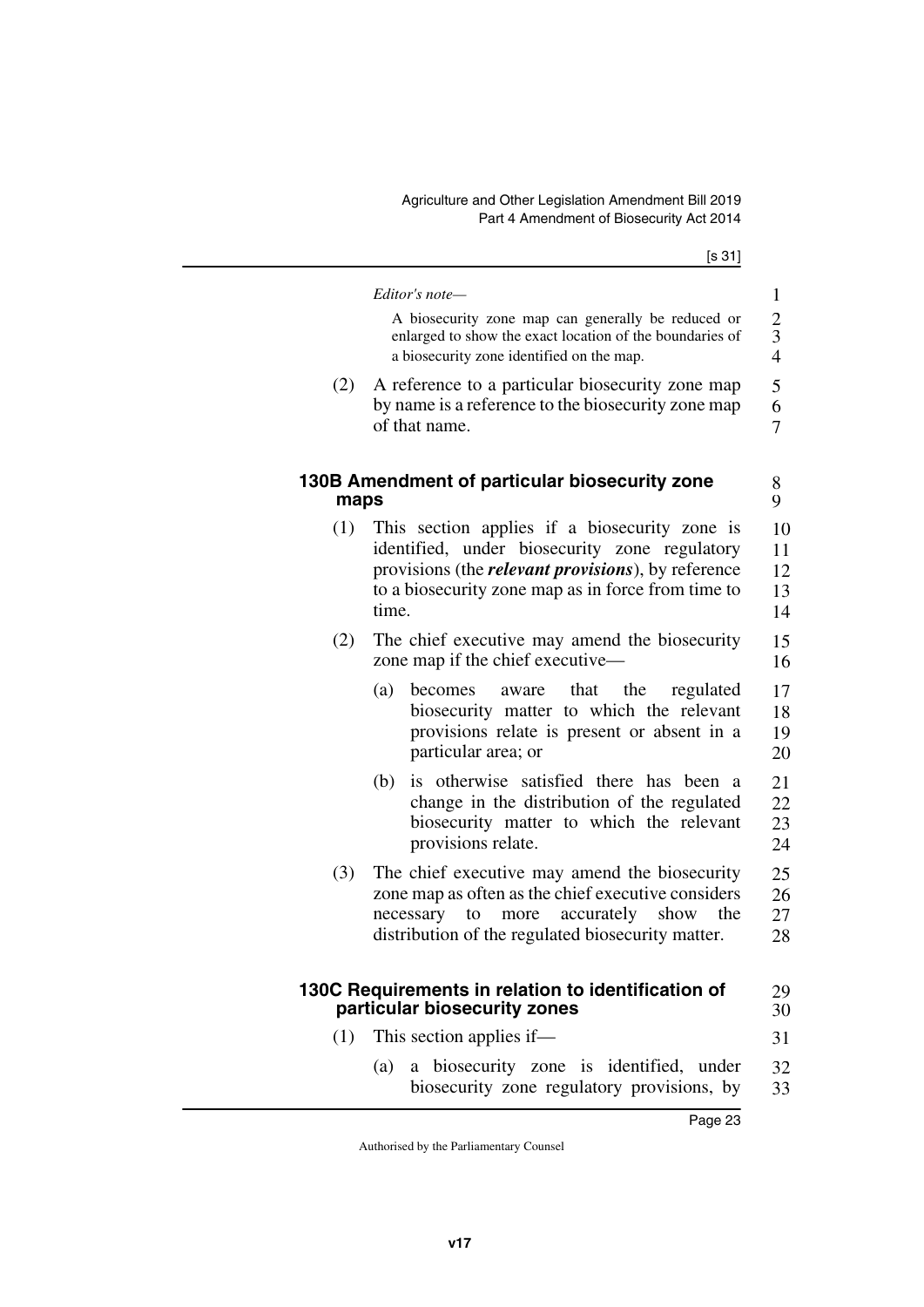[s 32]

<span id="page-25-1"></span><span id="page-25-0"></span>

|              |                       | reference to a biosecurity zone map as in<br>force from time to time; and                                                                                                                                                                                                                                                                                                                   | $\mathbf{1}$<br>$\overline{2}$               |
|--------------|-----------------------|---------------------------------------------------------------------------------------------------------------------------------------------------------------------------------------------------------------------------------------------------------------------------------------------------------------------------------------------------------------------------------------------|----------------------------------------------|
|              |                       | a new biosecurity zone map changing the<br>(b)<br>area for the biosecurity zone is published on<br>the department's website.                                                                                                                                                                                                                                                                | 3<br>$\overline{4}$<br>5                     |
|              | (2)                   | The chief executive must ensure the new<br>biosecurity zone map-                                                                                                                                                                                                                                                                                                                            | 6<br>$\overline{7}$                          |
|              |                       | states the biosecurity zone to which the map<br>(a)<br>relates; and                                                                                                                                                                                                                                                                                                                         | 8<br>9                                       |
|              |                       | states the date and time the map was<br>(b)<br>published on the department's website.                                                                                                                                                                                                                                                                                                       | 10<br>11                                     |
|              | (3)                   | As soon as practicable after the new biosecurity<br>zone map is published on the department's<br>website, the chief executive must take<br>- all<br>reasonable steps to ensure that persons likely to be<br>directly affected by the change of the area for the<br>biosecurity zone are made aware of the making of<br>the map, including, for example, by some or all of<br>the following— | 12<br>13<br>14<br>15<br>16<br>17<br>18<br>19 |
|              |                       | advertising in newspapers, on radio or on<br>(a)<br>television;                                                                                                                                                                                                                                                                                                                             | 20<br>21                                     |
|              |                       | electronically using emails, text messages or<br>(b)<br>social media.                                                                                                                                                                                                                                                                                                                       | 22<br>23                                     |
|              |                       | Example-                                                                                                                                                                                                                                                                                                                                                                                    | 24                                           |
|              |                       | SMS messaging in the area for the biosecurity<br>zone                                                                                                                                                                                                                                                                                                                                       | 25<br>26                                     |
| Clause<br>32 | biosecurity register) | Amendment of s 172 (Publication of information held in                                                                                                                                                                                                                                                                                                                                      | 27<br>28                                     |
|              |                       | Section $172(1)(a)(i)$ , 'address,'—                                                                                                                                                                                                                                                                                                                                                        | 29                                           |
|              | <i>omit.</i>          |                                                                                                                                                                                                                                                                                                                                                                                             | 30                                           |
|              |                       |                                                                                                                                                                                                                                                                                                                                                                                             |                                              |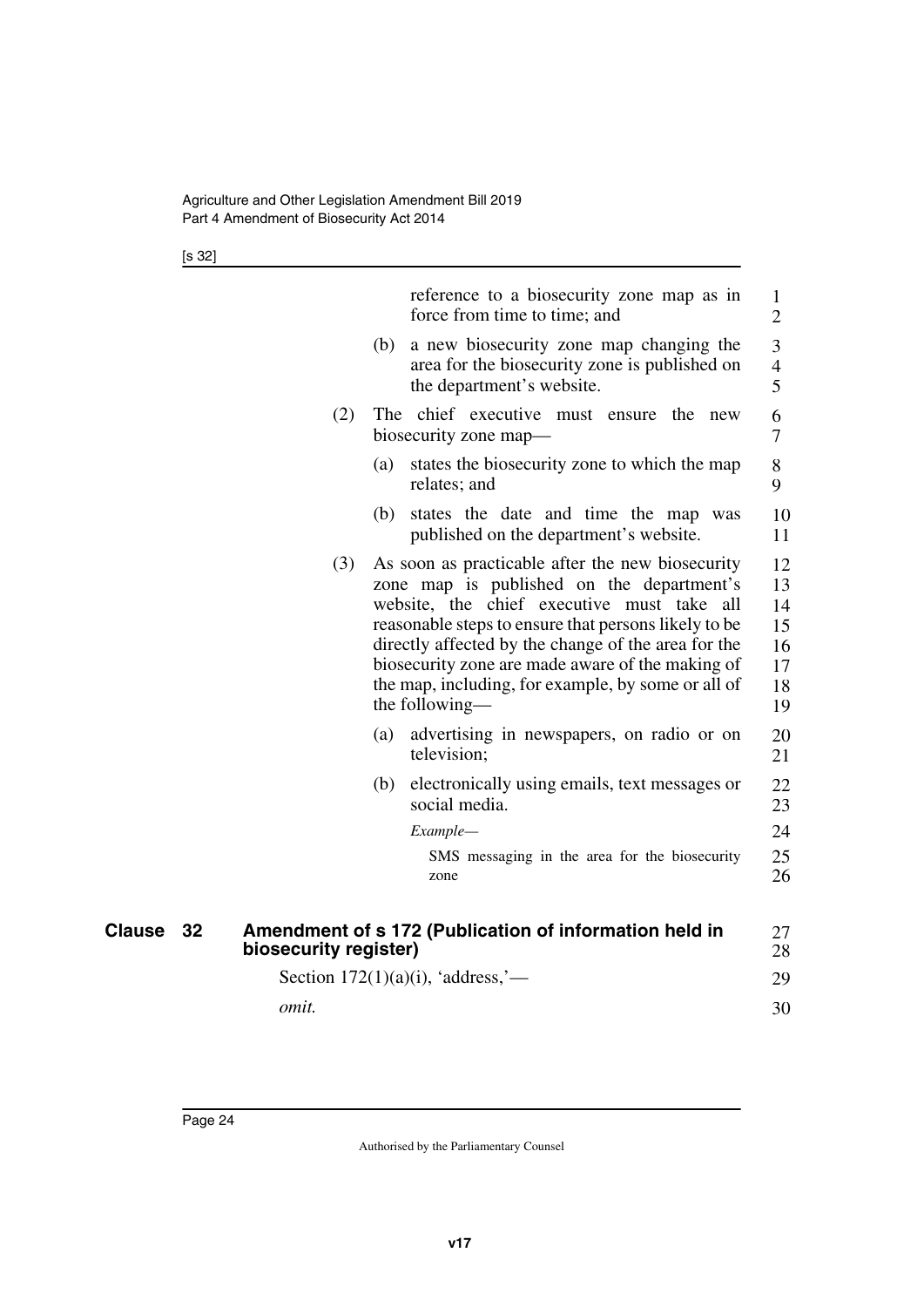[s 33]

<span id="page-26-7"></span><span id="page-26-6"></span><span id="page-26-5"></span><span id="page-26-4"></span><span id="page-26-3"></span><span id="page-26-2"></span><span id="page-26-1"></span><span id="page-26-0"></span>

| <b>Clause</b> | 33 |     | requirement)       | Amendment of s 180 (Exemptions from approved device                                                   | 1<br>$\overline{2}$ |
|---------------|----|-----|--------------------|-------------------------------------------------------------------------------------------------------|---------------------|
|               |    | (1) | Section $180(c)$ — |                                                                                                       | 3                   |
|               |    |     | omit.              |                                                                                                       | 4                   |
|               |    | (2) |                    | Section 180 $(d)$ and $(e)$ —                                                                         | 5                   |
|               |    |     |                    | <i>renumber</i> as section $180(c)$ and (d).                                                          | 6                   |
| <b>Clause</b> | 34 |     |                    | Amendment of s 194 (Movement record requirement)                                                      | 7                   |
|               |    |     |                    | Section 194(2)(b), (4)(b) and (5), after 'record'—                                                    | 8                   |
|               |    |     | insert—            |                                                                                                       | 9                   |
|               |    |     |                    | or, if the record is kept in electronic form, the<br>serial number for the electronic record          | 10<br>11            |
| <b>Clause</b> | 35 |     | record)            | Amendment of s 197 (Keeping and producing movement                                                    | 12<br>13            |
|               |    | (1) |                    | Section 197(2), after 'record'—                                                                       | 14                  |
|               |    |     | insert-            |                                                                                                       | 15                  |
|               |    |     |                    | or, if the record is kept in electronic form, the<br>serial number for the electronic record,         | 16<br>17            |
|               |    | (2) |                    | Section 197(3), 'copy or record'—                                                                     | 18                  |
|               |    |     | omit, insert-      |                                                                                                       | 19                  |
|               |    |     |                    | copy, record or, if the record is kept in electronic<br>form, serial number for the electronic record | 20<br>21            |
| <b>Clause</b> | 36 |     | designated animal) | Amendment of s 198 (Movement record for receiving                                                     | 22<br>23            |
|               |    | (1) |                    | Section 198(1)(c) and (2), after 'record', last mention—                                              | 24                  |
|               |    |     | insert—            |                                                                                                       | 25                  |
|               |    |     |                    | or, if the record is kept in electronic form, the<br>serial number for the electronic record          | 26<br>27            |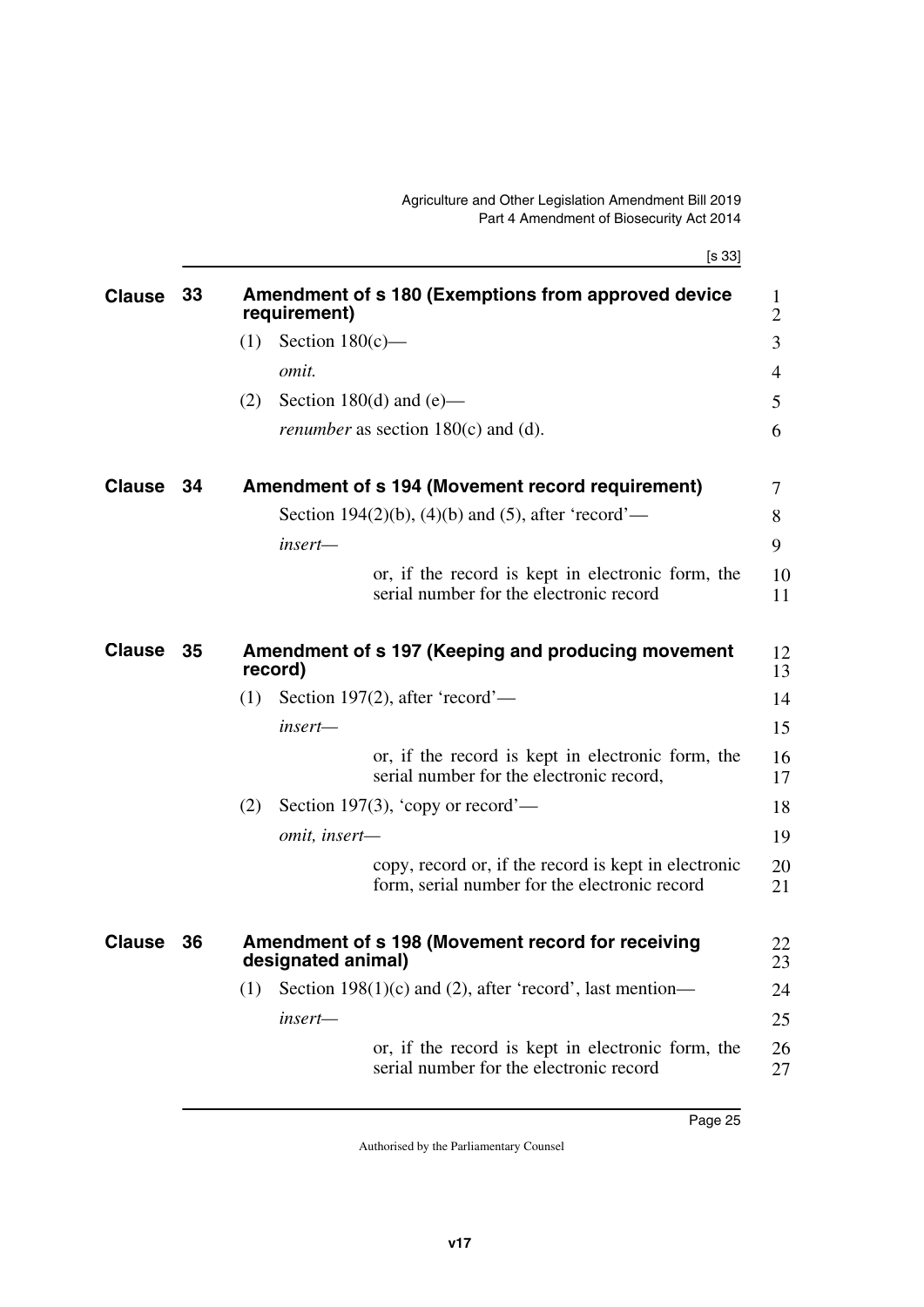#### [s 37]

|    | (2) |                    | Section 198(3), from 'as' to 'copy'—                                                                                                                                                                                                                                   | 1                          |
|----|-----|--------------------|------------------------------------------------------------------------------------------------------------------------------------------------------------------------------------------------------------------------------------------------------------------------|----------------------------|
|    |     | omit, insert-      |                                                                                                                                                                                                                                                                        | $\overline{2}$             |
|    |     |                    | or the serial number for a record as required under<br>subsection (2) must keep the copy or the serial<br>number                                                                                                                                                       | 3<br>$\overline{4}$<br>5   |
|    | (3) |                    | Section $198(4)(c)$ , after 'record', last mention—                                                                                                                                                                                                                    | 6                          |
|    |     | insert-            |                                                                                                                                                                                                                                                                        | 7                          |
|    |     |                    | or, if the record is kept in electronic form, the<br>serial number for the electronic record                                                                                                                                                                           | 8<br>9                     |
|    | (4) | mention-           | Section 198(7), from 'movement record' to 'record', last                                                                                                                                                                                                               | 10<br>11                   |
|    |     | insert-            |                                                                                                                                                                                                                                                                        | 12                         |
|    |     |                    | movement record or serial number for a record for<br>a period under subsection $(3)$ , or a record or serial<br>number for a record for a period under subsection<br>(5), must, at any time in the period, produce the<br>copy, record or serial number for the record | 13<br>14<br>15<br>16<br>17 |
| 37 |     |                    | Insertion of new ch 10, pt 6                                                                                                                                                                                                                                           | 18                         |
|    |     | After section 337- |                                                                                                                                                                                                                                                                        | 19                         |
|    |     |                    |                                                                                                                                                                                                                                                                        |                            |
|    |     | insert—            |                                                                                                                                                                                                                                                                        | 20                         |
|    |     | Part 6             | <b>Miscellaneous</b>                                                                                                                                                                                                                                                   | 21                         |
|    |     |                    | 337AUse of body-worn cameras                                                                                                                                                                                                                                           | 22                         |
|    |     | (1)                | It is lawful for an authorised officer to use a<br>body-worn camera to record images or sounds<br>while the authorised officer is exercising a power<br>under this chapter.                                                                                            | 23<br>24<br>25<br>26       |
|    |     | (2)                | Use of a body-worn camera by an authorised<br>officer under subsection (1) includes use that is—                                                                                                                                                                       | 27<br>28                   |

<span id="page-27-5"></span><span id="page-27-4"></span><span id="page-27-3"></span><span id="page-27-2"></span><span id="page-27-1"></span><span id="page-27-0"></span>**Clause** 37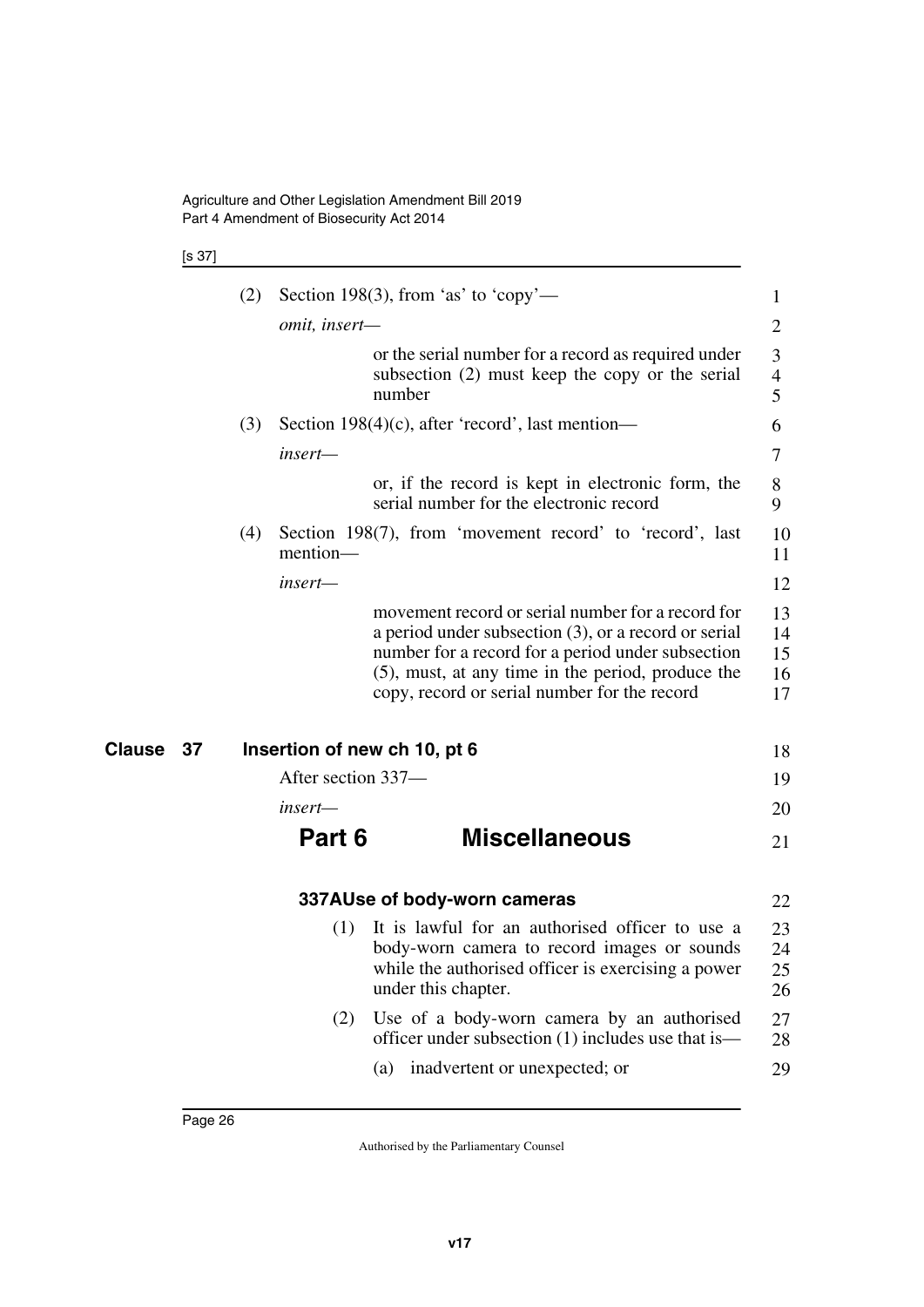[s 38]

<span id="page-28-1"></span><span id="page-28-0"></span>

|                     |               |     | (b) incidental to use while exercising the<br>authorised officer's power.                                                                                                                                                           | $\mathbf{1}$<br>$\overline{2}$ |
|---------------------|---------------|-----|-------------------------------------------------------------------------------------------------------------------------------------------------------------------------------------------------------------------------------------|--------------------------------|
|                     | (3)           |     | Subsection (1) does not affect an ability the<br>authorised officer has at common law or under<br>another Act to record images or sounds.                                                                                           | 3<br>$\overline{4}$<br>5       |
|                     | (4)           |     | To remove any doubt, it is declared that<br>subsection $(1)$ is a provision authorising the use<br>by an authorised officer of a listening device, for<br>the purposes of the Invasion of Privacy Act 1971,<br>section $43(2)(d)$ . | 6<br>$\tau$<br>8<br>9<br>10    |
|                     | (5)           |     | In this section-                                                                                                                                                                                                                    | 11                             |
|                     |               |     | <b>body-worn camera</b> means a device—                                                                                                                                                                                             | 12                             |
|                     |               | (a) | worn on clothing or otherwise secured on a<br>person; and                                                                                                                                                                           | 13<br>14                       |
|                     |               | (b) | designed to be used to-                                                                                                                                                                                                             | 15                             |
|                     |               |     | record images; or<br>(i)                                                                                                                                                                                                            | 16                             |
|                     |               |     | (ii) record images and sounds.                                                                                                                                                                                                      | 17                             |
| <b>Clause</b><br>38 |               |     | Amendment of s 493 (Confidentiality of information)                                                                                                                                                                                 | 18                             |
|                     |               |     | Section 493(4), definition <i>confidential information</i> —                                                                                                                                                                        | 19                             |
|                     | omit, insert- |     |                                                                                                                                                                                                                                     | 20                             |
|                     |               |     | confidential information-                                                                                                                                                                                                           | 21                             |
|                     |               | (a) | means any information that—                                                                                                                                                                                                         | 22                             |
|                     |               |     | could identify an individual; or<br>(i)                                                                                                                                                                                             | 23                             |
|                     |               |     | (ii) is about a person's current financial<br>position or financial background; or                                                                                                                                                  | 24<br>25                       |
|                     |               |     | (iii) would<br>be<br>likely to damage<br>the<br>commercial activities of a person to<br>whom the information relates; but                                                                                                           | 26<br>27<br>28                 |
|                     |               | (b) | does not include—                                                                                                                                                                                                                   | 29                             |
|                     |               |     |                                                                                                                                                                                                                                     |                                |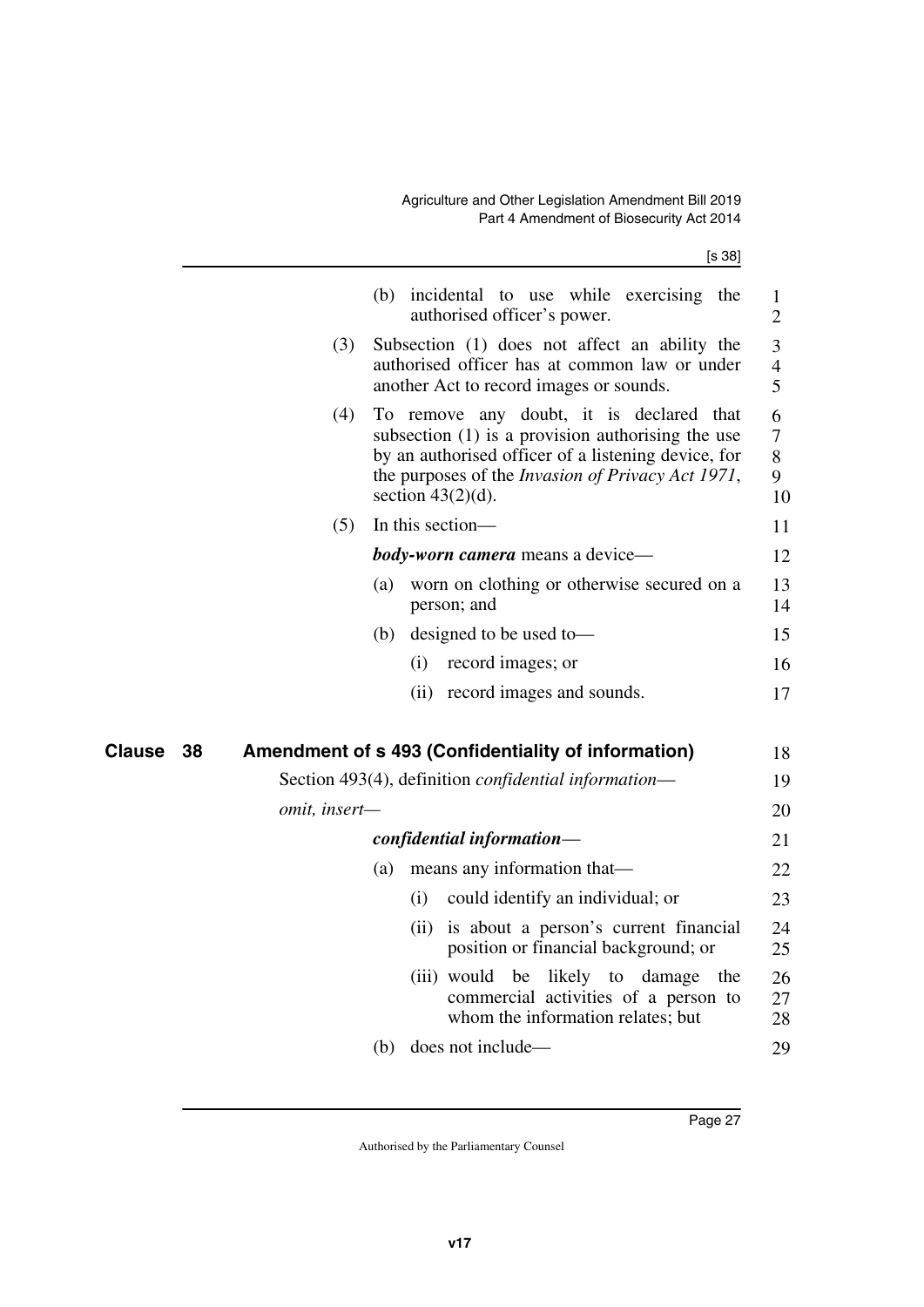<span id="page-29-5"></span><span id="page-29-4"></span><span id="page-29-1"></span>[s 39]

<span id="page-29-7"></span><span id="page-29-6"></span><span id="page-29-3"></span><span id="page-29-2"></span><span id="page-29-0"></span>

|        |                                    | (i)  | information that is publicly available;<br><sub>or</sub>                                                                                                                                                                                                      | 1<br>2                        |
|--------|------------------------------------|------|---------------------------------------------------------------------------------------------------------------------------------------------------------------------------------------------------------------------------------------------------------------|-------------------------------|
|        |                                    | (ii) | statistical or other information that<br>could not reasonably be expected to<br>result in the identification of the<br>individual to whom it relates.                                                                                                         | 3<br>$\overline{4}$<br>5<br>6 |
| Clause | 39<br>provisions)                  |      | Amendment of ch 19, pt 2, hdg (Savings and transitional                                                                                                                                                                                                       | 7<br>8                        |
|        |                                    |      | Chapter 19, part 2, heading, after 'provisions'—                                                                                                                                                                                                              | 9                             |
|        | insert-                            |      |                                                                                                                                                                                                                                                               | 10                            |
|        |                                    |      | for Act No. 7 of 2014                                                                                                                                                                                                                                         | 11                            |
| Clause | 40<br>Insertion of new ch 19, pt 3 |      |                                                                                                                                                                                                                                                               | 12                            |
|        | Chapter 19—                        |      |                                                                                                                                                                                                                                                               | 13                            |
|        | $insert$ —                         |      |                                                                                                                                                                                                                                                               | 14                            |
|        | Part 3                             |      | <b>Transitional provision</b>                                                                                                                                                                                                                                 | 15                            |
|        |                                    |      | for Agriculture and                                                                                                                                                                                                                                           | 16                            |
|        |                                    |      | <b>Other Legislation</b>                                                                                                                                                                                                                                      | 17                            |
|        |                                    |      | <b>Amendment Act 2019</b>                                                                                                                                                                                                                                     | 18                            |
|        |                                    |      | 515 Proceedings for particular offences                                                                                                                                                                                                                       | 19                            |
|        | (1)                                |      | This section applies in relation to an offence<br>against the <i>Biosecurity Regulation 2016</i> , section<br>41C, as in force immediately before the<br>commencement, committed by a person before<br>the commencement.                                      | 20<br>21<br>22<br>23<br>24    |
|        | (2)                                | the  | Without limiting the Acts Interpretation Act 1954,<br>section 20, a proceeding for the offence may be<br>continued or started, and the person may be<br>convicted of and punished for the offence, as if<br>Agriculture<br><i>Other</i><br>and<br>Legislation | 25<br>26<br>27<br>28<br>29    |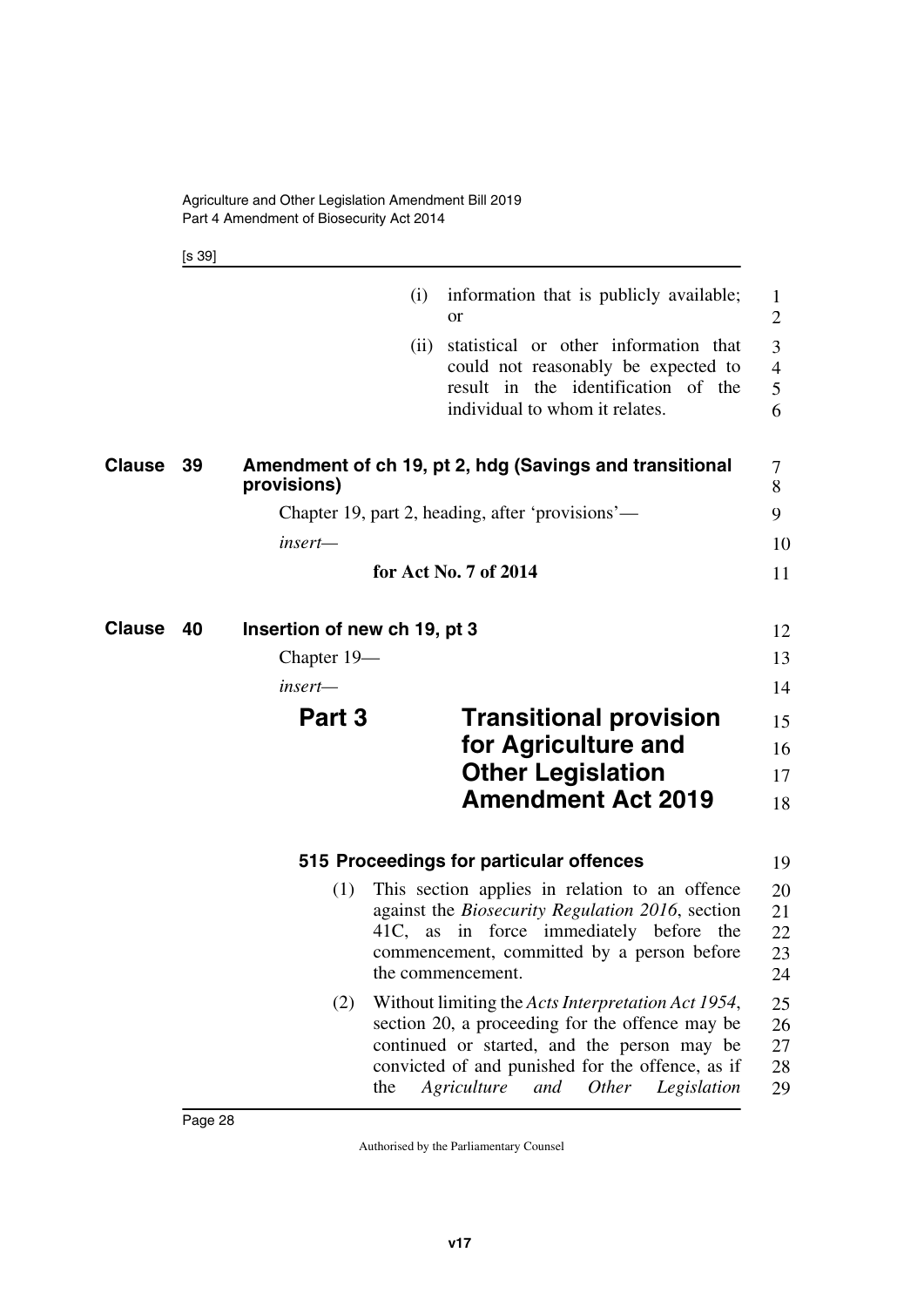$\mathbf{r} = \mathbf{r}$ 

<span id="page-30-1"></span><span id="page-30-0"></span>

|               |      | IS 411                                                                                                       |        |
|---------------|------|--------------------------------------------------------------------------------------------------------------|--------|
|               |      | Amendment Act 2019, section 46 had not<br>commenced.                                                         | 1<br>2 |
|               |      | Subsection (2) applies despite the Criminal Code,<br>(3)<br>section 11.                                      | 3<br>4 |
| <b>Clause</b> | - 41 | Amendment of sch 1 (Prohibited matter)                                                                       | 5      |
|               |      | Schedule 1, part 2, entry for avian mycoplasmosis<br>(1)<br>$(M \times \text{oplasma} \, \text{synoviae})$ — | 6<br>7 |
|               |      | omit.                                                                                                        | 8      |
|               |      | Schedule 1, part 7-<br>(2)                                                                                   | 9      |
|               |      | insert-                                                                                                      | 10     |
|               |      | pyriform scale ( <i>Protopulvinaria pyriformis</i> )                                                         | 11     |
| <b>Clause</b> | 42   | Amendment of sch 2 (Restricted matter and categories)                                                        | 12     |

<span id="page-30-3"></span><span id="page-30-2"></span>Schedule 2, part 1, under heading 'Restricted matter affecting plants'— 13 14

*insert—*

cucumber green mottle mosaic virus (*Cucumber green mottle mosaic virus*) 1 jack beardsley mealybug (*Pseudococcus jackbeardsleyi* (Gimpel and Miller)) 1 melon necrotic spot virus (*Melon necrotic spot virus*) | 1

<span id="page-30-5"></span><span id="page-30-4"></span>**43 Amendment of sch 4 (Dictionary) Clause** 16 (1) Schedule 4 *insert biosecurity zone map* see section 130A. (2) Schedule 4, definition *owner,* second mention, paragraph 1, after 'thing'— 17 18 19 20 21

15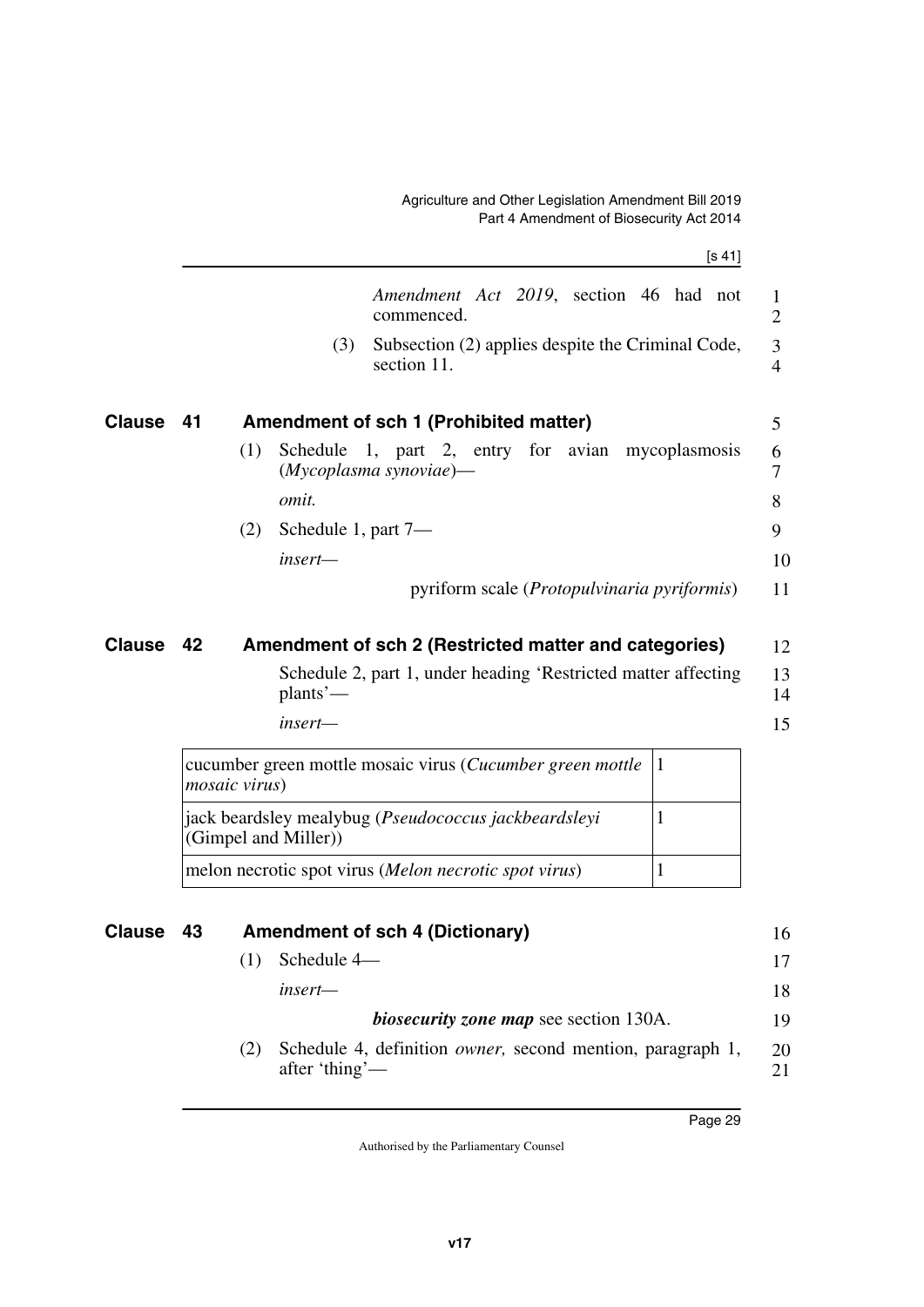Agriculture and Other Legislation Amendment Bill 2019 Part 5 Amendment of Biosecurity Regulation 2016

<span id="page-31-1"></span>[s 44]

<span id="page-31-9"></span><span id="page-31-8"></span><span id="page-31-7"></span><span id="page-31-6"></span><span id="page-31-5"></span><span id="page-31-4"></span><span id="page-31-3"></span><span id="page-31-2"></span><span id="page-31-0"></span>

|               |        |                           | insert-                                                                                                                                              | $\mathbf{1}$ |  |
|---------------|--------|---------------------------|------------------------------------------------------------------------------------------------------------------------------------------------------|--------------|--|
|               |        |                           | , other than a cat or dog,                                                                                                                           | 2            |  |
|               |        | (3)                       | Schedule 4, definition owner, second mention-                                                                                                        | 3            |  |
|               |        |                           | insert—                                                                                                                                              | 4            |  |
|               |        |                           | 3<br>The <i>owner</i> of a cat or dog is the person who<br>is, under the Animal Management (Cats and<br>Dogs) Act 2008, the owner of the cat or dog. | 5<br>6<br>7  |  |
|               |        | (4)                       | Schedule 4, definition <i>travel approval</i> , 'section 180(e)'—                                                                                    | 8            |  |
|               |        |                           | omit, insert-                                                                                                                                        | 9            |  |
|               |        |                           | section 180(d)                                                                                                                                       | 10           |  |
|               | Part 5 |                           | <b>Amendment of Biosecurity</b><br><b>Regulation 2016</b>                                                                                            | 11<br>12     |  |
| <b>Clause</b> | 44     | <b>Regulation amended</b> |                                                                                                                                                      |              |  |
|               |        |                           | This part amends the <i>Biosecurity Regulation 2016</i> .                                                                                            | 14           |  |
| <b>Clause</b> | 45     |                           | Omission of ch 2, pt 1 (Prohibited and restricted matter<br>regulations)                                                                             | 15<br>16     |  |
|               |        |                           | Chapter 2, part $1-$                                                                                                                                 | 17           |  |
|               |        |                           | omit.                                                                                                                                                | 18           |  |
| Clause        | 46     |                           | Omission of ch 2, pt 10 (Biosecurity management plans)                                                                                               | 19           |  |
|               |        |                           | Chapter 2, part 10—                                                                                                                                  | 20           |  |
|               |        |                           | omit.                                                                                                                                                | 21           |  |
| Clause        | 47     |                           | Omission of s 45 (Meaning of biosecurity zone map)                                                                                                   | 22           |  |
|               |        |                           | Section 45-                                                                                                                                          | 23           |  |
|               |        |                           | omit.                                                                                                                                                | 24           |  |
|               |        |                           |                                                                                                                                                      |              |  |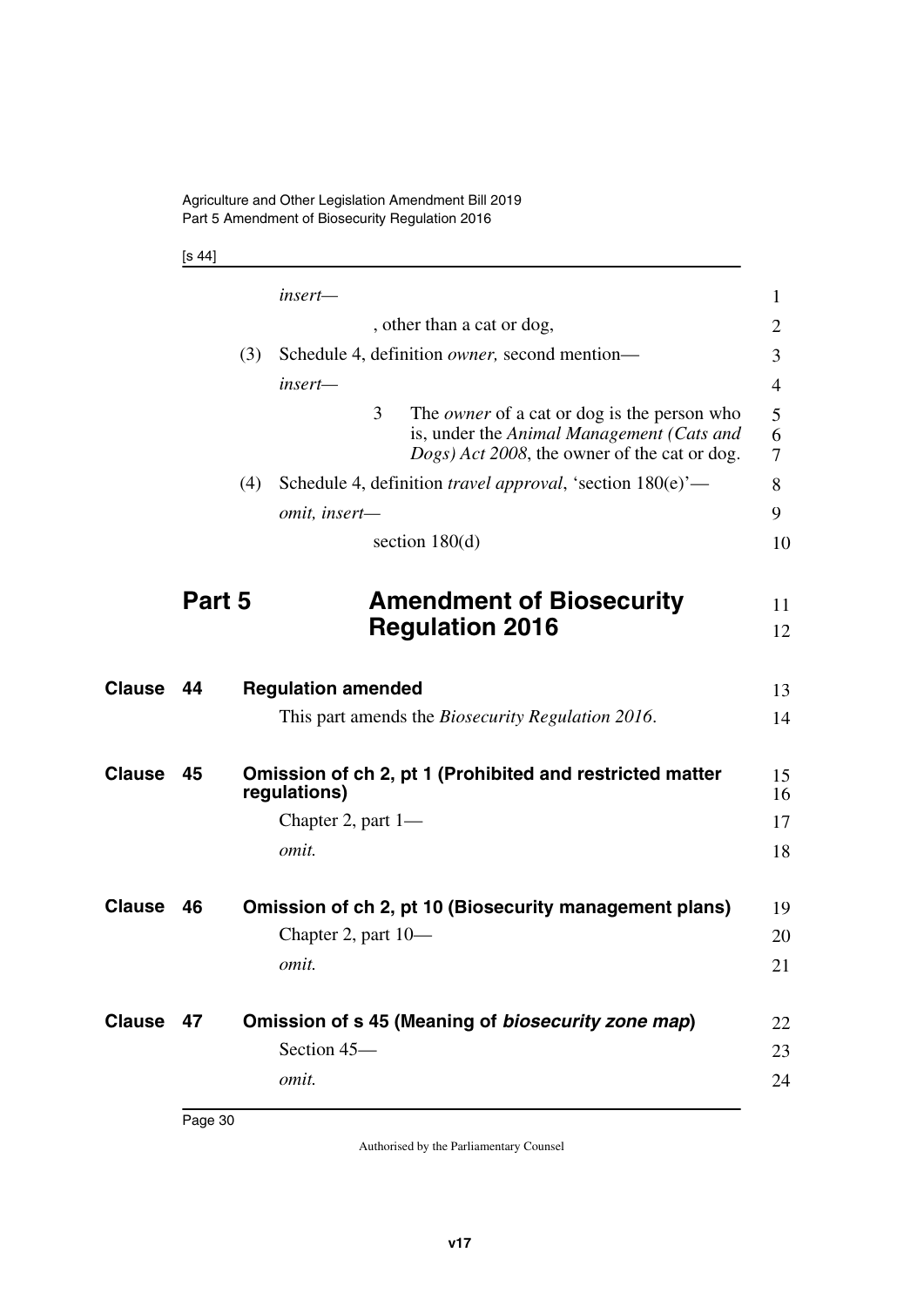<span id="page-32-5"></span>[s 48]

<span id="page-32-9"></span><span id="page-32-8"></span><span id="page-32-7"></span><span id="page-32-6"></span><span id="page-32-4"></span><span id="page-32-3"></span><span id="page-32-2"></span><span id="page-32-1"></span><span id="page-32-0"></span>

| <b>Clause</b> | 48 | Amendment of s 66 (Establishing biosecurity zones-<br>Act, s $128(1)(a)$                                                                                                                                                                                      | 1<br>$\overline{2}$  |
|---------------|----|---------------------------------------------------------------------------------------------------------------------------------------------------------------------------------------------------------------------------------------------------------------|----------------------|
|               |    | Section 66(4), definition <i>fire ant biosecurity zone map</i> —                                                                                                                                                                                              | 3                    |
|               |    | omit, insert-                                                                                                                                                                                                                                                 | 4                    |
|               |    | <i>fire ant biosecurity zone map</i> means the<br>biosecurity zone map called 'Fire ant biosecurity<br>zone map' as in force from time to time.                                                                                                               | 5<br>6<br>7          |
|               |    | $Note-$                                                                                                                                                                                                                                                       | 8                    |
|               |    | See also section 130C of the Act about requirements in<br>relation to identification of particular biosecurity zones.                                                                                                                                         | 9<br>10              |
| Clause        | 49 | Insertion of new ch 5, pt 13                                                                                                                                                                                                                                  | 11                   |
|               |    | Chapter $5-$                                                                                                                                                                                                                                                  | 12                   |
|               |    | insert—                                                                                                                                                                                                                                                       | 13                   |
|               |    | Part 13<br><b>Biosecurity</b>                                                                                                                                                                                                                                 | 14                   |
|               |    | management plan                                                                                                                                                                                                                                               | 15                   |
|               |    | regulatory provisions                                                                                                                                                                                                                                         | 16                   |
|               |    | 94F Definitions for part                                                                                                                                                                                                                                      | 17                   |
|               |    | In this part—                                                                                                                                                                                                                                                 | 18                   |
|               |    | <i>biosecurity management plan see section</i> $94G(1)$<br>and $(2)$ .                                                                                                                                                                                        | 19<br>20             |
|               |    | <i>management area,</i> for a biosecurity management<br>plan, means an area to which measures stated in<br>the plan apply.                                                                                                                                    | 21<br>22<br>23       |
|               |    | 94G Biosecurity management plan                                                                                                                                                                                                                               | 24                   |
|               |    | A registered biosecurity entity for a designated<br>(1)<br>place may make a plan (a <b>biosecurity</b><br><i>management plan</i> ) stating reasonable measures<br>to prevent, control or stop the spread of<br>biosecurity matter into, at or from the place. | 25<br>26<br>27<br>28 |
|               |    |                                                                                                                                                                                                                                                               | 29                   |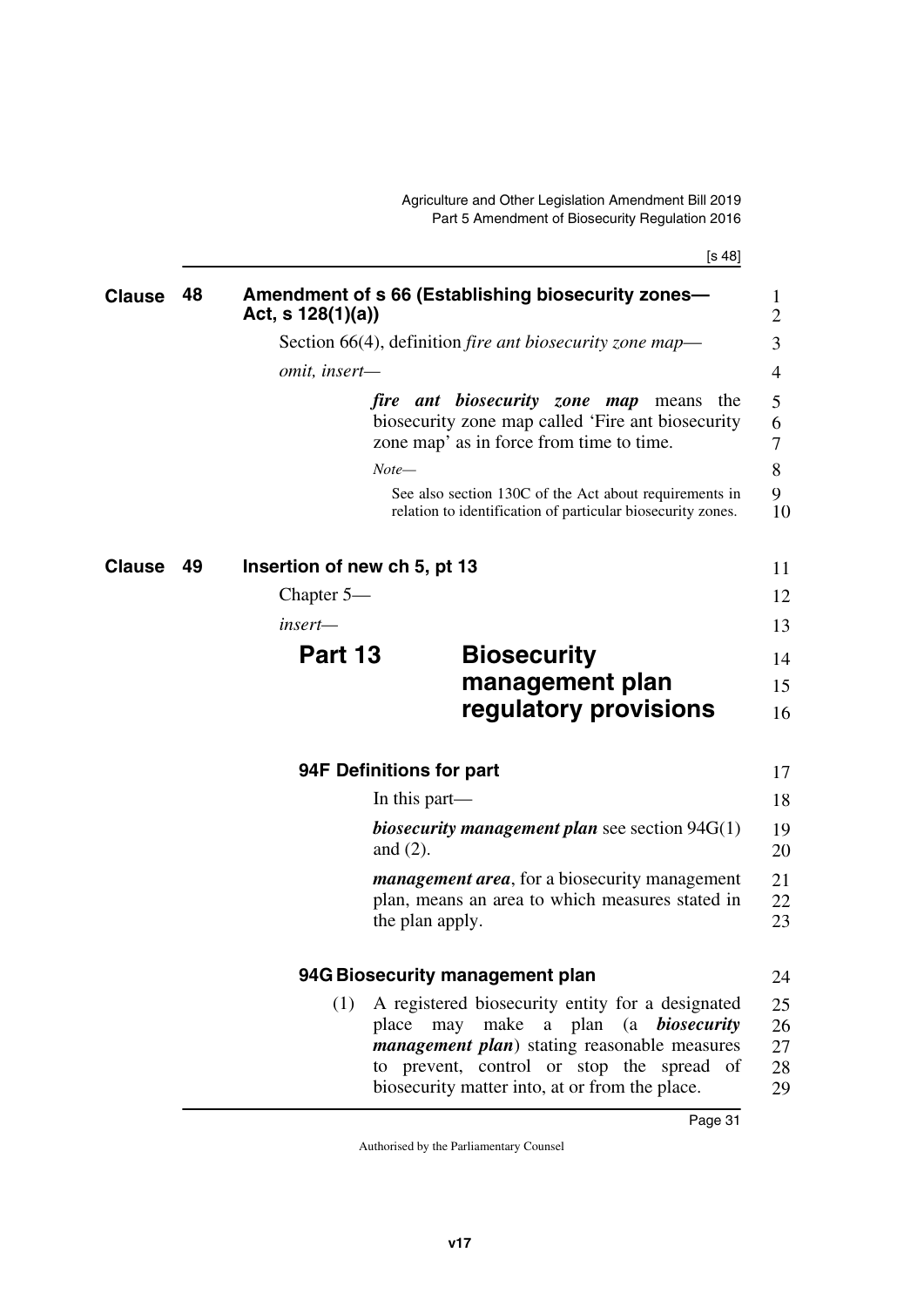[s 49]

| (2) |        |       | The holder of an exhibited animal authority may<br>make a plan (also a <i>biosecurity management</i><br><i>plan</i> ) stating reasonable measures to prevent,<br>control or stop the spread of biosecurity matter<br>into, at or from a place where an exhibited animal<br>is kept under the authority. | $\mathbf{1}$<br>$\overline{2}$<br>$\overline{\mathbf{3}}$<br>$\overline{4}$<br>5<br>6 |
|-----|--------|-------|---------------------------------------------------------------------------------------------------------------------------------------------------------------------------------------------------------------------------------------------------------------------------------------------------------|---------------------------------------------------------------------------------------|
| (3) | place. |       | The measures stated in a biosecurity management<br>plan for a place may apply to all or part of the                                                                                                                                                                                                     | 7<br>8<br>9                                                                           |
| (4) |        |       | If an entity mentioned in subsection $(1)$ or $(2)$<br>makes a biosecurity management plan for a place,<br>the entity must—                                                                                                                                                                             | 10<br>11<br>12                                                                        |
|     | (a)    |       | keep the plan as a separate document at the<br>place; and                                                                                                                                                                                                                                               | 13<br>14                                                                              |
|     | (b)    |       | make the plan available for inspection at the<br>place, on request, during ordinary business<br>hours; and                                                                                                                                                                                              | 15<br>16<br>17                                                                        |
|     | (c)    | that- | ensure a sign is conspicuously displayed at<br>each management area for the plan stating                                                                                                                                                                                                                | 18<br>19<br>20                                                                        |
|     |        | (i)   | a biosecurity management plan applies<br>to the place; and                                                                                                                                                                                                                                              | 21<br>22                                                                              |
|     |        | (ii)  | it is an offence for a person entering,<br>present at, or leaving the management<br>with<br>fail to comply<br>to<br>the<br>area<br>measures stated in the plan unless the<br>person has a reasonable excuse.                                                                                            | 23<br>24<br>25<br>26<br>27                                                            |
| (5) |        |       | In this section-                                                                                                                                                                                                                                                                                        | 28                                                                                    |
|     |        |       | exhibited animal see the Exhibited Animals Act<br>2015, section 14.                                                                                                                                                                                                                                     | 29<br>30                                                                              |
|     |        |       | exhibited animal authority see the Exhibited<br>Animals Act 2015, section 29.                                                                                                                                                                                                                           | 31<br>32                                                                              |
|     |        |       |                                                                                                                                                                                                                                                                                                         |                                                                                       |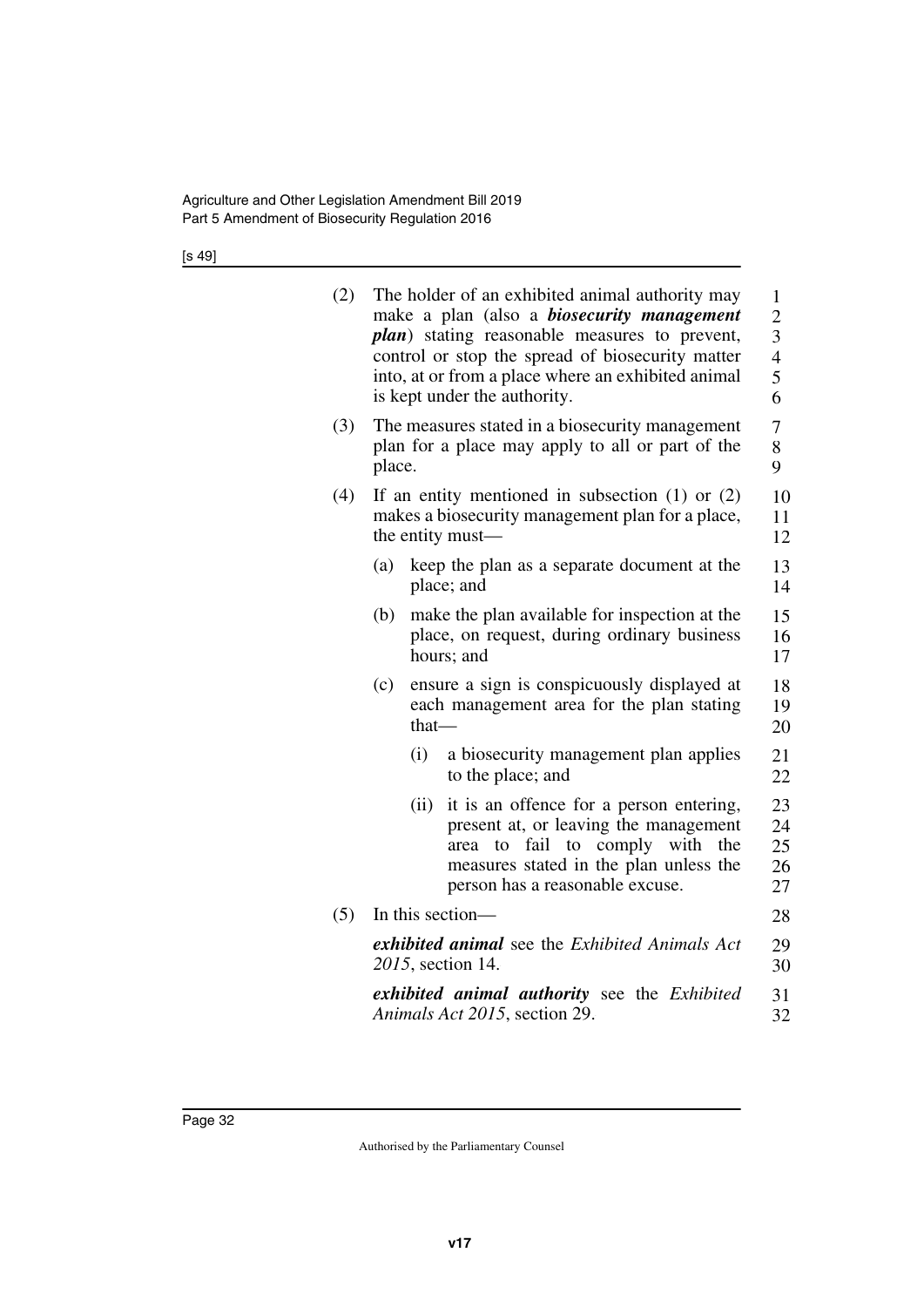[s 50]

<span id="page-34-5"></span><span id="page-34-4"></span><span id="page-34-3"></span><span id="page-34-2"></span><span id="page-34-1"></span><span id="page-34-0"></span>

|               |    |         |       | 94H Requirement to comply with biosecurity<br>management plan                                                                                        | $\mathbf{1}$<br>$\overline{2}$             |
|---------------|----|---------|-------|------------------------------------------------------------------------------------------------------------------------------------------------------|--------------------------------------------|
|               |    | (1)     | plan. | A person entering, present at or leaving a<br>management area for a biosecurity management<br>plan must comply with the measures stated in the       | $\mathfrak{Z}$<br>$\overline{4}$<br>5<br>6 |
|               |    | (2)     |       | However, subsection $(1)$ does not apply if—                                                                                                         | $\overline{7}$                             |
|               |    |         | (a)   | the person does not know, and could not<br>reasonably have known, a biosecurity<br>plan<br>management<br>applied<br>the<br>to<br>management area; or | 8<br>9<br>10<br>11                         |
|               |    |         | (b)   | entity that made the<br>the<br>biosecurity<br>management plan is not complying with<br>section $94G(4)$ ; or                                         | 12<br>13<br>14                             |
|               |    |         | (c)   | the person is required or permitted, under an<br>Act, to enter the management area.                                                                  | 15<br>16                                   |
| <b>Clause</b> | 50 |         |       | Amendment of s 98 (Animal with microchip delivered to<br>meat processing facility—Act, s 186(1)(a))                                                  | 17<br>18                                   |
|               |    |         |       | Section 98(e), after 'record'—                                                                                                                       | 19                                         |
|               |    | insert- |       |                                                                                                                                                      | 20                                         |
|               |    |         |       | or, if the record is kept in electronic form, the<br>serial number for the electronic record,                                                        | 21<br>22                                   |
| <b>Clause</b> | 51 |         |       | Amendment of s 99 (Animal without microchip delivered<br>to meat processing facility—Act, s 186(1)(a))                                               | 23<br>24                                   |
|               |    |         |       | Section 99(e), after 'record'—                                                                                                                       | 25                                         |
|               |    | insert— |       |                                                                                                                                                      | 26                                         |
|               |    |         |       | or, if the record is kept in electronic form, the<br>serial number for the electronic record,                                                        | 27<br>28                                   |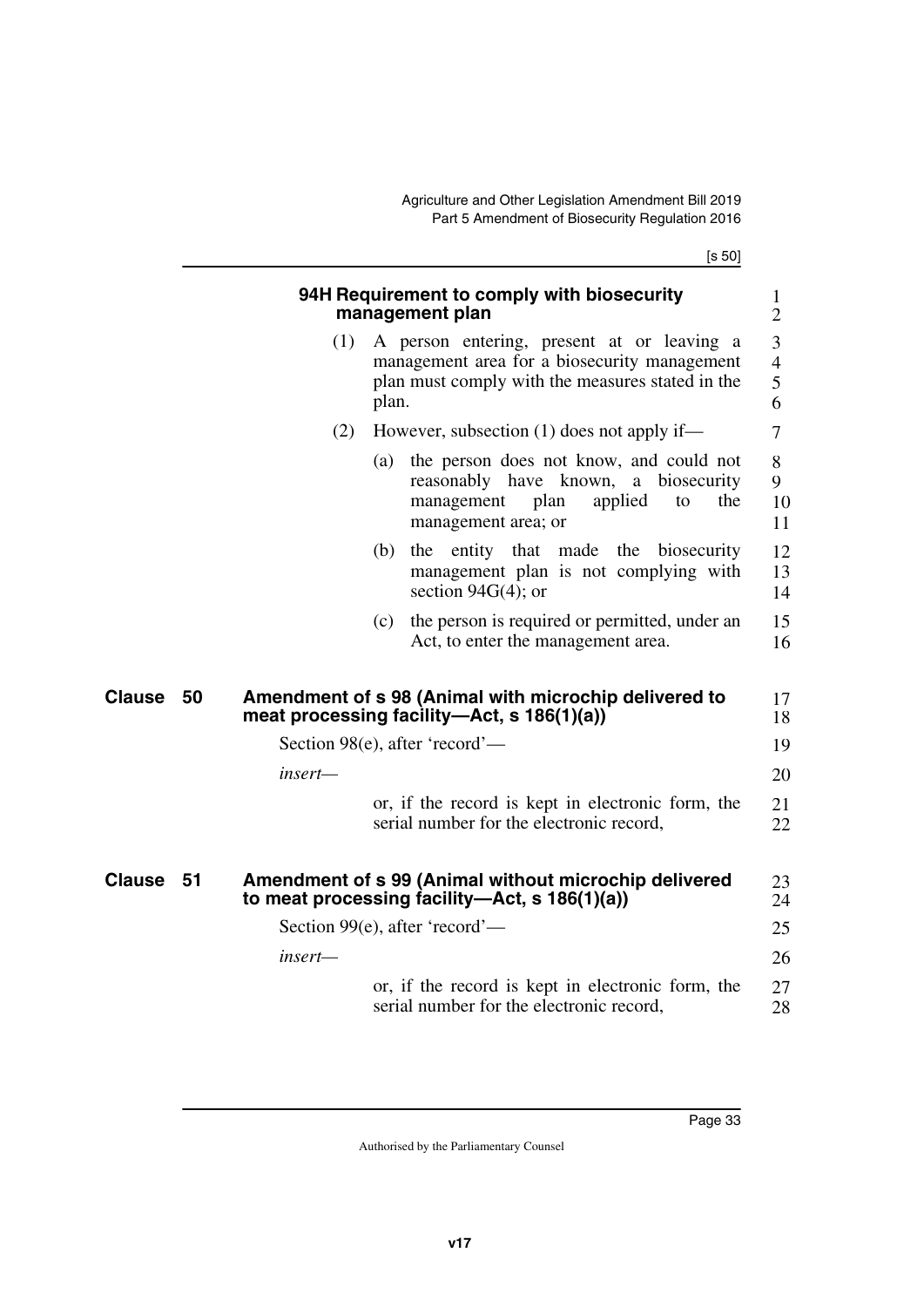<span id="page-35-3"></span><span id="page-35-1"></span><span id="page-35-0"></span>[s 52]

<span id="page-35-9"></span><span id="page-35-8"></span><span id="page-35-7"></span><span id="page-35-6"></span><span id="page-35-5"></span><span id="page-35-4"></span><span id="page-35-2"></span>

| <b>Clause</b> | 52   | Amendment of s 100 (Animal with microchip slaughtered<br>at meat processing facility—Act, s 186(1)(b))      | $\mathbf{1}$<br>$\overline{2}$ |
|---------------|------|-------------------------------------------------------------------------------------------------------------|--------------------------------|
|               |      | Section 100 $(e)$ , after 'record'—                                                                         | 3                              |
|               |      | insert-                                                                                                     | $\overline{4}$                 |
|               |      | or, if the record is kept in electronic form, the<br>serial number for the electronic record,               | 5<br>6                         |
| <b>Clause</b> | 53   | Amendment of s 101 (Animal without microchip<br>slaughtered at meat processing facility—Act, s 186(1)(b))   | 7<br>8                         |
|               |      | Section $101(1)(e)(iii)$ , after 'record'—                                                                  | 9                              |
|               |      | insert—                                                                                                     | 10                             |
|               |      | or, if the record is kept in electronic form, the<br>serial number for the electronic record,               | 11<br>12                       |
| <b>Clause</b> | 54   | Amendment of s 102 (Animal with microchip delivered to<br>saleyard or live export holding—Act, s 187(a))    | 13<br>14                       |
|               |      | Section $102(d)$ , after 'record'—                                                                          | 15                             |
|               |      | insert-                                                                                                     | 16                             |
|               |      | or, if the record is kept in electronic form, the<br>serial number for the electronic record,               | 17<br>18                       |
| <b>Clause</b> | 55   | Amendment of s 103 (Animal without microchip delivered<br>to saleyard or live export holding—Act, s 187(a)) | 19<br>20                       |
|               |      | Section 103 $(e)$ , after 'record'—                                                                         | 21                             |
|               |      | insert-                                                                                                     | 22                             |
|               |      | or, if the record is kept in electronic form, the<br>serial number for the electronic record,               | 23<br>24                       |
| <b>Clause</b> | - 56 | Amendment of s 106 (Animal with microchip moved from<br>saleyard—Act, s 187(b))                             | 25<br>26                       |
|               |      | Section 106(2)(d), after 'record'—                                                                          | 27                             |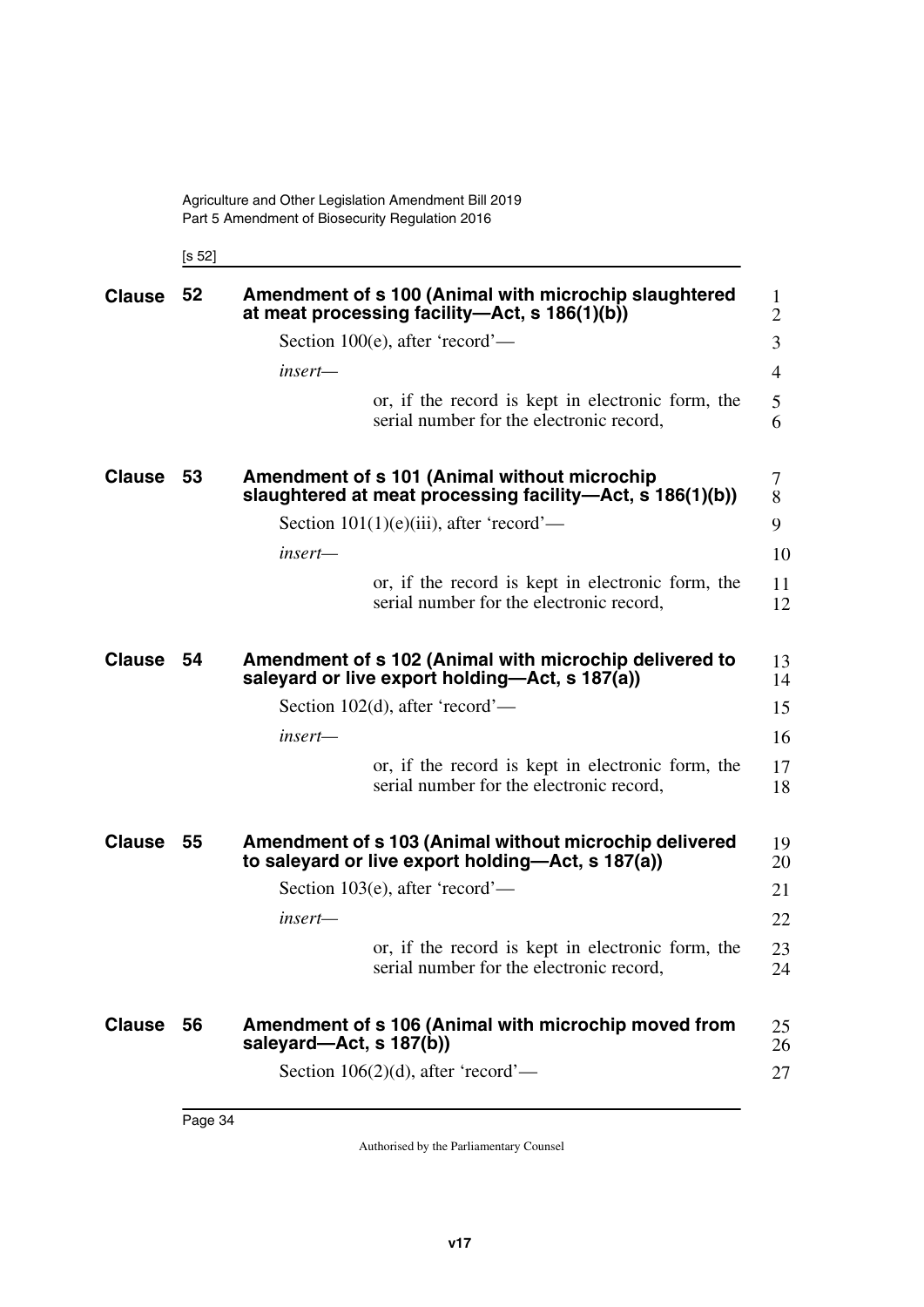|               |      | [s 57]                                                                                        |              |
|---------------|------|-----------------------------------------------------------------------------------------------|--------------|
|               |      | $insert-$                                                                                     | $\mathbf{1}$ |
|               |      | or, if the record is kept in electronic form, the<br>serial number for the electronic record, | 2<br>3       |
| <b>Clause</b> | 57   | Amendment of s 107 (Animal without microchip moved<br>from saleyard—Act, s 187(b))            | 4<br>5       |
|               |      | Section 107(2)(d), after 'record'—                                                            | 6            |
|               |      | insert-                                                                                       | 7            |
|               |      | or, if the record is kept in electronic form, the<br>serial number for the electronic record, | 8<br>9       |
| <b>Clause</b> | 58   | Amendment of s 108 (Animal delivered to restricted<br>agricultural show-Act, s 188(2))        | 10<br>11     |
|               |      | Section 108(1)(d), after 'record'—                                                            | 12           |
|               |      | insert-                                                                                       | 13           |
|               |      | or, if the record is kept in electronic form, the<br>serial number for the electronic record, | 14<br>15     |
| <b>Clause</b> | - 59 | Amendment of s 109 (Animal moved from show place—<br>Act, s 189(2))                           | 16<br>17     |
|               |      | Section 109(e), after 'record'—                                                               | 18           |
|               |      | insert-                                                                                       | 19           |
|               |      | or, if the record is kept in electronic form, the<br>serial number for the electronic record, | 20<br>21     |
| <b>Clause</b> | 60   | Amendment of s 110 (Animal with microchip delivered to<br>transit facility—Act, s 190(2))     | 22<br>23     |
|               |      | Section 110(f), after 'record'—                                                               | 24           |
|               |      | insert-                                                                                       | 25           |
|               |      | or, if the record is kept in electronic form, the<br>serial number for the electronic record, | 26<br>27     |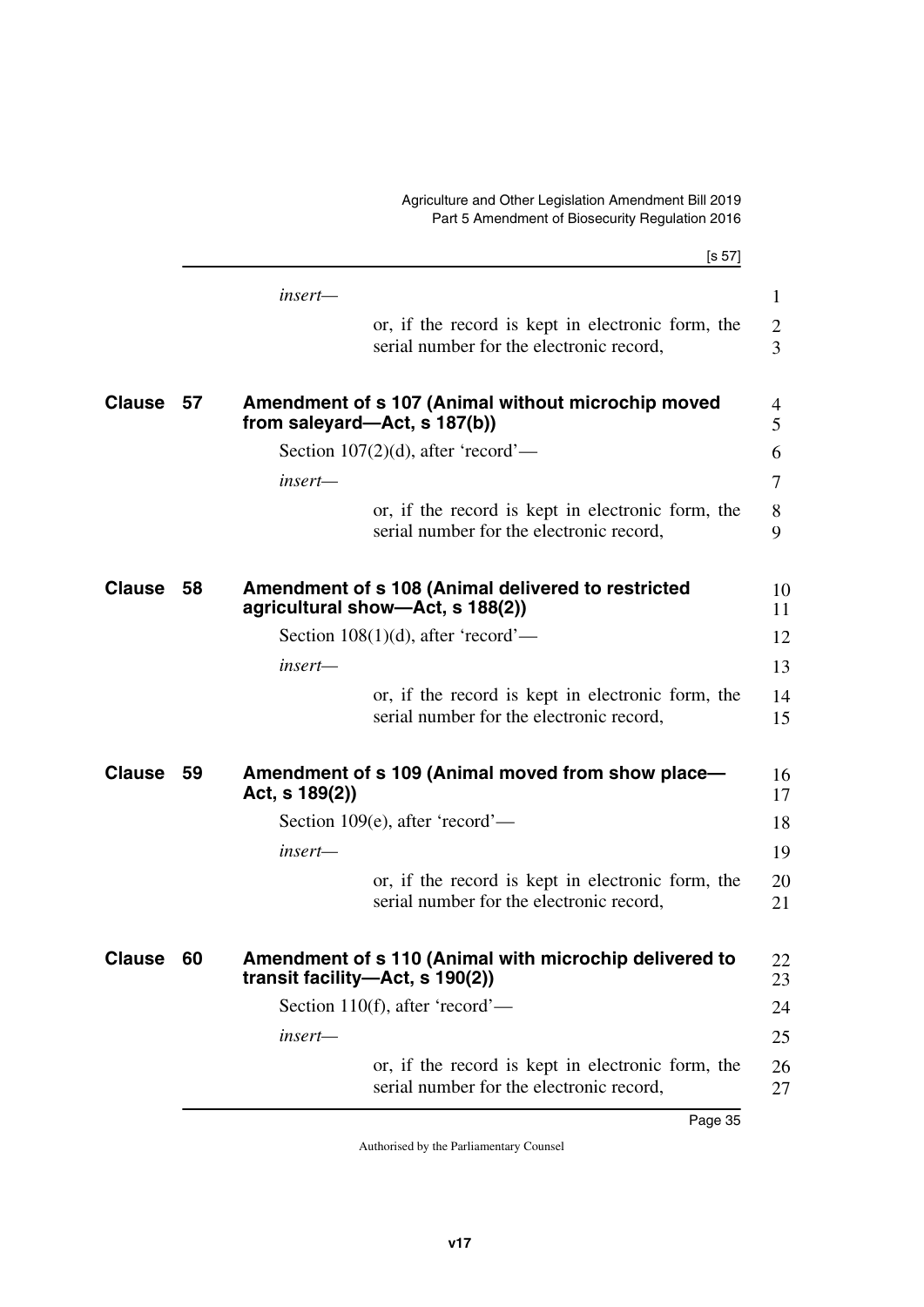[s 61]

| <b>Clause</b> | 61 | Amendment of s 111 (Animal with microchip delivered to<br>another place—Act, s 190(2))                  | $\mathbf{1}$<br>$\overline{2}$ |
|---------------|----|---------------------------------------------------------------------------------------------------------|--------------------------------|
|               |    | Section $111(2)(e)$ , after 'record'—                                                                   | 3                              |
|               |    | insert—                                                                                                 | $\overline{4}$                 |
|               |    | or, if the record is kept in electronic form, the<br>serial number for the electronic record,           | 5<br>6                         |
| <b>Clause</b> | 62 | Amendment of s 112 (Animal without microchip delivered<br>to another place—Act, s $190(2)$ )            | 7<br>8                         |
|               |    | Section $112(2)(e)$ , after 'record'—                                                                   | 9                              |
|               |    | insert-                                                                                                 | 10                             |
|               |    | or, if the record is kept in electronic form, the<br>serial number for the electronic record,           | 11<br>12                       |
| <b>Clause</b> | 63 | Amendment of s 113 (Animal with microchip delivered to<br>another place—Act, s $190(4)$ )               | 13<br>14                       |
|               |    | Section 113(e), after 'record'—                                                                         | 15                             |
|               |    | insert-                                                                                                 | 16                             |
|               |    | or, if the record is kept in electronic form, the<br>serial number for the electronic record,           | 17<br>18                       |
| <b>Clause</b> | 64 | Amendment of s 114 (Animal without microchip delivered<br>to another place—Act, s $190(4)$ )            | 19<br>20                       |
|               |    | Section $114(e)$ , after 'record'—                                                                      | 21                             |
|               |    | insert-                                                                                                 | 22                             |
|               |    | or, if the record is kept in electronic form, the<br>serial number for the electronic record            | 23<br>24                       |
| Clause 65     |    | Omission of sch 1 (Biosecurity matter declared to be<br>prohibited or restricted matter)<br>Schedule 1- | 25<br>26<br>27                 |
|               |    |                                                                                                         |                                |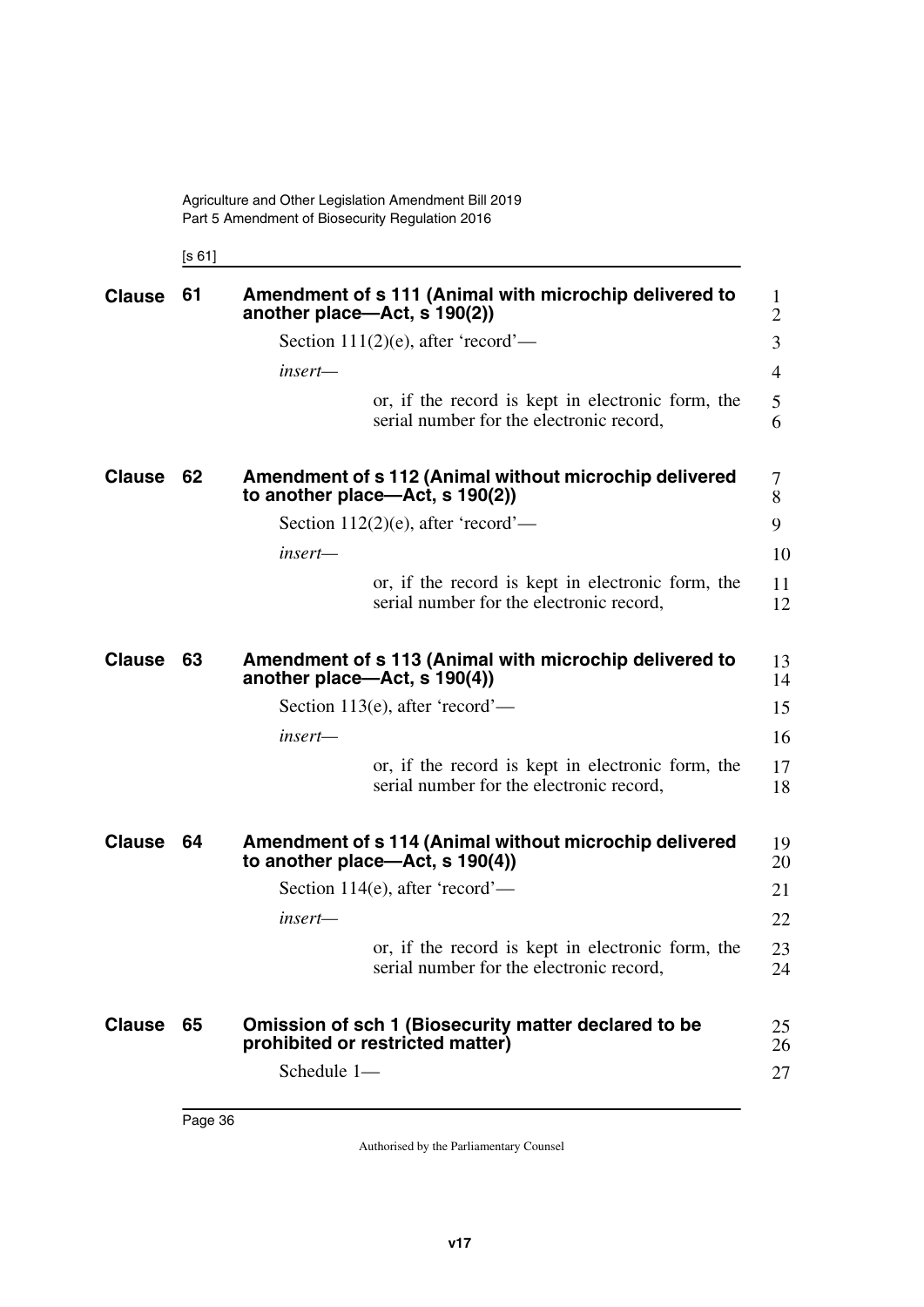|               |        |     | [s 66]                                                                                             |
|---------------|--------|-----|----------------------------------------------------------------------------------------------------|
|               |        |     | omit.                                                                                              |
| Clause        | 66     |     | <b>Amendment of sch 11 (Dictionary)</b>                                                            |
|               |        | (1) | Schedule 11, definitions biosecurity management plan,<br>biosecurity zone map and management area— |
|               |        |     | omit.                                                                                              |
|               |        | (2) | Schedule 11-                                                                                       |
|               |        |     | insert-                                                                                            |
|               |        |     | <b>biosecurity management plan</b> , for chapter 5, part<br>13, see section $94G(1)$ and (2).      |
|               |        |     | <i>management area</i> , for chapter 5, part 13, see<br>section 94F.                               |
|               | Part 6 |     | <b>Amendment of Chemical Usage</b>                                                                 |
|               |        |     | (Agricultural and Veterinary)<br><b>Control Act 1988</b>                                           |
| <b>Clause</b> | 67     |     | <b>Act amended</b>                                                                                 |
|               |        |     | This part amends the <i>Chemical Usage</i> (Agricultural and<br>Veterinary) Control Act 1988.      |
| <b>Clause</b> | 68     |     | Insertion of new s 13F                                                                             |
|               |        |     | Part 2, division 4—                                                                                |
|               |        |     |                                                                                                    |
|               |        |     | insert—                                                                                            |
|               |        |     | <b>13F Definition for division</b>                                                                 |
|               |        |     | In this division-                                                                                  |
|               |        |     | relevant thing means any of the following-                                                         |
|               |        |     | agricultural produce;<br>(a)                                                                       |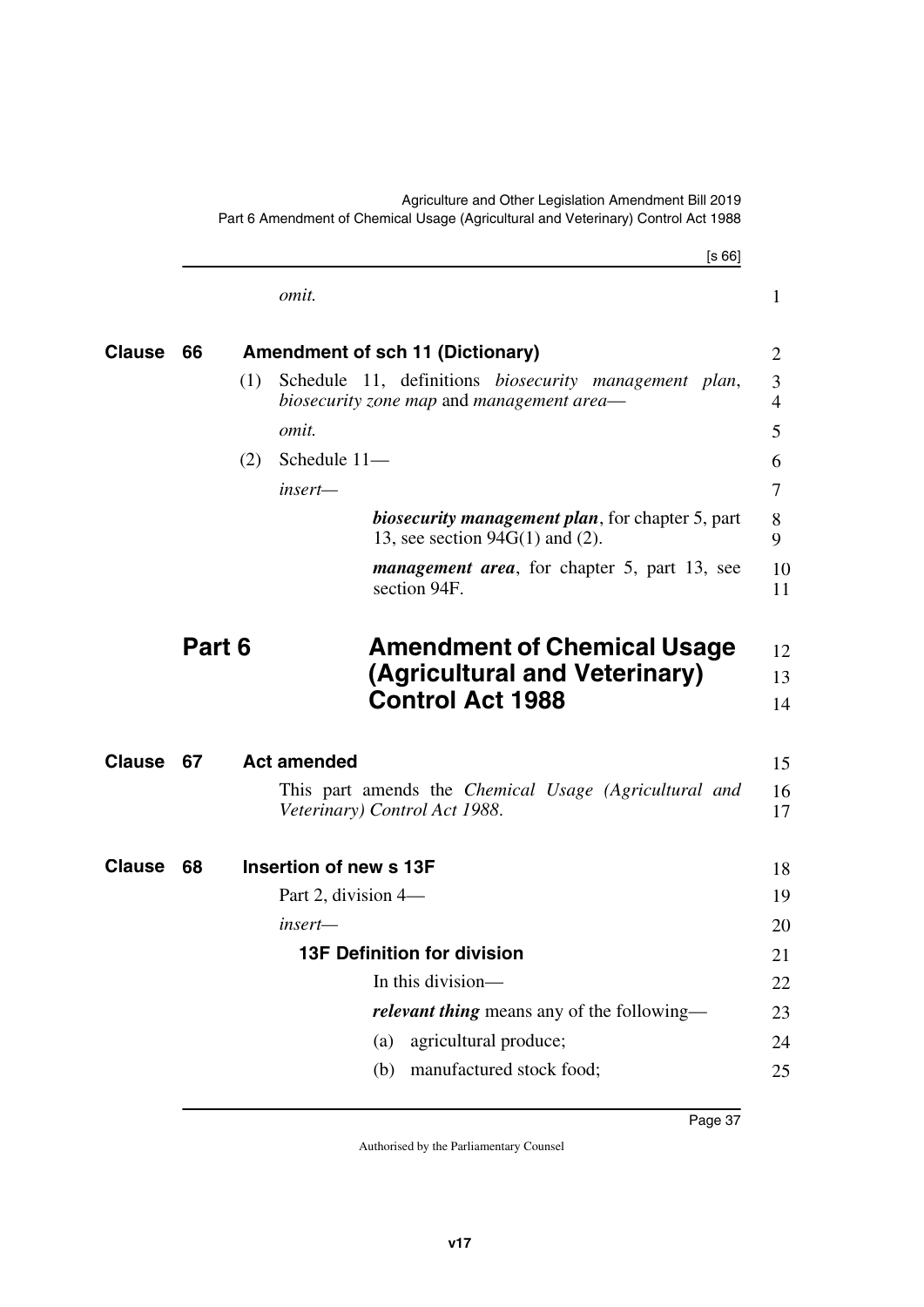[s 69]

Page 38

|              |    | the tissue of a trade species animal;<br>(c)                                                                                                                                                           | 1                    |
|--------------|----|--------------------------------------------------------------------------------------------------------------------------------------------------------------------------------------------------------|----------------------|
|              |    | a product derived from a trade species<br>(d)<br>animal.                                                                                                                                               | $\overline{2}$<br>3  |
| Clause<br>69 |    | Replacement of ss 15 and 15A                                                                                                                                                                           | 4                    |
|              |    | Sections 15 and 15A-                                                                                                                                                                                   | 5                    |
|              |    | omit, insert-                                                                                                                                                                                          | 6                    |
|              | 15 | Duty to report chemical residues in or on<br>relevant thing                                                                                                                                            | 7<br>8               |
|              |    | This section applies to a person if the person<br>(1)<br>becomes aware that the residue of a chemical in or<br>on a relevant thing is more than the maximum<br>residue limit prescribed for the thing. | 9<br>10<br>11<br>12  |
|              |    | Examples of persons to whom this section may apply-                                                                                                                                                    | 13                   |
|              |    | a person conducting an analysis of a relevant thing                                                                                                                                                    | 14                   |
|              |    | a veterinary surgeon who treats a trade species<br>$\bullet$<br>animal                                                                                                                                 | 15<br>16             |
|              |    | a person who monitors the residue of chemicals on<br>agricultural produce for a supermarket or grocery<br>store                                                                                        | 17<br>18<br>19       |
|              |    | a farmer who receives a report of an analysis of<br>$\bullet$<br>agricultural produce from a laboratory based<br>outside Queensland                                                                    | 20<br>21<br>22       |
|              |    | (2)<br>As soon as practicable but within 24 hours after<br>becoming aware, the person must—                                                                                                            | 23<br>24             |
|              |    | advise the standards officer that the residue<br>(a)<br>of a chemical in or on the relevant thing<br>exceeds<br>the<br>maximum<br>residue<br>limit<br>prescribed for the thing; and                    | 25<br>26<br>27<br>28 |
|              |    | (b) give the standards officer the required<br>information for the relevant thing.                                                                                                                     | 29<br>30             |
|              |    | Maximum penalty—40 penalty units.                                                                                                                                                                      | 31                   |
|              |    | (3)<br>However, the person is not required to comply<br>with subsection $(2)$ if the person becomes aware,                                                                                             | 32<br>33             |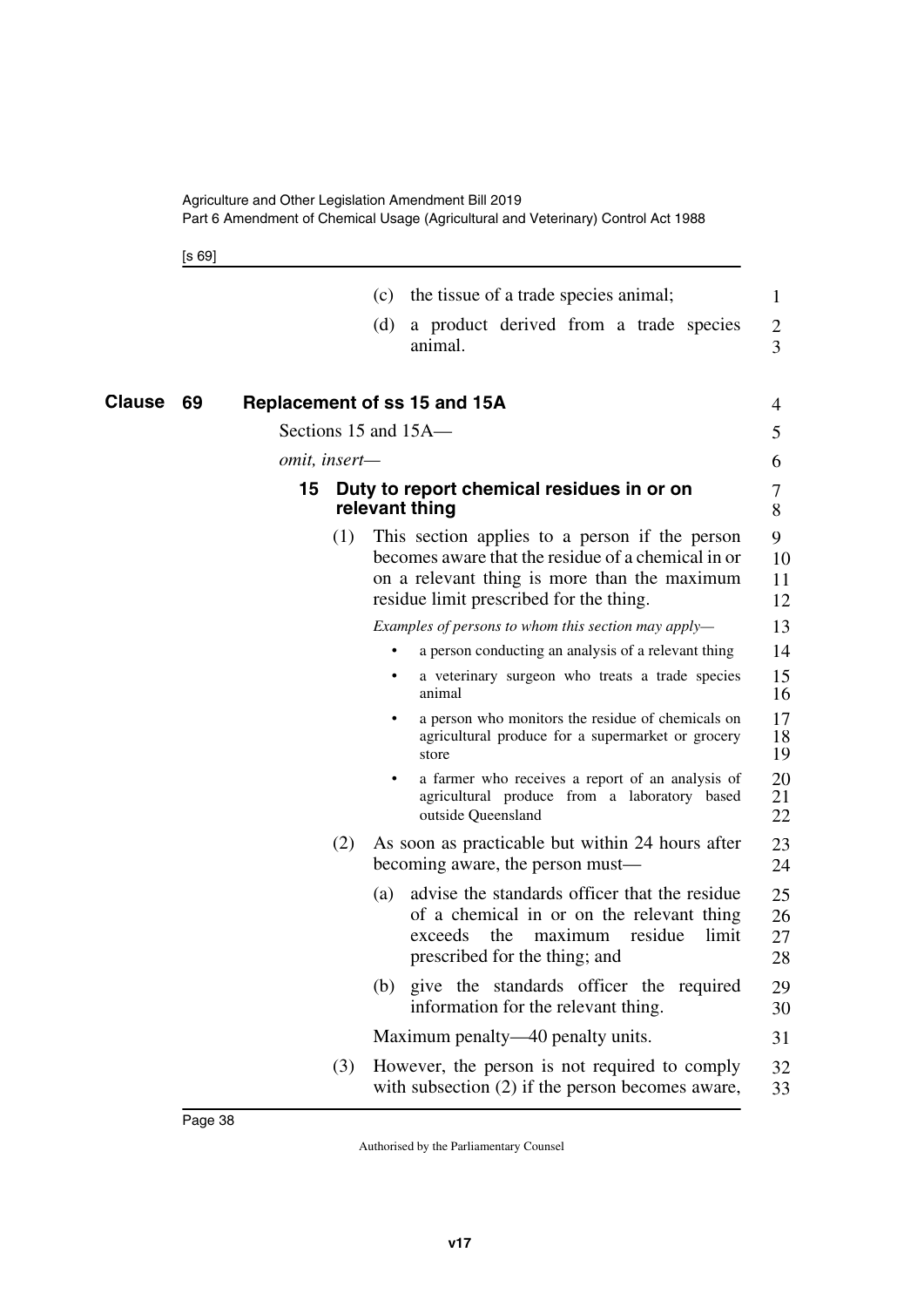[s 69]

|     | before the person would otherwise be required to<br>advise the standards officer under the subsection,<br>that another person has advised the standards<br>officer as required under subsection (2).                                                                                                                                                       | 1<br>$\overline{c}$<br>$\overline{\mathbf{3}}$<br>$\overline{4}$ |
|-----|------------------------------------------------------------------------------------------------------------------------------------------------------------------------------------------------------------------------------------------------------------------------------------------------------------------------------------------------------------|------------------------------------------------------------------|
|     | Example-                                                                                                                                                                                                                                                                                                                                                   | 5                                                                |
|     | A person would not be required to advise the standards<br>officer that the residue of a chemical in or on a relevant<br>thing exceeds the maximum residue limit prescribed for<br>the thing if a person who conducted an analysis of the<br>thing had already advised the standards officer about it<br>as soon as the results of the analysis were known. | 6<br>7<br>8<br>9<br>10<br>11                                     |
| (4) | A person complies with subsection $(2)(b)$ if the<br>person gives the standards officer a laboratory<br>report about the residue of a chemical in or on a<br>sample of the relevant thing that contains all of the<br>required information for the relevant thing.                                                                                         | 12<br>13<br>14<br>15<br>16                                       |
| (5) | However, if the laboratory report does not contain<br>all of the required information for the relevant<br>thing, the person only complies with subsection<br>$(2)(b)$ if the person also gives the standards<br>officer-                                                                                                                                   | 17<br>18<br>19<br>20<br>21                                       |
|     | required information that<br>(a)<br>the<br><i>is</i><br>not<br>contained in the laboratory report for the<br>relevant thing; and                                                                                                                                                                                                                           | 22<br>23<br>24                                                   |
|     | sufficient information for the<br>(b)<br>standards<br>officer to identify the laboratory report to<br>which the required information mentioned<br>in paragraph (a) relates.                                                                                                                                                                                | 25<br>26<br>27<br>28                                             |
|     | Example-                                                                                                                                                                                                                                                                                                                                                   | 29                                                               |
|     | the sample number for the relevant thing the<br>subject of the laboratory report                                                                                                                                                                                                                                                                           | 30<br>31                                                         |
| (6) | In this section-                                                                                                                                                                                                                                                                                                                                           | 32                                                               |
|     | distinguishing number, for a relevant thing,<br>includes a number with 1 or more letters or<br>symbols.                                                                                                                                                                                                                                                    | 33<br>34<br>35                                                   |
|     | <i>laboratory number</i> , for a relevant thing, means                                                                                                                                                                                                                                                                                                     | 36                                                               |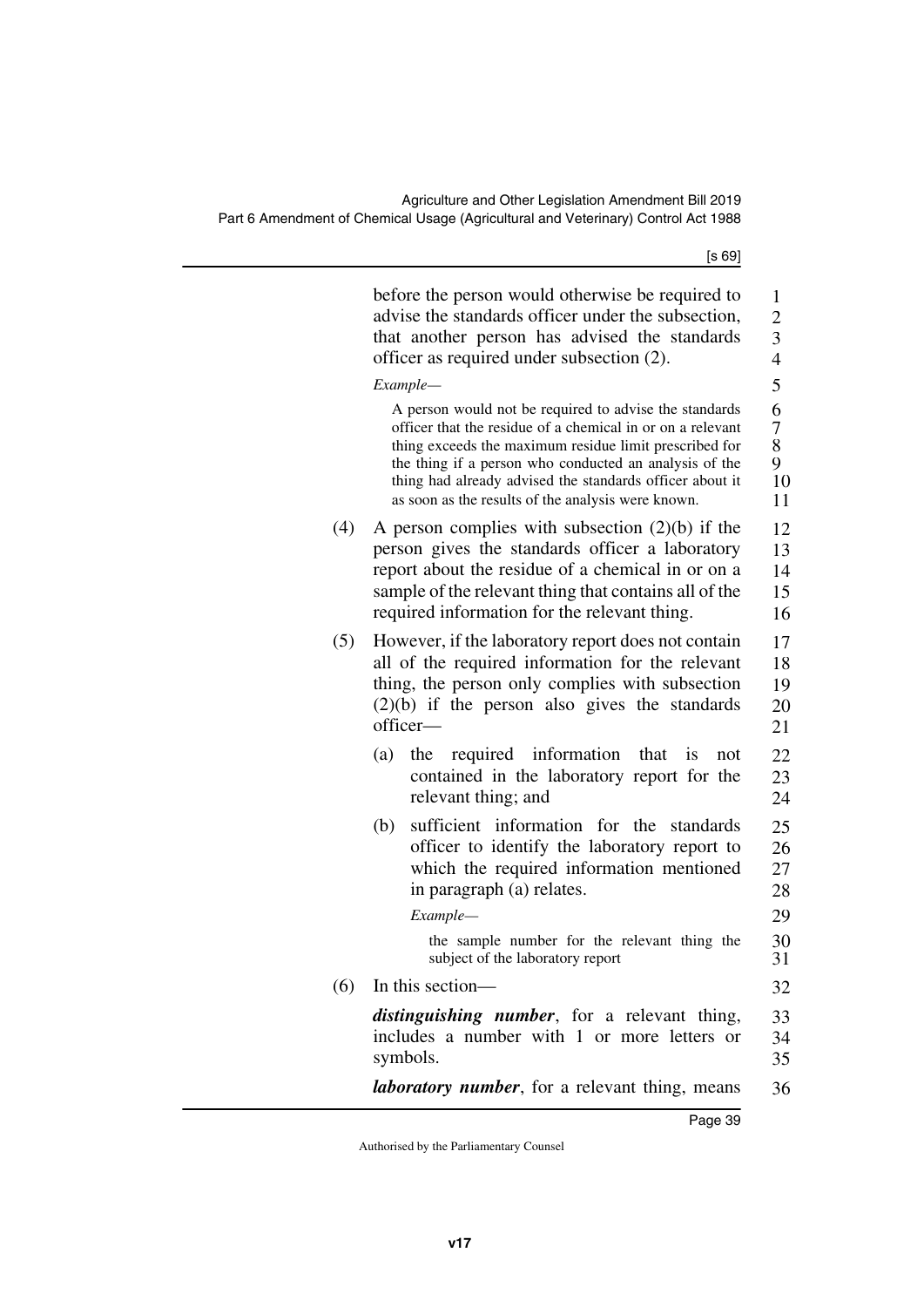[s 70]

| 1                    |
|----------------------|
| $\overline{2}$       |
| 3<br>$\overline{4}$  |
| 5                    |
| 6<br>7               |
| 8<br>9               |
| 10<br>11             |
| 12<br>13             |
| 14<br>15<br>16       |
| 17<br>18<br>19       |
| 20<br>21<br>22<br>23 |
| 24<br>25<br>26<br>27 |
| 28<br>29             |
| 30                   |
|                      |
|                      |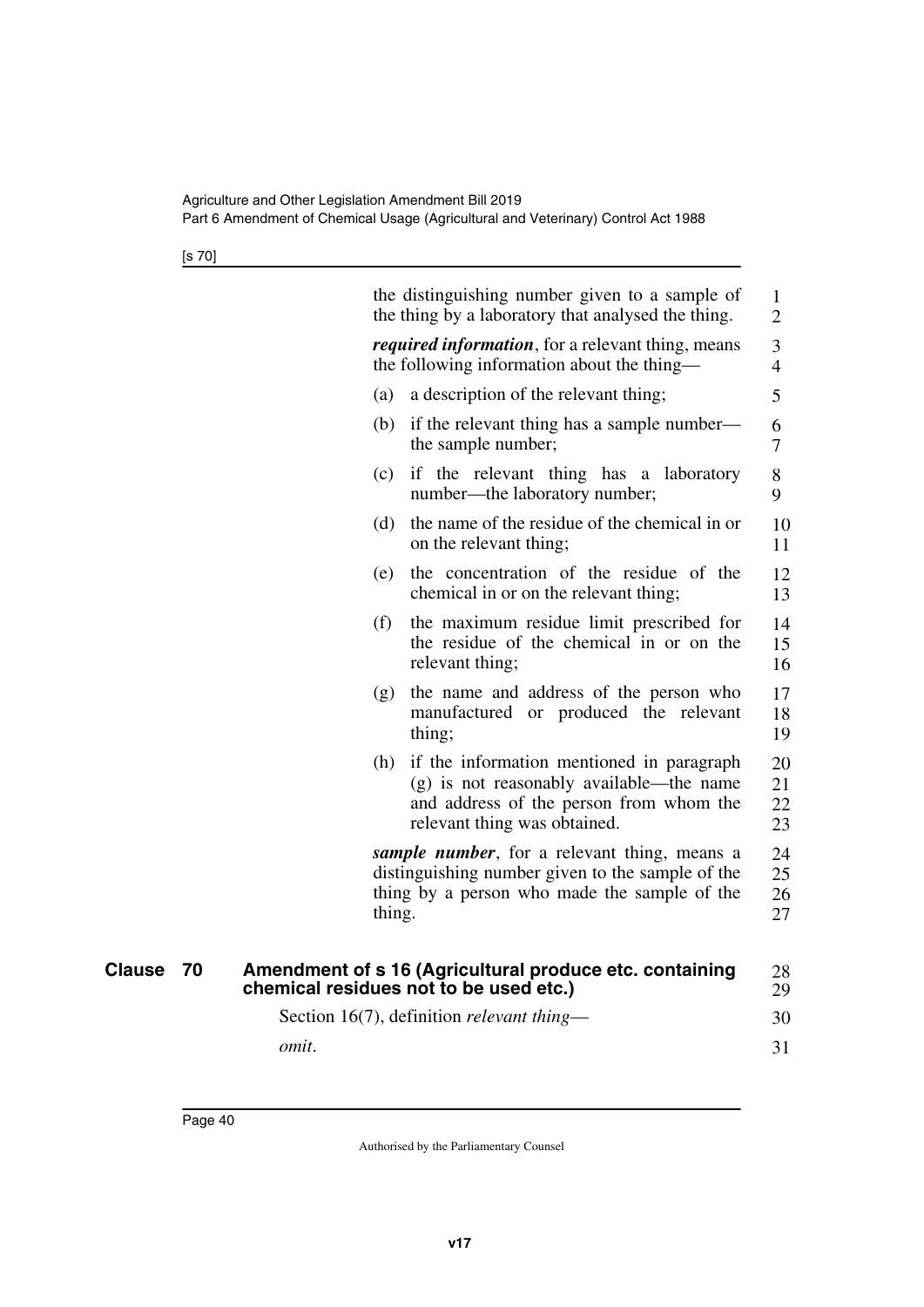| <b>Clause</b> | 71 | Insertion of new s 20A |                                                                                                                                                                                                                                    | 1                          |
|---------------|----|------------------------|------------------------------------------------------------------------------------------------------------------------------------------------------------------------------------------------------------------------------------|----------------------------|
|               |    | After section 20-      |                                                                                                                                                                                                                                    | 2                          |
|               |    | insert-                |                                                                                                                                                                                                                                    | 3                          |
|               |    |                        | 20A Use of body-worn cameras                                                                                                                                                                                                       | 4                          |
|               |    | (1)                    | It is lawful for an inspector to use a body-worn<br>camera to record images or sounds while the<br>inspector is exercising a power under this Act.                                                                                 | 5<br>6<br>7                |
|               |    | (2)                    | Use of a body-worn camera by an inspector under<br>subsection (1) includes use that is—                                                                                                                                            | 8<br>9                     |
|               |    |                        | (a) inadvertent or unexpected; or                                                                                                                                                                                                  | 10                         |
|               |    |                        | incidental to use while exercising the<br>(b)<br>inspector's power.                                                                                                                                                                | 11<br>12                   |
|               |    | (3)                    | Subsection (1) does not affect an ability the<br>inspector has at common law or under another Act<br>to record images or sounds.                                                                                                   | 13<br>14<br>15             |
|               |    | (4)                    | To remove any doubt, it is declared that<br>subsection $(1)$ is a provision authorising the use<br>by an inspector of a listening device, for the<br>purposes of the <i>Invasion of Privacy Act 1971</i> ,<br>section $43(2)(d)$ . | 16<br>17<br>18<br>19<br>20 |
|               |    | (5)                    | In this section-                                                                                                                                                                                                                   | 21                         |
|               |    |                        | <b>body-worn camera</b> means a device—                                                                                                                                                                                            | 22                         |
|               |    |                        | worn on clothing or otherwise secured on a<br>(a)<br>person; and                                                                                                                                                                   | 23<br>24                   |
|               |    |                        | designed to be used to-<br>(b)                                                                                                                                                                                                     | 25                         |
|               |    |                        | record images; or<br>(i)                                                                                                                                                                                                           | 26                         |
|               |    |                        | (ii) record images and sounds.                                                                                                                                                                                                     | 27                         |
| Clause 72     |    |                        | Insertion of new ss 35 and 36                                                                                                                                                                                                      | 28                         |
|               |    | After section 34—      |                                                                                                                                                                                                                                    | 29                         |
|               |    | $insert-$              |                                                                                                                                                                                                                                    | 30                         |

[s 71]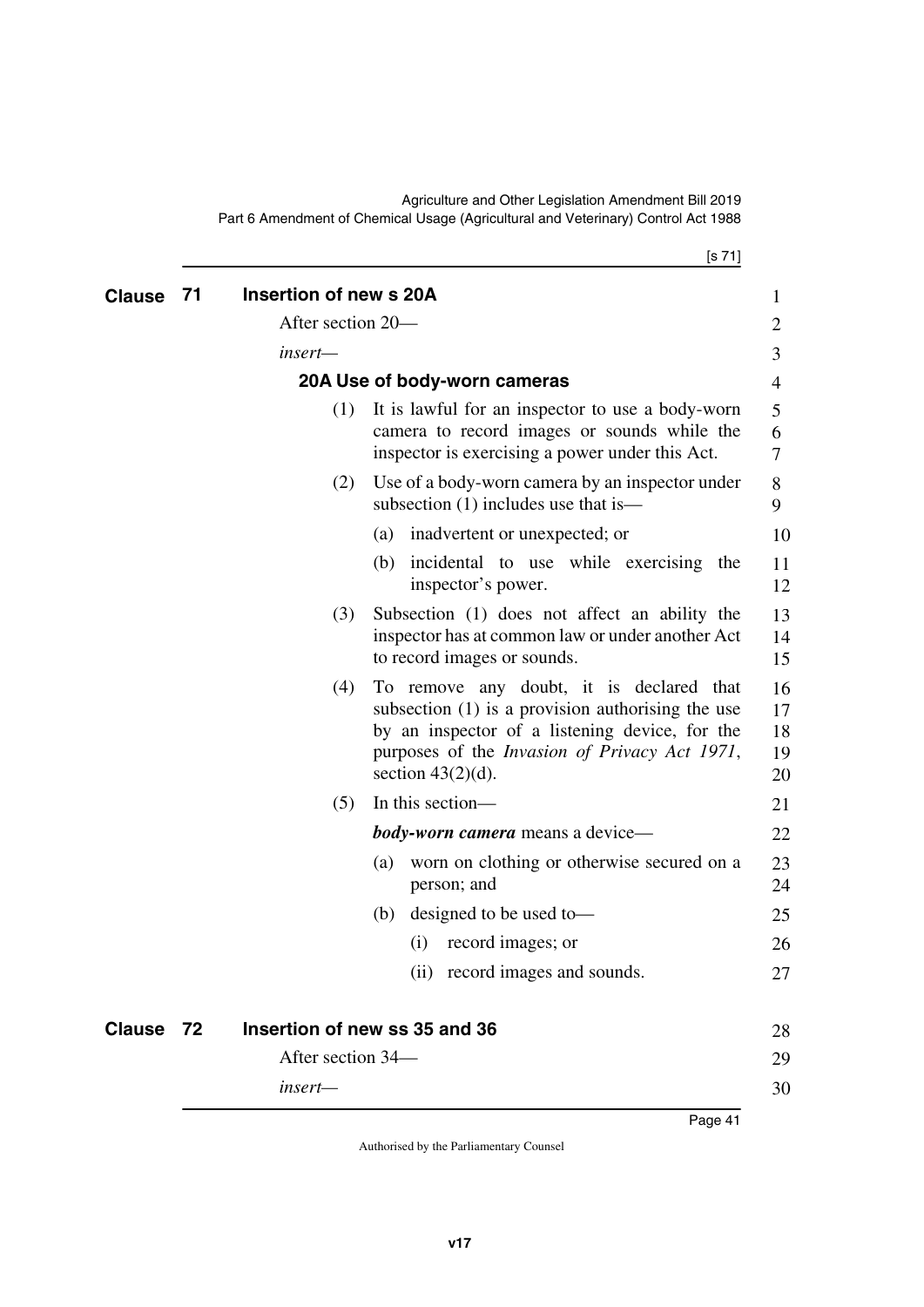[s 72]

| 35 | <b>Confidentiality of information</b> |                                                                                                                                                                                   |                      |  |
|----|---------------------------------------|-----------------------------------------------------------------------------------------------------------------------------------------------------------------------------------|----------------------|--|
|    | (1)                                   | This section applies to a person who-                                                                                                                                             | $\overline{c}$       |  |
|    |                                       | is, or has been, any of the following—<br>(a)                                                                                                                                     | 3                    |  |
|    |                                       | the chief executive;<br>(i)                                                                                                                                                       | 4                    |  |
|    |                                       | (ii)<br>an inspector;                                                                                                                                                             | 5                    |  |
|    |                                       | (iii) an analyst;                                                                                                                                                                 | 6                    |  |
|    |                                       | (iv) a standards officer;                                                                                                                                                         | 7                    |  |
|    |                                       | (v) a deputy standards officer;                                                                                                                                                   | 8                    |  |
|    |                                       | involved<br>(vi) another<br>person<br>in<br>administering this Act, including, for<br>example, a public service employee;<br>and                                                  | 9<br>10<br>11<br>12  |  |
|    |                                       | confidential<br>information<br>obtains<br>(b)<br>about<br>in<br>administering,<br>another<br>person<br><b>or</b><br>performing functions or exercising powers<br>under, this Act. | 13<br>14<br>15<br>16 |  |
|    | (2)                                   | The person must not use or disclose<br>the<br>confidential information unless<br>the<br>use<br><b>or</b><br>disclosure is-                                                        | 17<br>18<br>19       |  |
|    |                                       | in the performance of a function or exercise<br>(a)<br>of a power under this Act; or                                                                                              | 20<br>21             |  |
|    |                                       | with the consent of the person to whom the<br>(b)<br>information relates; or                                                                                                      | 22<br>23             |  |
|    |                                       | (c) otherwise required or permitted by law.                                                                                                                                       | 24                   |  |
|    |                                       | Maximum penalty—50 penalty units.                                                                                                                                                 | 25                   |  |
|    | (3)                                   | In this section-                                                                                                                                                                  | 26                   |  |
|    |                                       | confidential information-                                                                                                                                                         | 27                   |  |
|    |                                       | means any information that—<br>(a)                                                                                                                                                | 28                   |  |
|    |                                       | could identify an individual; or<br>(i)                                                                                                                                           | 29                   |  |
|    |                                       | is about a person's current financial<br>(ii)<br>position or financial background; or                                                                                             | 30<br>31             |  |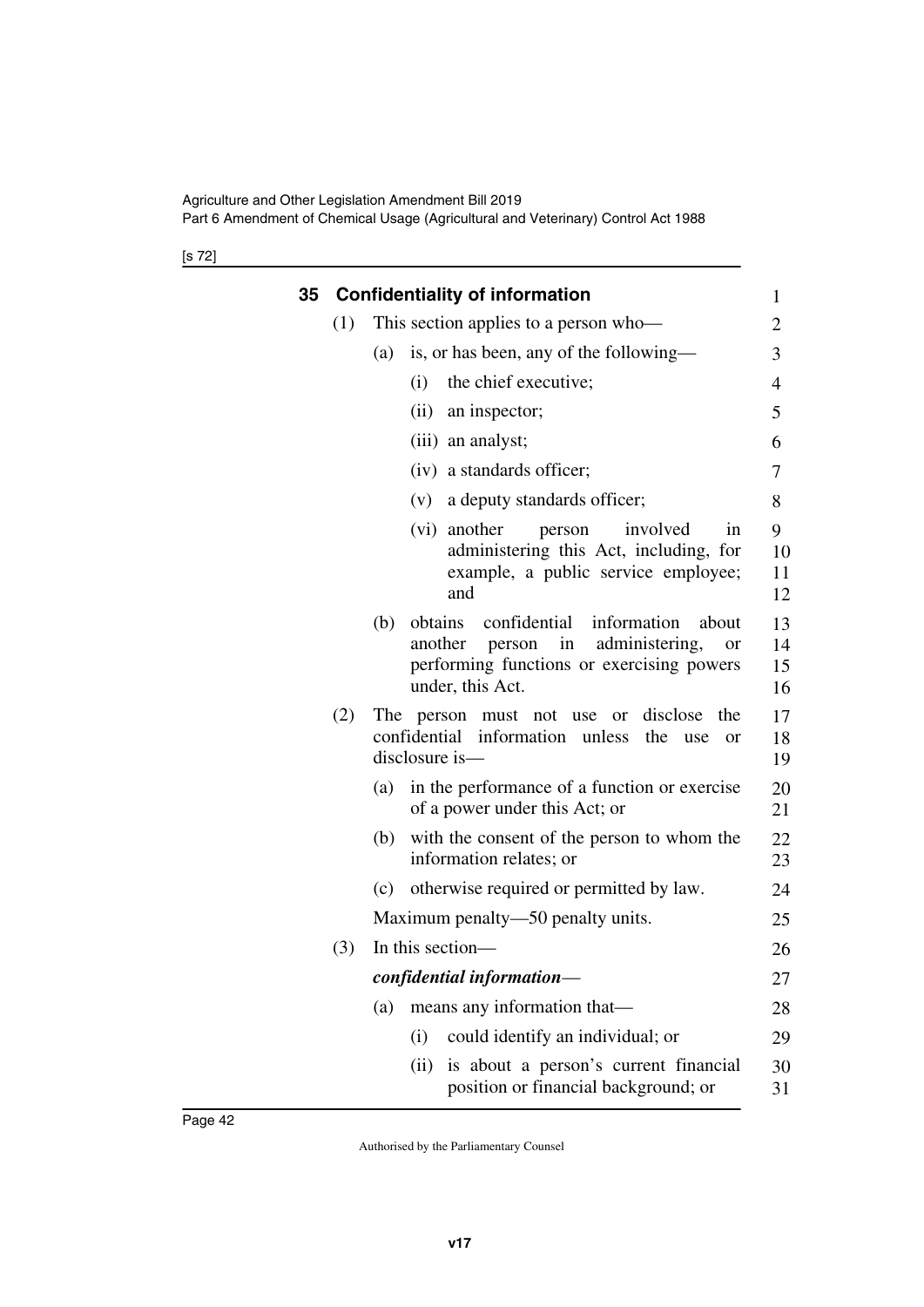[s 72]

|    |     |     | (iii) would be likely to damage<br>the<br>commercial activities of a person to<br>whom the information relates; but                                                                                                | 1<br>$\overline{c}$<br>$\overline{3}$ |
|----|-----|-----|--------------------------------------------------------------------------------------------------------------------------------------------------------------------------------------------------------------------|---------------------------------------|
|    |     | (b) | does not include—                                                                                                                                                                                                  | $\overline{4}$                        |
|    |     |     | information that is publicly available;<br>(i)<br><sub>or</sub>                                                                                                                                                    | 5<br>6                                |
|    |     |     | statistical or other information that<br>(ii)<br>could not reasonably be expected to<br>result in the identification of the<br>individual to whom it relates.                                                      | 7<br>8<br>9<br>10                     |
| 36 |     |     | <b>Exchange of information with prescribed</b><br>government entity                                                                                                                                                | 11<br>12                              |
|    | (1) | The | chief executive<br>may<br>enter<br>into<br>an<br>information-sharing<br>(an<br>arrangement<br><i>arrangement</i> ) with a prescribed government<br>entity for the purpose of sharing or exchanging<br>information- | 13<br>14<br>15<br>16<br>17            |
|    |     | (a) | held by the chief executive or the prescribed<br>government entity; or                                                                                                                                             | 18<br>19                              |
|    |     | (b) | the chief executive<br>which<br>the<br>to<br><b>or</b><br>prescribed government entity has access.                                                                                                                 | 20<br>21                              |
|    | (2) |     | An information-sharing arrangement may relate<br>only to information that helps—                                                                                                                                   | 22<br>23                              |
|    |     | (a) | the chief executive or an inspector perform<br>functions under this Act; or                                                                                                                                        | 24<br>25                              |
|    |     | (b) | the prescribed government entity, or a<br>person employed or engaged by the entity,<br>perform functions under a law of the State,<br>another State or the Commonwealth.                                           | 26<br>27<br>28<br>29                  |
|    | (3) | to  | Under an information-sharing arrangement, the<br>chief executive and the prescribed government<br>entity are, despite another Act or law, authorised                                                               | 30<br>31<br>32<br>33                  |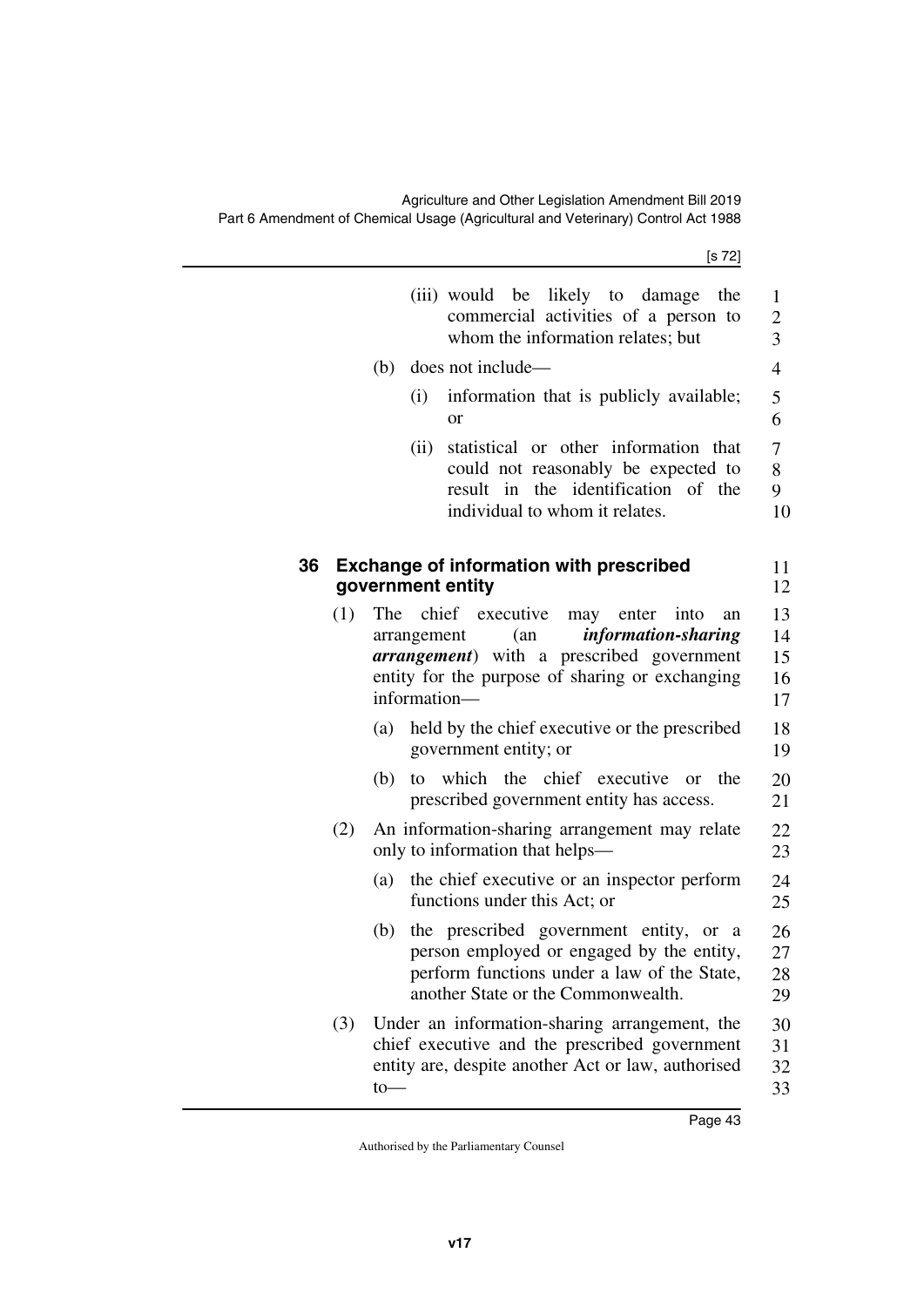[s 73]

|               |        |                         | ask for and receive information held by the<br>(a)<br>other party to the arrangement or to which<br>the other party has access; and                                         | $\mathbf{1}$<br>$\overline{2}$<br>3 |
|---------------|--------|-------------------------|-----------------------------------------------------------------------------------------------------------------------------------------------------------------------------|-------------------------------------|
|               |        |                         | (b) disclose information to the other party.                                                                                                                                | $\overline{4}$                      |
|               |        | (4)                     | However, the information may be used by the<br>chief executive or the prescribed government<br>entity only for the purpose for which it was given<br>under the arrangement. | 5<br>6<br>$\tau$<br>8               |
|               |        | (5)                     | In this section-                                                                                                                                                            | 9                                   |
|               |        |                         | <i>prescribed government entity means—</i>                                                                                                                                  | 10                                  |
|               |        |                         | the chief executive of a department; or<br>(a)                                                                                                                              | 11                                  |
|               |        |                         | entity of,<br>the<br>(b)<br><sub>or</sub><br>representing,<br>an<br>Commonwealth or another State.                                                                          | 12<br>13                            |
| <b>Clause</b> | 73     |                         | <b>Amendment of schedule (Dictionary)</b>                                                                                                                                   | 14                                  |
|               |        | Schedule-               |                                                                                                                                                                             | 15                                  |
|               |        | insert—                 |                                                                                                                                                                             | 16                                  |
|               |        |                         | <i>relevant thing</i> , for part 2, division 4, see section<br>13F.                                                                                                         | 17<br>18                            |
|               | Part 7 |                         | <b>Amendment of Drugs Misuse</b><br><b>Act 1986</b>                                                                                                                         | 19<br>20                            |
| <b>Clause</b> | 74     | <b>Act amended</b>      |                                                                                                                                                                             | 21                                  |
|               |        |                         | This part amends the <i>Drugs Misuse Act 1986</i> .                                                                                                                         | 22                                  |
| Clause        | 75     | Insertion of new s 101A |                                                                                                                                                                             | 23                                  |
|               |        | After section 101-      |                                                                                                                                                                             | 24                                  |
|               |        | insert—                 |                                                                                                                                                                             | 25                                  |
|               |        |                         |                                                                                                                                                                             |                                     |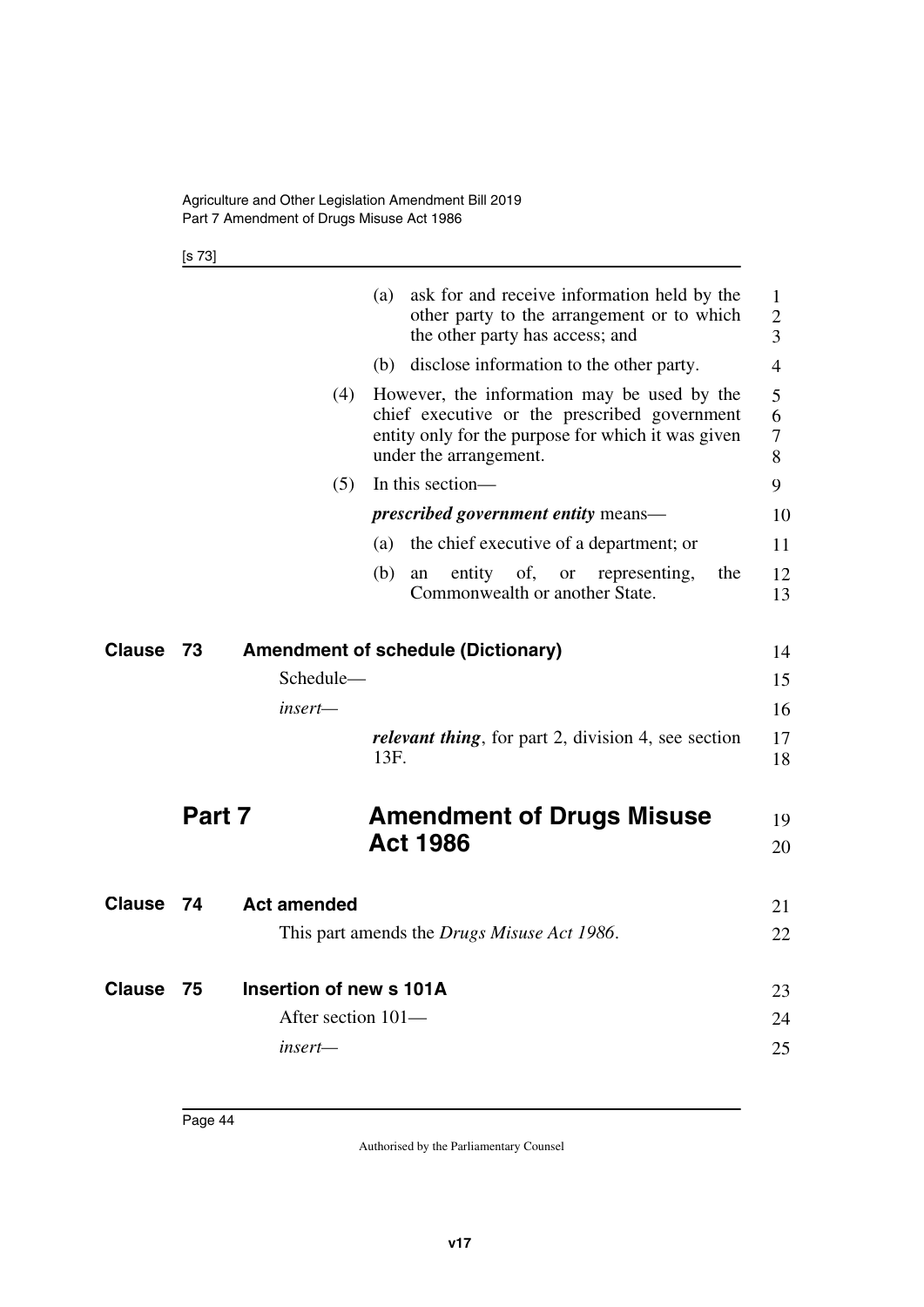[s 76]

|                     |                        | 101AUse of body-worn cameras                                                                                                                                                                                                       | 1                                                    |
|---------------------|------------------------|------------------------------------------------------------------------------------------------------------------------------------------------------------------------------------------------------------------------------------|------------------------------------------------------|
|                     | (1)                    | It is lawful for an inspector to use a body-worn<br>camera to record images or sounds while the<br>inspector is exercising a power under this<br>division.                                                                         | $\overline{2}$<br>3<br>$\overline{\mathcal{A}}$<br>5 |
|                     | (2)                    | Use of a body-worn camera by an inspector under<br>subsection $(1)$ includes use that is—                                                                                                                                          | 6<br>$\overline{7}$                                  |
|                     |                        | inadvertent or unexpected; or<br>(a)                                                                                                                                                                                               | 8                                                    |
|                     |                        | (b) incidental to use while exercising the<br>inspector's power.                                                                                                                                                                   | 9<br>10                                              |
|                     | (3)                    | Subsection (1) does not affect an ability the<br>inspector has at common law or under another Act<br>to record images or sounds.                                                                                                   | 11<br>12<br>13                                       |
|                     | (4)                    | To remove any doubt, it is declared that<br>subsection $(1)$ is a provision authorising the use<br>by an inspector of a listening device, for the<br>purposes of the <i>Invasion of Privacy Act 1971</i> ,<br>section $43(2)(d)$ . | 14<br>15<br>16<br>17<br>18                           |
|                     | (5)                    | In this section-                                                                                                                                                                                                                   | 19                                                   |
|                     |                        | <b>body-worn camera</b> means a device—                                                                                                                                                                                            | 20                                                   |
|                     |                        | worn on clothing or otherwise secured on a<br>(a)<br>person; and                                                                                                                                                                   | 21<br>22                                             |
|                     |                        | designed to be used to-<br>(b)                                                                                                                                                                                                     | 23                                                   |
|                     |                        | record images; or<br>(i)                                                                                                                                                                                                           | 24                                                   |
|                     |                        | record images and sounds.<br>(ii)                                                                                                                                                                                                  | 25                                                   |
| <b>Clause</b><br>76 | Insertion of new s 113 |                                                                                                                                                                                                                                    | 26                                                   |
|                     | After section 112-     |                                                                                                                                                                                                                                    | 27                                                   |
|                     | insert—                |                                                                                                                                                                                                                                    | 28                                                   |
|                     |                        | 113 Confidentiality of information                                                                                                                                                                                                 | 29                                                   |
|                     | (1)                    | This section applies to a person who-                                                                                                                                                                                              | 30                                                   |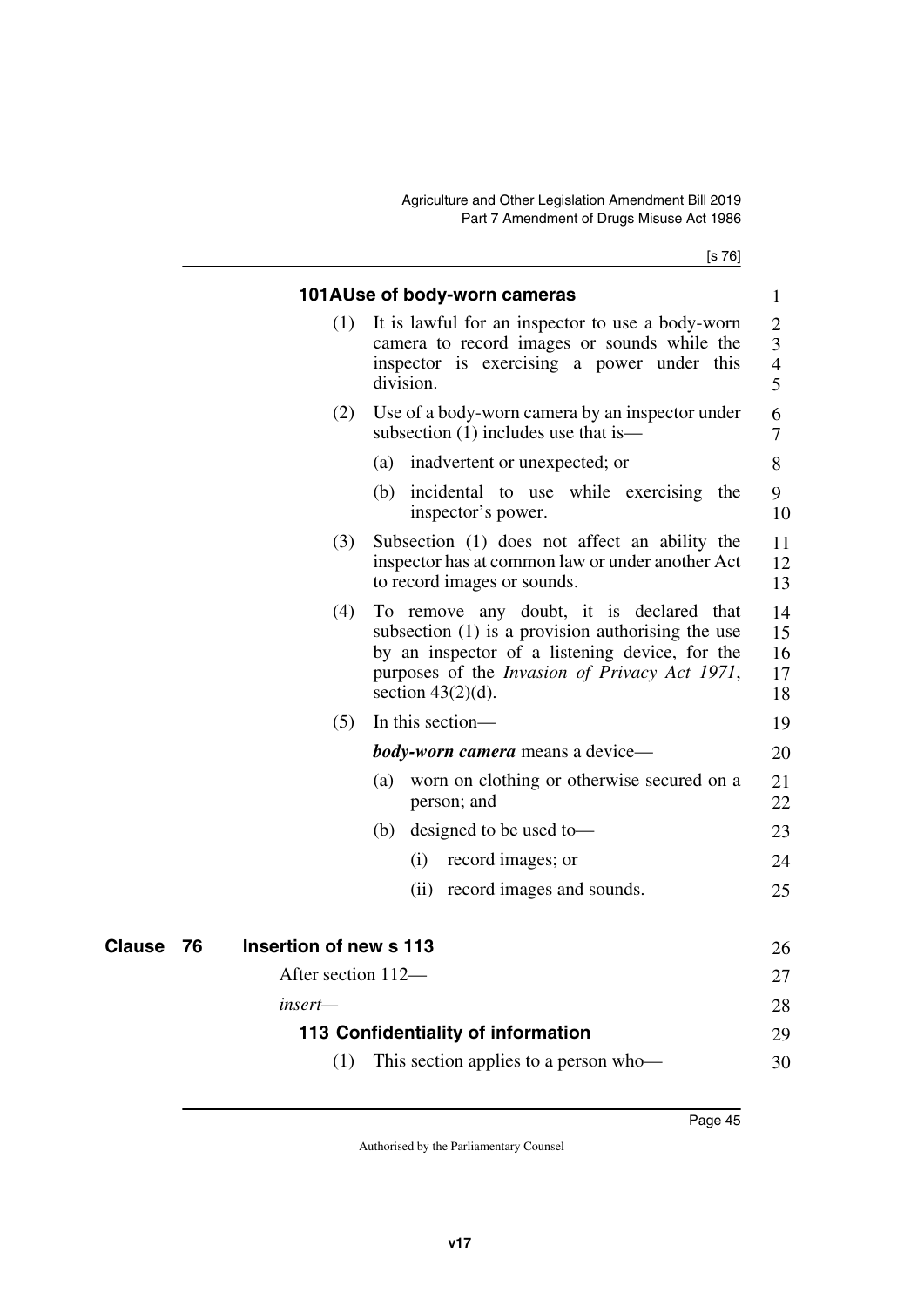[s 76]

|     | (a)              | is, or has been, any of the following—                                                                                                                      | 1                  |
|-----|------------------|-------------------------------------------------------------------------------------------------------------------------------------------------------------|--------------------|
|     |                  | the chief executive;<br>(i)                                                                                                                                 | 2                  |
|     |                  | (ii) an inspector;                                                                                                                                          | 3                  |
|     |                  | (iii) another<br>involved<br>person<br>1n<br>administering this Act, including, for<br>example, a public service employee;<br>and                           | 4<br>5<br>6<br>7   |
|     | (b)              | confidential information<br>obtains<br>about<br>administering,<br>another person in<br>or<br>performing functions or exercising powers<br>under, this part. | 8<br>9<br>10<br>11 |
| (2) |                  | The person must not use or disclose<br>the<br>confidential information unless the<br>use<br>or<br>disclosure is-                                            | 12<br>13<br>14     |
|     | (a)              | in the performance of a function or exercise<br>of a power under this Act; or                                                                               | 15<br>16           |
|     | (b)              | with the consent of the person to whom the<br>information relates; or                                                                                       | 17<br>18           |
|     | (c)              | otherwise required or permitted by law.                                                                                                                     | 19                 |
|     |                  | Maximum penalty—50 penalty units.                                                                                                                           | 20                 |
| (3) | In this section— |                                                                                                                                                             |                    |
|     |                  | confidential information-                                                                                                                                   | 22                 |
|     | (a)              | means any information that—                                                                                                                                 | 23                 |
|     |                  | could identify an individual; or<br>(i)                                                                                                                     | 24                 |
|     |                  | is about a person's current financial<br>(ii)<br>position or financial background; or                                                                       | 25<br>26           |
|     |                  | (iii) would be<br>likely<br>the<br>to<br>damage<br>commercial activities of a person to<br>whom the information relates; but                                | 27<br>28<br>29     |
|     | (b)              | does not include—                                                                                                                                           | 30                 |
|     |                  | information that is publicly available;<br>(i)<br>or                                                                                                        | 31<br>32           |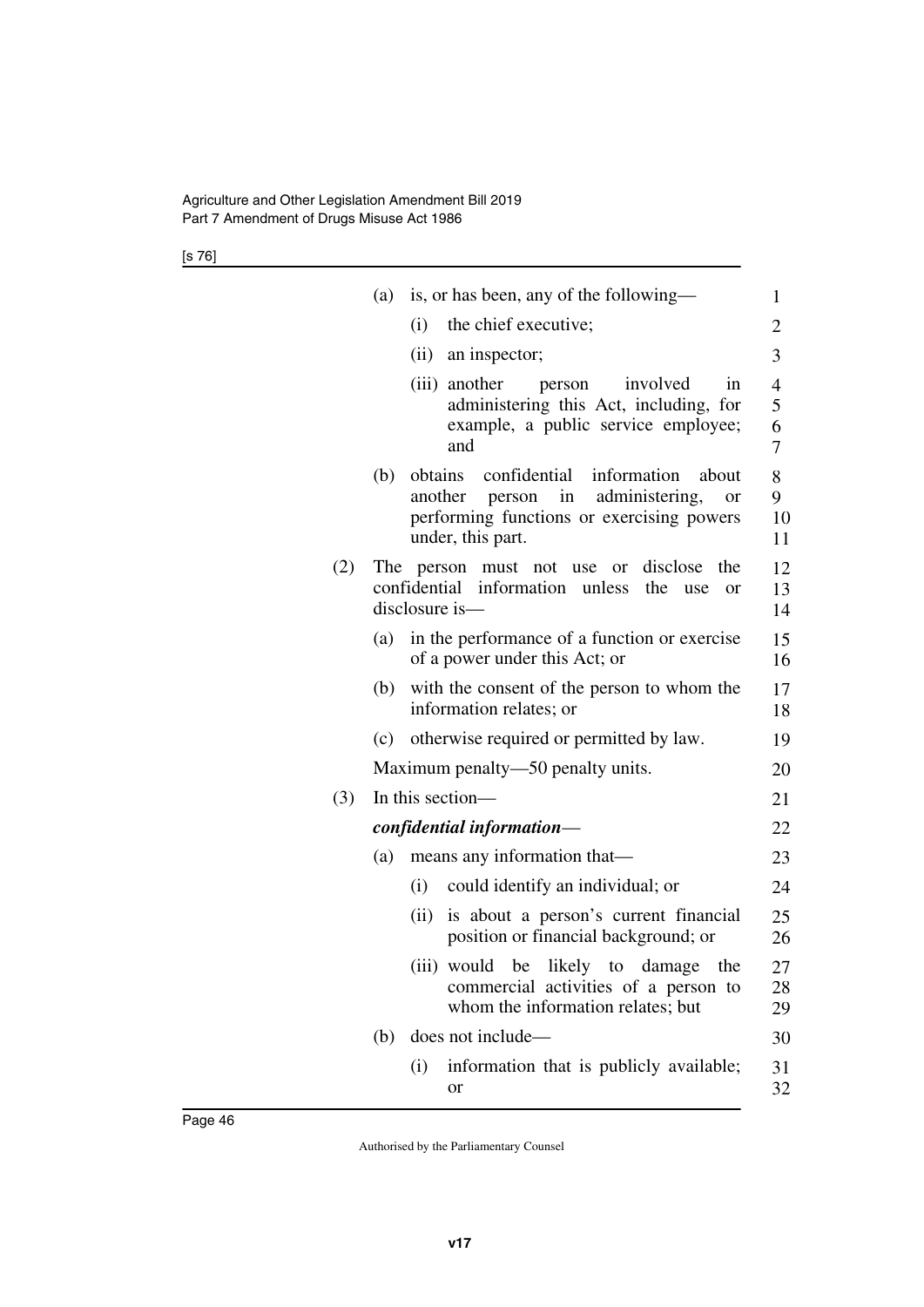Agriculture and Other Legislation Amendment Bill 2019 Part 8 Amendment of Exhibited Animals Act 2015

|                  |        |                                |     | [s 77]                                                                                                                                                                                                                                                 |                                            |
|------------------|--------|--------------------------------|-----|--------------------------------------------------------------------------------------------------------------------------------------------------------------------------------------------------------------------------------------------------------|--------------------------------------------|
|                  |        |                                |     | statistical or other information that<br>(ii)<br>could not reasonably be expected to<br>result in the identification of the<br>individual to whom it relates.                                                                                          | 1<br>$\overline{2}$<br>3<br>$\overline{4}$ |
|                  | Part 8 |                                |     | <b>Amendment of Exhibited</b><br><b>Animals Act 2015</b>                                                                                                                                                                                               | 5<br>6                                     |
| <b>Clause 77</b> |        | <b>Act amended</b>             |     | This part amends the <i>Exhibited Animals Act 2015</i> .                                                                                                                                                                                               | 7<br>8                                     |
| Clause           | 78     | Insertion of new s 22A         |     |                                                                                                                                                                                                                                                        | 9                                          |
|                  |        | After section 22—<br>$insert-$ |     |                                                                                                                                                                                                                                                        | 10                                         |
|                  |        |                                |     | 22A Duty of other persons in relation to general<br>exhibition and dealing obligation                                                                                                                                                                  | 11<br>12<br>13                             |
|                  |        | (1)                            |     | This section applies to a person (a relevant<br><i>person</i> ) on private land or at a public place where<br>a responsible person for an exhibited animal is<br>discharging a general exhibition and dealing<br>obligation in relation to the animal. | 14<br>15<br>16<br>17<br>18                 |
|                  |        | (2)                            |     | The relevant person must—                                                                                                                                                                                                                              | 19                                         |
|                  |        |                                | (a) | take reasonable care that the relevant<br>person's acts or omissions do not cause or<br>increase a relevant risk associated with<br>exhibiting or dealing with the exhibited<br>animal; and                                                            | 20<br>21<br>22<br>23<br>24                 |
|                  |        |                                | (b) | comply, so far as the person is reasonably<br>able, with any reasonable instruction that is<br>given by the responsible person to allow the<br>responsible person to comply with that<br>person's general exhibition and dealing                       | 25<br>26<br>27<br>28<br>29                 |
|                  |        |                                |     |                                                                                                                                                                                                                                                        |                                            |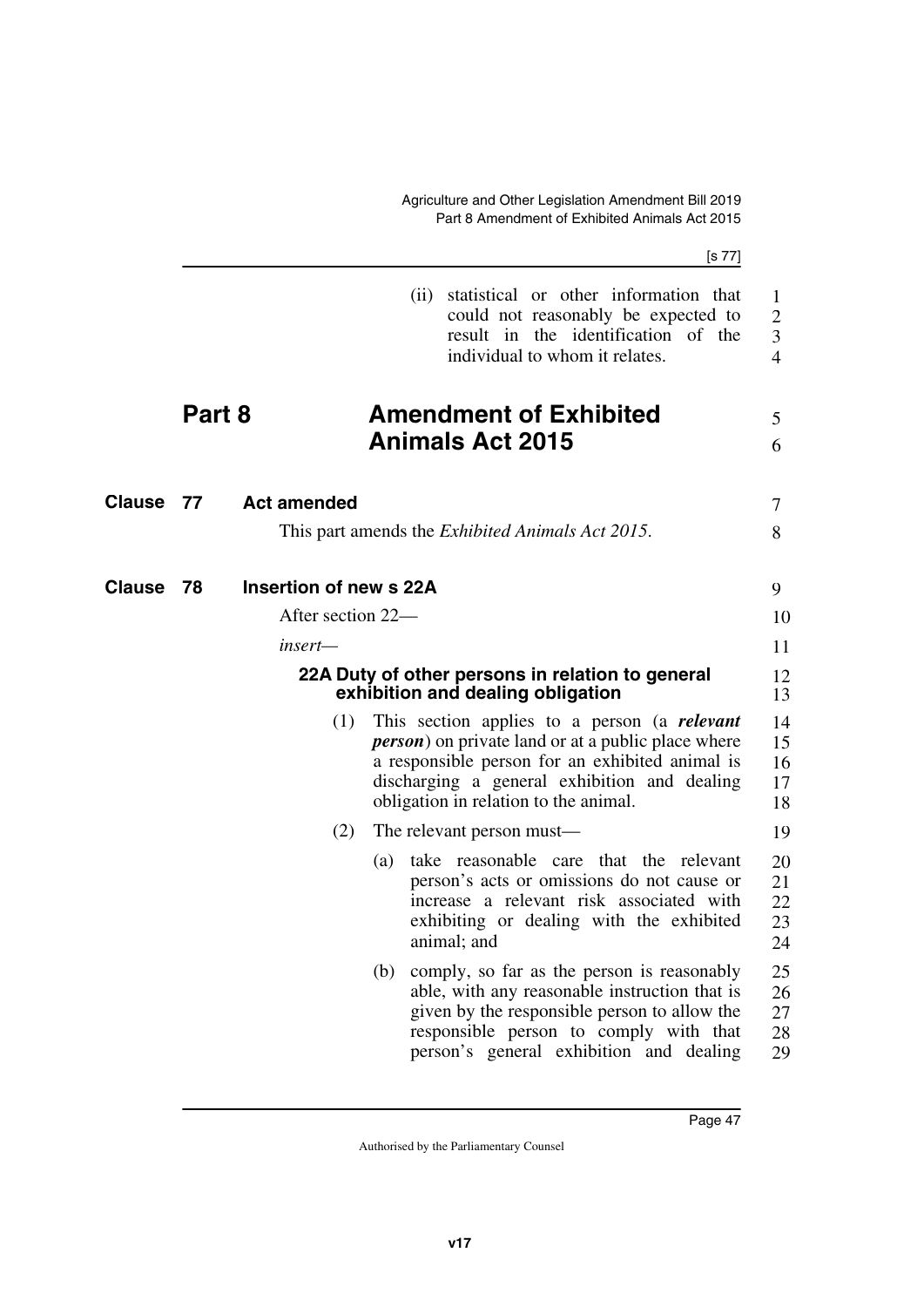[s 79]

|              |                                     | animal. |                                          |  | obligation in relation to the exhibited                                                                                                                       | 1<br>$\overline{2}$  |
|--------------|-------------------------------------|---------|------------------------------------------|--|---------------------------------------------------------------------------------------------------------------------------------------------------------------|----------------------|
|              |                                     |         | Maximum penalty—100 penalty units.       |  |                                                                                                                                                               | 3                    |
| Clause<br>79 | Insertion of new ch 6, pt 3, div 3A |         |                                          |  |                                                                                                                                                               | 4                    |
|              | After section 188-                  |         |                                          |  |                                                                                                                                                               | 5                    |
|              | insert—                             |         |                                          |  |                                                                                                                                                               | 6                    |
|              | <b>Division 3A</b>                  |         | move                                     |  | Power to give direction to                                                                                                                                    | $\tau$<br>8          |
|              |                                     |         | <b>188AApplication of division</b>       |  |                                                                                                                                                               | 9                    |
|              |                                     |         |                                          |  | This division applies if an inspector reasonably<br>believes, or is aware, that a person is contravening<br>section 22A on private land or at a public place. | 10<br>11<br>12       |
|              |                                     |         | 188BPower to direct person to move       |  |                                                                                                                                                               | 13                   |
|              | (1)                                 |         | direct the person-                       |  | The inspector may, to stop the contravention,                                                                                                                 | 14<br>15             |
|              |                                     | (a)     | land immediately; or                     |  | if the person is on private land—to leave the                                                                                                                 | 16<br>17             |
|              |                                     | (b)     | to a place within a reasonable distance. |  | if the person is at a public place—to move<br>immediately away from the place where the<br>contravention of section 22A is happening                          | 18<br>19<br>20<br>21 |
|              | (2)                                 |         | the inspector must-                      |  | When giving the direction under subsection $(1)$ ,                                                                                                            | 22<br>23             |
|              |                                     | (a)     | direction; and                           |  | tell the person the reasons for giving the                                                                                                                    | 24<br>25             |
|              |                                     | (b)     | direction.                               |  | give the person an offence warning for the                                                                                                                    | 26<br>27             |
|              |                                     |         |                                          |  |                                                                                                                                                               |                      |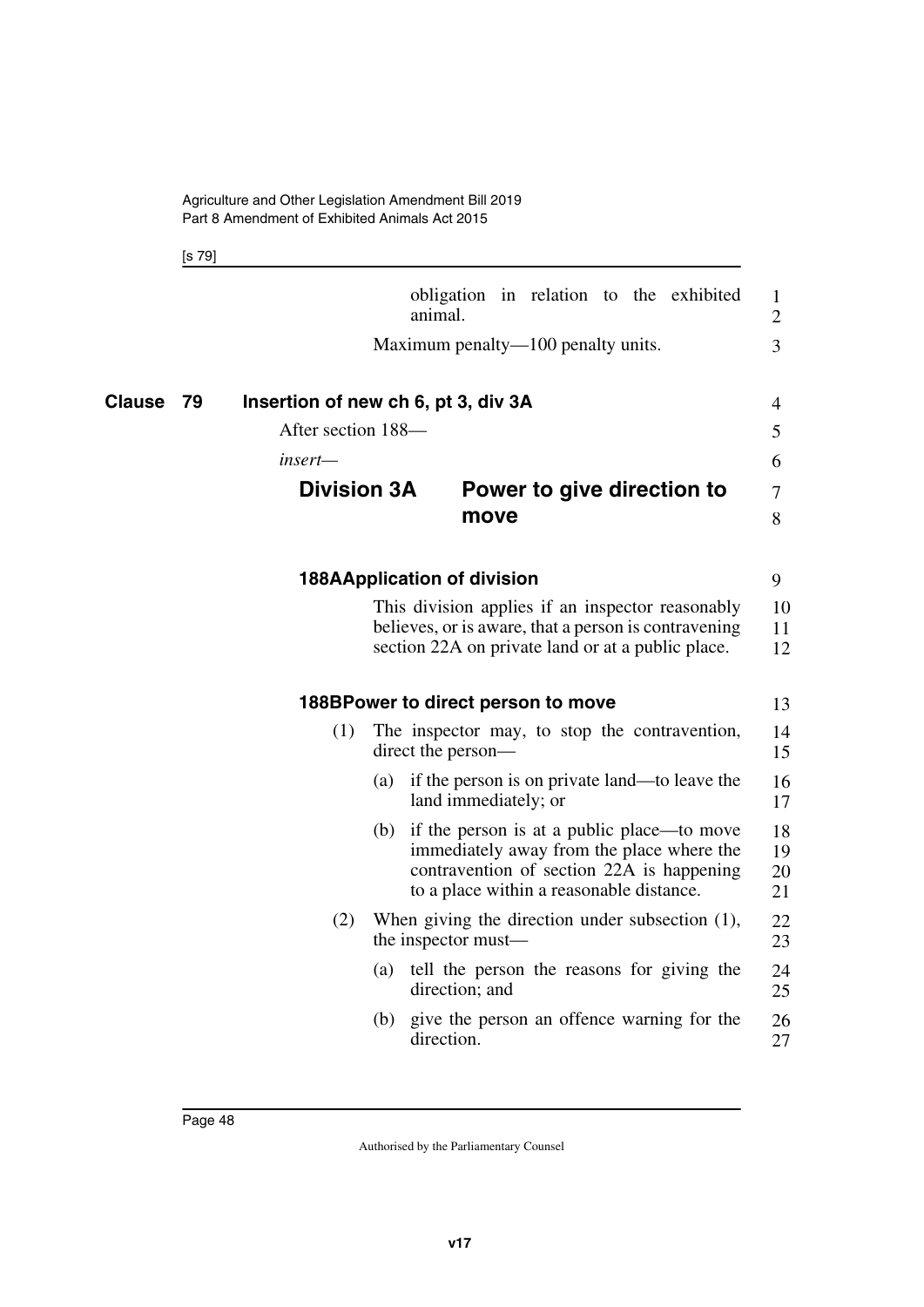[s 80]

|                     |     | 188CFailure to comply with direction                                                                                                                                                                                                                       | 1                        |
|---------------------|-----|------------------------------------------------------------------------------------------------------------------------------------------------------------------------------------------------------------------------------------------------------------|--------------------------|
|                     | (1) | The person to whom a direction is given under<br>section 188B must comply with the direction<br>unless the person has a reasonable excuse.                                                                                                                 | 2<br>3<br>$\overline{4}$ |
|                     |     | Maximum penalty—100 penalty units.                                                                                                                                                                                                                         | 5                        |
|                     | (2) | It is a reasonable excuse for the person not to<br>comply with a direction if to comply immediately<br>would endanger the person or someone else or<br>cause loss or damage to property, and the person<br>complies as soon as it is practicable to do so. | 6<br>7<br>8<br>9<br>10   |
|                     | (3) | Subsection (2) does not limit what may be a<br>reasonable excuse for subsection (1).                                                                                                                                                                       | 11<br>12                 |
|                     | (4) | A person does not commit an offence against<br>subsection $(1)$ if the person is not given an offence<br>warning for the direction.                                                                                                                        | 13<br>14<br>15           |
| <b>Clause</b><br>80 |     | Insertion of new s 222A                                                                                                                                                                                                                                    | 16                       |
|                     |     | Chapter 6, part 4, division $4-$                                                                                                                                                                                                                           | 17                       |
| insert—             |     |                                                                                                                                                                                                                                                            | 18                       |
|                     |     | 222AUse of body-worn cameras                                                                                                                                                                                                                               | 19                       |
|                     | (1) | It is lawful for an inspector to use a body-worn<br>camera to record images or sounds while the<br>inspector is exercising a power under this chapter.                                                                                                     | 20<br>21<br>22           |
|                     | (2) | Use of a body-worn camera by an inspector under<br>subsection $(1)$ includes use that is —                                                                                                                                                                 | 23<br>24                 |
|                     |     | (a) inadvertent or unexpected; or                                                                                                                                                                                                                          | 25                       |
|                     |     | (b) incidental to use while exercising the<br>inspector's power.                                                                                                                                                                                           | 26<br>27                 |
|                     | (3) | Subsection (1) does not affect an ability the<br>inspector has at common law or under another Act<br>to record images or sounds.                                                                                                                           | 28<br>29<br>30           |
|                     | (4) | To remove any doubt, it is declared that<br>subsection $(1)$ is a provision authorising the use                                                                                                                                                            | 31<br>32                 |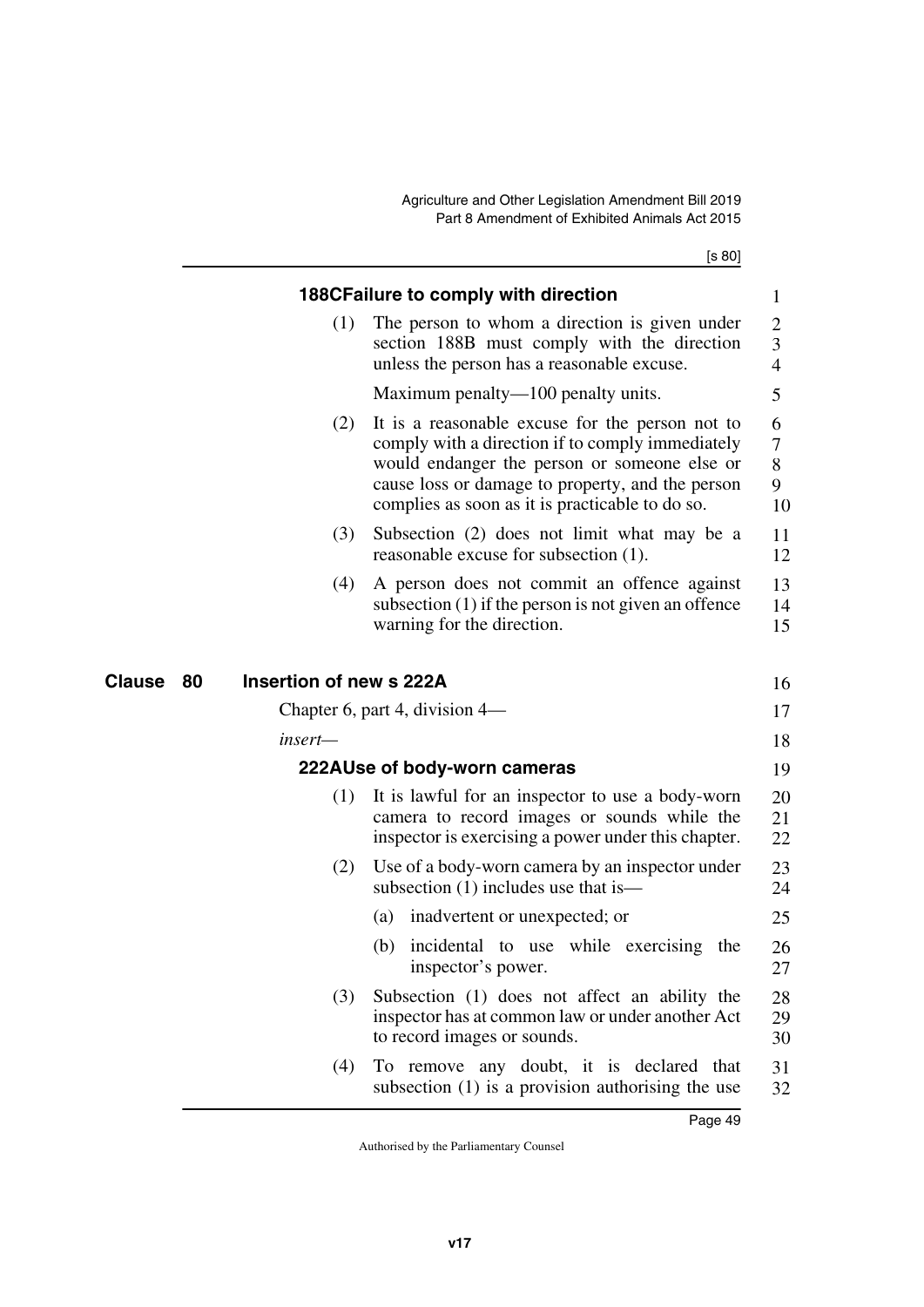[s 81]

|               |               |     |      | by an inspector of a listening device, for the<br>purposes of the <i>Invasion of Privacy Act 1971</i> ,<br>section $43(2)(d)$ .                          | 1<br>2<br>3          |
|---------------|---------------|-----|------|----------------------------------------------------------------------------------------------------------------------------------------------------------|----------------------|
|               | (5)           |     |      | In this section-                                                                                                                                         | 4                    |
|               |               |     |      | <b>body-worn camera</b> means a device—                                                                                                                  | 5                    |
|               |               | (a) |      | worn on clothing or otherwise secured on a<br>person; and                                                                                                | 6<br>7               |
|               |               | (b) |      | designed to be used to-                                                                                                                                  | 8                    |
|               |               |     | (i)  | record images; or                                                                                                                                        | 9                    |
|               |               |     |      | (ii) record images and sounds.                                                                                                                           | 10                   |
| <b>Clause</b> | 81            |     |      | Amendment of s 256 (Confidentiality of information)                                                                                                      | 11                   |
|               |               |     |      | Section 256(4), definition <i>confidential information</i> —                                                                                             | 12                   |
|               | omit, insert- |     |      |                                                                                                                                                          | 13                   |
|               |               |     |      | confidential information-                                                                                                                                | 14                   |
|               |               | (a) |      | means any information that—                                                                                                                              | 15                   |
|               |               |     | (i)  | could identify an individual; or                                                                                                                         | 16                   |
|               |               |     |      | (ii) is about a person's current financial<br>position or financial background; or                                                                       | 17<br>18             |
|               |               |     |      | (iii) would<br>be<br>likely to damage<br>the<br>commercial activities of a person to<br>whom the information relates; but                                | 19<br>20<br>21       |
|               |               | (b) |      | does not include—                                                                                                                                        | 22                   |
|               |               |     | (i)  | information that is publicly available;<br>or                                                                                                            | 23<br>24             |
|               |               |     | (ii) | statistical or other information that<br>could not reasonably be expected to<br>result in the identification<br>of the<br>individual to whom it relates. | 25<br>26<br>27<br>28 |
|               |               |     |      |                                                                                                                                                          |                      |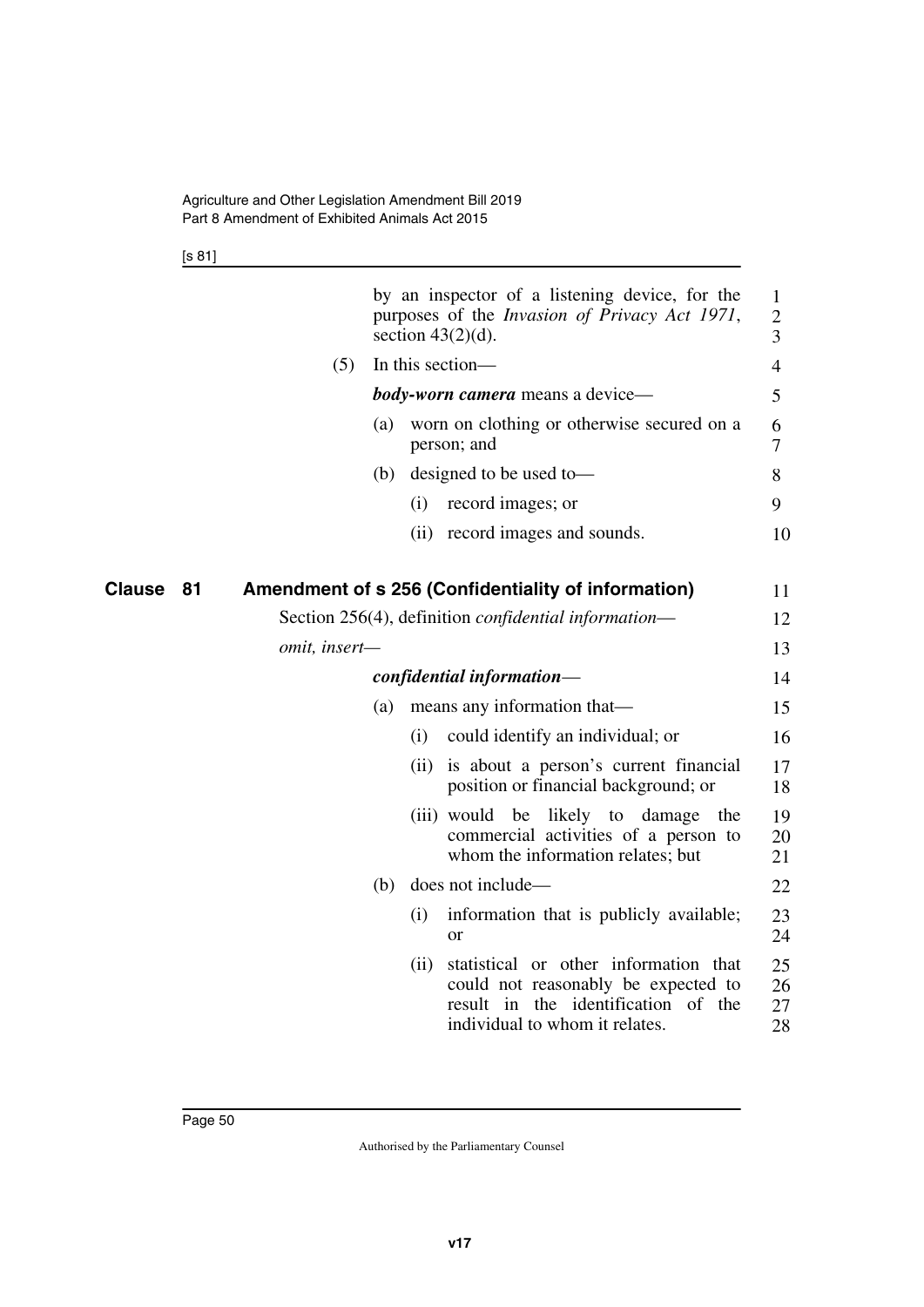[s 82]

| <b>Clause</b> | 82     | Insertion of new s 260A     |                                                                                                                                                                               | 1                |
|---------------|--------|-----------------------------|-------------------------------------------------------------------------------------------------------------------------------------------------------------------------------|------------------|
|               |        | After section 260—          |                                                                                                                                                                               | 2                |
|               |        | insert—                     |                                                                                                                                                                               | 3                |
|               |        |                             | <b>260A Electronic notices</b>                                                                                                                                                | 4                |
|               |        | (1)                         | The chief executive may give a notice or other<br>document<br>person<br>by<br>electronic<br>to<br>a<br>communication to an electronic address of the<br>person if the person— | 5<br>6<br>7<br>8 |
|               |        |                             | (a) gave the address to the chief executive for<br>the purpose of communicating with the<br>person; and                                                                       | 9<br>10<br>11    |
|               |        |                             | (b) has not asked the chief executive to<br>discontinue use of the address.                                                                                                   | 12<br>13         |
|               |        |                             | Examples of an electronic address-                                                                                                                                            | 14               |
|               |        |                             | an email address or mobile phone number                                                                                                                                       | 15               |
|               |        | (2)                         | This section does not limit the <i>Electronic</i><br>Transactions (Queensland) Act 2001.                                                                                      | 16<br>17         |
| <b>Clause</b> | 83     |                             | <b>Amendment of schedule 2 (Dictionary)</b>                                                                                                                                   | 18               |
|               |        | Schedule 2-                 |                                                                                                                                                                               | 19               |
|               |        | insert—                     |                                                                                                                                                                               | 20               |
|               |        |                             | <i>private land</i> means land that is not a public place.                                                                                                                    | 21               |
|               | Part 9 |                             | <b>Amendment of Farm Business</b><br><b>Debt Mediation Act 2017</b>                                                                                                           | 22<br>23         |
| <b>Clause</b> | - 84   | <b>Act amended</b><br>2017. | This part amends the Farm Business Debt Mediation Act                                                                                                                         | 24<br>25<br>26   |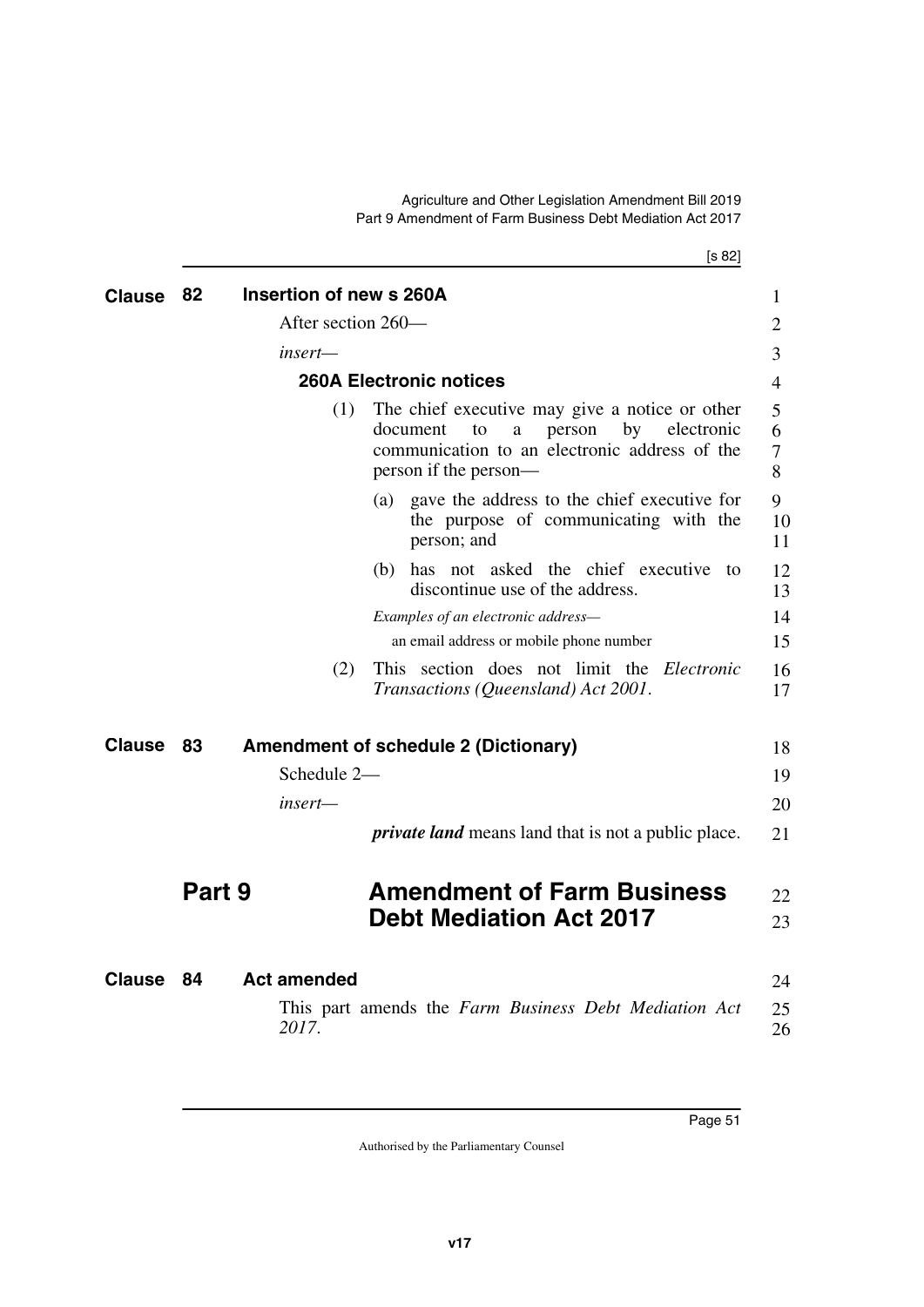Agriculture and Other Legislation Amendment Bill 2019 Part 9 Amendment of Farm Business Debt Mediation Act 2017

[s 85]

| <b>Clause</b> | 85 | <b>Amendment of s 8 (Particular references)</b>                                                                                                             | $\mathbf{1}$   |
|---------------|----|-------------------------------------------------------------------------------------------------------------------------------------------------------------|----------------|
|               |    | Section 8(2)(d), 'owned by the farmer'—                                                                                                                     | $\overline{2}$ |
|               |    | omit.                                                                                                                                                       | 3              |
| <b>Clause</b> | 86 | Amendment of s 11 (Application of Act)                                                                                                                      | 4              |
|               |    | Section 11(1)(a), 'a bankrupt'—<br>(1)                                                                                                                      | 5              |
|               |    | omit, insert-                                                                                                                                               | 6              |
|               |    | an insolvent under administration under the<br>Corporations Act, section 9                                                                                  | 7<br>8         |
|               |    | Section 11(1)(b), 'a bankruptcy law'—<br>(2)                                                                                                                | 9              |
|               |    | omit, insert-                                                                                                                                               | 10             |
|               |    | <i>Bankruptcy Act 1966</i> (Cwlth)<br>the<br><sub>or</sub><br>a<br>corresponding law of another jurisdiction,<br>including a jurisdiction outside Australia | 11<br>12<br>13 |
|               |    | Section 11(1)(c), from 'an' to '(Cwlth)'—<br>(3)                                                                                                            | 14             |
|               |    | omit, insert-                                                                                                                                               | 15             |
|               |    | a Chapter 5 body corporate within the meaning of<br>the Corporations Act, section 9                                                                         | 16<br>17       |
| <b>Clause</b> | 87 | Amendment of s 15 (Asking for mediation)                                                                                                                    | 18             |
|               |    | Section 15(4)(a), 'a mediator, or $\sim$                                                                                                                    | 19             |
|               |    | omit.                                                                                                                                                       | 20             |
| <b>Clause</b> | 88 | Insertion of new s 25A                                                                                                                                      | 21             |
|               |    | After section 25—                                                                                                                                           | 22             |
|               |    | insert-                                                                                                                                                     | 23             |
|               |    | 25A Mediator may invite other participants to<br>mediation                                                                                                  | 24<br>25       |
|               |    | This section applies if a mediator is arranging or<br>(1)<br>conducting a mediation and reasonably considers                                                | 26<br>27       |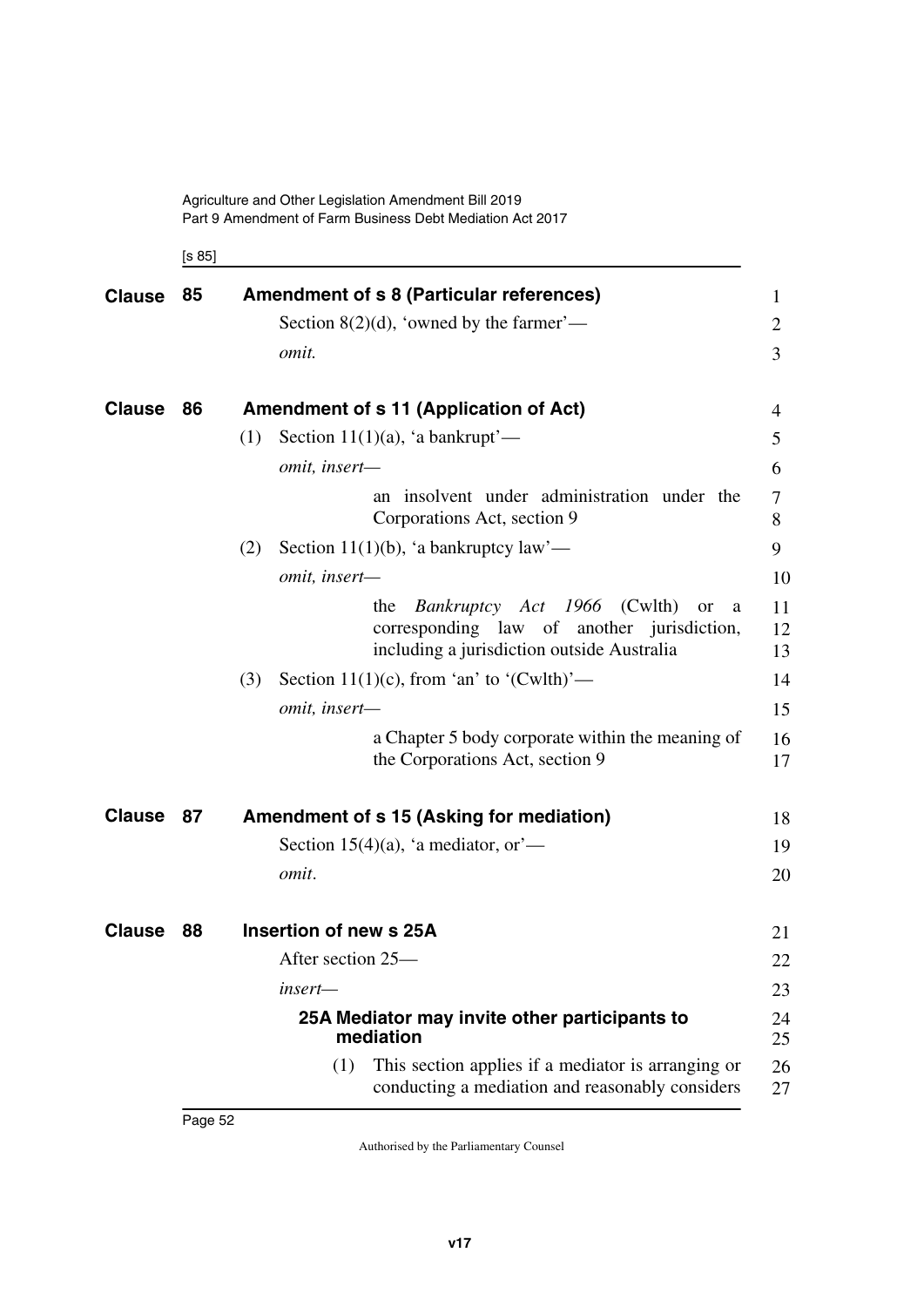[s 89] that a relevant person should be allowed to be at, or participate in, a mediation meeting. (2) The mediator may invite the relevant person to be at, or participate in, the mediation meeting. *Note—* See also section 37(2)(c). (3) A relevant person is not obliged to accept an invitation under subsection (2). (4) In this section *relevant person*, for a mediation, means a person, other than the mortgagee or farmer for the mediation, who— (a) has a legal or equitable interest in the farm property that is subject to the farm mortgage the subject of the mediation; or (b) has a potential or actual liability for the farm business debt the subject of the mediation. *Example* a guarantor of a loan **89 Amendment of s 49 (Grounds) Clause** 20 (1) Section 49(1)(a), after 'debt' *insert* conducted under this Act (2) After section  $49(1)(a)$  *insert— Note—* See also section 92 about the application of this Act. 1 2 3 4 5 6 7 8 9 10 11 12 13 14 15 16 17 18 19 21 22 23 24 25 26 27

| Clause 90 | Amendment of s 53 (When a farmer has failed to mediate) | 28 |
|-----------|---------------------------------------------------------|----|
|           | $(1)$ Section 53(2), after 'mediate'—                   |    |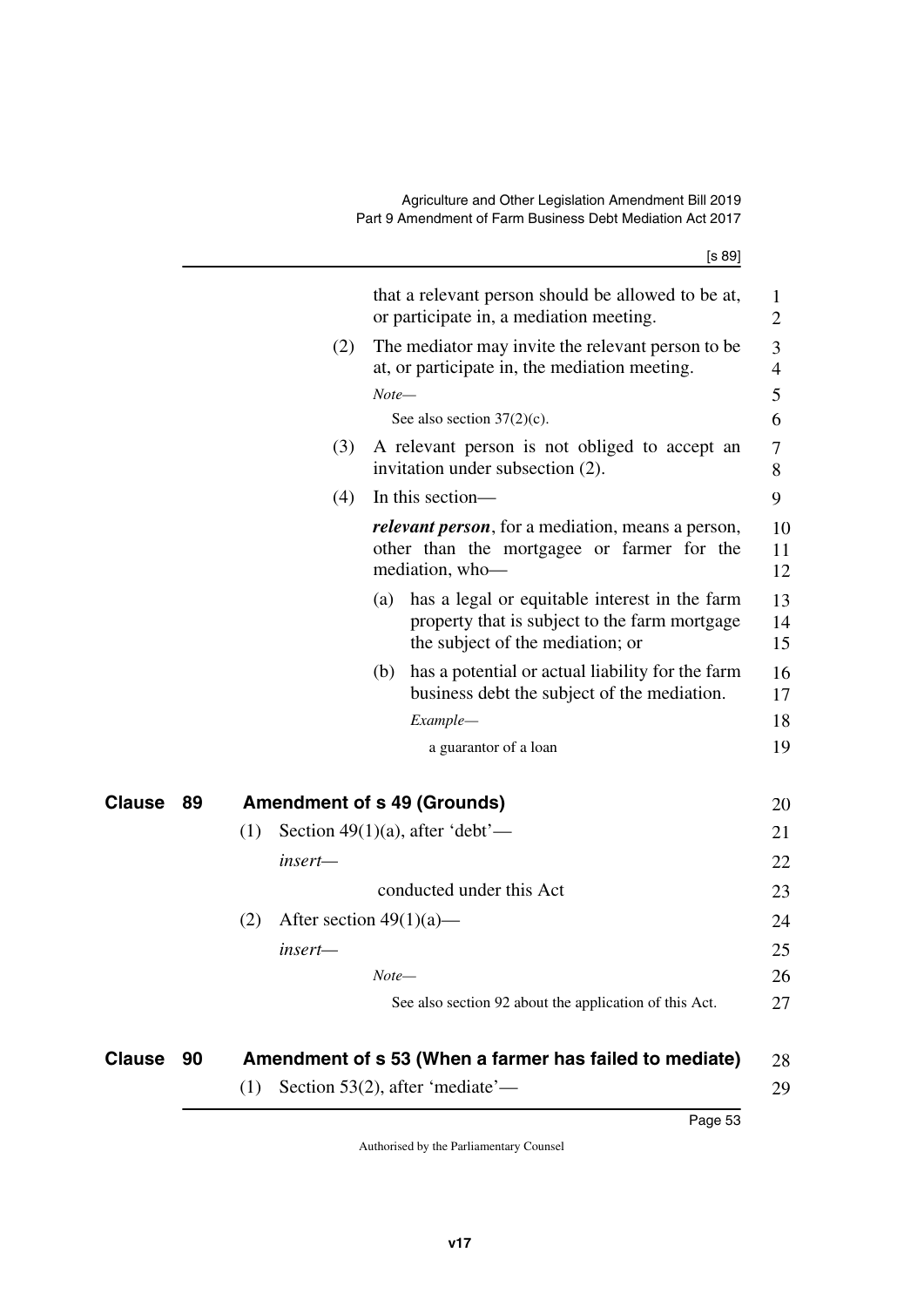Agriculture and Other Legislation Amendment Bill 2019 Part 9 Amendment of Farm Business Debt Mediation Act 2017

[s 91]

|               |    | insert-                                                                                                      | 1              |
|---------------|----|--------------------------------------------------------------------------------------------------------------|----------------|
|               |    | , and is taken to not intend to mediate,                                                                     | $\overline{2}$ |
|               |    | Section 53 $(2)(a)$ , '15'-<br>(2)                                                                           | 3              |
|               |    | omit, insert-                                                                                                | $\overline{4}$ |
|               |    | 20                                                                                                           | 5              |
| <b>Clause</b> | 91 | Amendment of s 60 (Appropriately qualified and suitable<br>person)                                           | 6<br>7         |
|               |    | (1)<br>Section $60(3)(a)$ , 'a bankrupt'—                                                                    | 8              |
|               |    | omit, insert-                                                                                                | 9              |
|               |    | an insolvent under administration under the<br>Corporations Act, section 9                                   | 10<br>11       |
|               |    | (2)<br>Section $60(3)(b)$ —                                                                                  | 12             |
|               |    | omit, insert-                                                                                                | 13             |
|               |    | an officer of a Chapter 5 body corporate<br>(b)<br>within the meaning of the Corporations Act,<br>section 9. | 14<br>15<br>16 |
| Clause        | 92 | Amendment of s 92 (Application of Act)                                                                       | 17             |
|               |    | Section $92(2)(a)$ , 'a heads of agreement'—                                                                 | 18             |
|               |    | omit, insert-                                                                                                | 19             |
|               |    | an agreement (however called) in writing                                                                     | 20             |
| <b>Clause</b> | 93 | <b>Amendment of sch 1 (Dictionary)</b>                                                                       | 21             |
|               |    | Schedule 1, definitions <i>bankrupt</i> , <i>bankruptcy</i> law and<br>(1)<br>farmer-                        | 22<br>23       |
|               |    | omit.                                                                                                        | 24             |
|               |    | Schedule 1-<br>(2)                                                                                           | 25             |
|               |    | insert—                                                                                                      | 26             |
|               |    |                                                                                                              |                |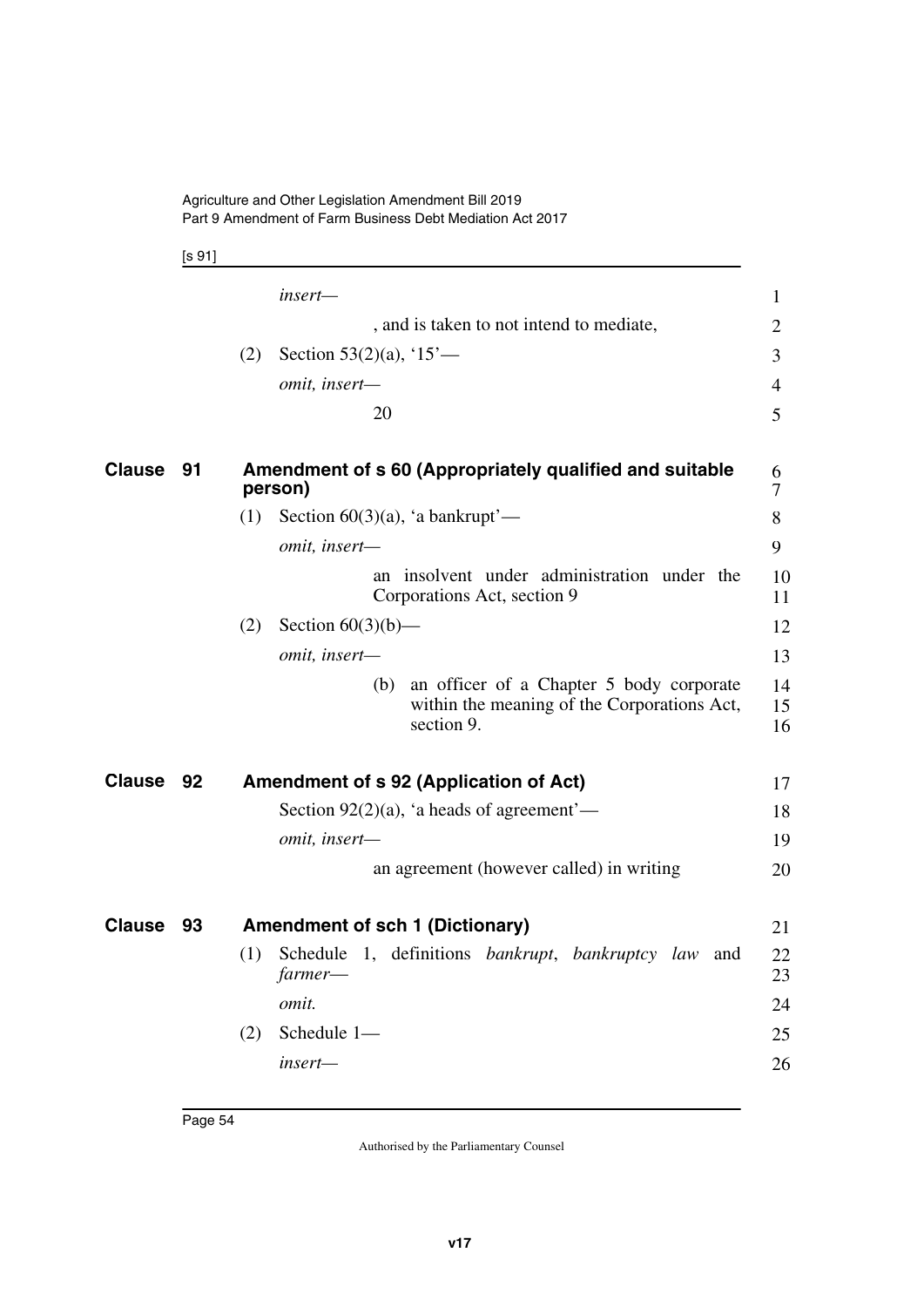$[s \underline{94}]$ 

|               |                          |      | <i>farmer</i> means—                                                                                                                                                                                              | 1                           |
|---------------|--------------------------|------|-------------------------------------------------------------------------------------------------------------------------------------------------------------------------------------------------------------------|-----------------------------|
|               |                          | (a)  | a person or entity whose sole or main<br>business is a farming business; or                                                                                                                                       | $\overline{2}$<br>3         |
|               |                          | (b)  | a person or entity who is the owner of land<br>the subject of a sharefarming agreement; or                                                                                                                        | $\overline{4}$<br>5         |
|               |                          | (c)  | a person or entity who has applied, and is<br>eligible, for a loan under a program<br>administered by the authority to provide<br>finance to persons in the first years of<br>establishing a farming business; or | 6<br>$\tau$<br>8<br>9<br>10 |
|               |                          | (d)  | a person who is the personal representative<br>of a dead individual mentioned in paragraph<br>$(a)$ , $(b)$ or $(c)$ .                                                                                            | 11<br>12<br>13              |
|               | Part 10                  | 1994 | <b>Amendment of Fisheries Act</b>                                                                                                                                                                                 | 14<br>15                    |
|               | <b>Division 1</b>        |      | <b>Preliminary</b>                                                                                                                                                                                                | 16                          |
| <b>Clause</b> | 94<br><b>Act amended</b> |      |                                                                                                                                                                                                                   | 17                          |
|               |                          |      | This part amends the <i>Fisheries Act 1994</i> .                                                                                                                                                                  | 18                          |
|               | <b>Division 2</b>        |      | Amendments commencing on<br>assent                                                                                                                                                                                | 19<br>20                    |
| <b>Clause</b> | 95                       |      | Amendment of s 35 (Regulated waters declaration)                                                                                                                                                                  | 21                          |
|               | Section 35-              |      |                                                                                                                                                                                                                   | 22                          |
|               | $insert-$                |      |                                                                                                                                                                                                                   | 23                          |
|               |                          | (3)  | In this section-                                                                                                                                                                                                  | 24                          |
|               |                          |      | waters includes foreshores and nontidal land.                                                                                                                                                                     | 25                          |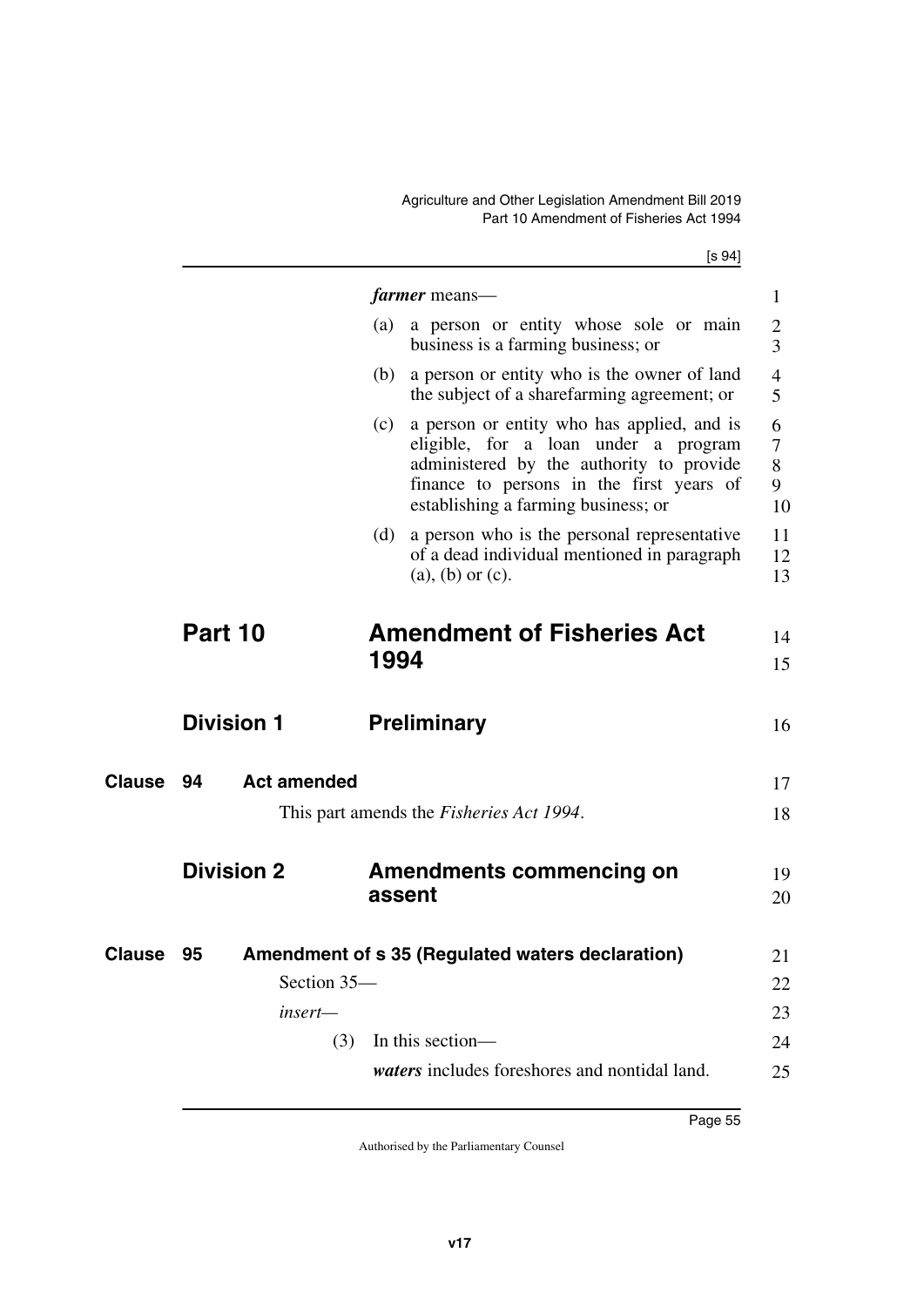Agriculture and Other Legislation Amendment Bill 2019 Part 11 Amendment of Food Production (Safety) Act 2000

[s 96]

| <b>Clause</b> | 96                | 'another State'—<br>insert-               | <b>Amendment of schedule (Dictionary)</b><br>Schedule, definition <i>fisheries legislation</i> , paragraph (d), after<br>, or a former law of the Commonwealth (other<br>than an Act mentioned in paragraph $(b)$ or $(c)$ )                                                                                                           | $\mathbf{1}$<br>$\overline{2}$<br>3<br>$\overline{4}$<br>5<br>6 |
|---------------|-------------------|-------------------------------------------|----------------------------------------------------------------------------------------------------------------------------------------------------------------------------------------------------------------------------------------------------------------------------------------------------------------------------------------|-----------------------------------------------------------------|
|               | <b>Division 3</b> |                                           | <b>Amendment commencing by</b><br>proclamation                                                                                                                                                                                                                                                                                         | $\tau$<br>8                                                     |
| <b>Clause</b> | 97                | Section $78(1)$ —<br>omit, insert-<br>(1) | Amendment of s 78 (Prohibited acts about regulated fish)<br>A person must not—<br>a regulated fish<br>(a)<br>take<br>possess<br><sub>or</sub><br>in<br>contravention<br>of<br>regulated<br>fish<br>a<br>declaration; or<br>(b) use or sell a regulated fish taken or<br>possessed in contravention of a regulated<br>fish declaration. | 9<br>10<br>11<br>12<br>13<br>14<br>15<br>16<br>17<br>18         |
|               | Part 11           |                                           | <b>Amendment of Food</b><br><b>Production (Safety) Act 2000</b>                                                                                                                                                                                                                                                                        | 19<br>20                                                        |
| <b>Clause</b> | 98                | <b>Act amended</b>                        | This part amends the Food Production (Safety) Act 2000.                                                                                                                                                                                                                                                                                | 21<br>22                                                        |
| <b>Clause</b> | 99                | omit, insert-                             | Amendment of s 16B (Role of board)<br>Section 16B(2)(b), 'the advisory'—                                                                                                                                                                                                                                                               | 23<br>24<br>25                                                  |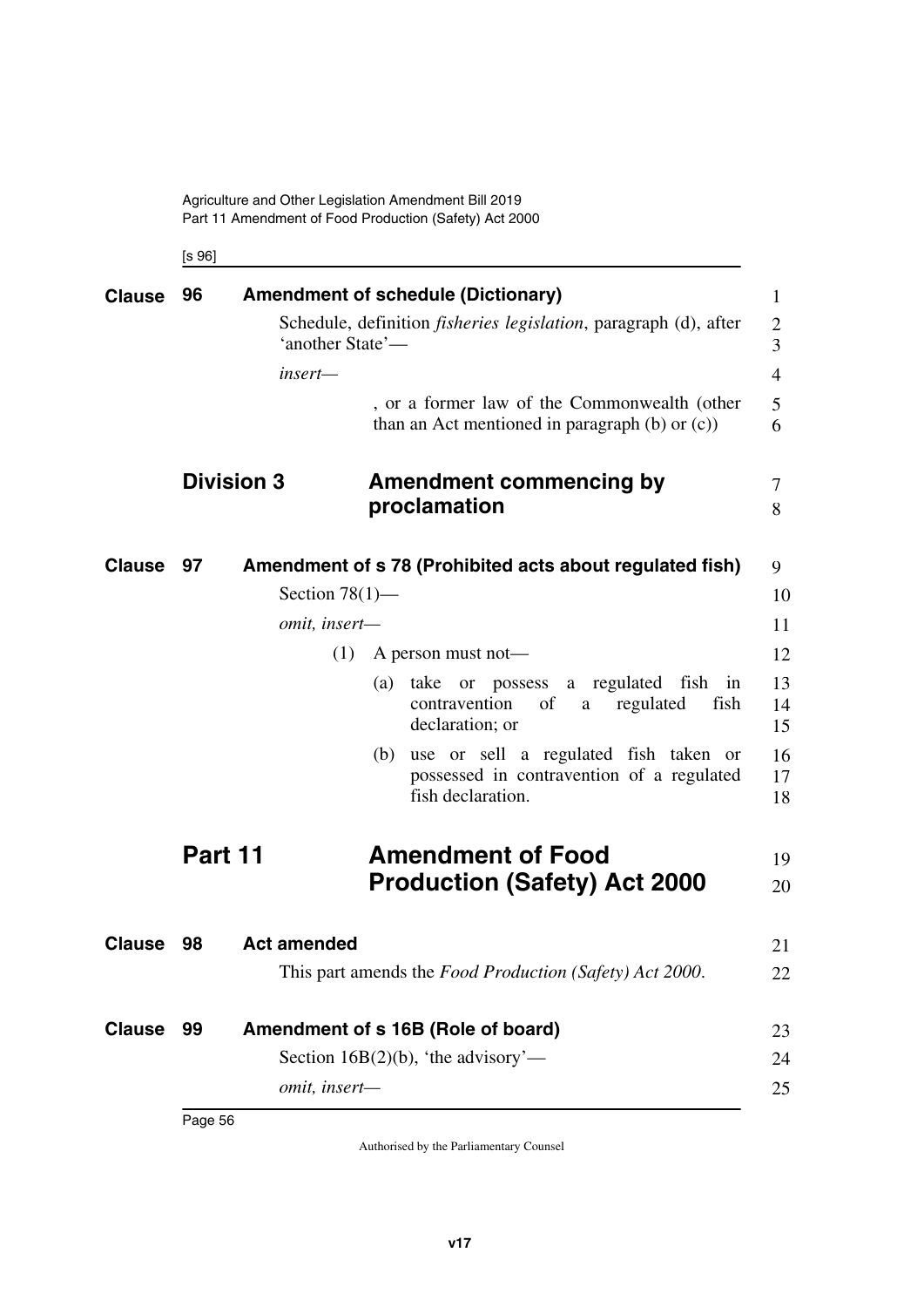Agriculture and Other Legislation Amendment Bill 2019 Part 11 Amendment of Food Production (Safety) Act 2000

|               |     |                         |     | [s 100]                                                                                                                                                                    |                      |
|---------------|-----|-------------------------|-----|----------------------------------------------------------------------------------------------------------------------------------------------------------------------------|----------------------|
|               |     |                         |     | an advisory                                                                                                                                                                | $\mathbf{1}$         |
| Clause        | 100 | Insertion of new s 16EA |     |                                                                                                                                                                            | 2                    |
|               |     | After section 16E—      |     |                                                                                                                                                                            | 3                    |
|               |     | insert-                 |     |                                                                                                                                                                            | 4                    |
|               |     |                         |     | <b>16EAActing chairperson</b>                                                                                                                                              | 5                    |
|               |     | (1)                     |     | The Minister may appoint a director to act as the<br>chairperson of the board during—                                                                                      | 6<br>7               |
|               |     |                         | (a) | any vacancy, or all vacancies, in the office of<br>the chairperson; or                                                                                                     | 8<br>9               |
|               |     |                         | (b) | any period, or all periods, when the<br>chairperson is absent from duty, or cannot,<br>for another reason, perform the duties of the<br>office.                            | 10<br>11<br>12<br>13 |
|               |     | (2)                     |     | Subsection (1) does not affect the application of<br>the Acts Interpretation Act 1954, section 24B or<br>25 for the appointment.                                           | 14<br>15<br>16       |
| <b>Clause</b> | 101 | Insertion of new s 20A  |     |                                                                                                                                                                            | 17                   |
|               |     | After section 20—       |     |                                                                                                                                                                            | 18                   |
|               |     | insert—                 |     |                                                                                                                                                                            | 19                   |
|               |     |                         |     | 20A Acting chief executive officer                                                                                                                                         | 20                   |
|               |     | (1)                     |     | The board may appoint a person, who is eligible<br>for appointment as chief executive officer, to act<br>in the office of Safe Food's chief executive officer<br>$during-$ | 21<br>22<br>23<br>24 |
|               |     |                         | (a) | any vacancy, or all vacancies, in the office;<br><b>or</b>                                                                                                                 | 25<br>26             |
|               |     |                         | (b) | any period, or all periods, when the chief<br>executive officer is absent from duty, or<br>cannot, for another reason, perform the<br>duties of the office.                | 27<br>28<br>29<br>30 |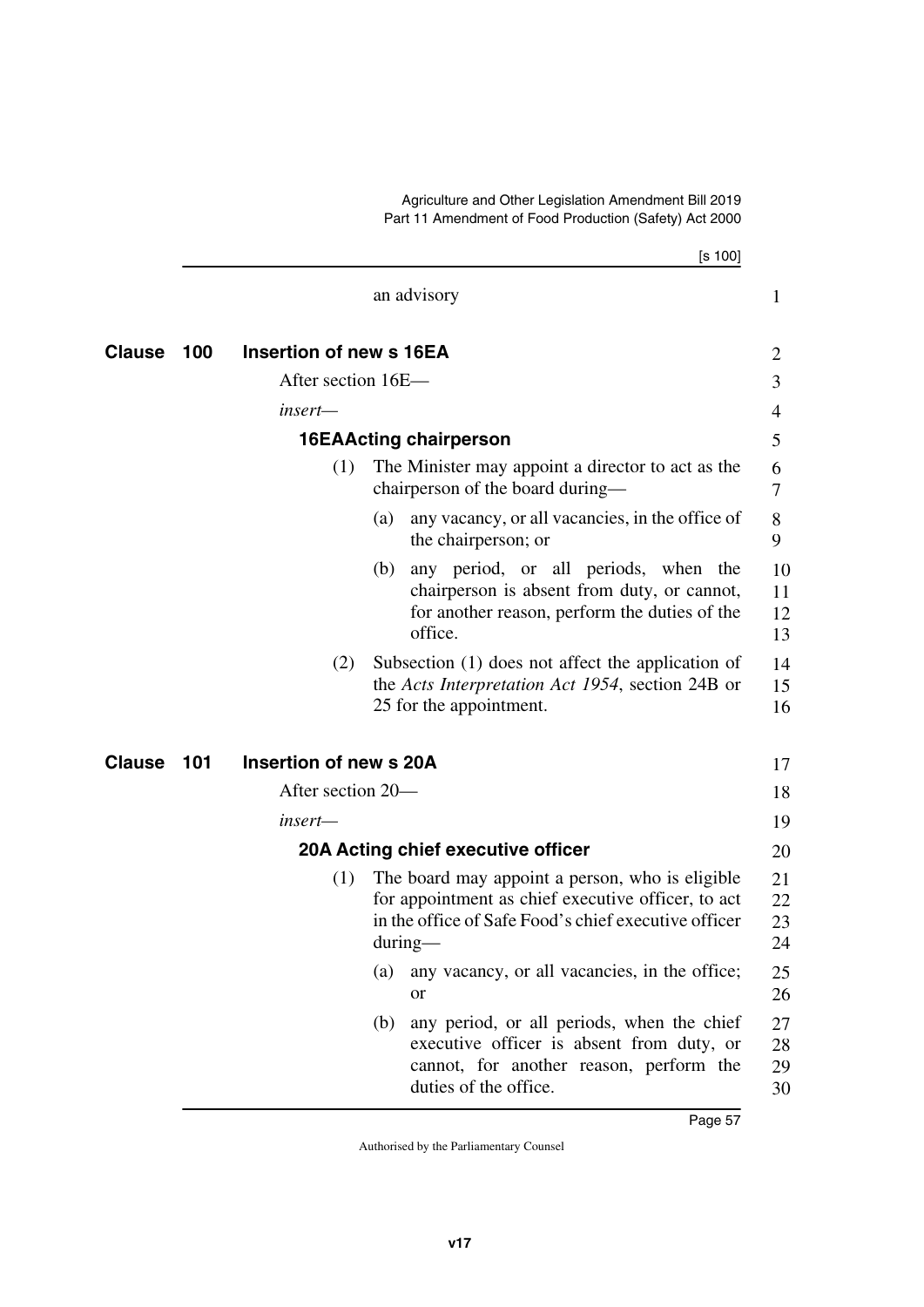|--|--|

|               |     | (2)<br>Subsection (1) does not affect the application of<br>the Acts Interpretation Act 1954, section 24B or<br>25 for the appointment. | 1<br>$\overline{2}$<br>$\overline{3}$ |
|---------------|-----|-----------------------------------------------------------------------------------------------------------------------------------------|---------------------------------------|
| <b>Clause</b> | 102 | Amendment of s 21 (Responsibilities of chief executive<br>officer)                                                                      | 4<br>$\overline{5}$                   |
|               |     | Section $21(1)(c)$ , from 'the advisory' to 'subcommittees'—                                                                            | 6                                     |
|               |     | omit, insert-                                                                                                                           | $\tau$                                |
|               |     | any advisory committee                                                                                                                  | 8                                     |
| <b>Clause</b> | 103 | <b>Omission of pt 3 (Food Safety Advisory Committee)</b>                                                                                | 9                                     |
|               |     | Part 3-                                                                                                                                 | 10                                    |
|               |     | omit.                                                                                                                                   | 11                                    |
| <b>Clause</b> | 104 | Amendment of s 39 (Making food safety schemes)                                                                                          | 12                                    |
|               |     | Section 39(3) and $(4)$ —<br>(1)                                                                                                        | 13                                    |
|               |     | omit.                                                                                                                                   | 14                                    |
|               |     | Section 39(5) and $(6)$ —<br>(2)                                                                                                        | 15                                    |
|               |     | <i>renumber</i> as section 39(3) and (4).                                                                                               | 16                                    |
| <b>Clause</b> | 105 | <b>Amendment of s 62 (Deciding applications)</b>                                                                                        | 17                                    |
|               |     | Section $62(4)$ —                                                                                                                       | 18                                    |
|               |     | omit.                                                                                                                                   | 19                                    |
| <b>Clause</b> | 106 | Insertion of new s 132A                                                                                                                 | 20                                    |
|               |     | After section 132-                                                                                                                      | 21                                    |
|               |     | insert—                                                                                                                                 | 22                                    |
|               |     | <b>132AAdvisory committees</b>                                                                                                          | 23                                    |
|               |     | The Minister<br>establish<br>the<br>(1)<br>may<br>advisory                                                                              | 24                                    |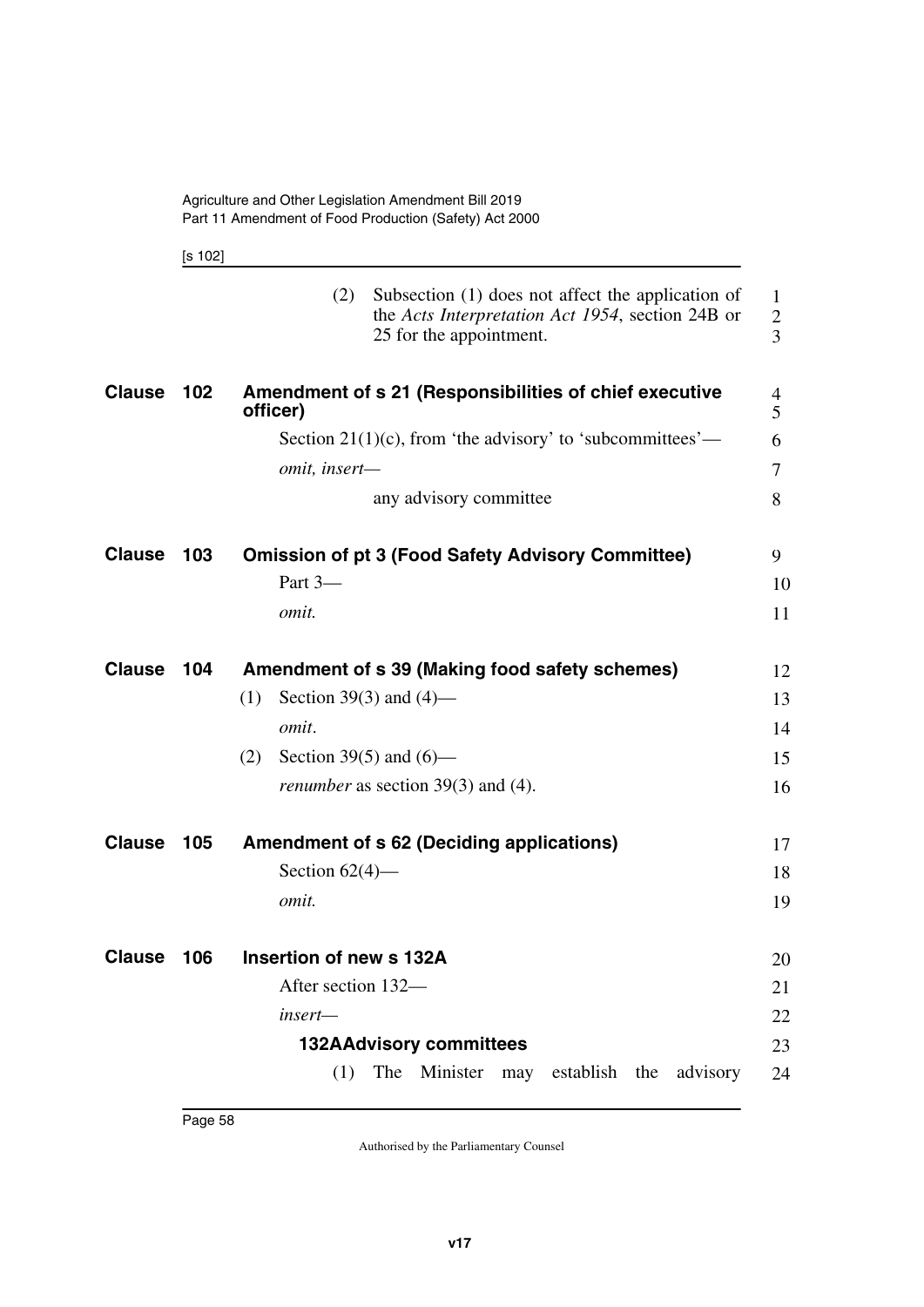[s 107] committees the Minister considers appropriate for this Act. (2) An advisory committee has the functions the Minister decides. **107 Insertion of new pt 11, div 5 Clause** 5 Part 11 *insert—* **Division 5 Transitional provision for Agriculture and Other Legislation Amendment Act 2019 140VFood Safety Advisory Committee** (1) On the commencement, the Food Safety Advisory Committee established under part 3, as in force before the commencement, is dissolved and the members of the committee go out of office. (2) No compensation is payable to a member of the committee because of subsection (1). 1 2 3 4 6 7 8 9 10 11 12 13 14 15 16 17 18

| <b>Clause</b> | 108 | Insertion of new sch 1, s 4A                                               | 19       |
|---------------|-----|----------------------------------------------------------------------------|----------|
|               |     | Schedule 1, after section 4—                                               | 20       |
|               |     | $insert-$                                                                  | 21       |
|               |     | <b>Resignation of director</b><br>4A                                       | 22       |
|               |     | A director may resign by signed written notice<br>given to the Minister.   | 23<br>24 |
| <b>Clause</b> | 109 | Replacement of sch 1, s 10 (Senior executive may attend<br>board meetings) | 25<br>26 |
|               |     | Schedule 1, section 10-                                                    | 27       |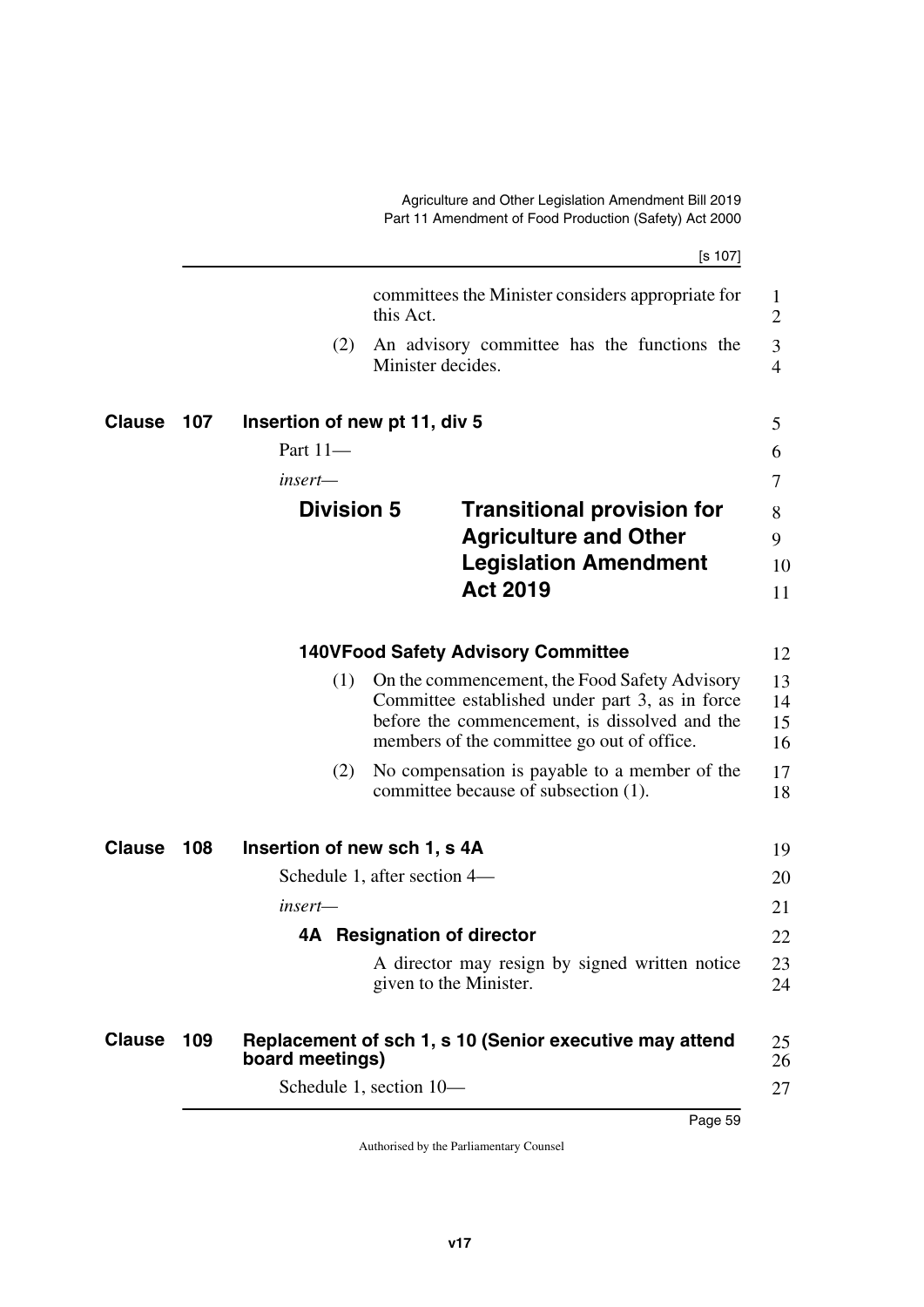[s 110]

|                  |         |     | omit, insert-      |     |                                                                                                                                                                                        | $\mathbf{1}$                  |
|------------------|---------|-----|--------------------|-----|----------------------------------------------------------------------------------------------------------------------------------------------------------------------------------------|-------------------------------|
|                  |         |     | 10                 |     | <b>Delegations</b>                                                                                                                                                                     | $\overline{2}$                |
|                  |         |     |                    | (1) | A director mentioned in section $16C(1)(a)$ or (b)<br>may delegate the director's functions under this<br>Act to an appropriately qualified senior executive<br>in the public service. | 3<br>$\overline{4}$<br>5<br>6 |
|                  |         |     |                    | (2) | In this section-                                                                                                                                                                       | 7                             |
|                  |         |     |                    |     | <i>function</i> includes power.                                                                                                                                                        | 8                             |
| Clause           | 110     |     |                    |     | <b>Amendment of sch 2 (Dictionary)</b>                                                                                                                                                 | 9                             |
|                  |         | (1) |                    |     | Schedule 2, definition <i>advisory committee</i> —                                                                                                                                     | 10                            |
|                  |         |     | omit.              |     |                                                                                                                                                                                        | 11                            |
|                  |         | (2) | $27(2)$ ; —        |     | Schedule 2, definition <i>chairperson</i> , ', other than for section                                                                                                                  | 12<br>13                      |
|                  |         |     | omit.              |     |                                                                                                                                                                                        | 14                            |
|                  |         |     |                    |     |                                                                                                                                                                                        |                               |
|                  | Part 12 |     |                    |     | <b>Amendment of Forestry Act</b><br>1959                                                                                                                                               | 15<br>16                      |
|                  | 111     |     | <b>Act amended</b> |     |                                                                                                                                                                                        | 17                            |
|                  |         |     |                    |     | This part amends the <i>Forestry Act 1959</i> .                                                                                                                                        | 18                            |
|                  | 112     |     |                    |     | Amendment of s 32B (Particular areas of conservation                                                                                                                                   | 19<br>20                      |
|                  |         | (1) | $\Gamma$ —         |     | value to be removed from State plantation forest)<br>Section 32B, table, entry for Yurol, column 2, 'Lots D, E &                                                                       | 21<br>22                      |
|                  |         |     | omit, insert-      |     |                                                                                                                                                                                        | 23                            |
| Clause<br>Clause |         |     |                    |     | Lot I                                                                                                                                                                                  | 24                            |
|                  |         | (2) |                    |     | Section 32B, table, entries for Oakview and Watalgan—                                                                                                                                  | 25                            |
|                  |         |     | omit.              |     |                                                                                                                                                                                        | 26                            |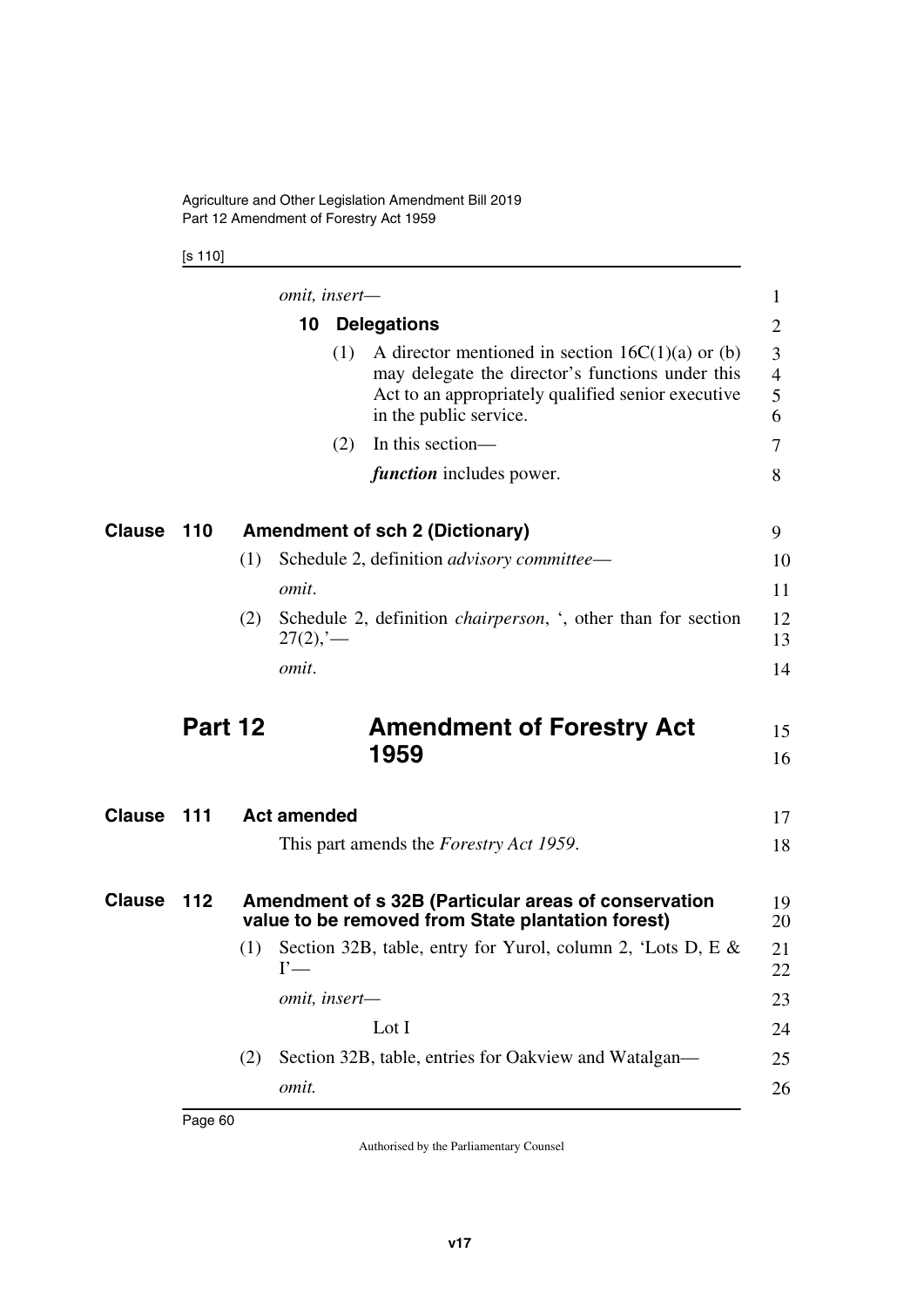[s 113]

| <b>Clause</b> | 113 |     | material)     | Amendment of s 46 (Sale of forest products or quarry                                                                                                                                                                                                                       | $\mathbf{1}$<br>$\overline{2}$   |
|---------------|-----|-----|---------------|----------------------------------------------------------------------------------------------------------------------------------------------------------------------------------------------------------------------------------------------------------------------------|----------------------------------|
|               |     |     |               | Section 46(3) and $(4)$ —                                                                                                                                                                                                                                                  | $\overline{3}$                   |
|               |     |     | omit.         |                                                                                                                                                                                                                                                                            | $\overline{4}$                   |
| Clause        | 114 |     |               | Amendment of s 72 (Wild stock)                                                                                                                                                                                                                                             | 5                                |
|               |     | (1) |               | Section 72(1) and $(1A)$ —                                                                                                                                                                                                                                                 | 6                                |
|               |     |     | omit, insert- |                                                                                                                                                                                                                                                                            | 7                                |
|               |     |     | (1)           | This section applies if the chief executive<br>reasonably believes stock are unlawfully in, and<br>are detrimental to, a State forest, timber reserve,<br>forest entitlement area or forest consent area (each<br>an <i>affected</i> area).                                | 8<br>9<br>10<br>11<br>12         |
|               |     |     | (1A)          | The chief executive may conduct a muster of the<br>stock in the affected area.                                                                                                                                                                                             | 13<br>14                         |
|               |     |     | (1AA)         | However, the chief executive must give each<br>relevant landholder for the affected area and each<br>person the chief executive reasonably believes is<br>the owner of the stock a notice stating the chief<br>executive intends to conduct the muster on a<br>stated day. | 15<br>16<br>17<br>18<br>19<br>20 |
|               |     |     | (1AB)         | The notice must be given at least 5 business days<br>before the stated day.                                                                                                                                                                                                | 21<br>22                         |
|               |     |     | (1AC)         | A relevant landholder for an area may be present<br>at and take part in the muster.                                                                                                                                                                                        | 23<br>24                         |
|               |     |     | (1AD)         | The chief executive may issue a permit to muster<br>stock to a person for the purposes of the muster.                                                                                                                                                                      | 25<br>26                         |
|               |     | (2) |               | Section $72(6)(b)$ , from 'shall' to 'persons'—                                                                                                                                                                                                                            | 27                               |
|               |     |     | omit, insert- |                                                                                                                                                                                                                                                                            | 28                               |
|               |     |     |               | must be dealt with in the way stated under<br>subsection $(6A)$                                                                                                                                                                                                            | 29<br>30                         |
|               |     | (3) | Section 72-   |                                                                                                                                                                                                                                                                            | 31                               |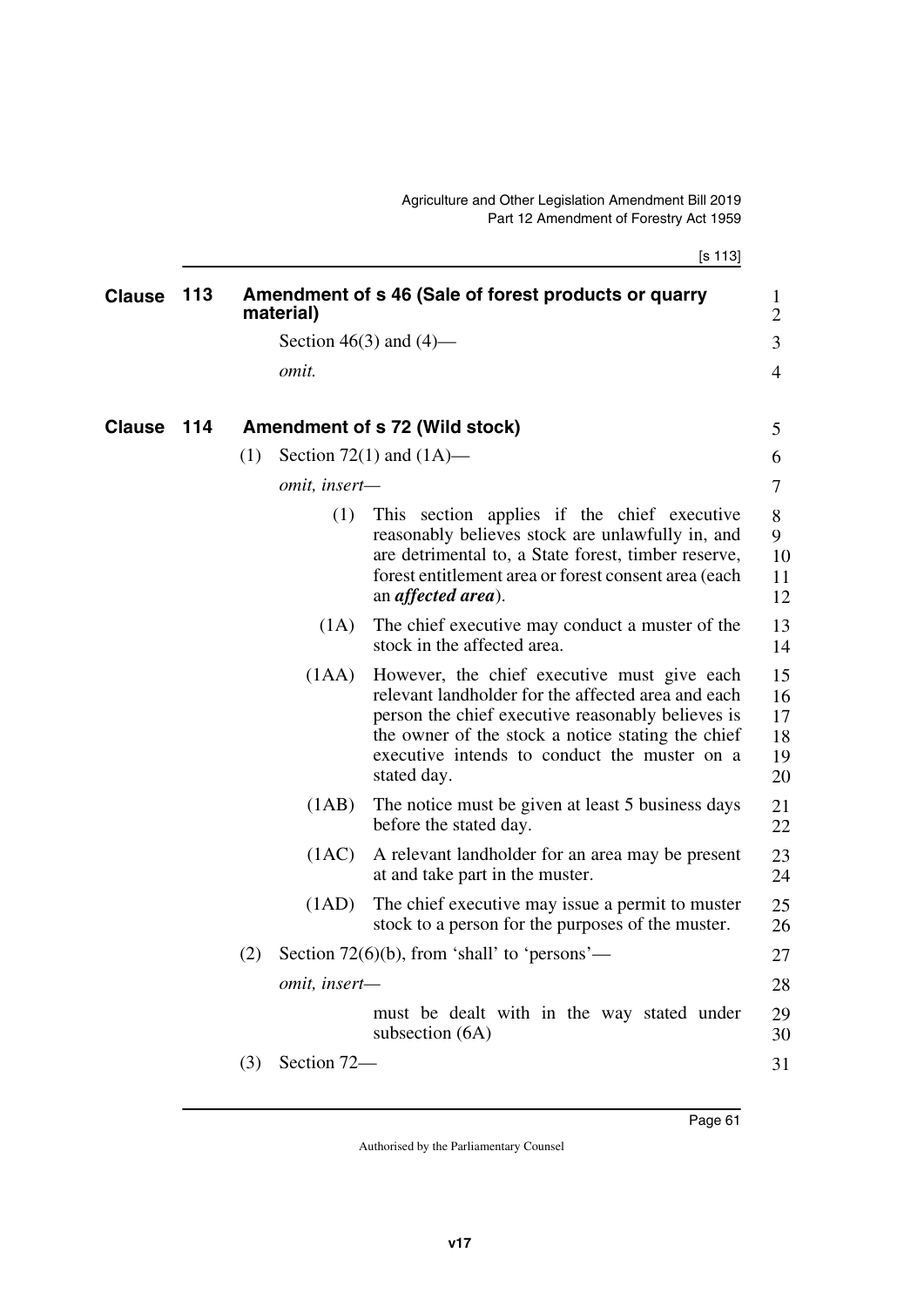[s 115]

|               |     |     | insert—            |     |          |                                                                                                                                                                                                                                                                             | $\mathbf{1}$                               |
|---------------|-----|-----|--------------------|-----|----------|-----------------------------------------------------------------------------------------------------------------------------------------------------------------------------------------------------------------------------------------------------------------------------|--------------------------------------------|
|               |     |     | (6A)               |     | follows— | For subsection $(6)(b)$ , stock must be dealt with as                                                                                                                                                                                                                       | $\mathbf{2}$<br>3                          |
|               |     |     |                    | (a) |          | the chief executive must give each relevant<br>landowner and each person the chief<br>executive reasonably believes is the owner<br>of the stock a notice stating that—                                                                                                     | $\overline{4}$<br>5<br>6<br>$\overline{7}$ |
|               |     |     |                    |     | (i)      | the owner may claim the stock within<br>14 days after the notice is given (the<br><i>claim period</i> ); and                                                                                                                                                                | 8<br>9<br>10                               |
|               |     |     |                    |     |          | (ii) the stock may be disposed of if not<br>claimed within the claim period;                                                                                                                                                                                                | 11<br>12                                   |
|               |     |     |                    | (b) |          | if, after having been given a notice under<br>paragraph (a), the owner of the stock does<br>not claim it within the claim period, the<br>chief executive may sell, destroy<br>or<br>otherwise dispose of the stock in the way the<br>chief executive considers appropriate. | 13<br>14<br>15<br>16<br>17<br>18           |
|               |     | (4) | Section 72-        |     |          |                                                                                                                                                                                                                                                                             | 19                                         |
|               |     |     | insert—            |     |          |                                                                                                                                                                                                                                                                             | 20                                         |
|               |     |     | (9)                |     |          | In this section-                                                                                                                                                                                                                                                            | 21                                         |
|               |     |     |                    |     |          | <i>relevant landholder</i> , for an affected area, means a<br>landholder of land that adjoins the affected area.                                                                                                                                                            | 22<br>23                                   |
| <b>Clause</b> | 115 |     |                    |     |          | Amendment of s 82A (Seizure and forfeiture of vehicles)                                                                                                                                                                                                                     | 24                                         |
|               |     | (1) | Section $82A(1)$ — |     |          |                                                                                                                                                                                                                                                                             | 25                                         |
|               |     |     | omit, insert-      |     |          |                                                                                                                                                                                                                                                                             | 26                                         |
|               |     |     | (1)                |     |          | A forest officer may seize, remove and detain a<br>vehicle on a State forest or timber reserve if the<br>forest officer reasonably believes the vehicle—                                                                                                                    | 27<br>28<br>29                             |
|               |     |     |                    | (a) |          | is being, or has been, used in contravention<br>of section 73; or                                                                                                                                                                                                           | 30<br>31                                   |
|               |     |     |                    |     |          |                                                                                                                                                                                                                                                                             |                                            |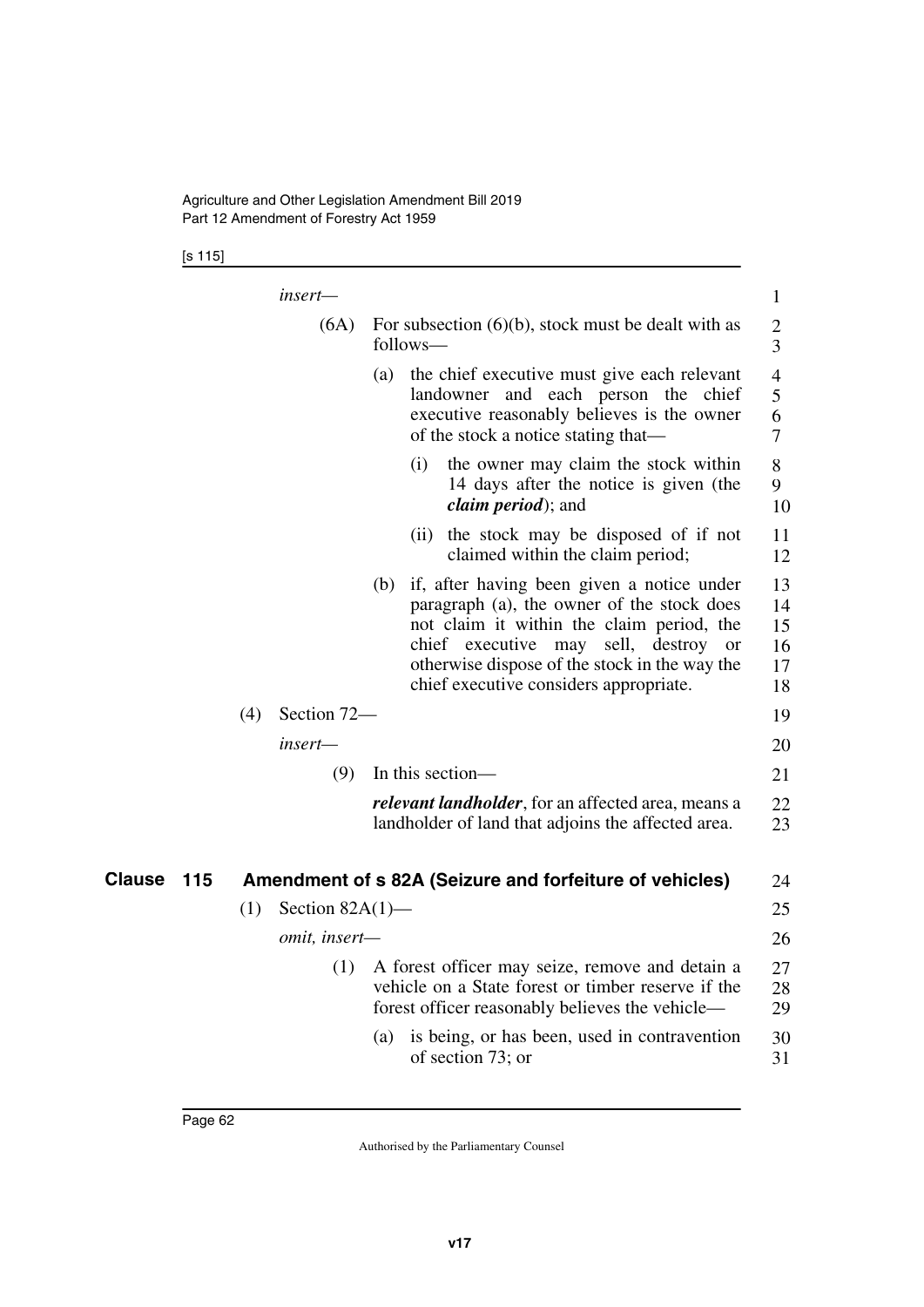[s 116]

|                      |                    | (b) is being, or has been used, in connection<br>with an offence against section 34G; or                                                                                                                                                                                          | 1<br>$\overline{2}$              |
|----------------------|--------------------|-----------------------------------------------------------------------------------------------------------------------------------------------------------------------------------------------------------------------------------------------------------------------------------|----------------------------------|
|                      |                    | has been abandoned.<br>(c)                                                                                                                                                                                                                                                        | 3                                |
|                      | (2)                | Section 82A(2)(b), after 'subsection $(1)$ '—                                                                                                                                                                                                                                     | 4                                |
|                      | insert-            |                                                                                                                                                                                                                                                                                   | 5                                |
|                      |                    | $(a)$ or $(b)$                                                                                                                                                                                                                                                                    | 6                                |
| <b>Clause</b><br>116 |                    | Insertion of new ss 82N and 82O                                                                                                                                                                                                                                                   | 7                                |
|                      | After section 82M- |                                                                                                                                                                                                                                                                                   | 8                                |
|                      | insert—            |                                                                                                                                                                                                                                                                                   | 9                                |
|                      |                    | 82N Seizure of vehicles by plantation officer                                                                                                                                                                                                                                     | 10                               |
|                      | (1)                | A plantation officer may seize, remove and detain<br>a vehicle in a licence area for which the plantation<br>officer is appointed if the plantation officer<br>reasonably believes the vehicle<br>has<br>been<br>abandoned in the area.                                           | 11<br>12<br>13<br>14<br>15       |
|                      | (2)                | However, subsection (3) applies if—                                                                                                                                                                                                                                               | 16                               |
|                      |                    | the owner of, or a person who claims a<br>(a)<br>proprietary interest in, a vehicle detained<br>under subsection (1) provides evidence of<br>the person's ownership of, or interest in, the<br>vehicle to a plantation officer at the place<br>where the vehicle is detained; and | 17<br>18<br>19<br>20<br>21<br>22 |
|                      |                    | the plantation officer is satisfied the person<br>(b)<br>is the owner of, or has a proprietary interest<br>in, the vehicle.                                                                                                                                                       | 23<br>24<br>25                   |
|                      | (3)                | The plantation officer must return the vehicle to<br>the person.                                                                                                                                                                                                                  | 26<br>27                         |
|                      | (4)                | The plantation officer must ensure a person to<br>whom a vehicle is returned under subsection $(3)$<br>signs a receipt for the vehicle.                                                                                                                                           | 28<br>29<br>30                   |
|                      |                    |                                                                                                                                                                                                                                                                                   |                                  |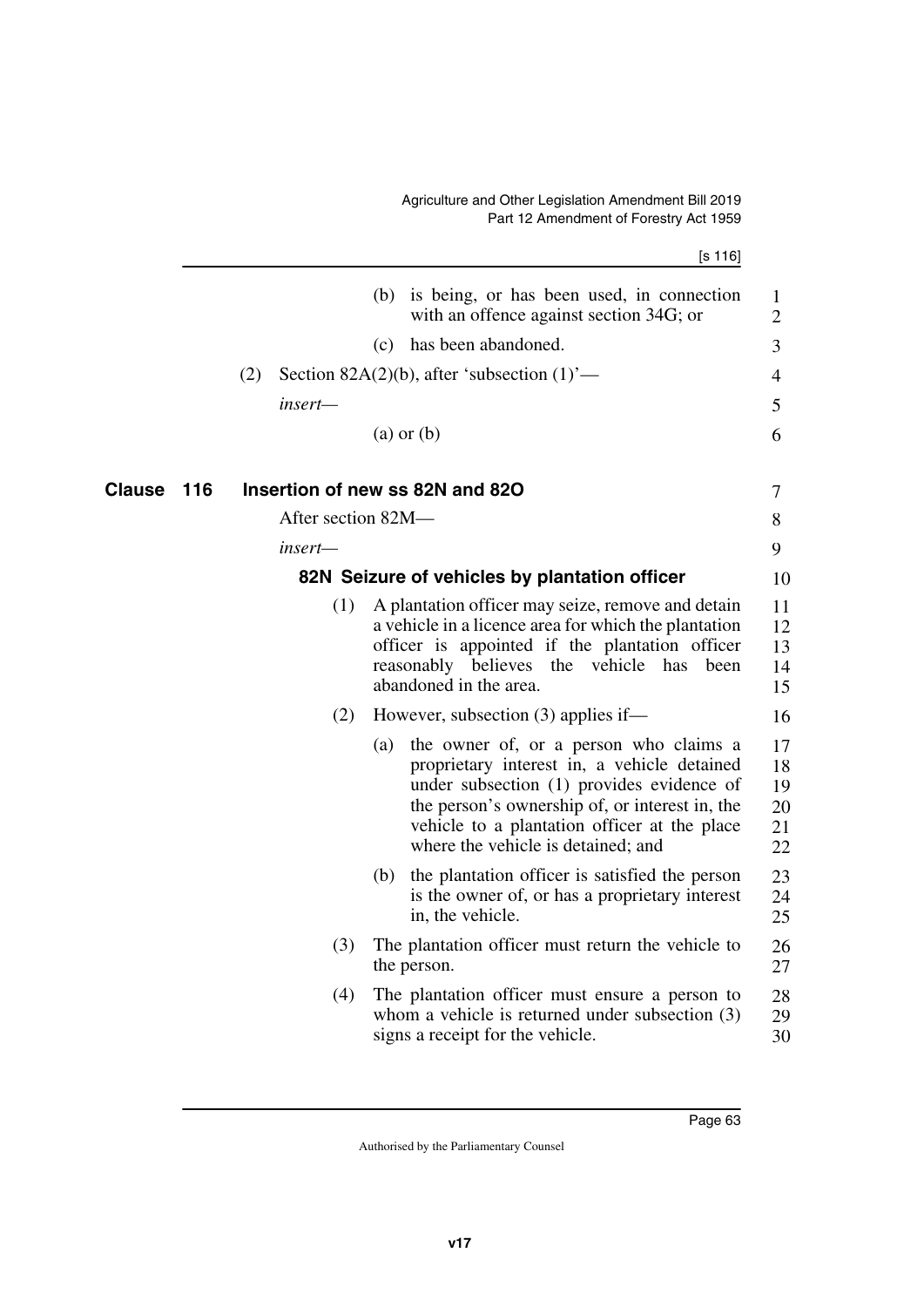[s 117]

|               |     |                           |           | 820 Chief executive may order forfeiture of<br>particular vehicles to plantation licensee                                                                                        | $\bf{l}$<br>2        |
|---------------|-----|---------------------------|-----------|----------------------------------------------------------------------------------------------------------------------------------------------------------------------------------|----------------------|
|               |     | (1)                       |           | This section applies if—                                                                                                                                                         | 3                    |
|               |     |                           | (a)       | a vehicle is seized under section $82N(1)$ ;<br>and                                                                                                                              | 4<br>5               |
|               |     |                           |           | (b) the owner of the seized vehicle can not be<br>found after reasonable inquiries or, having<br>regard to its value, it is not reasonable to<br>make inquiries about its owner. | 6<br>7<br>8<br>9     |
|               |     | (2)                       |           | The chief executive may order the forfeiture of<br>the vehicle to the plantation licensee.                                                                                       | 10<br>11             |
|               |     | (3)                       |           | The plantation licensee may dispose of the vehicle<br>in any way decided by the plantation licensee.                                                                             | 12<br>13             |
| Clause        | 117 | products etc.)            |           | Amendment of s 83 (Dealing with forfeited forest                                                                                                                                 | 14<br>15             |
|               |     |                           |           | Section 83(1), after 'forfeited'—                                                                                                                                                | 16                   |
|               |     | insert—                   |           |                                                                                                                                                                                  | 17                   |
|               |     |                           |           | to the State                                                                                                                                                                     | 18                   |
| <b>Clause</b> | 118 | State plantation forests) |           | Amendment of s 96B (Delegation by chief executive-                                                                                                                               | 19<br>20             |
|               |     | Section 96B-              |           |                                                                                                                                                                                  | 21                   |
|               |     | insert—                   |           |                                                                                                                                                                                  | 22                   |
|               |     | (1A)                      | licensee. | Also, without limiting section 96A, the chief<br>executive may delegate the chief executive's<br>functions under section 820 to a plantation                                     | 23<br>24<br>25<br>26 |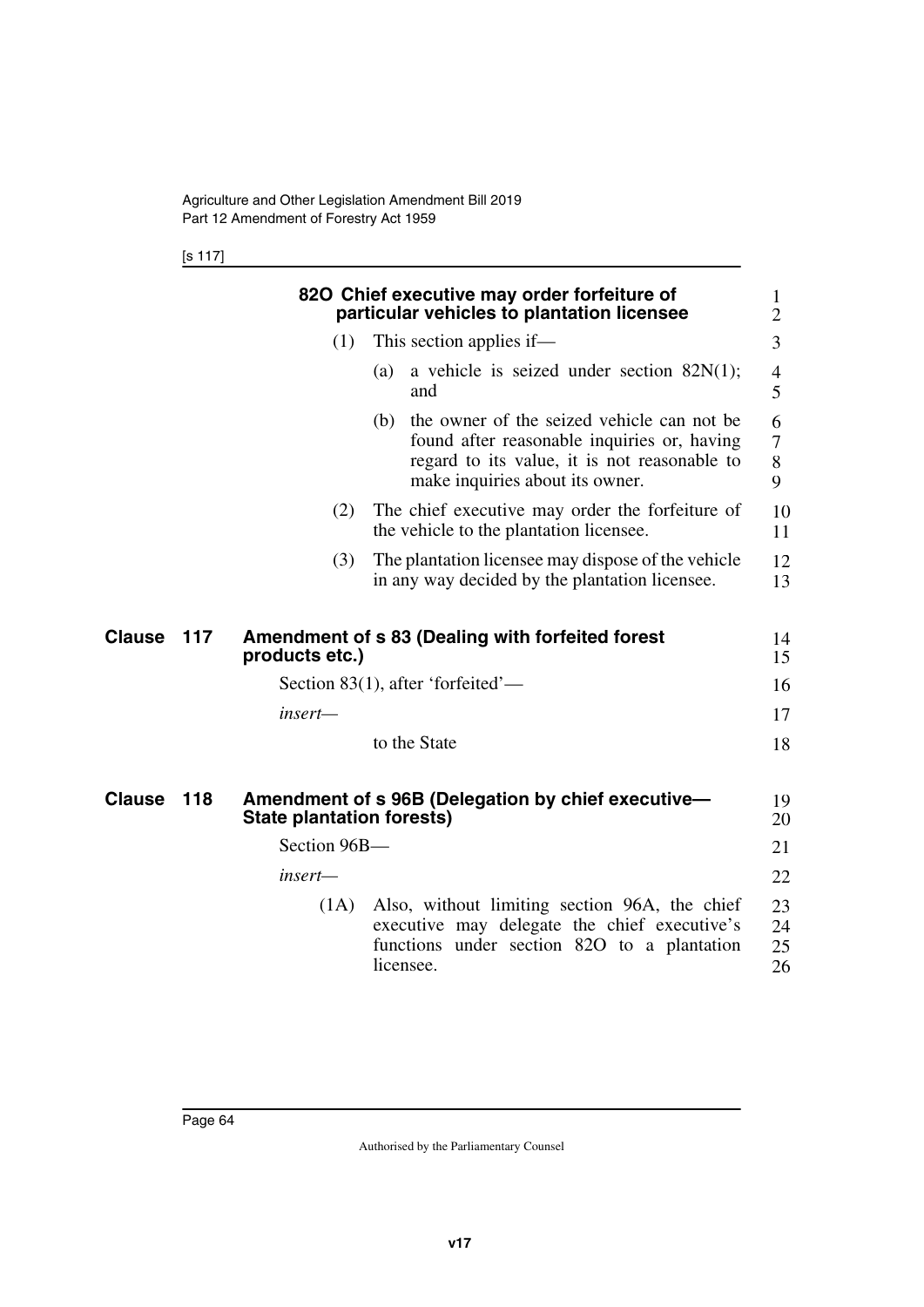|               |         |     | [s 119]                                                                                    |                                |
|---------------|---------|-----|--------------------------------------------------------------------------------------------|--------------------------------|
|               | Part 13 |     | <b>Amendment of Forestry</b><br><b>Regulation 2015</b>                                     | $\mathbf{1}$<br>$\overline{2}$ |
| <b>Clause</b> | 119     |     | <b>Regulation amended</b>                                                                  | 3                              |
|               |         |     | This part amends the <i>Forestry Regulation 2015</i> .                                     | $\overline{4}$                 |
| <b>Clause</b> | 120     |     | Amendment of sch 2 (State plantation forests)                                              | 5                              |
|               |         | (1) | Schedule 2, entry for Lots A, B, C, D, E, F, G, H, I and J on<br>PLP0207, $C, D, E, F$ , — | 6<br>7                         |
|               |         |     | omit.                                                                                      | 8                              |
|               |         | (2) | Schedule 2, entry for Lots A, B and C on PLP0220, 'Lots A, B<br>and $C'$ —                 | 9<br>10                        |
|               |         |     | omit, insert-                                                                              | 11                             |
|               |         |     | Lot $A$                                                                                    | 12                             |
|               |         | (3) | Schedule 2, entry for Lot A on PLP0898—                                                    | 13                             |
|               |         |     | omit.                                                                                      | 14                             |
|               | Part 14 |     | <b>Amendment of Nature</b>                                                                 | 15                             |
|               |         |     | <b>Conservation Act 1992</b>                                                               | 16                             |
| <b>Clause</b> | 121     |     | <b>Act amended</b>                                                                         | 17                             |
|               |         |     | This part amends the <i>Nature Conservation Act 1992</i> .                                 | 18                             |
| <b>Clause</b> | 122     |     | Insertion of new s 132B                                                                    | 19                             |
|               |         |     | After section 132A-                                                                        | 20                             |
|               |         |     | insert-                                                                                    | 21                             |
|               |         |     | 132B Decision about prescription of wildlife in<br>particular circumstances                | 22<br>23                       |
|               |         |     | This section applies if the species technical<br>(1)                                       | 24                             |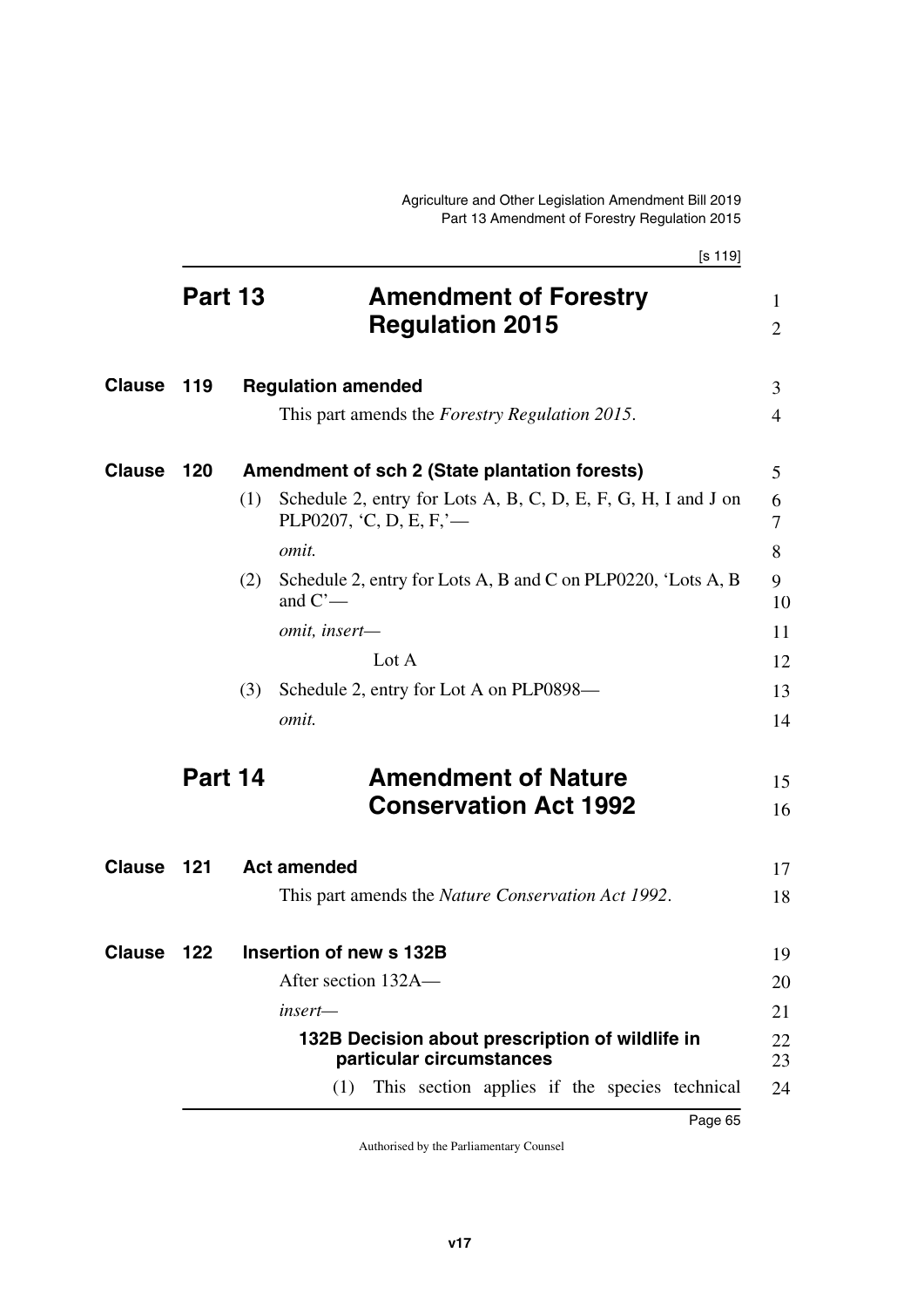[s 123]

|               |         |                         | committee makes a recommendation to the<br>Minister about the classification of particular<br>native wildlife.                                                                                                                                                                                                                                         | $\mathbf{1}$<br>$\overline{2}$<br>3    |
|---------------|---------|-------------------------|--------------------------------------------------------------------------------------------------------------------------------------------------------------------------------------------------------------------------------------------------------------------------------------------------------------------------------------------------------|----------------------------------------|
|               |         | (2)                     | Within 30 business days after receiving the<br>recommendation from the committee, the<br>Minister must decide whether to recommend to<br>the Governor in Council the making of a<br>regulation under part 5, division 2 prescribing the<br>native wildlife to be a particular class of wildlife.                                                       | 4<br>5<br>6<br>7<br>8<br>9             |
|               |         | (3)                     | In this section—                                                                                                                                                                                                                                                                                                                                       | 10                                     |
|               |         |                         | <i>species technical committee</i> means the advisory<br>committee, established under section 132, that has<br>the function of advising the Minister on the<br>classification of wildlife.                                                                                                                                                             | 11<br>12<br>13<br>14                   |
|               | Part 15 |                         | <b>Amendment of Racing Act 2002</b>                                                                                                                                                                                                                                                                                                                    | 15                                     |
| <b>Clause</b> | 123     | <b>Act amended</b>      |                                                                                                                                                                                                                                                                                                                                                        | 16                                     |
|               |         |                         | This part amends the <i>Racing Act 2002</i> .                                                                                                                                                                                                                                                                                                          | 17                                     |
| Clause        | 124     | Insertion of new s 113A |                                                                                                                                                                                                                                                                                                                                                        | 18                                     |
|               |         | After section 113—      |                                                                                                                                                                                                                                                                                                                                                        | 19                                     |
|               |         | insert—                 |                                                                                                                                                                                                                                                                                                                                                        | 20                                     |
|               |         |                         | 113AApplication of rules of racing                                                                                                                                                                                                                                                                                                                     | 21                                     |
|               |         | (1)                     | In applying the rules of racing for a code of<br>racing, if a rule provides for an entity to perform<br>a function that is a function of the commission, or<br>take action in a matter relevant to the performance<br>of a function of the commission, the commission<br>and not the entity may perform the function or<br>take the action, including— | 22<br>23<br>24<br>25<br>26<br>27<br>28 |
|               |         |                         | appointing stewards; and<br>(a)                                                                                                                                                                                                                                                                                                                        | 29                                     |
|               |         |                         | penalising participants.<br>(b)                                                                                                                                                                                                                                                                                                                        | 30                                     |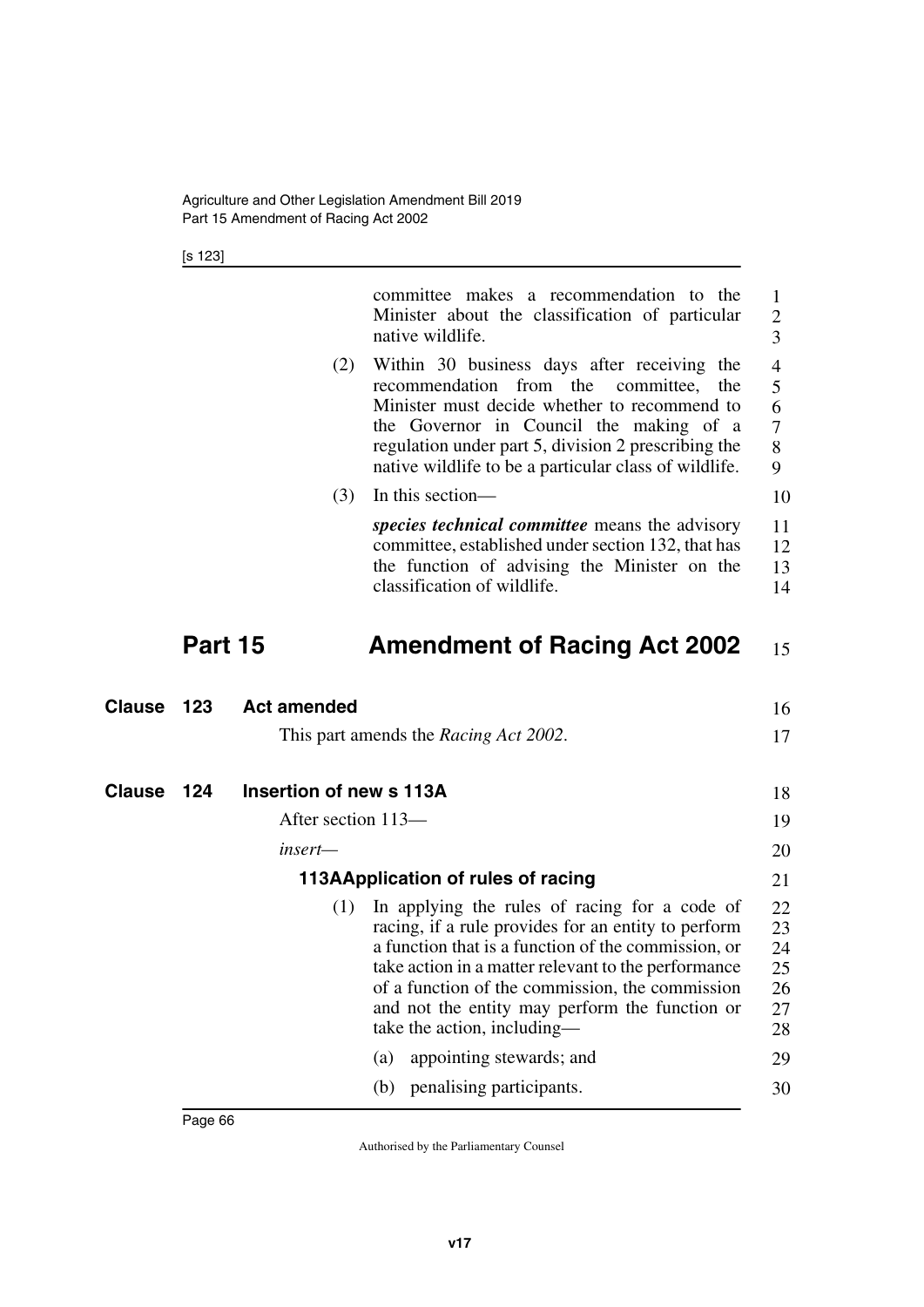[s 125]

|                      |                       | $Note-$                                                                                                                                                                                                                                                                                                                                                   | 1                                     |
|----------------------|-----------------------|-----------------------------------------------------------------------------------------------------------------------------------------------------------------------------------------------------------------------------------------------------------------------------------------------------------------------------------------------------------|---------------------------------------|
|                      |                       | See section 10 of the Racing Integrity Act 2016.<br>Examples of other matters relevant to the performance of a<br>function of the commission-                                                                                                                                                                                                             | $\overline{2}$<br>3<br>4              |
|                      |                       | appointing starters and judges, regulating matters<br>relating to breeding, issuing warning off notices,<br>licensing bookmakers, prohibiting substances and<br>licensing animals                                                                                                                                                                         | 5<br>6<br>7<br>8                      |
|                      | (2)                   | Without limiting subsection $(1)$ , in applying the<br>rules of racing for a code of racing, a reference to<br>the 'Principal Racing Authority', 'control body',<br>'controlling body' or 'Racing Queensland' in a<br>rule about a matter relevant to the performance of<br>a function of the commission is taken to be a<br>reference to the commission. | 9<br>10<br>11<br>12<br>13<br>14<br>15 |
| <b>Clause</b><br>125 | Insertion of new ch 9 |                                                                                                                                                                                                                                                                                                                                                           | 16                                    |
|                      | After section 224—    |                                                                                                                                                                                                                                                                                                                                                           | 17                                    |
|                      | insert—               |                                                                                                                                                                                                                                                                                                                                                           | 18                                    |
|                      | <b>Chapter 9</b>      | <b>Transitional and</b>                                                                                                                                                                                                                                                                                                                                   | 19                                    |
|                      |                       | validating provisions                                                                                                                                                                                                                                                                                                                                     | 20                                    |
|                      |                       | for Agriculture and                                                                                                                                                                                                                                                                                                                                       | 21                                    |
|                      |                       | <b>Other Legislation</b>                                                                                                                                                                                                                                                                                                                                  | 22                                    |
|                      |                       | <b>Amendment Act</b>                                                                                                                                                                                                                                                                                                                                      | 23                                    |
|                      |                       | 2019                                                                                                                                                                                                                                                                                                                                                      | 24                                    |
|                      |                       | 225 Application of s 113A for all purposes and<br>validation of relevant acts                                                                                                                                                                                                                                                                             | 25<br>26                              |
|                      | (1)                   | Without limiting the standard, section 113A is<br>taken to have applied from the expiry of the<br>Racing (Transitional) Regulation 2016 for all<br>purposes, including for the purpose of any of the<br>following that has been done, or is done, under                                                                                                   | 27<br>28<br>29<br>30<br>31            |
|                      |                       | Page 67                                                                                                                                                                                                                                                                                                                                                   |                                       |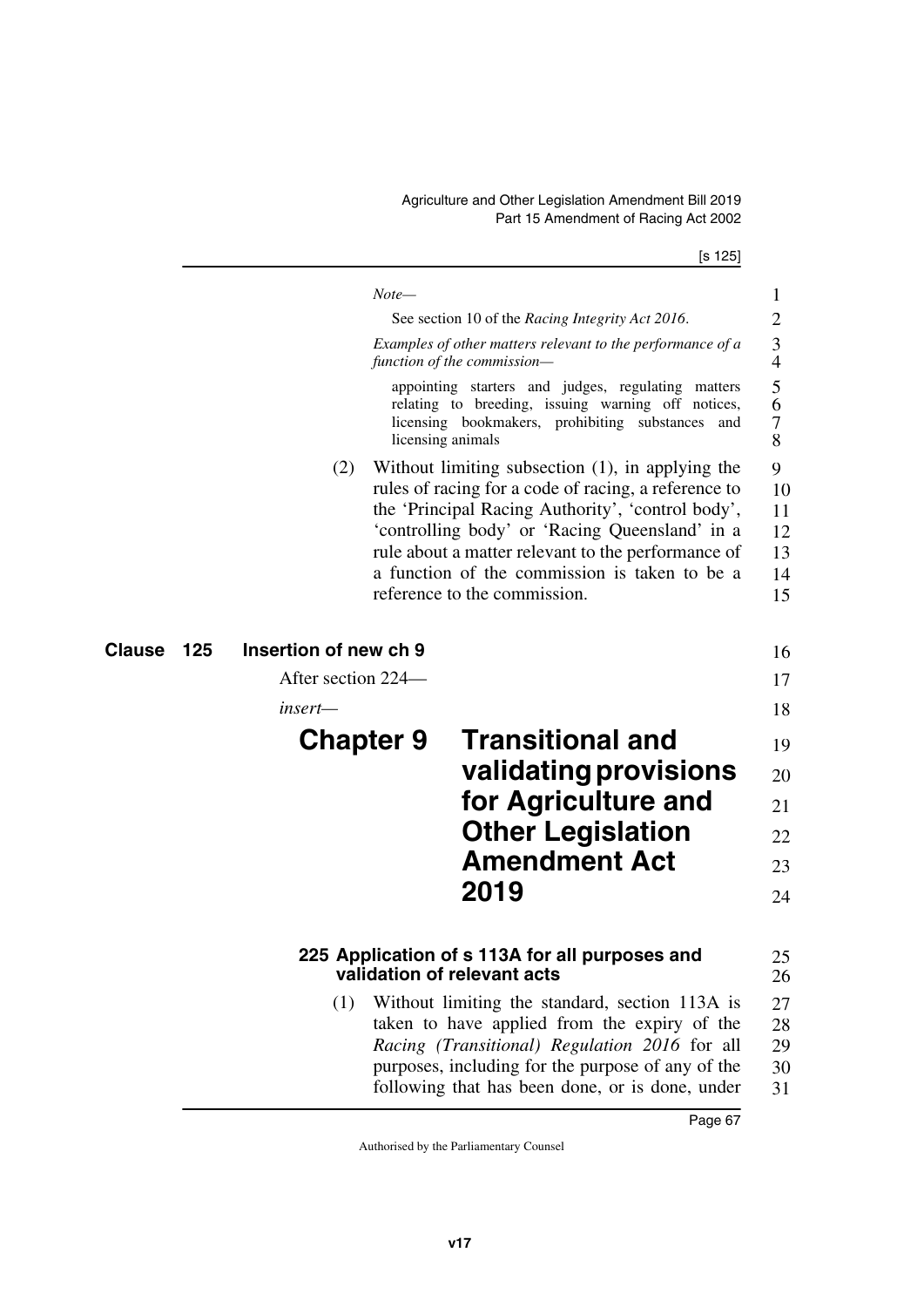|--|

|     | this Act-                                                                                                                                                                                                                                                                                                                                                   | 1                          |  |  |  |  |
|-----|-------------------------------------------------------------------------------------------------------------------------------------------------------------------------------------------------------------------------------------------------------------------------------------------------------------------------------------------------------------|----------------------------|--|--|--|--|
|     | (a)<br>appointing starters and judges;                                                                                                                                                                                                                                                                                                                      | 2                          |  |  |  |  |
|     | (b)<br>regulating matters relating to breeding;                                                                                                                                                                                                                                                                                                             | 3                          |  |  |  |  |
|     | issuing warning off notices;<br>(c)                                                                                                                                                                                                                                                                                                                         | 4                          |  |  |  |  |
|     | (d)<br>licensing bookmakers;                                                                                                                                                                                                                                                                                                                                | 5                          |  |  |  |  |
|     | prohibiting substances;<br>(e)                                                                                                                                                                                                                                                                                                                              | 6                          |  |  |  |  |
|     | (f)<br>licensing animals.                                                                                                                                                                                                                                                                                                                                   | 7                          |  |  |  |  |
|     | $Note-$                                                                                                                                                                                                                                                                                                                                                     | 8                          |  |  |  |  |
|     | The Racing (Transitional) Regulation 2016 expired on 1<br>July 2017.                                                                                                                                                                                                                                                                                        | 9<br>10                    |  |  |  |  |
| (2) | The standard expires on the commencement.                                                                                                                                                                                                                                                                                                                   | 11                         |  |  |  |  |
| (3) | In this section-                                                                                                                                                                                                                                                                                                                                            | 12                         |  |  |  |  |
|     | standard means the standard called 'Powers<br>under the Rules of Racing: A standard to clarify<br>the powers and functions under the Rules of<br>Racing in accordance with the provisions of the<br>Racing Act 2002 and Racing Integrity Act 2016'<br>made by the commission under section $58(1)(b)$<br>of the Racing Integrity Act and dated 1 July 2017. |                            |  |  |  |  |
|     | 226 Validation of particular acts and omissions<br>done before commencement                                                                                                                                                                                                                                                                                 | 20<br>21                   |  |  |  |  |
| (1) | An act done, or omission made, under this Act in<br>the relevant period, is declared to be, and to have<br>always been, as valid and lawful as it would have<br>been if section 113A were in force at the time of<br>the act or omission.                                                                                                                   | 22<br>23<br>24<br>25<br>26 |  |  |  |  |
| (2) | In this section-                                                                                                                                                                                                                                                                                                                                            | 27                         |  |  |  |  |
|     | <i>relevant period</i> means the period starting on 1<br>July 2017 and ending on the commencement.                                                                                                                                                                                                                                                          | 28<br>29                   |  |  |  |  |
|     |                                                                                                                                                                                                                                                                                                                                                             |                            |  |  |  |  |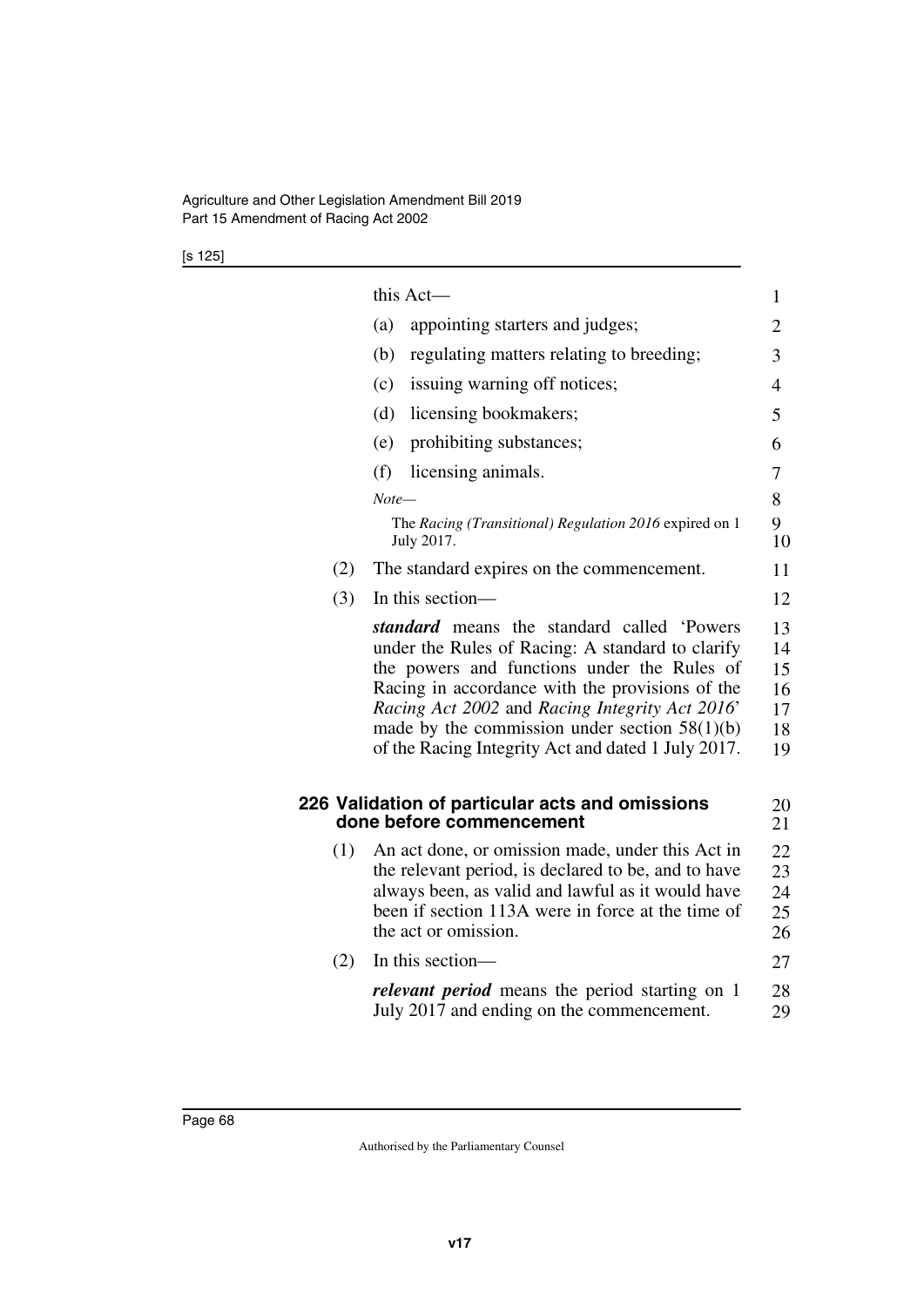|        |         | [s 126]                |                                                                                                                                                                               |                      |  |  |  |
|--------|---------|------------------------|-------------------------------------------------------------------------------------------------------------------------------------------------------------------------------|----------------------|--|--|--|
|        | Part 16 |                        | <b>Amendment of Rural and</b><br><b>Regional Adjustment Act 1994</b>                                                                                                          |                      |  |  |  |
| Clause | 126     | <b>Act amended</b>     |                                                                                                                                                                               | 3                    |  |  |  |
|        |         | 1994.                  | This part amends the Rural and Regional Adjustment Act                                                                                                                        | 4<br>5               |  |  |  |
| Clause | 127     |                        | Insertion of new s 16CA                                                                                                                                                       |                      |  |  |  |
|        |         | After section 16C—     |                                                                                                                                                                               | 7                    |  |  |  |
|        |         | insert—                |                                                                                                                                                                               | 8                    |  |  |  |
|        |         |                        | <b>16CAActing chairperson</b>                                                                                                                                                 | 9                    |  |  |  |
|        |         | (1)                    | The Minister may appoint any director of the<br>board to act as the chairperson of the board<br>$during$ —                                                                    | 10<br>11<br>12       |  |  |  |
|        |         |                        | any vacancy, or all vacancies, in the<br>(a)<br>position; or                                                                                                                  | 13<br>14             |  |  |  |
|        |         |                        | any period, or all periods, when the<br>(b)<br>chairperson is absent from duty, or can not,<br>another<br>perform<br>for<br>reason,<br>the<br>chairperson's responsibilities. | 15<br>16<br>17<br>18 |  |  |  |
|        |         | (2)                    | Subsection (1) does not affect the application of<br>the <i>Acts Interpretation Act 1954</i> , section 24B or<br>25 for the appointment.                                      | 19<br>20<br>21       |  |  |  |
| Clause | 128     | Insertion of new s 32A |                                                                                                                                                                               | 22                   |  |  |  |
|        |         | After section 32—      |                                                                                                                                                                               | 23                   |  |  |  |
|        |         | insert-                |                                                                                                                                                                               | 24                   |  |  |  |
|        |         |                        | <b>32A Resignation</b>                                                                                                                                                        | 25                   |  |  |  |
|        |         |                        | The chief executive officer may resign by signed<br>written notice given to the Minister.                                                                                     | 26<br>27             |  |  |  |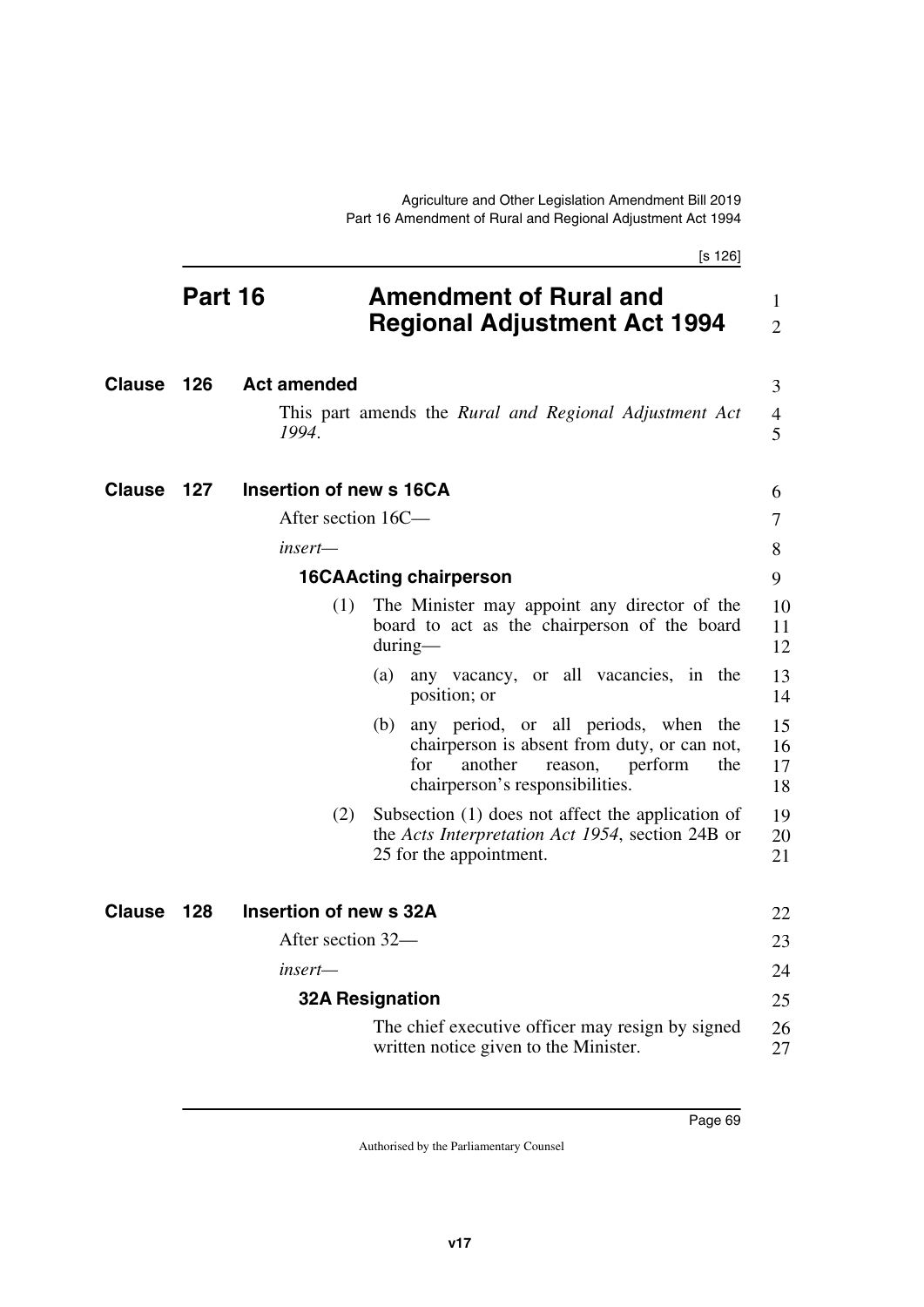[s 129]

## **Part 17 Amendment of State Penalties Enforcement Regulation 2014**

1 2

| <b>Clause</b> | 129 | <b>Regulation amended</b> |                                                                                                                                                                                                                                                                                                                    |                                                                                               |  |   | 3                        |                     |
|---------------|-----|---------------------------|--------------------------------------------------------------------------------------------------------------------------------------------------------------------------------------------------------------------------------------------------------------------------------------------------------------------|-----------------------------------------------------------------------------------------------|--|---|--------------------------|---------------------|
|               |     |                           | 2014.                                                                                                                                                                                                                                                                                                              | This part amends the <i>State Penalties Enforcement Regulation</i>                            |  |   |                          | $\overline{4}$<br>5 |
| <b>Clause</b> | 130 |                           | Amendment of sch 1 (Infringement notice offences and<br>fines for nominated laws)                                                                                                                                                                                                                                  |                                                                                               |  |   |                          | 6<br>7              |
|               |     | (1)                       | Schedule 1, entry for <i>Biosecurity Act 2014</i> , entry for section<br>$24(1)$ , as affected by section 25, in the circumstances in<br>paragraph (b)(iii) of the penalty, if the failure to discharge the<br>general biosecurity obligation is because of a contravention of<br>the Biosecurity Regulation 2016— |                                                                                               |  |   | 8<br>9<br>10<br>11<br>12 |                     |
|               |     |                           | insert-                                                                                                                                                                                                                                                                                                            |                                                                                               |  |   |                          | 13                  |
|               |     |                           |                                                                                                                                                                                                                                                                                                                    | $s\,94H(1)$                                                                                   |  | 5 |                          |                     |
|               |     | (2)                       |                                                                                                                                                                                                                                                                                                                    | Schedule 1, entry for <i>Biosecurity Regulation 2016</i> —                                    |  |   |                          | 14                  |
|               |     |                           | omit.                                                                                                                                                                                                                                                                                                              |                                                                                               |  |   |                          |                     |
|               |     | (3)                       |                                                                                                                                                                                                                                                                                                                    | Schedule 1, entry for Summary Offences Act 2005, entry for<br>section 13(1), column 2, $1'$ — |  |   |                          | 16<br>17            |
|               |     |                           |                                                                                                                                                                                                                                                                                                                    | omit, insert-                                                                                 |  |   |                          | 18                  |
|               |     |                           |                                                                                                                                                                                                                                                                                                                    | $\overline{2}$                                                                                |  |   |                          | 19                  |
|               |     | (4)                       |                                                                                                                                                                                                                                                                                                                    | Schedule 1, entry for Summary Offences Act 2005, entry for<br>section 13(2), 's $13(2)$ '—    |  |   |                          | 20<br>21            |
|               |     |                           |                                                                                                                                                                                                                                                                                                                    | omit, insert-                                                                                 |  |   |                          | 22                  |
|               |     |                           |                                                                                                                                                                                                                                                                                                                    | $s\ 13(3)$                                                                                    |  |   |                          | 23                  |
|               |     |                           |                                                                                                                                                                                                                                                                                                                    |                                                                                               |  |   |                          |                     |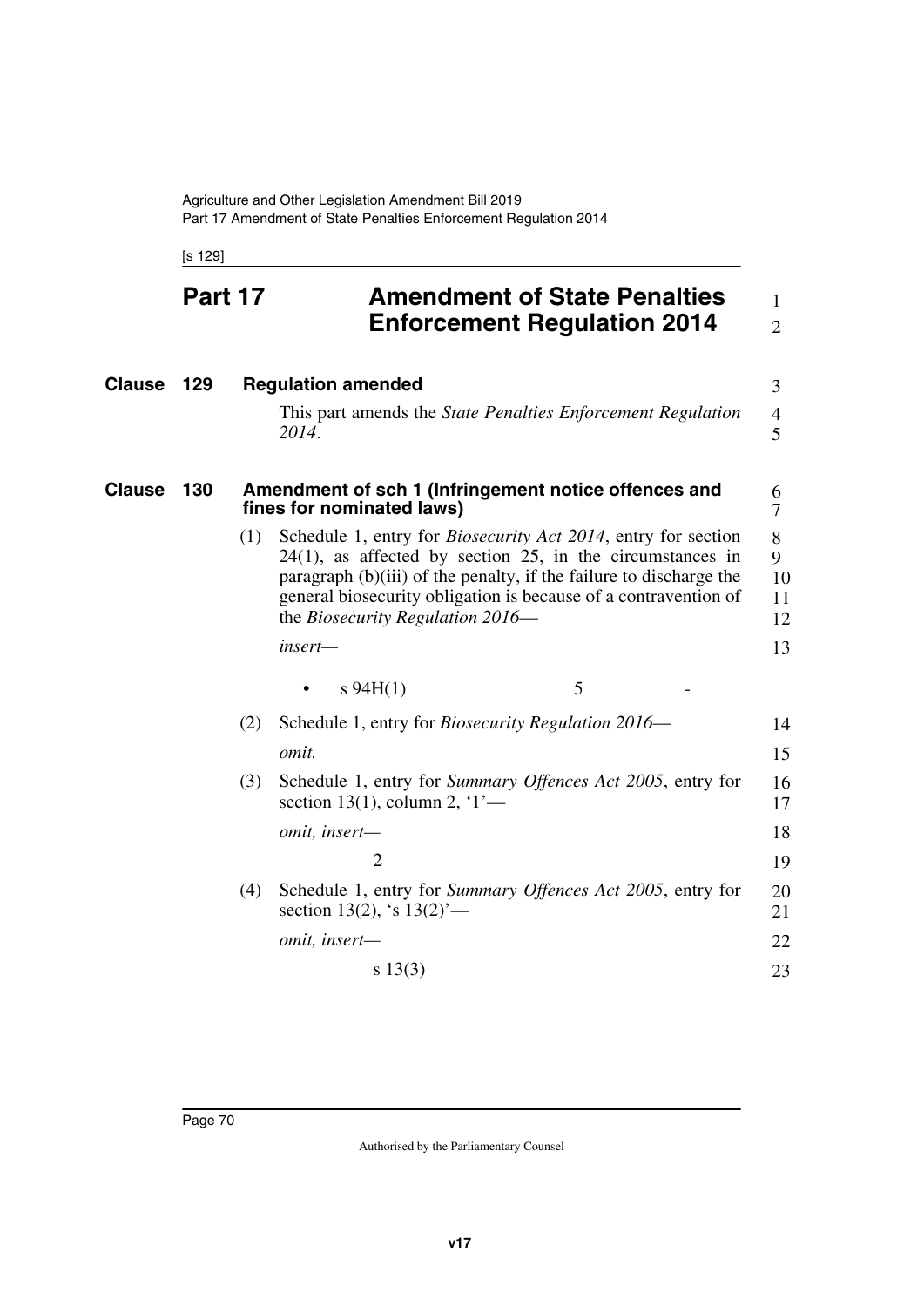|               |         |                              |      | [s 131]                                                                                                                                             |                                |
|---------------|---------|------------------------------|------|-----------------------------------------------------------------------------------------------------------------------------------------------------|--------------------------------|
|               | Part 18 |                              |      | <b>Amendment of Summary</b><br><b>Offences Act 2005</b>                                                                                             | $\mathbf{1}$<br>$\overline{2}$ |
| <b>Clause</b> | 131     | <b>Act amended</b>           |      |                                                                                                                                                     | 3                              |
|               |         |                              |      | This part amends the Summary Offences Act 2005.                                                                                                     | 4                              |
| <b>Clause</b> | 132     | Section $10A(1)(b)$ —<br>(1) |      | Amendment of s 10A (Unlawful assembly)                                                                                                              | 5<br>6                         |
|               |         | omit, insert-                |      |                                                                                                                                                     | 7                              |
|               |         |                              |      | (b) the conduct of them taken together would<br>cause a person in the vicinity—                                                                     | 8<br>9                         |
|               |         |                              | (i)  | reasonably fear that unlawful<br>to<br>violence will be used to a person or<br>property; or                                                         | 10<br>11<br>12                 |
|               |         |                              | (ii) | if the conduct<br>happens<br>land<br>on<br>mentioned<br>in<br>section<br>$13(1)$ —to<br>believe, on reasonable grounds, that the<br>$conduct$ —     | 13<br>14<br>15<br>16           |
|               |         |                              |      | (A) poses a risk to the health or safety<br>of a person; or                                                                                         | 17<br>18                       |
|               |         |                              |      | (B) poses a risk to the welfare of an<br>animal; or                                                                                                 | 19<br>20                       |
|               |         |                              |      | (C) poses a biosecurity risk as defined<br>under the <i>Biosecurity Act 2014</i> ; or                                                               | 21<br>22                       |
|               |         |                              |      | (D) is likely to cause economic loss to<br>a business carried out on the land;<br><b>or</b>                                                         | 23<br>24<br>25                 |
|               |         |                              |      | Example of conduct for sub-subparagraph<br>$(D)$ —                                                                                                  | 26<br>27                       |
|               |         |                              |      | conduct that stops, or interferes with, the<br>operation of equipment or machinery that is<br>necessary for a business's production of a<br>product | 28<br>29<br>30<br>31           |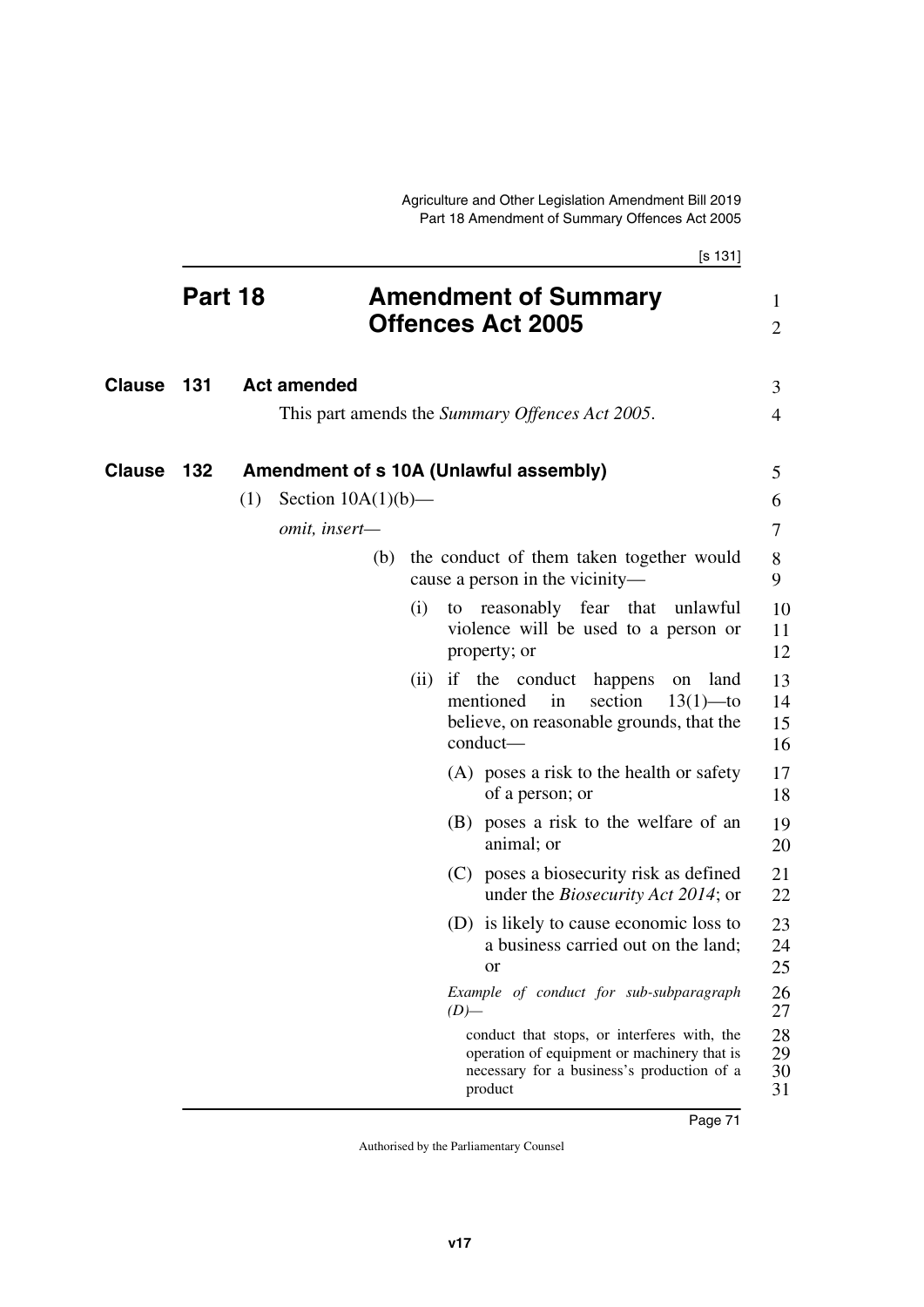[s 133]

|                      |       |               |                | (E) poses a risk to the safety of food<br>produced for human or animal<br>consumption.                             | $\mathbf{1}$<br>$\mathbf{2}$<br>3 |
|----------------------|-------|---------------|----------------|--------------------------------------------------------------------------------------------------------------------|-----------------------------------|
|                      | (2)   |               |                | Section $10A(2)(c)$ , from 'who'—                                                                                  | 4                                 |
|                      |       | omit, insert- |                |                                                                                                                    | 5                                 |
|                      |       |               |                | $who$ —                                                                                                            | 6                                 |
|                      |       |               | (i)            | holds the fear mentioned in subsection<br>$(1)(b)(i)$ ; or                                                         | 7<br>8                            |
|                      |       |               | (11)           | has the belief mentioned in subsection<br>$(1)(b)(ii)(A), (B), (C), (D)$ or $(E)$ .                                | 9<br>10                           |
|                      | (3)   | Section 10A-  |                |                                                                                                                    | 11                                |
|                      |       | insert—       |                |                                                                                                                    | 12                                |
|                      |       | (2A)          |                | Subsections $(1)(b)(ii)$ and $(2)(c)(ii)$ apply subject<br>to the <i>Industrial Relations Act 2016</i> .           | 13<br>14                          |
|                      |       |               |                |                                                                                                                    |                                   |
| <b>Clause</b><br>133 | etc.) |               |                | Replacement of s 13 (Unlawfully entering farming land                                                              | 15<br>16                          |
|                      |       | Section 13-   |                |                                                                                                                    | 17                                |
|                      |       | omit, insert- |                |                                                                                                                    | 18                                |
|                      |       | 13<br>land    |                | Unlawfully entering or remaining on particular                                                                     | 19<br>20                          |
|                      |       | (1)           | land used for- | A person must not unlawfully enter, or remain on,                                                                  | 21<br>22                          |
|                      |       |               | (a)            | an agricultural activity; or                                                                                       | 23                                |
|                      |       |               | (b)            | an animal husbandry activity; or                                                                                   | 24                                |
|                      |       |               | (c)            | a holding facility; or                                                                                             | 25                                |
|                      |       |               | (d)            | a food production facility, including, for<br>example, a facility that produces food for<br>animal consumption; or | 26<br>27<br>28                    |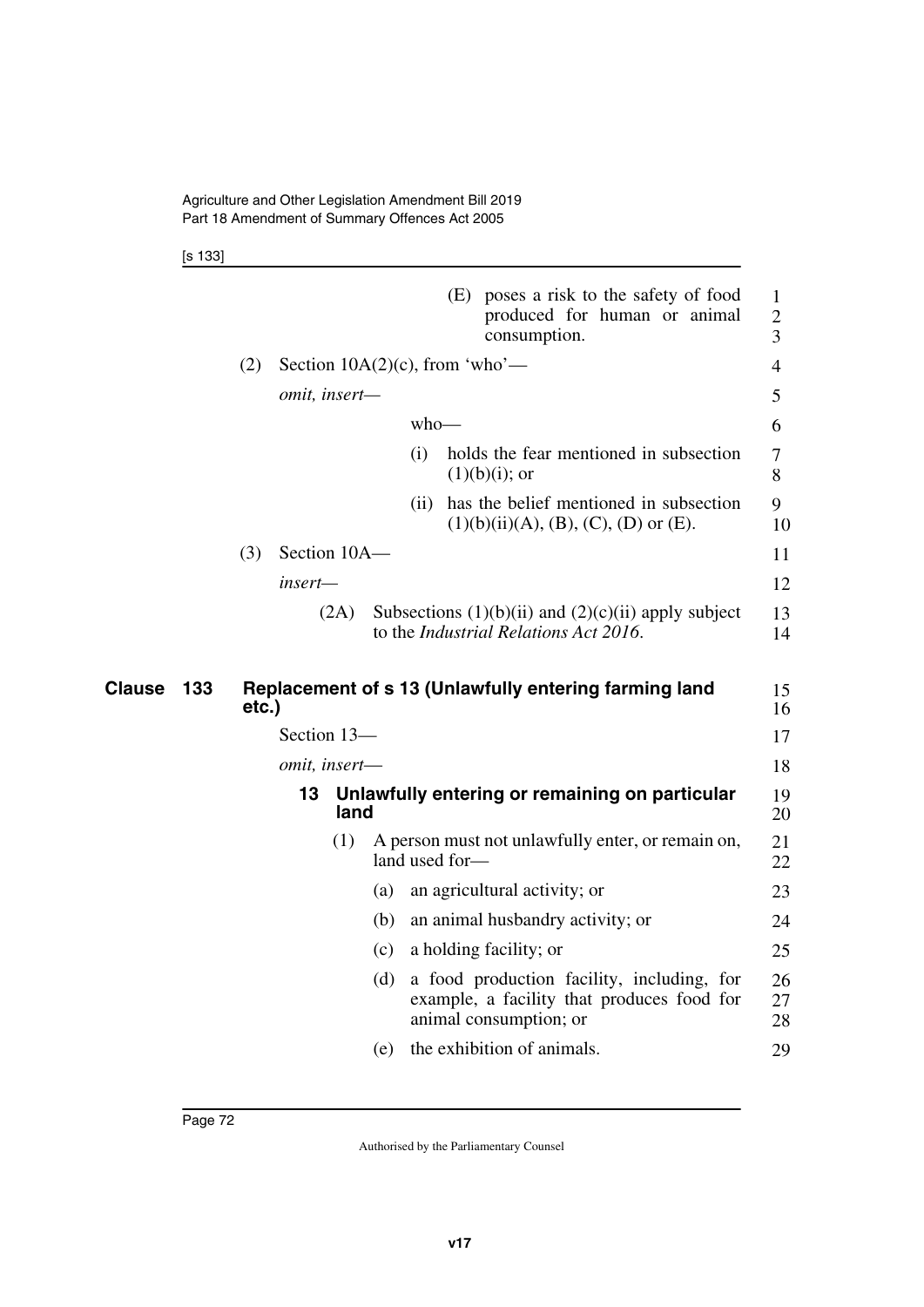[s 133]

|     | Examples for paragraph $(e)$ —                                                                                                                                                                            | 1                    |
|-----|-----------------------------------------------------------------------------------------------------------------------------------------------------------------------------------------------------------|----------------------|
|     | wildlife park or zoo                                                                                                                                                                                      | $\overline{2}$       |
|     | Maximum penalty—20 penalty units or $12$<br>months imprisonment.                                                                                                                                          | 3<br>$\overline{4}$  |
| (2) | Subsection (1) applies whether or not the person<br>lawfully entered the land.                                                                                                                            | 5<br>6               |
| (3) | A person must not unlawfully open, and leave<br>open, any gate, fence or other barrier that encloses<br>all or part of enclosed land used for-                                                            | 7<br>8<br>9          |
|     | (a)<br>an agricultural activity; or                                                                                                                                                                       | 10                   |
|     | (b)<br>an animal husbandry activity; or                                                                                                                                                                   | 11                   |
|     | a holding facility; or<br>(c)                                                                                                                                                                             | 12                   |
|     | a food production facility, including, for<br>(d)<br>example, a facility that produces pet food; or                                                                                                       | 13<br>14             |
|     | the exhibition of animals.<br>(e)                                                                                                                                                                         | 15                   |
|     | Examples for paragraph $(e)$ —                                                                                                                                                                            | 16                   |
|     | wildlife park or zoo                                                                                                                                                                                      | 17                   |
|     | Maximum penalty— $10$ penalty units or 6 months<br>imprisonment.                                                                                                                                          | 18<br>19             |
| (4) | This section does not prevent an authorised<br>entering<br>industrial<br>officer<br>workplace<br>a<br>in<br>accordance with the terms of the person's<br>appointment as an authorised industrial officer. | 20<br>21<br>22<br>23 |
| (5) | In this section—                                                                                                                                                                                          | 24                   |
|     | <i>agricultural activity</i> includes—                                                                                                                                                                    | 25                   |
|     | (a) cultivating soil; and                                                                                                                                                                                 | 26                   |
|     | (b) broadcasting seed to establish an improved<br>pasture; and                                                                                                                                            | 27<br>28             |
|     | planting, gathering or harvesting a crop,<br>(c)<br>including a food or fibre crop; and                                                                                                                   | 29<br>30             |
|     | growing non-indigenous grasses, legumes or<br>(d)<br>forage cultivars; and                                                                                                                                | 31<br>32             |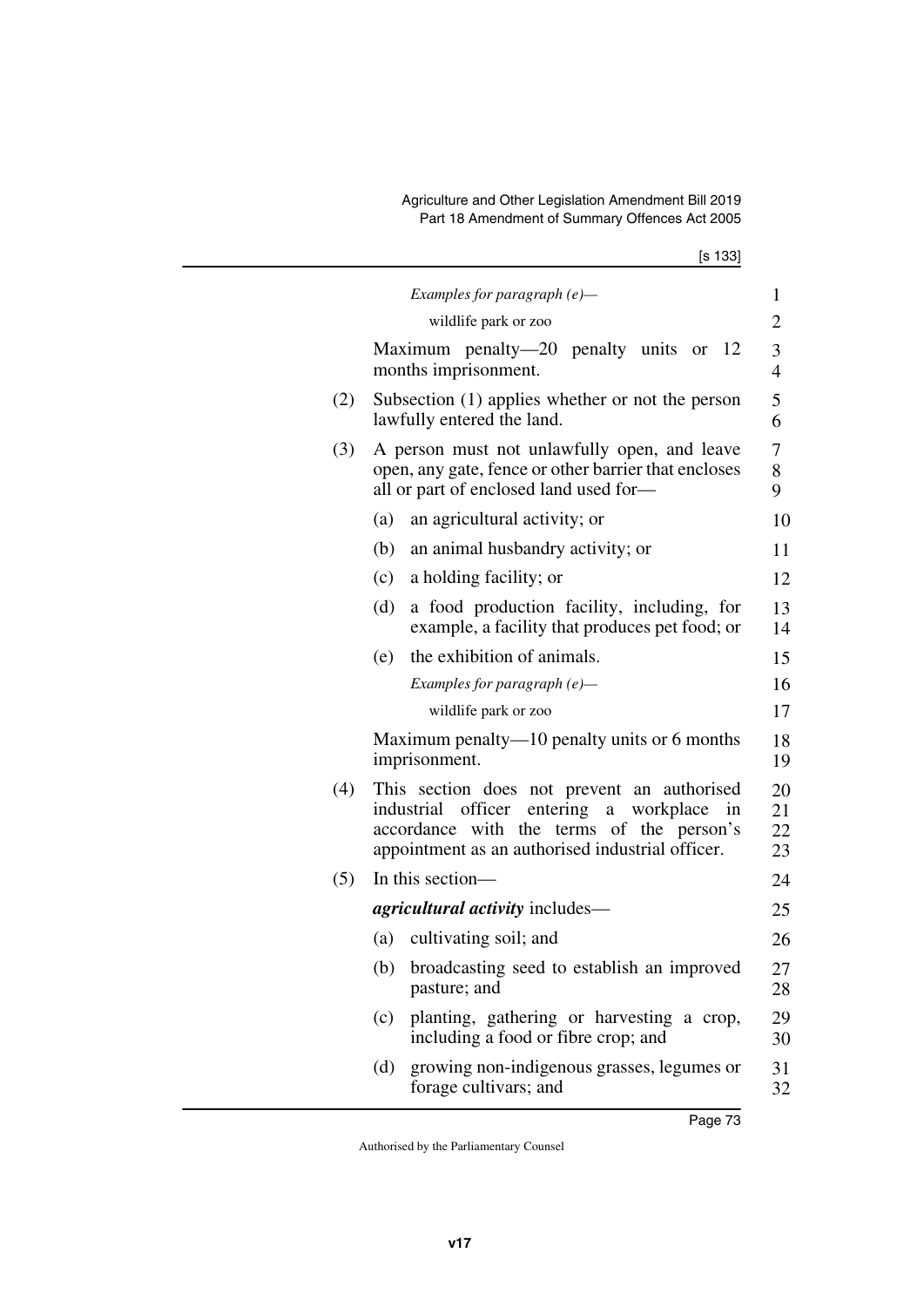[s 133]

| (e) | horticulture or viticulture activities.                                                                                                                                                       | $\mathbf{1}$         |
|-----|-----------------------------------------------------------------------------------------------------------------------------------------------------------------------------------------------|----------------------|
|     | <i>animal husbandry activity includes—</i>                                                                                                                                                    | 2                    |
| (a) | breeding, keeping, raising or caring<br>for<br>animals, for commercial purposes; and                                                                                                          | 3<br>$\overline{4}$  |
| (b) | establishing or operating a dairy, feedlot,<br>piggery or animal saleyard; and                                                                                                                | 5<br>6               |
| (c) | grazing animals; and                                                                                                                                                                          | 7                    |
| (d) | aquaculture; and                                                                                                                                                                              | 8                    |
| (e) | beekeeping; and                                                                                                                                                                               | 9                    |
| (f) | poultry farming of more than 100 birds; and                                                                                                                                                   | 10                   |
| (g) | testing or inoculation of animals, including<br>diagnostic<br>using<br>agents,<br>and<br>serums<br>vaccines.                                                                                  | 11<br>12<br>13       |
|     | exhibit, an animal, includes display the animal at<br>a private event.                                                                                                                        | 14<br>15             |
|     | <i>holding facility</i> means a place where 1 or more<br>types of animal are regularly or periodically held<br>or kept on a temporary basis, including, for<br>example, any of the following- | 16<br>17<br>18<br>19 |
| (a) | a local government reserve or commonage;                                                                                                                                                      | 20                   |
| (b) | a pound;                                                                                                                                                                                      | 21                   |
| (c) | an animal refuge;                                                                                                                                                                             | 22                   |
| (d) | a meat processing facility;                                                                                                                                                                   | 23                   |
| (e) | a live export holding;                                                                                                                                                                        | 24                   |
| (f) | a showground for animals;                                                                                                                                                                     | 25                   |
| (g) | a sporting ground for animals;                                                                                                                                                                | 26                   |
| (h) | a stock route.                                                                                                                                                                                | 27                   |
|     | <i>live export holding means—</i>                                                                                                                                                             | 28                   |
| (a) | a depot for the live export of animals; or                                                                                                                                                    | 29                   |
|     |                                                                                                                                                                                               |                      |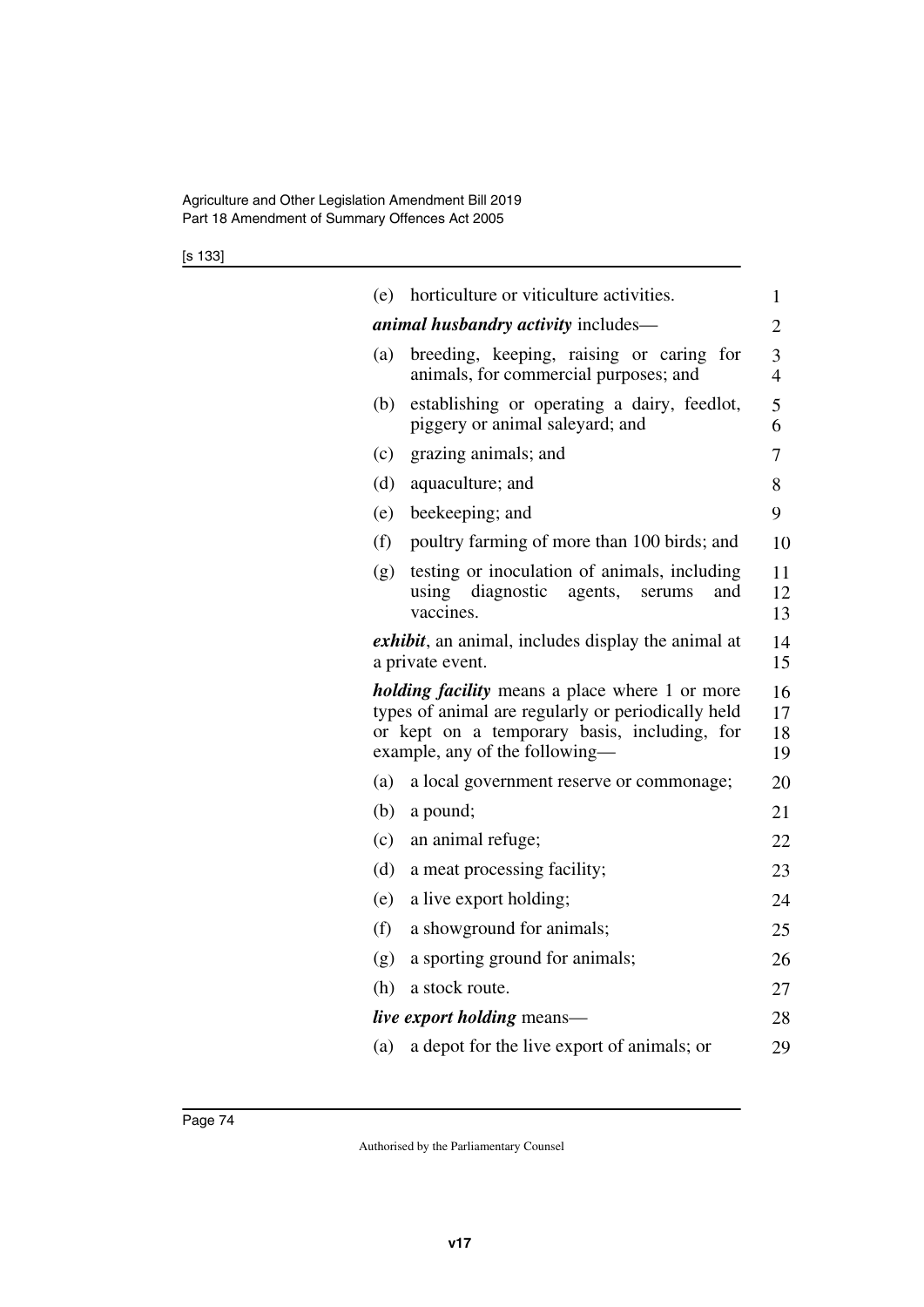Agriculture and Other Legislation Amendment Bill 2019 Part 19 Amendment of Veterinary Surgeons Act 1936

|--|--|

|               |         |     | (b) an embarkation point for the export of live<br>animals.                                                                                              | 1<br>$\overline{2}$      |
|---------------|---------|-----|----------------------------------------------------------------------------------------------------------------------------------------------------------|--------------------------|
|               |         |     | <i>meat processing facility</i> means an abattoir or<br>other facility at which animals are killed for meat<br>for trade or commerce.                    | 3<br>$\overline{4}$<br>5 |
|               |         |     | stock route see the Stock Route Management Act<br>2002, schedule 3.                                                                                      | 6<br>$\overline{7}$      |
|               | Part 19 |     | <b>Amendment of Veterinary</b><br><b>Surgeons Act 1936</b>                                                                                               | 8<br>9                   |
| Clause        | 134     |     | <b>Act amended</b>                                                                                                                                       | 10                       |
|               |         |     | This part amends the Veterinary Surgeons Act 1936.                                                                                                       | 11                       |
| <b>Clause</b> | 135     |     | Amendment of s 8 (Board to hold triennial election)                                                                                                      | 12                       |
|               |         | (1) | Section 8, heading, 'triennial election'—                                                                                                                | 13                       |
|               |         |     | omit, insert-                                                                                                                                            | 14                       |
|               |         |     | elections of members                                                                                                                                     | 15                       |
|               |         | (2) | Section 8(1), 'shall be a triennial'—                                                                                                                    | 16                       |
|               |         |     | omit, insert-                                                                                                                                            | 17                       |
|               |         |     | must be an                                                                                                                                               | 18                       |
|               |         | (3) | Section 8(2), 'in every third year'—                                                                                                                     | 19                       |
|               |         |     | omit.                                                                                                                                                    | 20                       |
|               |         | (4) | Section 8(3), 'no later than 30 June'—                                                                                                                   | 21                       |
|               |         |     | omit, insert-                                                                                                                                            | 22                       |
|               |         |     | within the period that is more than 6 months, but<br>not more than 1 year, before the term of<br>appointment of the elected members of the board<br>ends | 23<br>24<br>25<br>26     |
|               |         |     |                                                                                                                                                          |                          |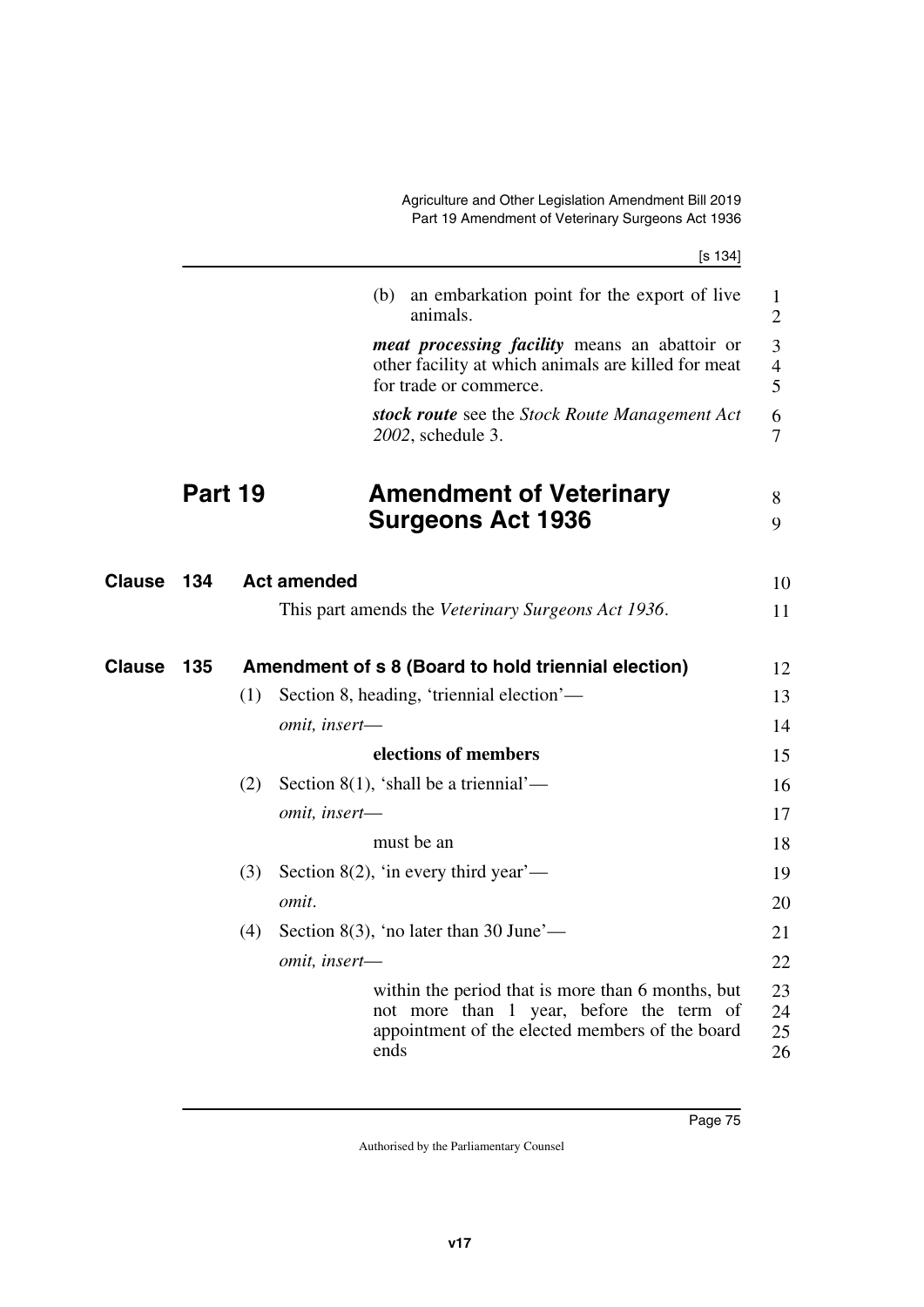[s 136]

| Part 20 | <b>Minor and consequential</b> |  |
|---------|--------------------------------|--|
|         | amendments                     |  |
|         |                                |  |

| <b>Clause 136</b> | <b>Legislation amended</b>                     |  |
|-------------------|------------------------------------------------|--|
|                   | Schedule 1 amends the legislation it mentions. |  |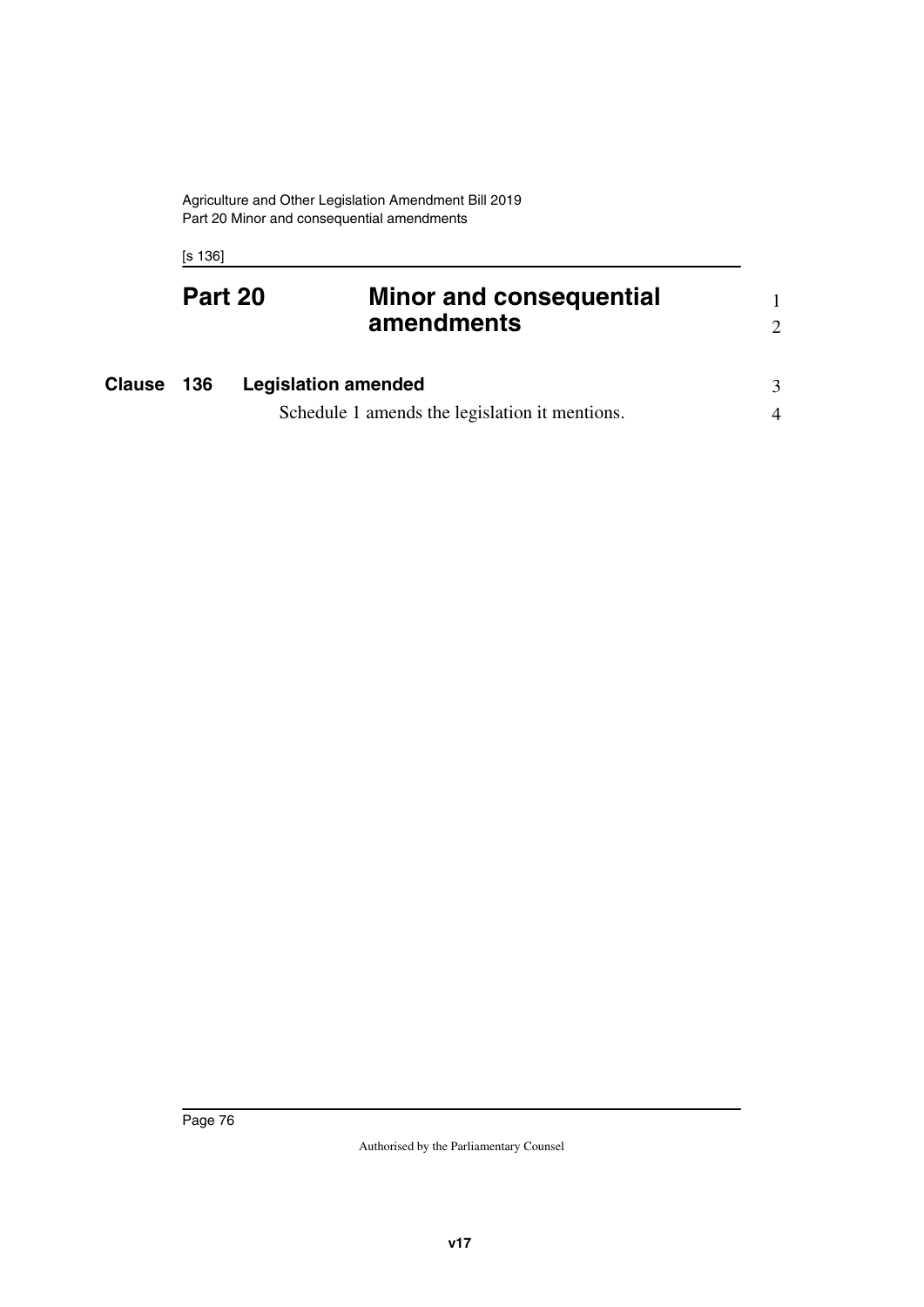|              |                   | Schedule 1                                                                                                           |                   |
|--------------|-------------------|----------------------------------------------------------------------------------------------------------------------|-------------------|
|              | <b>Schedule 1</b> | <b>Other amendments</b>                                                                                              | $\mathbf{1}$      |
|              |                   | section 136                                                                                                          | $\overline{2}$    |
|              |                   | <b>Animal Care and Protection Act 2001</b>                                                                           | 3                 |
| 1            |                   | Section 114(2)(a)(ii), 'Queensland Incorporated'-                                                                    | $\overline{4}$    |
|              | omit, insert-     | (Queensland) Limited                                                                                                 | 5<br>6            |
| $\mathbf{2}$ | omit, insert-     | Schedule, definition <i>prescribed entity</i> , paragraph (a),<br>'Queensland Incorporated'-<br>(Queensland) Limited | 7<br>8<br>9<br>10 |
|              |                   | <b>Animal Care and Protection Regulation 2012</b>                                                                    | 11                |
| 1            |                   | Section 8, 'Queensland Incorporated'-                                                                                | 12                |
|              | omit, insert-     |                                                                                                                      | 13                |
|              |                   | (Queensland) Limited                                                                                                 | 14                |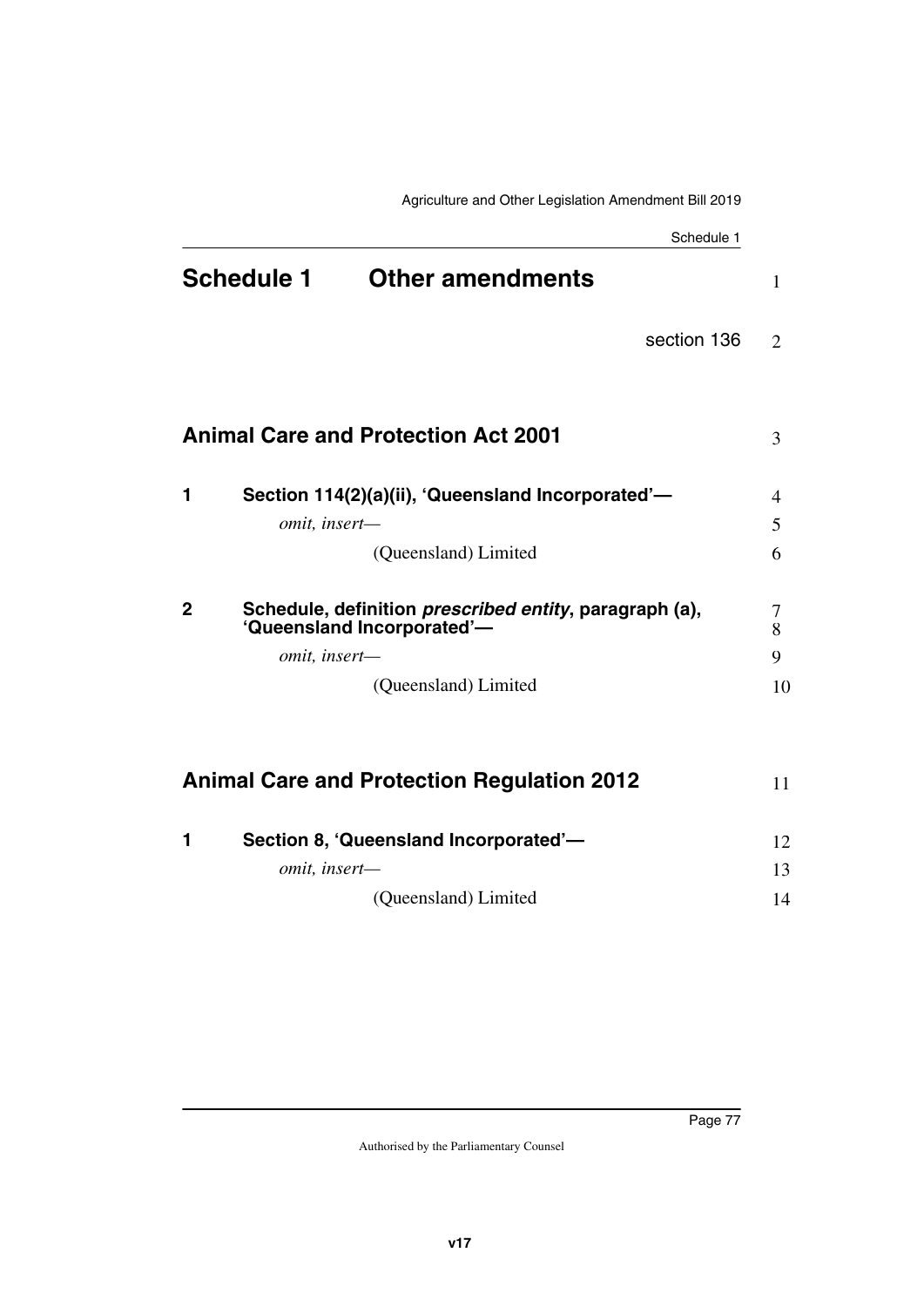Schedule 1

|              | <b>Animal Management (Cats and Dogs) Act 2008</b>                            | $\mathbf{1}$   |
|--------------|------------------------------------------------------------------------------|----------------|
| 1            | Schedule 2, definition authorised implanter, paragraph<br>$(a)(i)$ , 'PIDs'— | $\frac{2}{3}$  |
|              | omit, insert-                                                                | $\overline{4}$ |
|              | <b>PPIDs</b>                                                                 | 5              |
| $\mathbf{2}$ | Schedule 2, definition primary producer, paragraph (a)(ii),<br>'maize, or'-  | 6<br>7         |
|              | omit, insert-                                                                | 8              |
|              | maize or                                                                     | 9              |
|              | <b>Biosecurity Act 2014</b>                                                  | 10             |
| 1            | Section 435K, heading, 'Accreditation'-                                      | 11             |
|              | omit, insert-                                                                | 12             |
|              | <b>Approval</b>                                                              | 13             |
| $\mathbf 2$  | Section 435K(2)(a), 'this division'-                                         | 14             |
|              | omit, insert-                                                                | 15             |
|              | division 5                                                                   | 16             |
| 3            | Section 482(2), 'subsection $(1)(f)(i)$ '-                                   | 17             |
|              | omit, insert-                                                                | 18             |
|              | subsection $(1)(g)(i)$                                                       | 19             |
|              |                                                                              |                |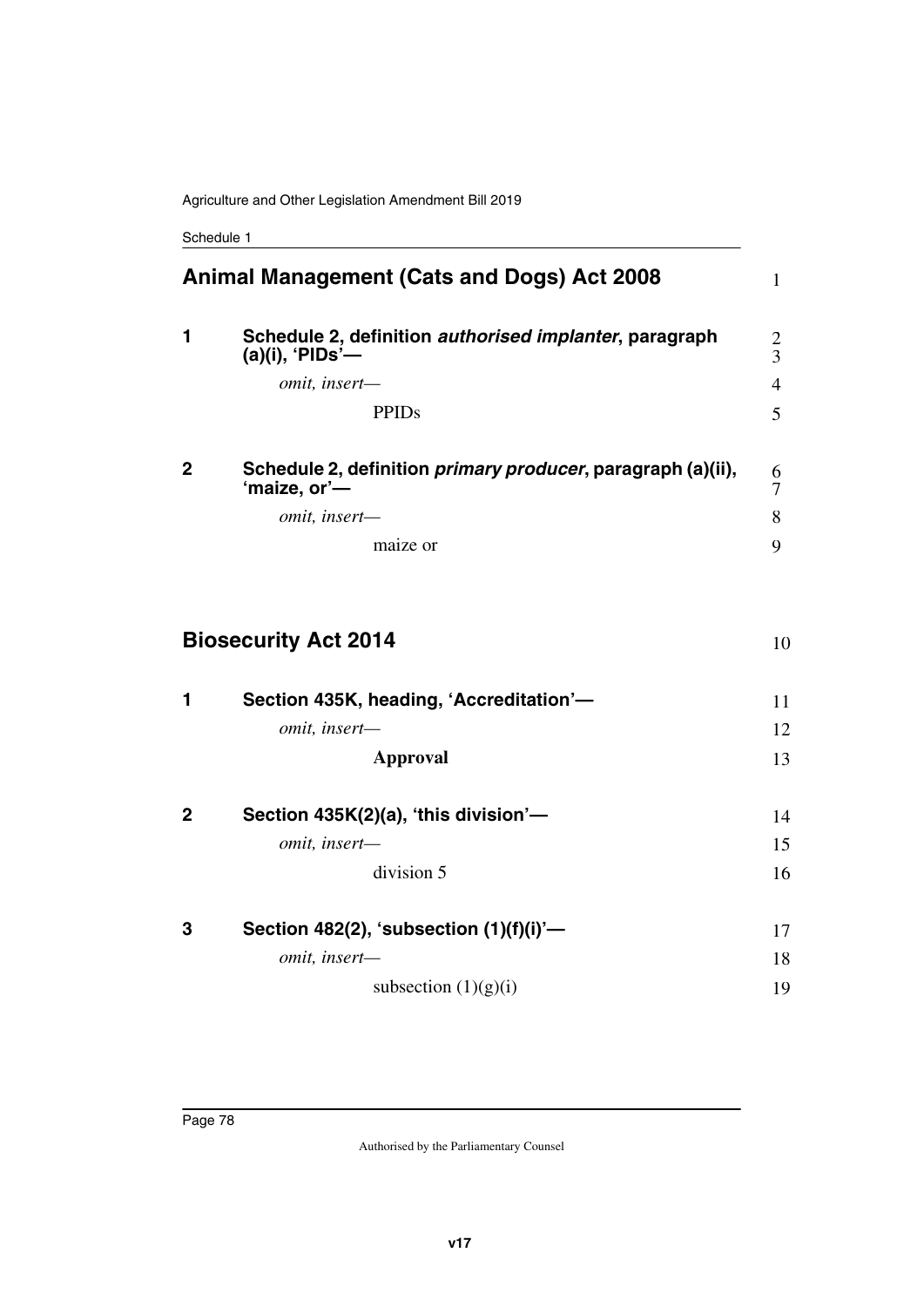Agriculture and Other Legislation Amendment Bill 2019

|   | Schedule 1                                                                                                                                                               |  |
|---|--------------------------------------------------------------------------------------------------------------------------------------------------------------------------|--|
|   | <b>Environmental Offsets Act 2014</b>                                                                                                                                    |  |
| 1 | Section 18(5)(b), example, from 'Land Protection' to<br>'pests'—                                                                                                         |  |
|   | omit, insert-                                                                                                                                                            |  |
|   | <i>Biosecurity Act 2014</i> , section 23 to take all<br>reasonable and practical measures to prevent or<br>minimise a biosecurity risk within the meaning of<br>that Act |  |
|   | <b>Fisheries Act 1994</b>                                                                                                                                                |  |
| 1 | Section 217(1), definition <i>official</i> , paragraphs (d) and<br>$(e)$ —                                                                                               |  |
|   | <i>renumber</i> as paragraphs (c) and (d).                                                                                                                               |  |
|   | <b>Food Production (Safety) Act 2000</b>                                                                                                                                 |  |
| 1 | Section 81(b), after 'or'-                                                                                                                                               |  |
|   | insert-                                                                                                                                                                  |  |
|   | ought                                                                                                                                                                    |  |
|   |                                                                                                                                                                          |  |